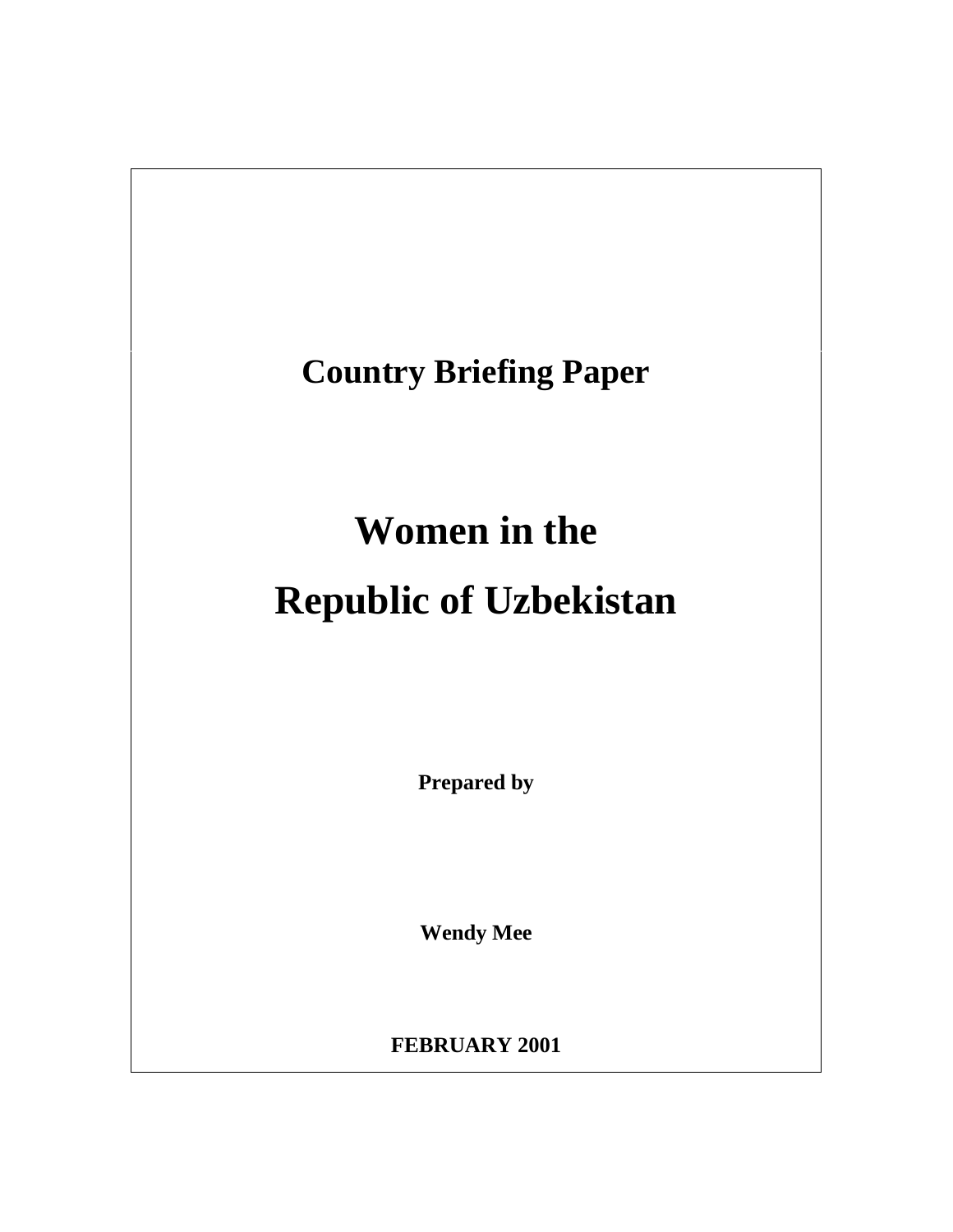This Country Briefing Paper on the status of Women in the Republic of Uzbekistan would not have been possible without the assistance and guidance of many people.

In particular, I must thank Mekhri Khudayberdiyeva from ADB's Resident Mission in Uzbekistan. Ms. Khudayberdiyeva proved a valuable research colleague, whose fluency in Russian, Uzbek and English, and organizational skills made the research possible. Furthermore, her good judgment and sense of humor made the research highly enjoyable. The report also benefited from her very helpful feedback on the draft report and her help in the preparation of the two appendices.

I also owe a debt of gratitude to all the people in Uzbekistan who gave so generously of their time and experience. In particular, I would like to thank those who allowed me to interview them, observe training days, or participate in other related activities. I would also like to thank the participants of the Gender and Development consultative meeting held at ADB's Resident Mission in Tashkent on 16 November 2000. I am deeply grateful to the following individuals:

Dilbar Gulyamova (Deputy Prime Minister, Republic of Uzbekistan) Dilovar Kabulova (Women's Committee of the Republic of Uzbekistan) Sayora Khodjaeva (Deputy Hokim, Tashkent Oblast) Nariman Mannapbekov (Cabinet of Ministries) Galina Saidova (Cabinet of Ministries) Gasanov M. and Jurayeva Feruza Tulkunovna (Institute for Monitoring Acting Legislation of the Oliy Majlis of the Republic of Uzbekistan) Reyganat Makhmudova (State Department of Statistics, Ministry of Macroeconomics and Statistics) Djoria Alimkhodjaeva (Republican Trade Union) Marfua Tokhtakhodjaeva (Women's Resource Center) Nataliya Muravyova (Women and Society Institute) Flora Pirnazarova ("Mehri" Women's Society) Alfia Akbarova (Former member of UN Program on Gender) Dildora Alimbekova, Tadjikhan Saydikramova, Dildora Tadjibaeva and staff (Business Women's Association (BWA), Republican Office) Gulnara Makhmudova and Farzona Khashimova (BWA, Tashkent Oblast) Volunteers and students at the Tadbikor Ayol Begabad City Dilbar Akhmedova (BWA, Bukhara Oblast) and staff of the Bukhara Crisis Center Shiriniva Mavluda, Mamatkulova Dilya, Daler Mahmudov and staff and volunteers of the BWA Samarkand Oblast and Sabr Crisis Center Alisher Ilkhamov and Igor Pogreboff ('Expert' Center for Social Research) Azizkhan Khanhodjaev, Nishanby Sirajiddinov and Uktam Abdurakhmanov (Center on Economic Research) Eleonora Fayzullaeva (Soros Foundation) Ned Kalb and Inobat Avezmuratova (Winrock International)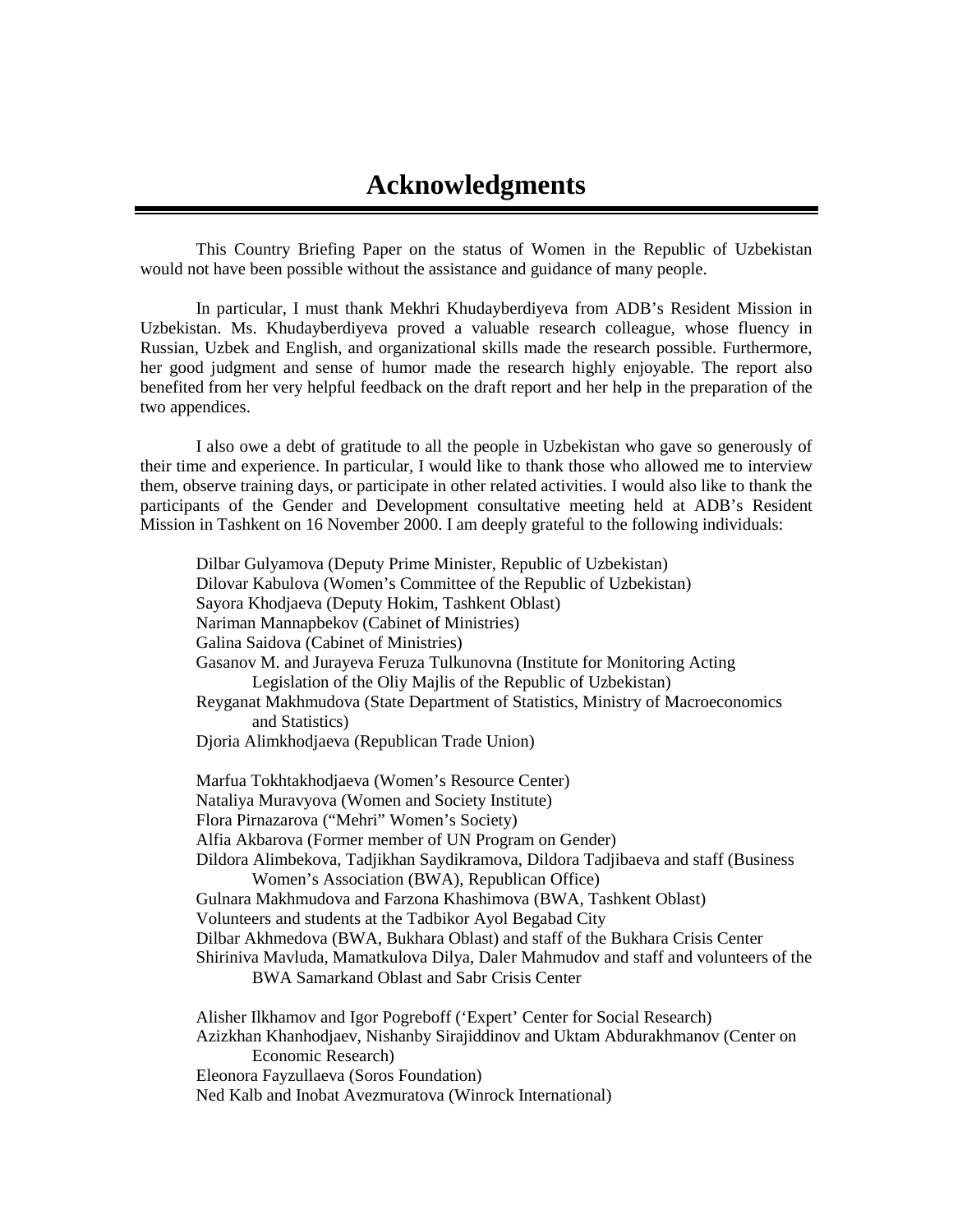Dilnara Isamitdinova (World Bank, Social Sector) Hugo Karlsson (United Nations Development Programme) Jennifer Brick (United States Agency for International Development)

In addition, I drew heavily on the findings and insights of two unpublished reports:

*Uzbekistan Gender Study in Transition*, October 1998. Unpublished report prepared by the 'Expert' Center for Social Research for ADB; and

The draft report on the status of women in Uzbekistan prepared in 1999 by Dinara Alimdjanova, former Gender Specialist at ADB's Uzbekistan Resident Mission.

At La Trobe University, I would like to thank Professor John Miller, Dr. Shahram Akbarzadeh, Ms. Alfia Abazova and Mr. Rafis Abazov for generously sharing their experience and knowledge.

Finally, I would like to thank ADB, and in particular Shireen Lateef (Senior Social Development Specialist, Gender and Development) for her valuable guidance and Susanne Wendt (Social Development Specialist) for her insightful editorial comments on the draft report.

The views and interpretations in this report are those of the author and do not necessarily reflect those of ADB or any of the individuals named above.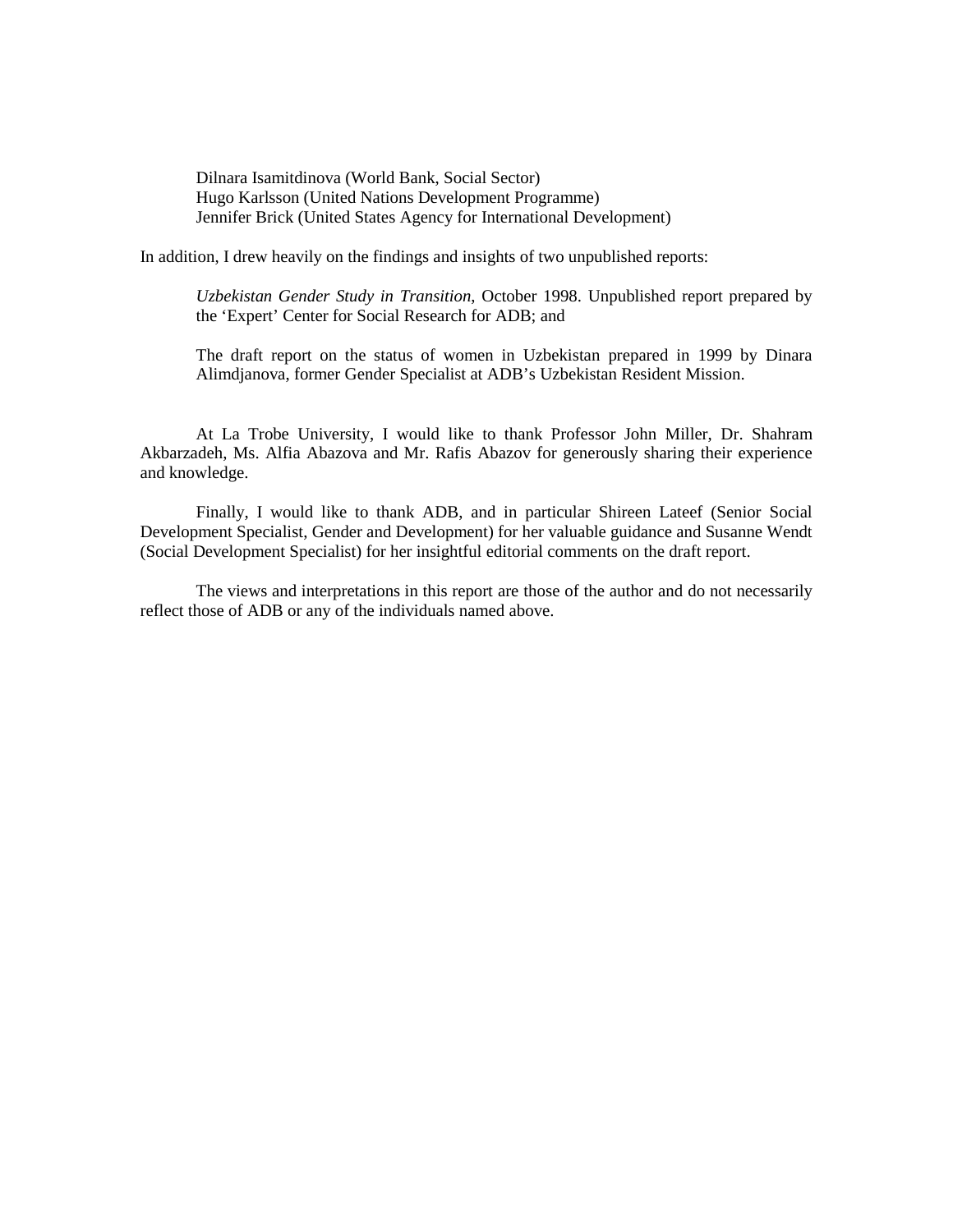# **Abbreviations**

| <b>ADB</b>   | <b>Asian Development Bank</b>                 |
|--------------|-----------------------------------------------|
| <b>AIDS</b>  | acquired immune deficiency syndrome           |
| <b>BWA</b>   | Businesswomen's Association                   |
| <b>CAR</b>   | Central Asian republic                        |
| <b>CEDAW</b> | Convention on the Elimination of All Forms of |
|              | Discrimination Against Women                  |
| COS          | country operational strategy                  |
| <b>FBS</b>   | <b>Family Budget Survey</b>                   |
| <b>GAD</b>   | gender and development                        |
| <b>GDP</b>   | gross domestic product                        |
| <b>GNP</b>   | gross national product                        |
| <b>HIV</b>   | human immunodeficiency virus                  |
| <b>IUD</b>   | intrauterine device                           |
| <b>NGO</b>   | nongovernment organization                    |
| <b>PIFs</b>  | <b>Privatization Investment Funds</b>         |
| SCU          | savings and credit union                      |
| <b>STD</b>   | sexually transmitted disease                  |
| <b>SME</b>   | small and medium enterprise                   |
| <b>UNDP</b>  | <b>United Nations Development Programme</b>   |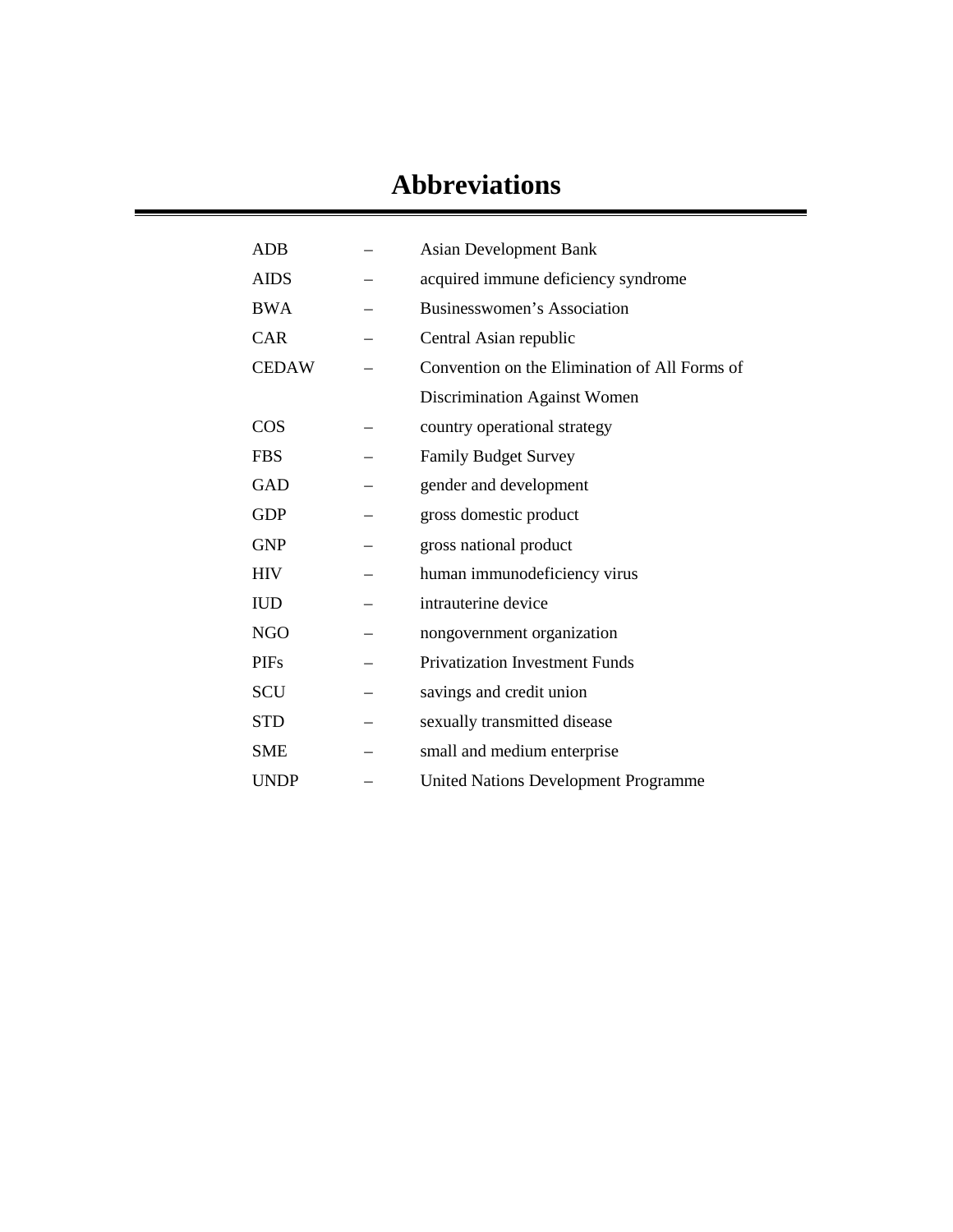| <b>Acknowledgments</b><br><b>Abbreviations</b>                        | iii                |
|-----------------------------------------------------------------------|--------------------|
| <b>Executive Summary</b>                                              | $\mathbf{V}$<br>ix |
|                                                                       |                    |
| <b>Chapter 1: Uzbekistan in Transition</b>                            | $\mathbf{1}$       |
| Economic Reform, Poverty and Women                                    | $\mathbf{1}$       |
| Economic Reform                                                       | $\mathbf{1}$       |
| Poverty                                                               | 3                  |
| Women's Political Participation                                       | 6                  |
| <b>Government Gender Initiatives</b>                                  | 8                  |
| Women's Political Participation and NGOs                              | 12                 |
| "Tradition," Islam and Gender                                         | 16                 |
| <b>Chapter 2: Situational Analysis of Women in Uzbekistan</b>         | 19                 |
| Demographic Trends                                                    | 19                 |
| Social and Cultural Context                                           | 20                 |
| <b>Economic Status of Female Labor</b>                                | 23                 |
| Women as less competitive                                             | 27                 |
| Feminization of poverty                                               | 27                 |
| <b>Health and Nutrition</b>                                           | 30                 |
| <b>Education and Training</b>                                         | 34                 |
| <b>Chapter 3: Critical Issues for Women in Uzbekistan</b>             | 37                 |
| <b>Economic Costs of Transition</b>                                   | 37                 |
| Employment and unemployment in SMEs                                   | 37                 |
| Vocational skills training                                            | 37                 |
| Business and entrepreneur skills                                      | 38                 |
| Microcredit programs                                                  | 38                 |
| Financial sector reform and SME reform                                | 40                 |
| Human Costs of Development                                            | 40                 |
| Health and hygiene                                                    | 41                 |
| Child-care centers                                                    | 41                 |
| Education                                                             | 42                 |
| Women's leadership and political participation                        | 43                 |
| Gender and Development Capacity Building                              | 44                 |
| Building gender capacity in government                                | 44                 |
| Supporting public education programs on gender and gender stereotypes | 45                 |
| Building a database on the economic and social conditions of women    | 46                 |
| and households                                                        |                    |
| <b>Chapter 4: Programming Opportunities Relevant to ADB</b>           | 47                 |
| ADB Operational Strategy for Uzbekistan                               | 47                 |
| <b>General Recommendations</b>                                        | 47                 |
| Building the gender capacity of the GID Unit                          | 48                 |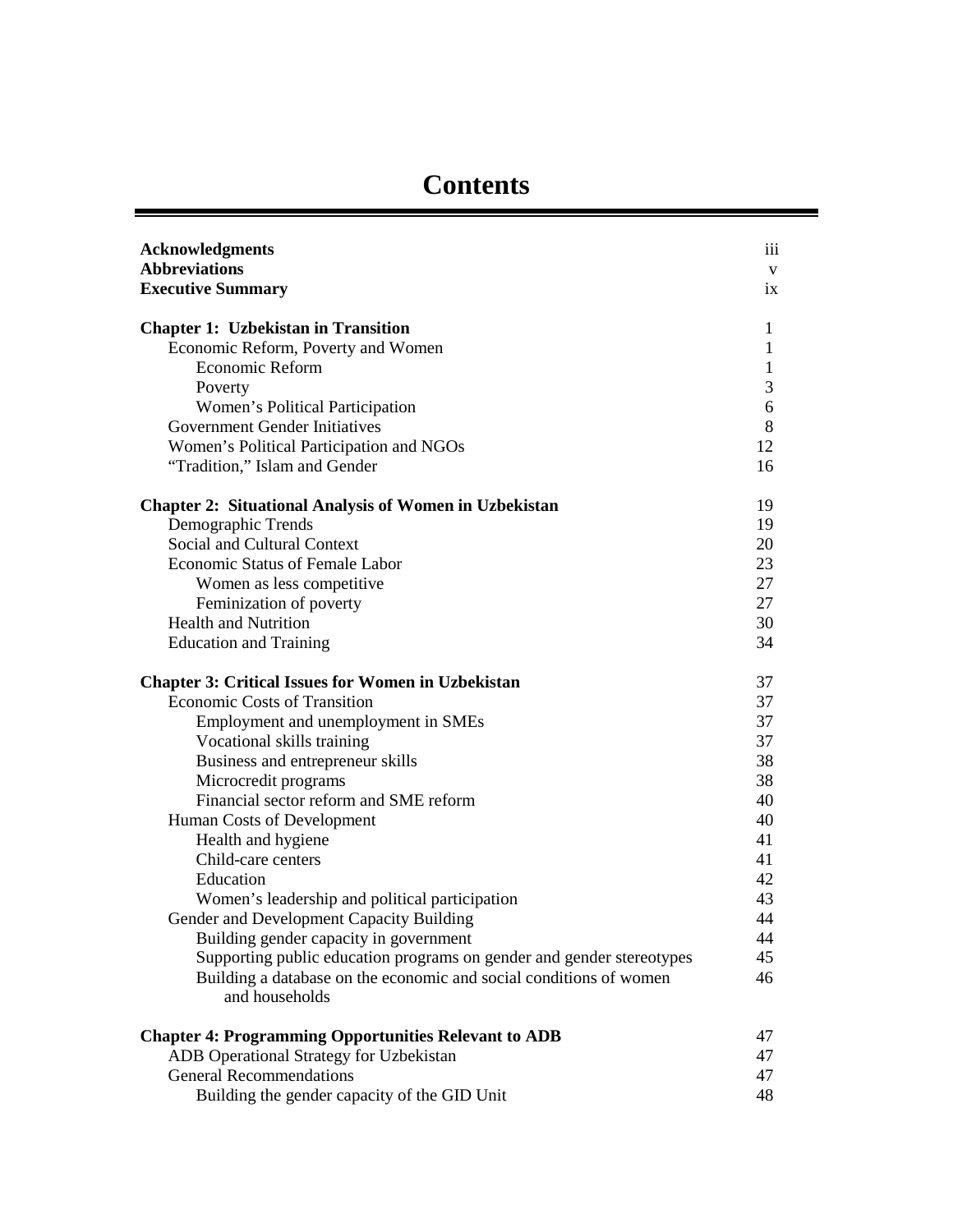|                | Retraining highly skilled women in business and management                                     | 48             |
|----------------|------------------------------------------------------------------------------------------------|----------------|
|                | Supporting small business development for promoting women's                                    | 49             |
|                | microenterprises                                                                               |                |
|                | Designing microfinance programs for poor women                                                 | 49             |
|                | Promoting tertiary and vocational education for women                                          | 49             |
|                | Strengthening the capacity of NGOs working on gender                                           | 50             |
|                | Supporting agriculture-related projects                                                        | 50             |
|                | Institutionalizing gender-disaggregated data                                                   | 51             |
|                | Strengthening and building the institutional capacity of government GAD                        | 51             |
|                | focal points and women's NGOs                                                                  |                |
|                | Gender Concerns in ADB's Project Pipeline for Uzbekistan, 2000-2001                            | 51             |
|                | Approved Projects, 2000                                                                        | 51             |
|                | Senior Secondary Education (Loan 1737)                                                         | 52             |
|                | Ak-Altin Agriculture Development (Project 30458-01)                                            | 52             |
|                | Second Small and Medium Enterprise Development (Loan 1799)                                     | 52             |
|                | Railway Modernization (Loan 1773)                                                              | 53             |
|                | Proposed 2001 Loans                                                                            | 54             |
|                | <b>Basic Education Staff Development</b>                                                       | 54             |
|                | Rural Savings and Credit Union Development                                                     | 55             |
|                | <b>Bibliography</b>                                                                            | 57             |
|                | <b>Appendices</b>                                                                              |                |
| 1              | Key Aspects of the National Action Plan for the Improvement<br>of Women's Status in Uzbekistan | 59             |
| $\overline{2}$ | Women's Organizations in Uzbekistan                                                            | 63             |
|                |                                                                                                |                |
| <b>Tables</b>  |                                                                                                |                |
| 1              | Real GDP Growth and Inflation Rate                                                             | 3              |
| $\overline{2}$ | The Share and Income of Extremely Poor and Poor Families                                       | $\overline{4}$ |
| 3              | Distribution of Poor Families by Region and Province, 1998                                     | 5              |
| 4              | Representation of Women in Parliament, 1980-1998                                               | 13             |
| 5              | Representation of Women among Provincial and Regional Authorities, 1998                        | 14             |
| 6              | Share of Women in Labor Force                                                                  | 24             |
| 7              | Distribution of Female Labor Force by Sector, 1998                                             | 25             |
| 8              | Wages within Various Branches of the Economy                                                   | 26             |
| 9              | Breakdown of Average Time Costs on Housekeeping by Women and Men                               | 33             |
|                | in Ak-Altyn Region of Syrdarya Oblast                                                          |                |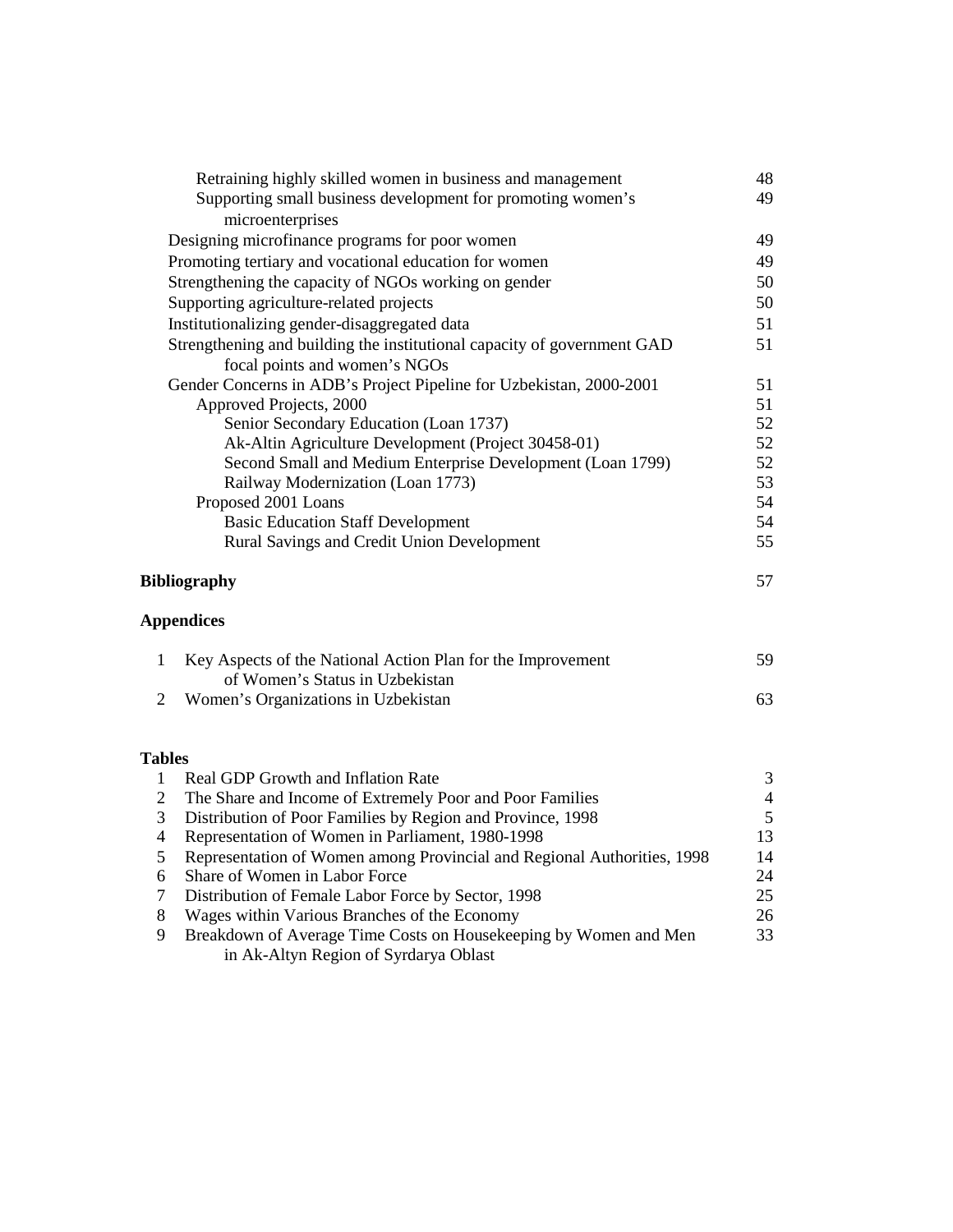The post-Soviet economic transition in Uzbekistan has had a bitter impact on women. The economic hardship that accompanied this transition has resulted in less affordable education and reduced individual and family support services that provided the foundation for women to pursue education and professional opportunities in the Soviet era.

As a result, women in Uzbekistan are more at risk of poverty than men, particularly if women are divorced, widowed, unmarried mothers or have large families. The unemployment rate for women is higher than that of men (with women accounting for 63 percent of unemployed persons). Most of the unemployed women are unskilled women from rural areas trained for lowwage agricultural work. Other women, concentrated in the predominantly female sectors of the government service such as health and education, face economic hardships as the value of their wages has declined in real terms since independence in 1991. Women face additional barriers in many cases when they attempt to take advantage of new opportunities to improve their standard of living. For example, women not only lack many of the business skills required to develop small business but have also little access to credit. There is also a marked preference to employ men in private sector enterprises, partly because of the "expense" of female employees, who are guaranteed a number of rights such as maternity leave in the Labor Code.

As a result of the above changes, there are two worrisome trends regarding women's economic and employment status in Uzbekistan. Firstly, the transition to a market economy has rendered women less competitive in the employment market, particularly in the private sector. Secondly, there is mounting concern that poverty is undergoing a process of feminization.

More generally, economic hardships pose particular problems for women in the areas of health. Since independence, the size of the health care budget has been gradually eroded to the point that people now pay for most health services—even in situations where nominally the service is free of charge. The increasing cost of health care has implications for women of childbearing age who typically have higher demands for health care and who generally have the day-to-day responsibility for their children's health. One of the major health problems facing women in Uzbekistan is anemia, which nearly 60 percent of women suffer to some extent. Anemia is a condition closely linked to frequent births, inadequate nutrition and poor water quality. Poverty is of course a factor here, particularly in rural areas where there are greater problems of poor diet and restricted caloric intake.

Education has also been affected by the transition. Women's participation in higher education has been falling due to a combination of factors (such as increasing cost of education and a reluctance to allow daughters to study in urban areas). Stereotyped ways of thinking about women and men's areas of educational specialization and choice of profession remain strong. There is evidence that the current educational programs preferred by women are not well linked to the existing demand of the labor market, and thus disadvantage female professionals. There is also a shortage of vocational courses, which could provide women with skills in small business and vocational areas.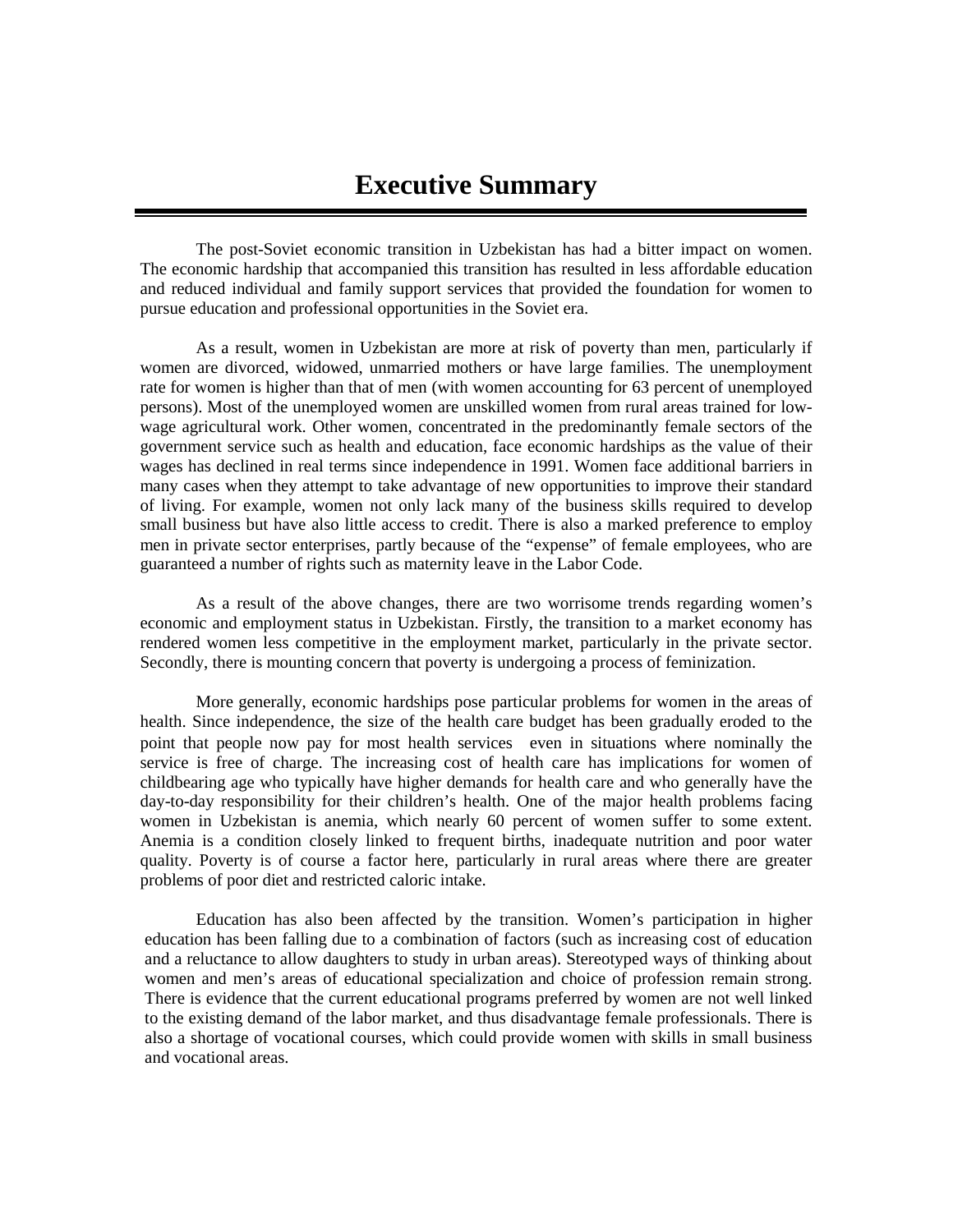Women's participation in the formal political structure of Uzbekistan has also fallen during the transition period. Despite efforts by the Government, notably a presidential decree establishing the position of Deputy Prime Minister of Women's Affairs, women accounted for 8 percent of parliamentarians in the Oliy Majlis in 1998 (in contrast to 35 percent in the Supreme Soviet of Uzbek SSR before independence).

Independence and the growth of nationalism have also seen the reemergence of traditional gender ideologies in some quarters. Despite official decrees supporting women, the full participation of women in society is limited by gender ideologies that view men as the main economic provider. Not only do such beliefs restrict women's access to well paid jobs, but they also threaten the future investment of parents in their daughters' higher and vocational education. Unfortunately, such beliefs complement others that view a woman's status in society as lower than a man's, and thus justify men's authority over women.

Nevertheless, the impact of economic hardship on women over the past ten years has been mixed. There is a great deal of potential for the women of Uzbekistan given both the commitment of the Government to address the decline in women's status in society and also the initiative and resourcefulness of the women of Uzbekistan themselves. On a more positive note, a shift in the importance of women's economic activities, such as an increased reliance on the sale of produce grown on the family's private plot, has given some women greater authority in the home.

Also, a number of educated and professional women have resisted the threatened loss of status for women in Uzbekistan. Many of these women have turned their knowledge and experience to lead Uzbekistan's growing women's NGO movement. From this base, such women provide assistance in areas central to women's economic, social and political status (including business and vocational training, legal literacy, psychological counseling, health and domestic violence programs, assistance to women with disabilities, etc.).

This would not have been possible, however, without the support and goodwill of the Government. Uzbekistan has implemented a number of legislative reforms (for example, a new Family Code and Labor Code), and has signed a number of international conventions such as the Convention on the Elimination of All Forms of Discrimination Against Women (CEDAW), designed to enhance the status of women in Uzbekistan. To an extent, the Government realized the threat to women's status early on and took proactive steps to address this issue when it established by Presidential Decree the Women's Committee of the Republic of Uzbekistan. The Women's Committee in turn has been a major force behind the number of reforms and programs directed at protecting the rights and status of women in Uzbekistan.

Despite these and other policies designed to improve women's status and to enhance their role in society, women still face inequality in all aspects of their life. A main challenge, therefore, is to mainstream gender-awareness approaches among policymakers and the general public as well. The absence of accurate and reliable gender disaggregated data and the lack of new research methodologies in Uzbekistan is a major constraint in developing effective gender projects. Priority research areas include household surveys on the extent of poverty; gender relations in women's participation in the labor market; barriers to the implementation of laws that protect women; and qualitative research into the influence of traditional and religious cultural practices on women.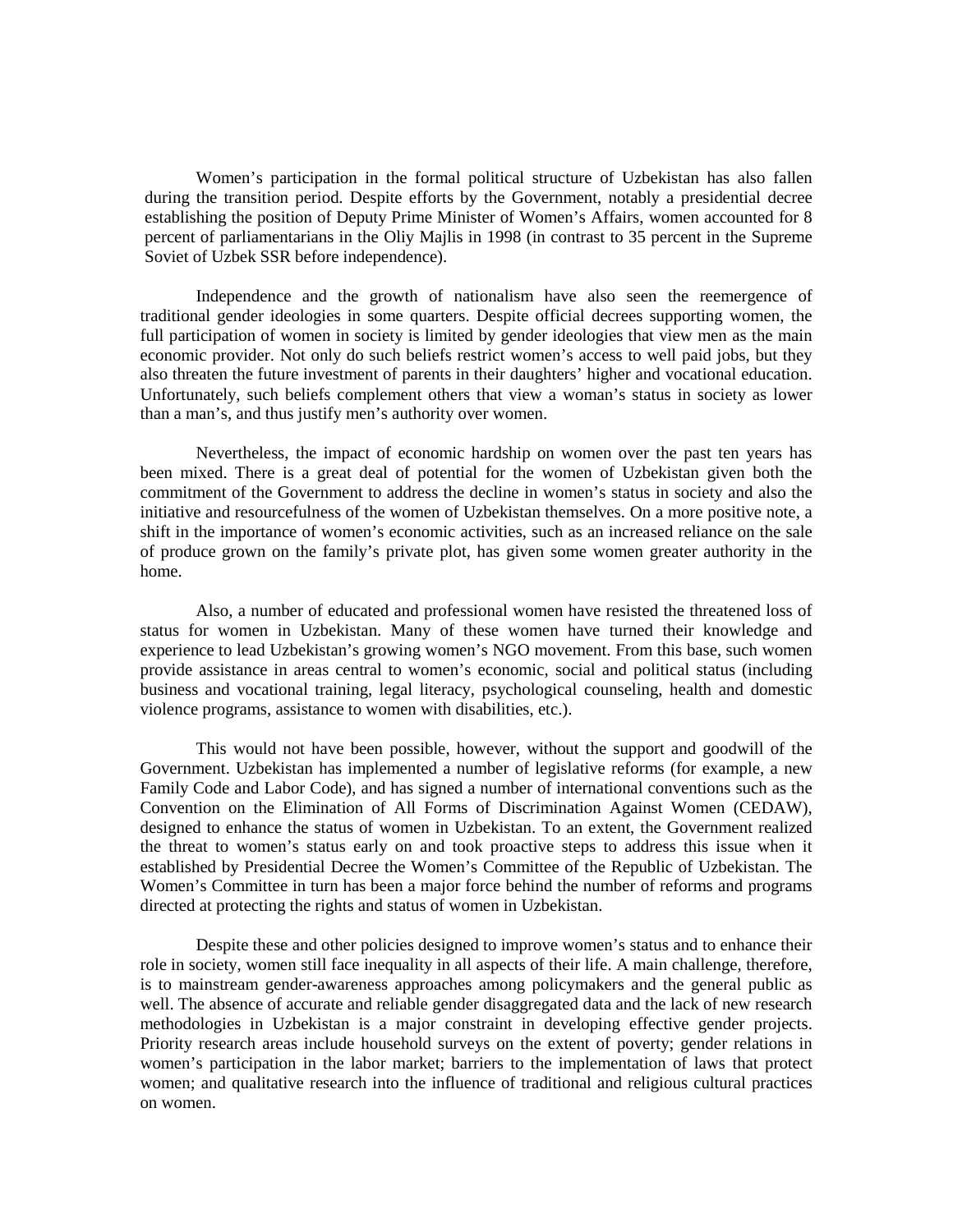#### **Economic Reform, Poverty and Women**

#### **Economic Reform**

Since independence in 1991, the Government of Uzbekistan has followed a path of gradual economic transition to a market-based economy. The rate and depth of Uzbekistan's economic and political liberalization have been modest and tightly controlled, as the Government sought to move cautiously to establish a market economy, while at the same time maintaining social expenditures. Privatization has been very slow and prices more strictly controlled than in other Central Asian republics (CARs). Nevertheless, while macroeconomic control was achieved more slowly than in Kazakhstan and the Kyrgyz Republic, with inflation only dropping below 50 percent in 1997, economic growth has been higher here than in these neighboring states where reform has been more comprehensive.<sup>1</sup>

The transition to a market-based economy brings profound challenges for this former centrally planned Soviet economy. To a very high level, Uzbekistan's economy was integrated within the larger regional and Soviet economy during the Soviet era. This has implications for Uzbekistan's ability to operate as an autonomous economic and political unit in the postindependence era. The reform path followed has further consequences on the pace and success of this transition period. Both the transition itself and the particular mechanisms introduced to facilitate this transition have an impact on the socioeconomic status of women in Uzbekistan, which this report seeks to address.

During the Soviet-era, Uzbekistan's economy was only one part of a larger Soviet economy. Uzbekistan's role within the Soviet economy was that of primary producer. Primary products (particularly cotton) and natural resources (notably gold) dominated Uzbekistan's economy then and now. This division of labor resulted in underdeveloped and highly specialized industrialization (that is, highly concentrated in cotton-related industries but at a relatively low level of technological sophistication). Agriculture continues to play a pivotal role in the overall economy, accounting for about 25 percent of gross domestic product (GDP), 40 per cent of employment, and 60 per cent of exports. Other than cotton, Uzbekistan's main export commodities are mineral resources such as gold, silver, copper, other precious metals, uranium and natural gas. Uzbekistan thus depends economically upon a few export commodities, which makes the country vulnerable to world market prices of cotton and gold.

Since independence, the Government has tried to balance the transition to a market economy by retaining aspects of a command economy. Government policy has been based on two main principles: firstly, on the creation of a favorable economic environment for the development of individual and small business activities, and secondly, on the provision of support to vulnerable groups of the population. Government policies and the slow pace of reform have at times acted as barriers to the growth of industrialization and small and medium enterprises

 $\frac{1}{1}$  This has led to a vigorous debate on the relative advantages and disadvantages in Central Asia of more gradualist approaches to economic reform in contrast to more rapid economic liberalization. See Abazov (1997, 1999) and Pomfret and Anderson (2000).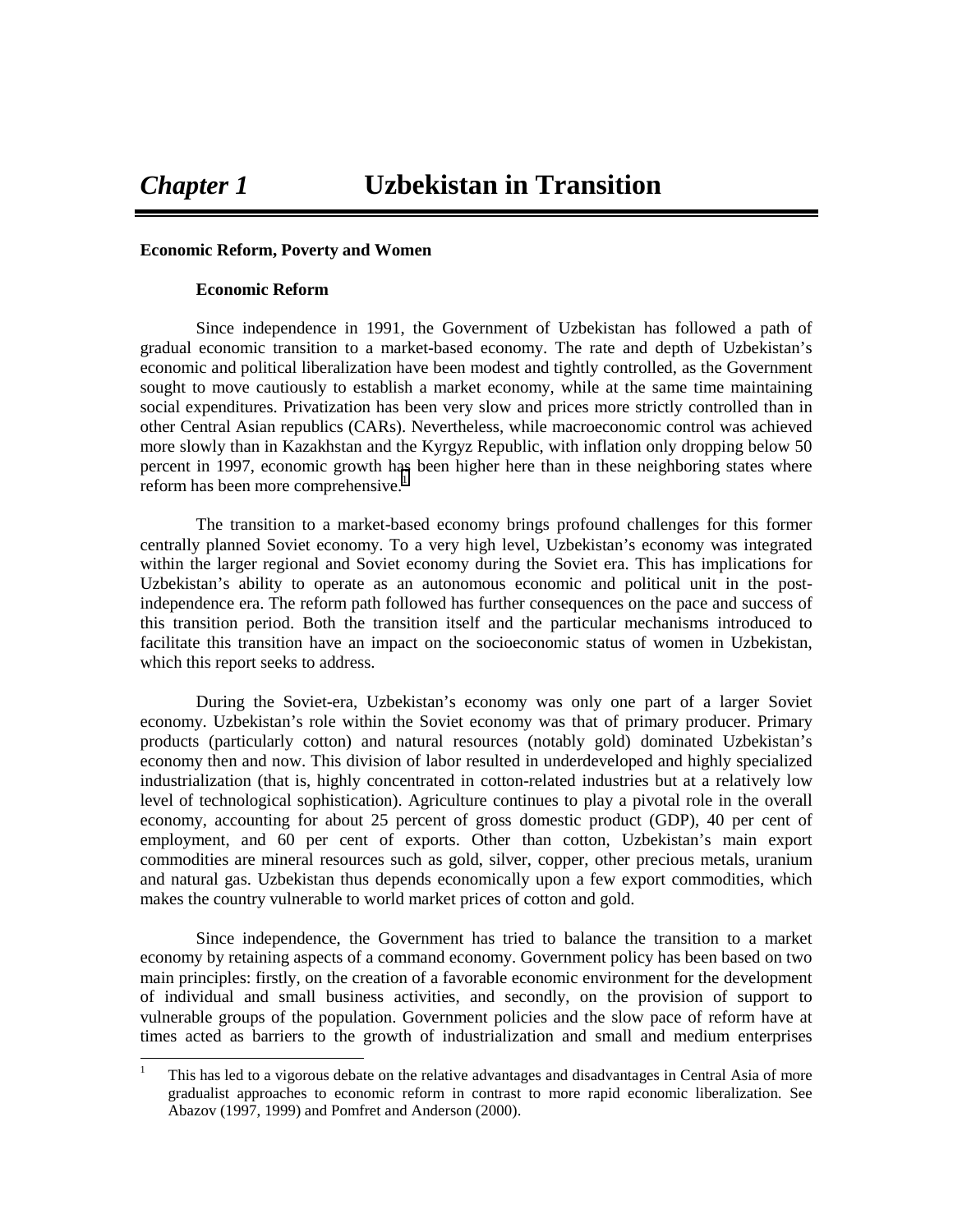(SMEs). Since the mid-1990s, there has been increasing concern that some of the early gains of economic liberalization and economic growth will be lost due to a constantly changing legislative environment, inadequate credit and banking systems, and a growing shadow economy.

For example, the growth and robustness of the private sector is one area with pronounced ramifications on women's economic status. Not only is the private sector important in terms of employment and fuelling economic growth,<sup>2</sup> its decline also often goes hand in hand with the growth of the informal sector where conditions and incomes are largely unprotected. The Government's gradualist approach to privatization has concentrated mainly on SMEs particularly in the services sector (food processing, small-scale retail, etc.).<sup>3</sup> Promising legislative reform in the early 1990s resulted in the rapid growth of SMEs in Uzbekistan. However, since 1996 the growth rate of SMEs has declined largely due to a continuous decline in manufacturing, the lack of capital and undeveloped credit systems. In 1995, SMEs provided more than 12 percent of employment in Uzbekistan; by 1998, this share had dropped to 7 percent.<sup>4</sup> The World Bank Private Sector Survey (1997) noted that eight out of the top 10 business obstacles faced by SMEs related to issues of registration; the complex system of licensing, controls and regulations; taxation; foreign exchange convertibility; and the lack of credit. SMEs are also targets of corrupt taxation and business registration officials.<sup>5</sup> Lack of institutional support for development of SMEs is also a gendered affair, with women at a disadvantage because they have less property to put up as collateral and lack business confidence/skills.<sup>6</sup>

Uzbekistan's transition from a centrally planned to a market economy can be divided into three stages. The focus of the first stage (1991-1993) was to prevent further decline in production, attain macroeconomic stability, and create the conditions for sustainable growth. To achieve this, the Government abolished the state planning agencies of the previous centrally planned system and implemented a host of legal reforms to create the environment for the introduction of a market economy. The new system abolished legal constraints to private entrepreneurship and made progress in the areas of price liberalization, trade liberalization, taxation and small-scale privatization. At the same time, however, the Government retained its administrative monopoly and policy of centralized pricing in a number of industries such as mining, cotton and grain. It also maintained administrative control over trade.

The second stage (1994-1996) was characterized by a significant improvement in the macroeconomic situation and an acceleration of market-oriented reforms in several areas. Firstly, legislative reform of small-scale privatization was completed and new mechanisms established for large-scale privatization through the Privatization Investment Funds (PIFs). Secondly, state control of output for agricultural products except cotton and grain were reduced. Thirdly, the banking system was improved and strengthened by new monetary and credit policies.

The third stage (from 1997 to the present) has been characterized by some reversals in both the macroeconomic situation and the reform process. Economic growth slowed in 1998 by

 $\frac{1}{2}$  In developed market economies, SMEs comprise at least 50 percent of total employment and account for 60-80 percent of gross national product (GNP). In Uzbekistan, SMEs comprise about 6 percent of total employment and account for 10-15 percent of GNP (Khalmurzaev 2000, pp. 287-8).

Abazov 1997, p. 444.

<sup>4</sup> "Poverty Impact Assessment," Supplementary Appendix of the *Report and Recommendation to the President on the Second Small and Medium Enterprise Project*, ADB, December 2000. <sup>5</sup>

 $\frac{5}{6}$  Khalmurzaev 2000.

<sup>6</sup> *Report on the Status of Women in Uzbekistan* 1999, p. 14.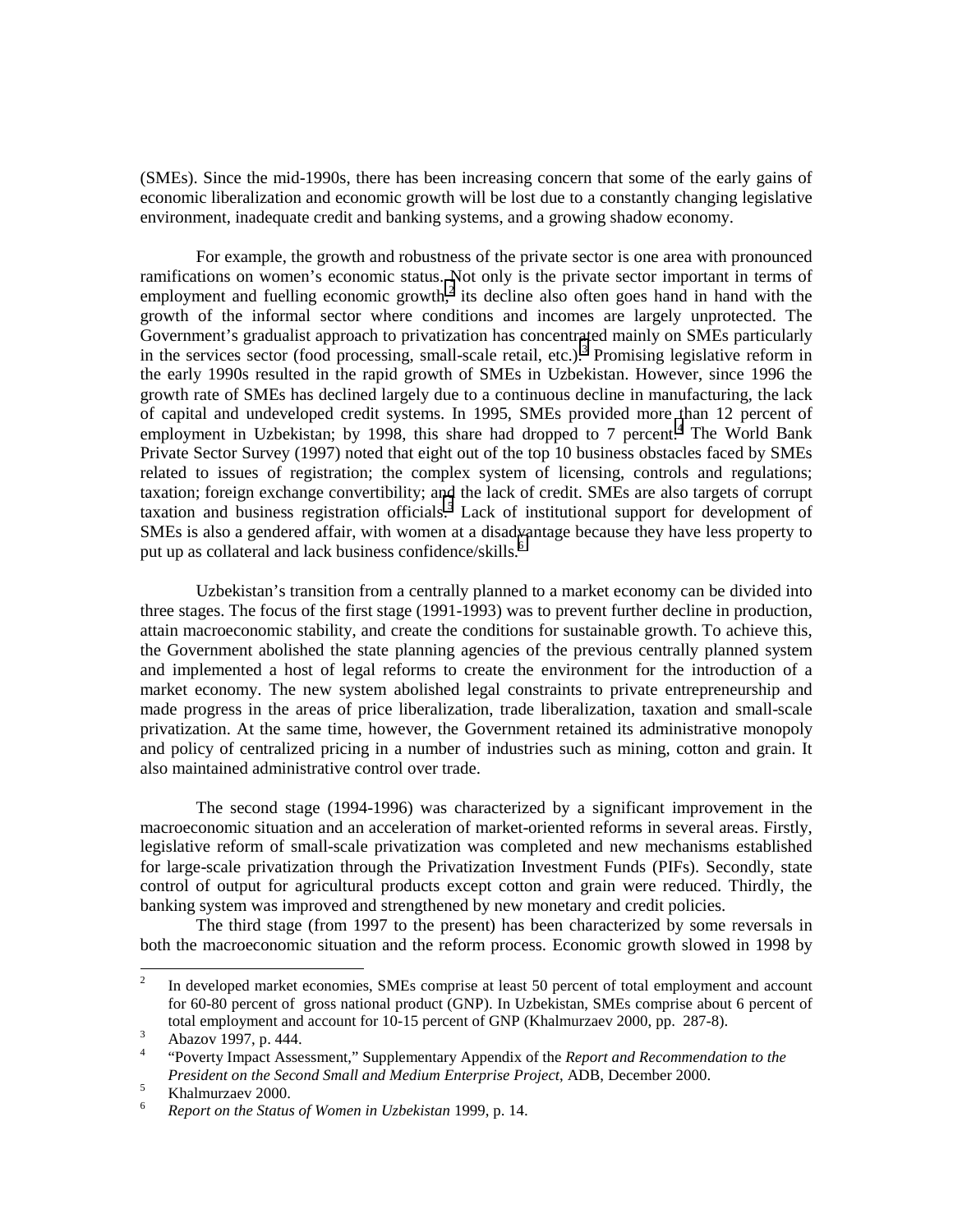4.4 percent after having tripled from 1.6 percent in 1996 to 5.2 percent in 1997. Economic growth continued to be slow during 1999, as a result of reduced cotton yields and a fall in the price of cotton fiber and gold on the world market. Market-oriented reforms have also been partly reversed in key areas such as privatization, agricultural reform, taxation and banking. At the same time, the foreign exchange market worsened with an increasing difference between official and black market exchange rates. By the end of 1999, curb market exchange rates were over five times the official exchange rate (see Table 1).

|                            | 1992 | 1993   | 1994   | 1995   | 1996 | 1997 | 1998 | 1999 |
|----------------------------|------|--------|--------|--------|------|------|------|------|
| Growth rate of<br>real GDP | -11  | $-2.3$ | $-4.2$ | $-0.9$ | 1.6  | 5.2  | 4.4  | 4.4  |
| Inflation rate             | 645  | 534    | 746    | 315    |      | 28   | 30   | 32   |

**Table 1: Real GDP Growth Rate and Inflation Rate**

Source: UNDP database, *Human Development Report* (Uzbekistan 1999).

#### **Poverty**

In general, the transition has resulted in a significant fall in living standards for most of the population. The transition period has been accompanied by (i) a decline in production, (ii) an increase in unemployment, (iii) high inflation, (iv) decreasing standards of living, and finally (v) increasing income differentiation and inequality. For example, the real average per capita income was halved from 1991 to 1996. High inflation is one critical factor here, where, according to the Ministry of Macroeconomics and Statistics, the annual inflation rate for 2000 was 26.5 percent. Unemployment is on the rise in Uzbekistan, with estimates of hidden unemployment as high as 30 percent (see Chapter 2). Aggravating this situation are the half a million young people who join the labor market each year.

Using the Family Budget Survey (FBS) and the official poverty line as 1.5 times the official minimum wage, about 14 percent of the population and 11 percent of households were considered poor in 1999. On the face of it, this represents a decline in poverty since the Soviet era, where poverty in Uzbekistan was estimated at 44 percent of the working population (57 percent in rural collective farm households and 39 percent in urban worker households).<sup>7</sup>

However, there is reason to be suspicious of such estimates. Firstly, during the Soviet era, the majority of the population considered poor did not suffer from absolute poverty. Most of them had jobs or other sources of income, had adequate housing and enjoyed free health care and education. The decline in the level of government services such as child care, health and education over the last 10 years has in fact made the experience of relative poverty far worse than during the Soviet period (see Chapter 2). Secondly, the official relationship between the minimum wage and poverty does not acknowledge the fact that minimum wage levels do not cover the actual cost of living.<sup>8</sup> There are also concerns over the underestimation of the real level

<sup>-&</sup>lt;br>7 See p. 2 of footnote 4.

<sup>8</sup> Since 1992, the Ministry of Labor has calculated a subsistence minimum income, although not widely publicized outside of the Government. This minimum income level is used in setting the minimum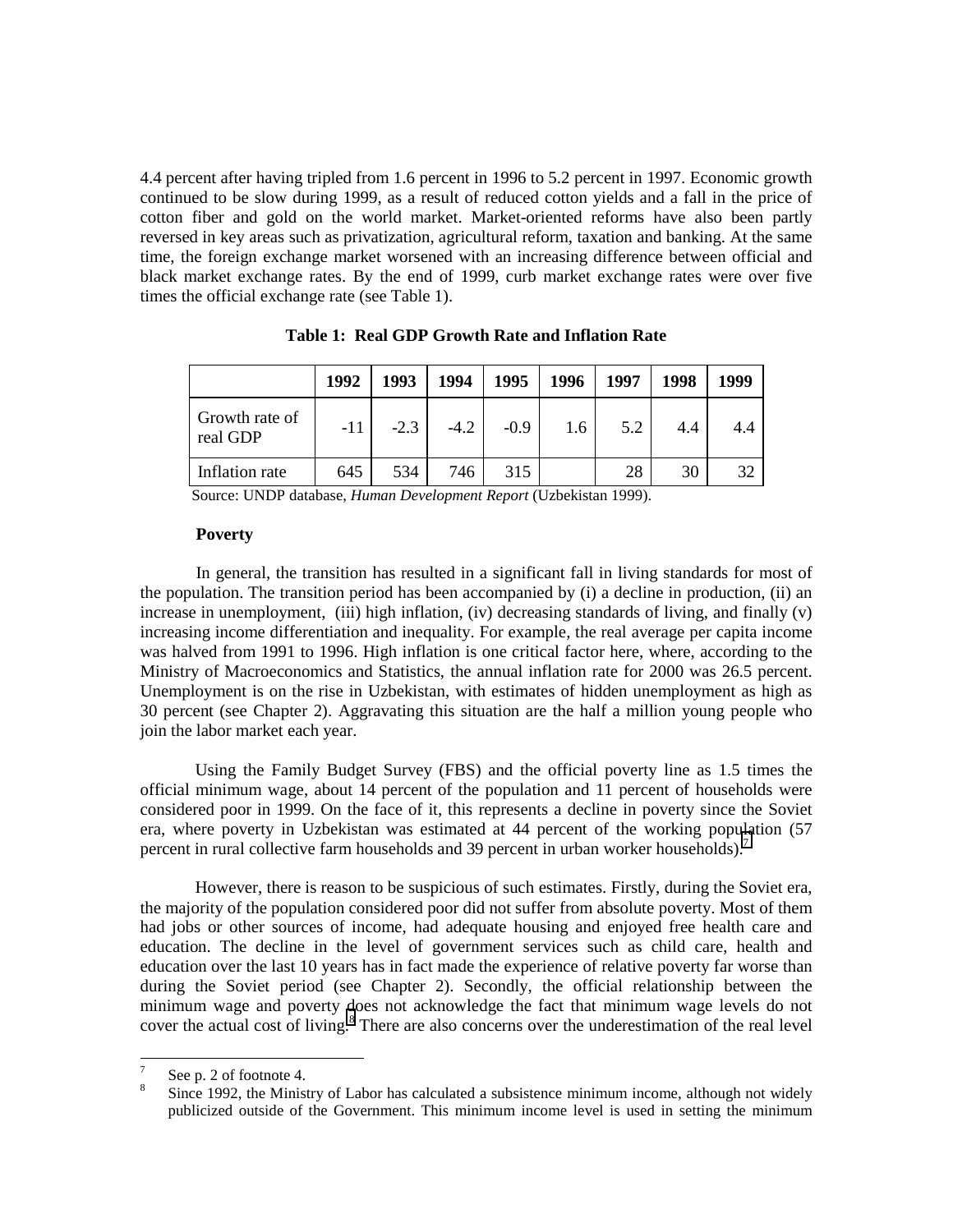of poverty. In 1998, for example, 26 percent of the population received allowances. However, according to the Household Budget Survey done by the Ministry of Macroeconomics and Statistics in the first half of 1999, 40 percent of the population of Uzbekistan should be identified as poor and hence receive allowances. (Calculations here were based on the income and real expenditure of the population.)

Finally, there are now more groups at risk of poverty than 10 years ago. According to one report, 10-15 years ago there were only three distinguishable social classes—the poor, the middle class and the rich—with the middle class comprising 80-85 percent of the population. Recent interviews reveal that people now differentiate up to six social classes—including the new categories of the very rich and the destitute.<sup>9</sup> While those most at risk of poverty are still largely rural people and vulnerable groups (such as single mothers and single pensioners), new groups of people are confronted by the problems of high inflation, cost of living and unemployment. For example, poverty occurs most frequently in families with a large number of children (38.3 percent of families have four or more children, and 19.6 percent of families have three children). And membership to what has been called "the new poor" now extends to formerly middle class professionals such as doctors, teachers, scientists and employees of enterprises facing financial difficulties associated with structural adjustments (see Table 2).

|                    |        | 1997     |        | 1998     |  |
|--------------------|--------|----------|--------|----------|--|
|                    | Income | $%$ of   | Income | $%$ of   |  |
|                    | (sum)  | Families | (sum)  | Families |  |
| Extremely poor     | 668.7  | 18.7     | 791.3  | 14.8     |  |
| Poor               | 752.2  | 4.8      | 926.5  | 5.7      |  |
| Minimum wage (sum) |        | 675.0    |        | 925.0    |  |

**Table 2: Share and Income of Extremely Poor and Poor Families**

Source: UNDP database, *Human Development Report* (Uzbekistan 1999).

Funding agencies and nongovernment organizations (NGOs) estimate that the level of poverty is much higher than official estimates due to problems of unemployment, wage arrears, low salaries and high inflation.<sup>10</sup> In 1994, it was estimated that 62 percent of the population fell below the poverty line.<sup>11</sup> The Human Development Report (UNDP 1998) estimated that 21.2 percent of families were "needy," of which 15.6 percent were "very needy." Subjective, selfranked estimates of poverty put the figure at 40-80 percent, with estimates of 1-5 percent of the population as destitute. $^{12}$ 

wage. The minimum wage is in turn used as a basis for calculating social benefits, such as family allowances, child benefits, and in the selection of low-income households that will receive social assistance through the *mahalla* neighborhood administration body. In order to prevent a decrease in the living standards of the population, the Government regularly raises the level of the minimum wage.

 $\overline{a}$ 

Expert Social Research Center, Consultations with the Poor, 1999 p. 6. This was a participatory poverty assessment study conducted as part of the *World Development Report 2000/01*.<br><sup>10</sup> At the time of writing, no reliable household surveys were available; however, the forthcoming

household survey study conducted by the Expert Social Research Center may help fill this gap.<br>
<sup>11</sup> Expert Social Research Center, Uzbekistan Gender Study in Transition (October 1998, unpublished).<br>
<sup>12</sup> See footpote 11

See footnote 11.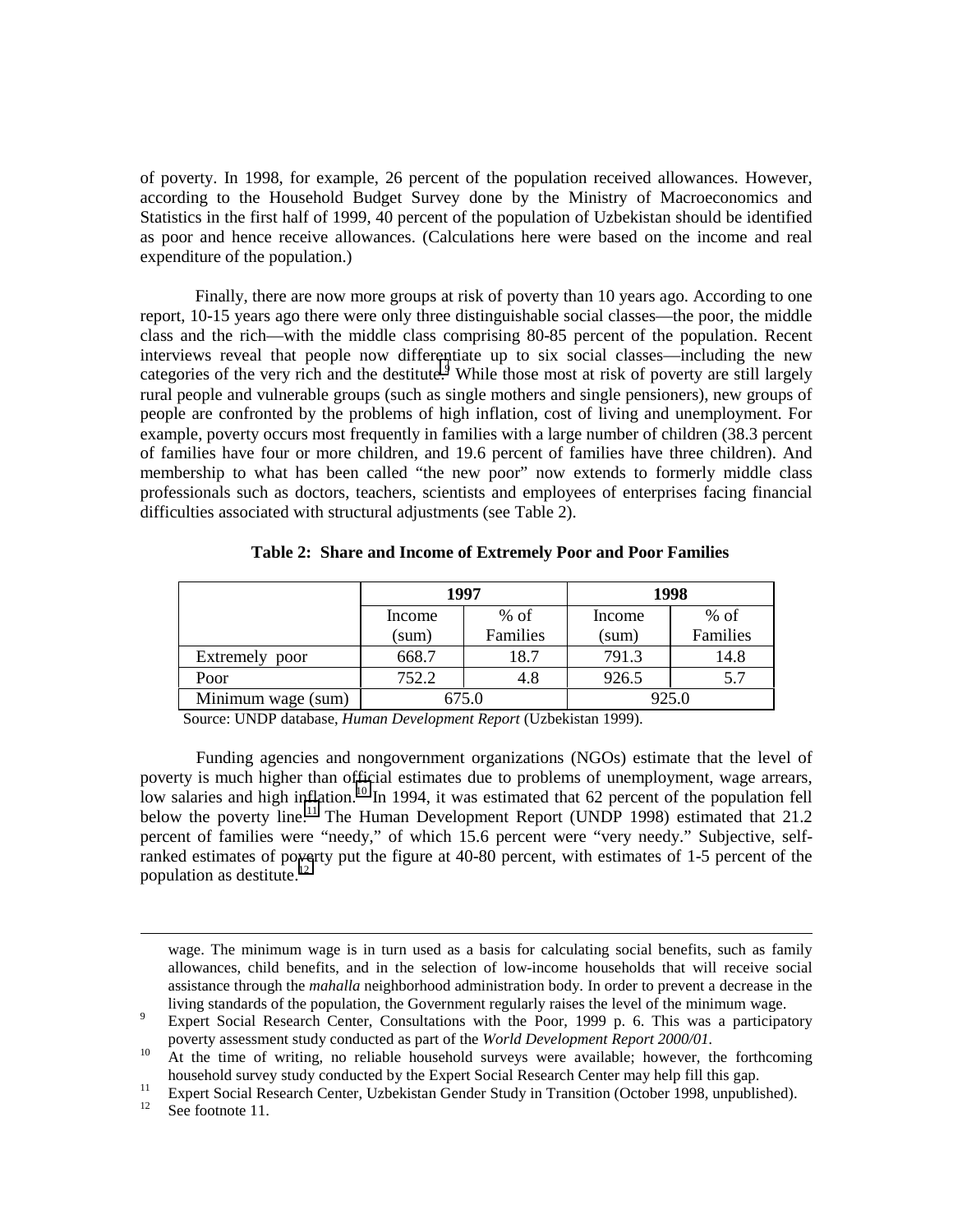The wide range of estimates reflects different measures of poverty as well as regional distribution (see Table 3). Incidence of poverty is much higher in the predominantly rural Fergana valley and Karakalpakstan than in Tashkent city. According to one report, 47 percent of the rural population in the Fergana valley and 70 percent of rural Karakalpakstan, as compared to 10 percent of urban Tashkent, were poor.<sup>13</sup> The higher incidence of rural poverty is compounded by rural-urban income differentials. For example, in 1996, the average monthly wage of an agricultural worker was only 54.2 percent of the average wage, and only 41 percent and 29.5 percent of the wage paid to workers in the industrial and construction/communication sectors, respectively. The average per capita income in Tashkent city is 4.2 times the level of rural Surkhandarya. Not surprisingly, the consumption of meat and dairy produce is also higher in Tashkent city than Surkhandarya (2.5 and 1.6 times higher, respectively).<sup>14</sup>

|                                | $(\%)$          |                       |      |
|--------------------------------|-----------------|-----------------------|------|
|                                | <b>Province</b> | <b>Extremely Poor</b> | Poor |
|                                | Karakalpakstan  |                       |      |
|                                | Djizzak         |                       |      |
| With low income                | Surkhandarya    | 18.4                  | 27.2 |
|                                | Namangan        |                       |      |
|                                | Khorezm         |                       |      |
|                                | Kashkadarya     |                       |      |
|                                | Tashkent        |                       |      |
| With comparative<br>low income | Samarkand       | 11.8                  | 19.3 |
|                                | <b>Bukhara</b>  |                       |      |
|                                | Sirdarya        |                       |      |
|                                | Andijan         |                       |      |
| With high income               | Fergana         |                       |      |
|                                | Navoi           | 7.1                   | 10.9 |
|                                | Tashkent city   |                       |      |

**Table 3: Distribution of Poor Families by Region and Province, 1998**

Source: UNDP database, *Human Development Report* (Uzbekistan 1999).

The regional distribution of social assistance also indicates areas of greatest need. For example, the largest number of families receiving social assistance in 1997 were in Karakalpakstan and the Surkhandarya region where 49 percent of families received some assistance compared to 28 percent of families in Bukhara region and 31 percent in Tashkent.<sup>15</sup>

<sup>13</sup> 

<sup>&</sup>lt;sup>13</sup> See footnote 11.<br><sup>14</sup> Asian Development Bank, Country Economic Review (August 1999).<br><sup>15</sup> Social assistance in Uzbekistan is largely administered through programs that target low-income families with children under 16. On the basis of monthly assessments made by local *mahallas*, approximately 700,000 families or 14.5 percent of all families were identified as having low income and allocated material aid in 1996 (*Human Development Report*, Uzbekistan, 1998). In order to target low-income families, the Government has involved *mahallas* in the process of identifying and distributing allowances to low-income families. *Mahalla* committees use the same criteria as other government agencies to identify low-income families, i.e., families that receives 1.5 times the minimum wage per capita per month.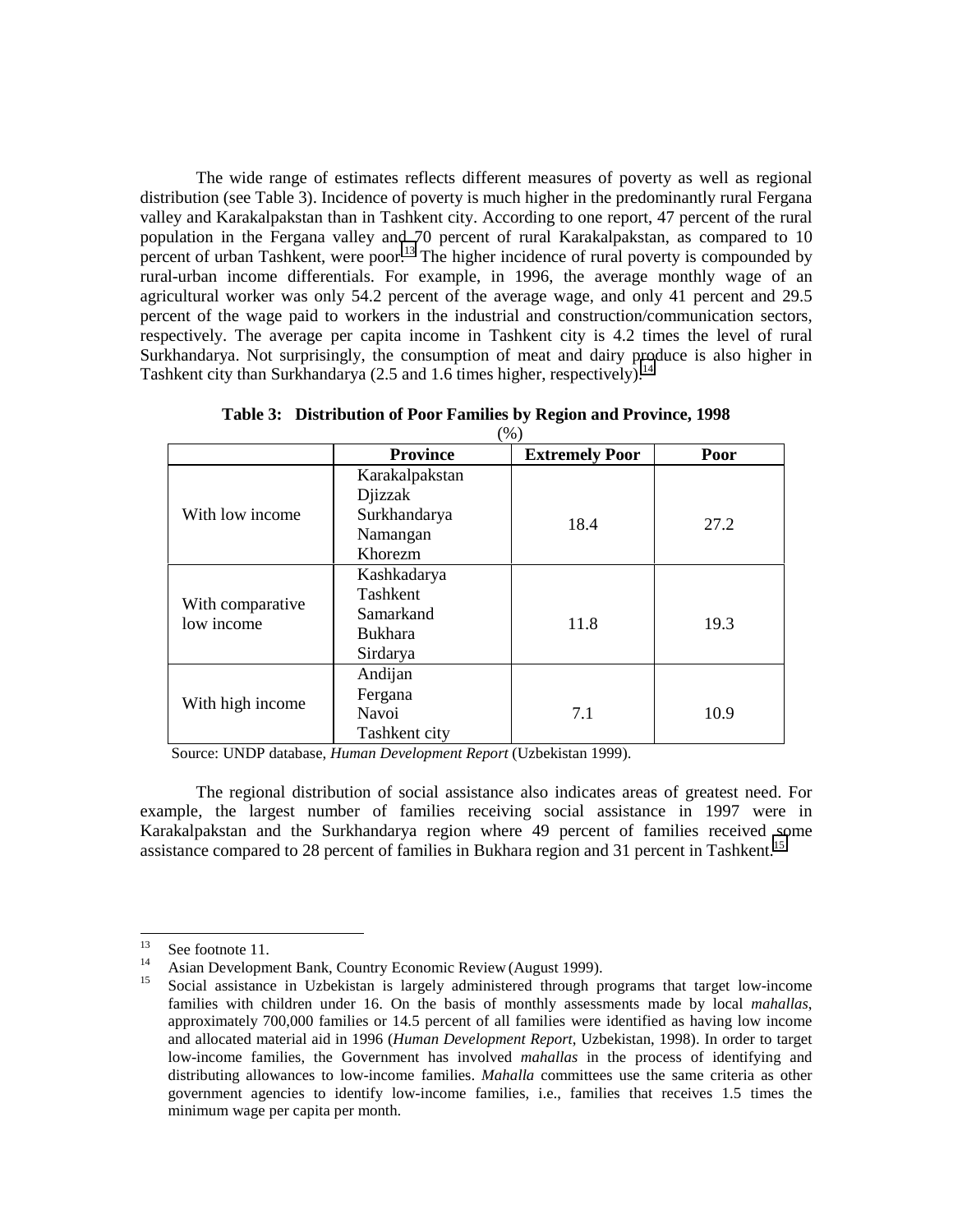#### **Women's Political Participation**

The deterioration of the economy during the transition period has negatively impacted on women's material well-being. Not only are women affected by the general economic situation, they are also relatively more disadvantaged by the reduction in social welfare that has accompanied transition.

For some women, unemployment is a symptom of women's relative economic vulnerability in Uzbekistan: women's domestic responsibilities, combined with a trend towards early marriage, make women less competitive in Uzbekistan's tight employment situation. Women are also disadvantaged by being in the less well-paid sectors of the economy. Their concentration in the so-called "non-productive" sectors of health, education and culture has seen a their wages fall further behind the national average over the past 10 years. For example, in 1998 wages in the health care sector (where 30 percent of employees are women) came to only 61 per cent of the national average wage. In education, where women constitute 48 per cent of employees, wages came to 68 per cent of average wage.<sup>16</sup>

However, the picture is more complex given that some women are now the primary providers in the household. The issue then is one of women's onerous workload, particularly if husbands and families are not prepared to shoulder some of the domestic and child care responsibilities usually performed by women (see Chapter 2).

Accompanying general economic problems associated with unemployment and low salaries are other related social problems such as inadequate and/or expensive provision of services and utilities. For example, since independence the size of the health care budget has been gradually eroded to the point that people now pay for most health services—even in situations where the service is nominally free of charge (see Chapter 2). Problems such as the irregular supply of gas, electricity and water, and the high cost of health services and education are widespread.<sup>17</sup> The cost of basic services such as transport, energy and heating are still subsidized by the Government and the cost of wheat still controlled. However, the amount spent on subsidies overall has declined from more than 16 percent of government expenditure in 1994 to only 3 percent in 2000.<sup>18</sup> This means that increasingly people have to bear the cost of utilities and services previously subsidized. In addition, the pervasiveness of bribe taking has added to the cost of living for the majority of people. In a situation where wages are in arrears and do not cover the cost of living, bribe taking has become endemic from obtaining a job and ensuring adequate health care to securing a place at university.

Such factors have both direct and indirect social costs on women. For example, the increasing cost of health care has implications for women of childbearing age who typically have higher demands for health care and who generally have the day-to-day responsibility of their children's health care. Enrollment levels at preschool classes have also fallen as the Government and other enterprises have been unable to subsidize the cost of such centers in the post-Soviet era. Consequently, preschools have either closed or now charge fees which many families cannot afford, and working mothers can no longer draw on a network of nurseries, kindergartens and

 $16<sup>16</sup>$ <sup>16</sup> Human Development Report 1999. Tashkent.<br><sup>17</sup> See footnote 11.<br><sup>18</sup> See footnote 4.

See footnote 4.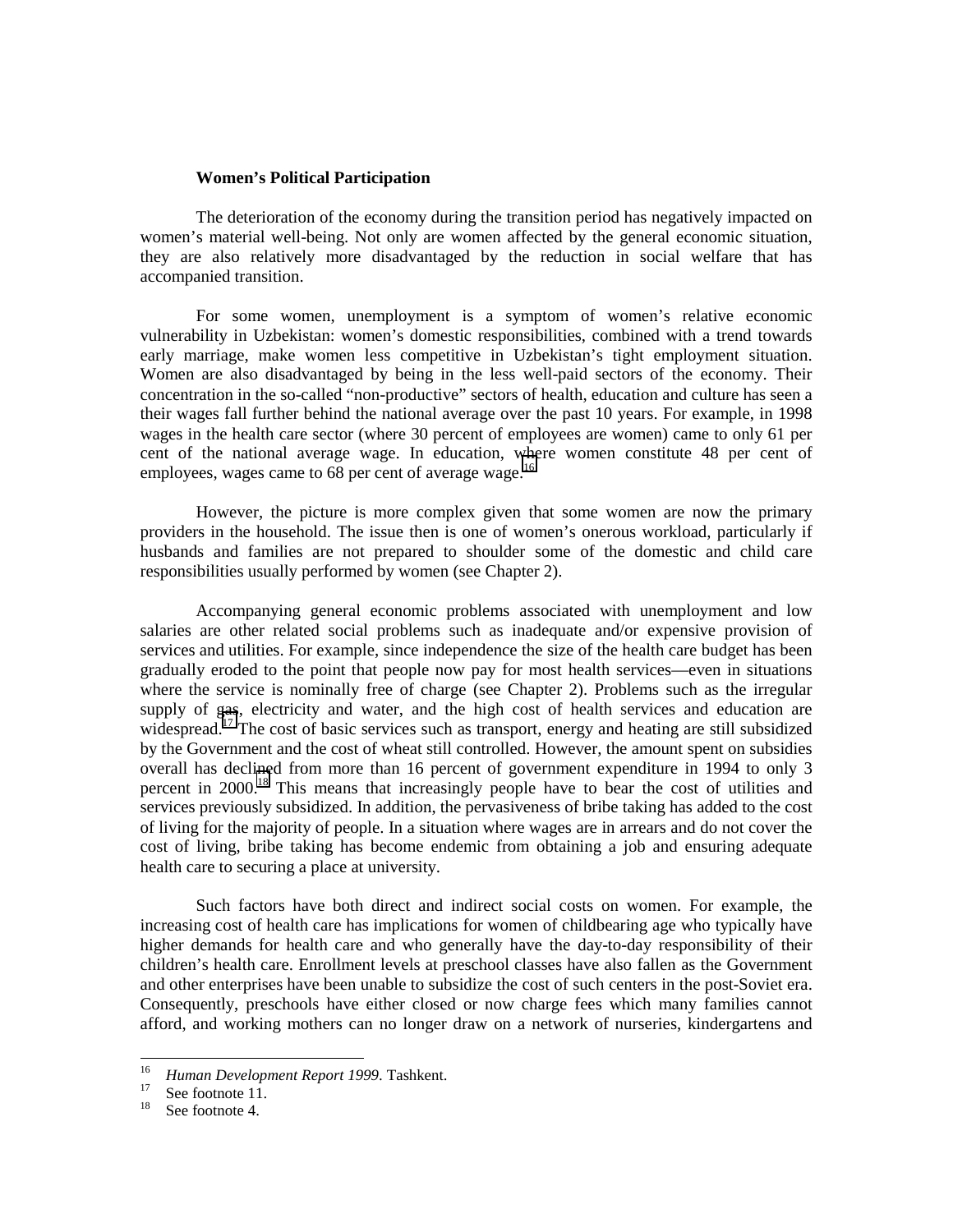child-minding services previously available. Furthermore, there is evidence that young women are being denied equal opportunity to pursue vocational and higher education due to increasing official and unofficial costs of education (see Chapter 2).

Employment is itself no guarantee against poverty, especially in the low wage seasonal agriculture sector and informal sector. Nevertheless, the most vulnerable parts of the population are individuals and families who cannot find regular employment. This group includes pensioners without family and households in areas where the major employer has closed, leading to widespread unemployment. It is for this reason that the State has been reluctant to downsize or rationalize government enterprises.

The State administers a number of social assistance programs, including benefits paid to large and low-income families; social insurance paid to workers experiencing hardship or retirement; and a social allowance benefit paid to the elderly and the disabled. *Mahalla* committees also provide assistance to poor families in the form of subsidized prices for medicines and utilities. The number of persons receiving some form of social security has remained steady at around 12 percent of the population.<sup>19</sup> Social benefits however are far from adequate to cover the cost of living. In 1998, the average monthly old age pension given to women at 60 and men at 65 was around 1,250 sum or roughly equivalent to 2 kilograms of meat. Women accounted for 76 percent of the recipients of this allowance in 1998.<sup>20</sup> It is difficult to live on this amount without family support or another form of income or pension. This helps to explain one of the disturbing street scenes of contemporary Tashkent: elderly women forced to beg to supplement their meager pensions.

Despite these problems, Uzbekistan enjoyed modest economic growth in the second half of the 1990s, with official GDP growth rates of 1.7 percent (1996), 5.2 percent (1997), 4.4 percent (1998) and 4.4 percent (1999).<sup>21</sup> In fact, over the past decade, Uzbekistan had the best economic performance of the CARs. Uzbekistan's relatively good performance was also helped by buoyant world prices for cotton and gold—Uzbekistan's two main export crops—from 1991 through to 1996. Furthermore, some of the protective measures that the Government has pursued to reduce the shock of economic transition have helped to cushion the effects of transition, particularly when compared to the experiences of neighboring Kazakhstan and the Kyrgyz Republic. $^{22}$ 

Consequently, Uzbekistan currently stands at an economic and policy crossroads. Despite moves towards developing a market economy, it remains unclear to what extent Uzbekistan is committed to economic liberalization. For example, in response to balance-of-payments problems following a fall in world cotton prices, the Government took what most analysts agree was a major step backwards when strict foreign exchange controls were re-introduced in 1996. Furthermore, despite positive comments from the Government with respect to the role of SMEs in privatization—particularly via family business traditions and the "bazaar" economy—the implementation of legislation to make credit more easily available has been slow.

<sup>19</sup> <sup>19</sup>Bureau of Gender and Development and the State Department of Statistics, *Women of Uzbekistan 1999: Statistical Collection* (1999).<br><sup>20</sup> See footnote 6.<br><sup>21</sup> Domfrat and Anderson 2000.

<sup>&</sup>lt;sup>21</sup> Pomfret and Anderson 2000.

See footnote 22.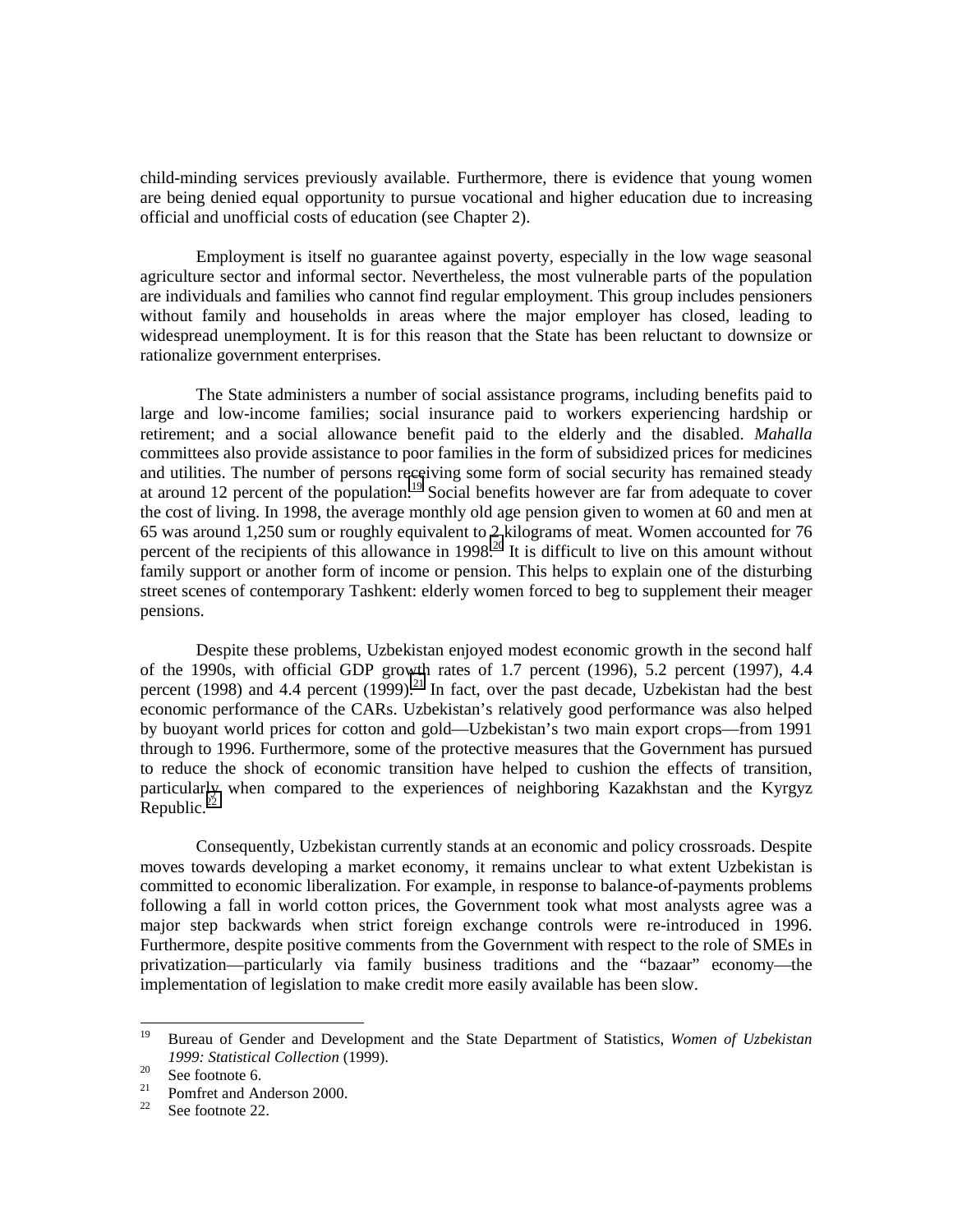Overall, there is a need to develop those sectors of the national economy that not only promise economic growth, but also provide opportunities for female employment. Government priority areas such as mining, power industry, oil and gas refinery and the car industry hold little prospect for female employment as these areas are considered male branches of industry. The development of processing industries situated in agriculture, in particular those connected with the processing of cotton, fruit, vegetables, meat and dairy products, provide more promising opportunities for women.23 There is a great opportunity for rural women to establish their own small businesses in these areas too, if planned banking and credit sector reforms are implemented.

There is a case to be made that some of the Government's measures to control the rate of liberalization and reduce the shock of reform have become barriers to economic growth and poverty reduction. This seems to be particularly clear in the case of small business, where the legislative environment works against the needs of women looking for credit and microcredit facilities. Finally, while social protection measures have helped to offset some of the pain of market-economy reforms, the pensions and subsidies given fall far short of what is required.

#### **Government Gender Initiatives**

Uzbekistan has introduced a number of legislative changes and legal reforms designed to guarantee the interests and status of women. In general, women in Uzbekistan are accorded equal rights with men and enjoy a number of special provisions that acknowledge and protect the position of women as biological and social mothers and in the home and the workforce. However, in practice many women are not served well by these laws because of poor or patchy implementation and a lack of compliance.

According to the Constitution of Uzbekistan, all citizens enjoy equal rights and freedoms irrespective of sex, race, ethnic origin, language, religion, social background, convictions, personal or social status (Article 18). Article 46 guarantees equality of rights for men and women. There are however some special measures that pertain only to women in the various codes, such as the Labor Code and Family Code. These conditions set out privileges and protective measures proceeding from women's biological and reproductive functions. Uzbekistan is also a signatory to the CEDAW and the United Nations Declaration and Action Platform set forth in Beijing in 1995. The Government of Uzbekistan passed a new Family Code (1998) to bring the existing family law into compliance with these international conventions and declarations.

Family and labor codes are often the systems of law most directly bearing on women's status. In the case of Uzbekistan, both of these codes in general endorse the principle of men's and women's equality before the law and both also contain measures specific to the role of women.

The Labor Code of Uzbekistan (1995) does not permit discrimination on the grounds of age, sex, ethnic origin, language, social background, marital status, or number of children. Officially, employers cannot refuse to employ a woman on the grounds of pregnancy, marital status or number of children. Originally the Labor Code decreed that a number of protective privileges be given to pregnant women and nursing mothers, including transferal to less physically demanding work at the same average salary, prohibition against overtime, and

<sup>23</sup> See footnote 12.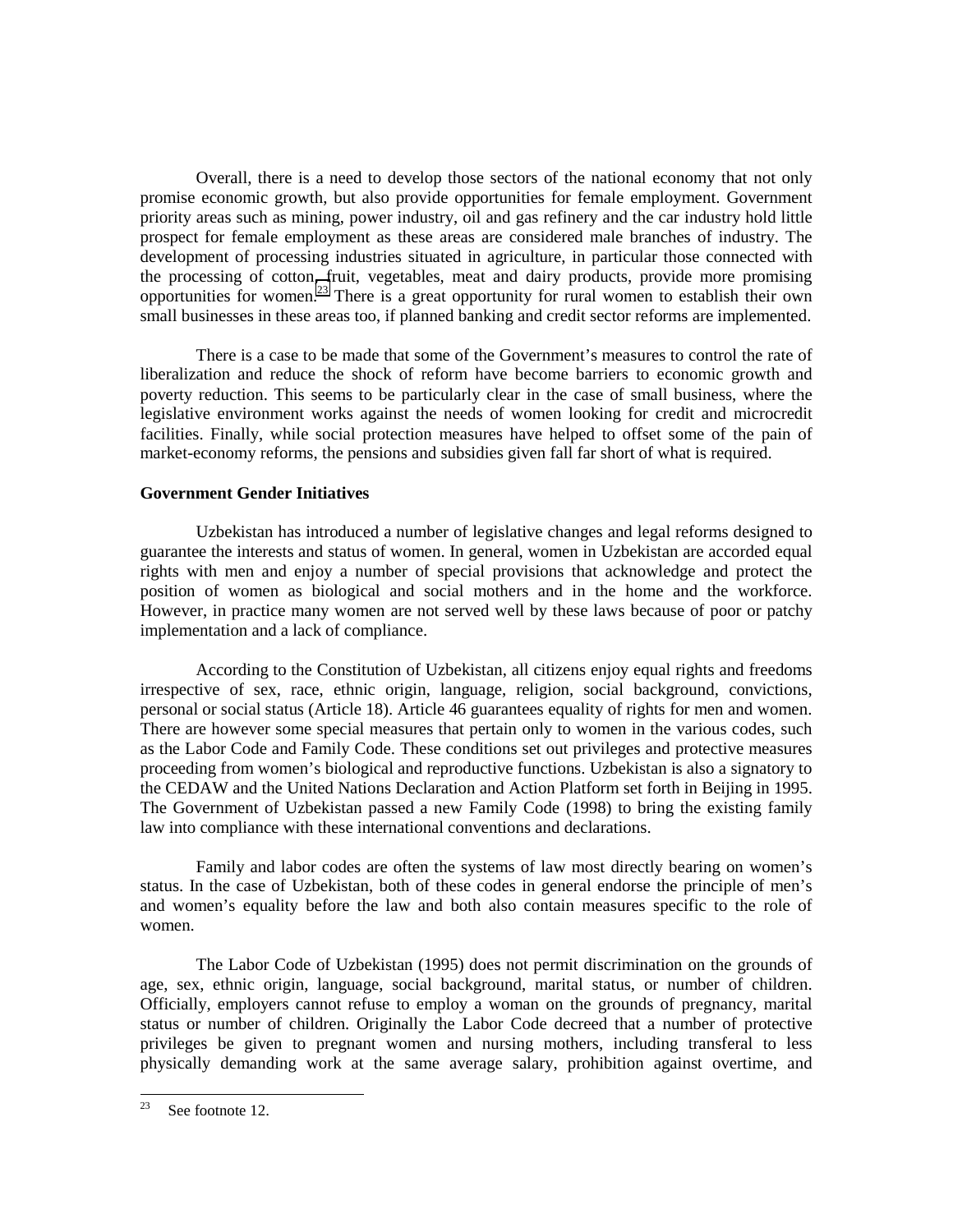pregnancy and maternity leave. Recent amendments to the Labor Code allow a woman to refuse such legal provisions. The reasoning here was that there was a contradiction between measures designed to protect women and the requirement to ensure equal treatment of all workers. These amendments were also made in the knowledge that such legal provisions were proving to be an obstacle to the employment of women in the nonstate sector.

The Family Code (1998) regulates marital and family relations, property rights and disputes. According to the Family Code, spouses enjoy equal rights. Polygamy is illegal in Uzbekistan and only civil registration of marriage is recognized as legal. (Religious ceremonies, such as *nikokh*, have no legal status in Uzbekistan). The minimum age for marriage is set at 17, and in some special cases, at 16. Both husband and wife can apply for divorce, and marriages can be legally concluded by mutual consent. On divorce, property is split jointly between the spouses and women who are pregnant or caring for common children have the right to receive alimony. Two issues not directly addressed in the Family Code are discrimination against women on the basis of their family status and the prohibition of violence against women. However, these issues are covered in either the Labor Code or the Criminal Code. The Family Code however does contradict with the provisions outlined in the CEDAW where the age of marriage is set at 18. Another area of concern is how the Family Code which allows young women to marry at 17 and even at 16—will interact with the system of 12 years compulsory education. It is feared by some women's NGOs that early marriages may lead to young women not completing their secondary education.

Women's formal high legal status is reflected in recent legislative reforms and also by a growing commitment to review existing and proposed legislation for any gender discrimination. The Institute of Monitoring Acting Legislation and the Women's Committee (through its Gender and Development Bureau) have been active in reviewing existing and proposed legislation in this regard.

Nevertheless women's formal high legal status does not reflect women's legal status on the ground. Women's legal rights are frequently infringed upon. There is gross underreporting of discrimination and violence against women, particularly when it occurs in the family. The Report on the Status of Women in Uzbekistan (1999) noted that women are the first to lose their jobs, especially women with many children. Forced early marriages and the refusal to allow women to work outside the home also violate the rights of women. Families prefer to deal with—or more likely—hush up domestic and sexual violence against women and children. This makes it more difficult for authorities to prosecute and emphasizes the role that culture and lack of legal literacy play in the continuing violation of the rights of women and children in Uzbekistan.

This report identified a number of examples of discrimination against women in Uzbekistan. According to this report, cases of discrimination included:

- (i) Tension within families, because of parents' intolerance of their daughters' views and aspirations. In one such family, a young girl committed suicide by jumping from the ninth storey of a building. In another case, a daughter died as a result of severe cuts following a fight over whether she should be allowed to cut her hair. Her parents were categorically against this before her marriage.
- (ii) Women also face discrimination in court. In one case, the court made a decision in favor of the husband in settling a divorce dispute. In this case, he was awarded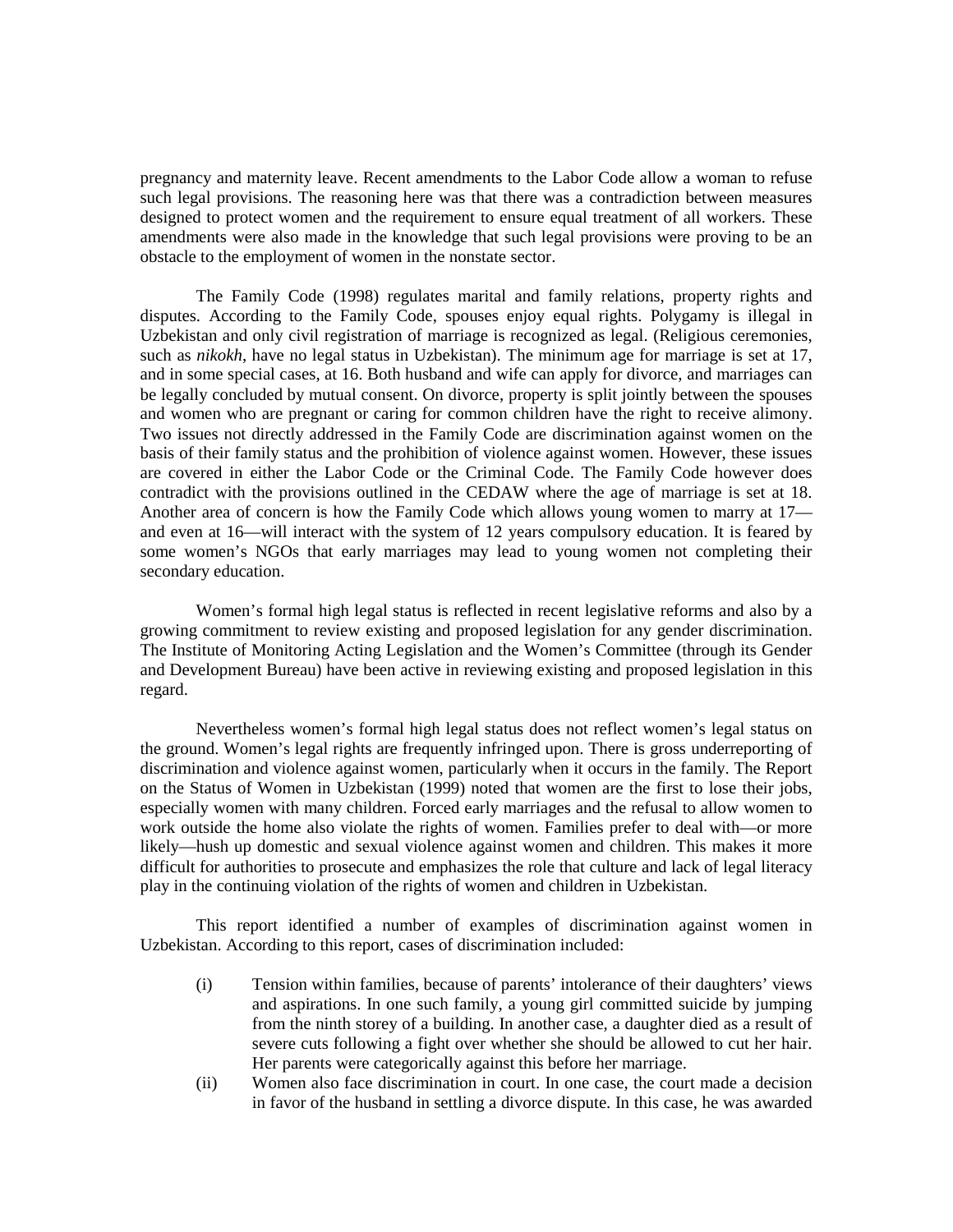ownership of their jointly owned house, and asked to pay the wife financial compensation of 15,000 sum (about US\$30-40 at the time). In another case, a woman with two children was actually deprived of her right to her share of property. This court decision was appealed against and the case was sent for reconsideration by court.

- (iii) There have also been reports in the Tashkent region of disabled women, or women with many children, being refused employment. In other cases, women working in joint ventures were prohibited from having children.
- (iv) Cases are known of husbands who do not allow their wives to work outside the home, or when religious fanatics demand that young women cover their face in the presence of men in public places.
- (v) Young girls are sometimes forced into early marriages, thus posing a serious threat physically and psychologically, particularly in the event of early or unwanted pregnancies. Moreover, in such situations, women frequently have no opportunity to consult a doctor, or to ask for legal or other help. In such cases, women are not only discriminated against, but also subjected to violence.

To date, few cases of discrimination have been brought to court and thus few precedents exist on the interpretation and effectiveness of laws against discrimination. For example, no official has ever been accused of discrimination in hiring and promotion policies or wage discrimination, no cases of sexual harassment in the workplace have come to trial, and no cases of coercion within the family have been brought before the courts.

In addition, few women have a sound understanding of their legal rights. Issues here also include no tradition of independent activism by women in Uzbekistan and the fact that most Uzbek women are subject to social and familial structures of authority that hinder their struggle for legal rights. That is why many women from the most impoverished and disenfranchised sections of Uzbekistan society become passive or, in extreme cases, resort to suicide via selfimmolation, an issue that has not yet been adequately addressed. According to a survey conducted by the Center of Sociological Research "Ijtimoiy Fikr" (or Social Opinion), only 26.4 percent of women said they had a good understanding of local laws; 60.1 percent said that they 'know something' of local laws; and 13.5 percent responded that they know nothing. In terms of their general knowledge on the laws of Uzbekistan, only 18.5 percent of the women said that they knew them sufficiently well, with 61.7 percent reporting that they knew something about these  $laws.<sup>24</sup>$ 

Outside of the legislative and legal areas, the Government has introduced a number of programs and initiatives designed to enhance women's status in Uzbekistan. One of the most significant initiatives was the establishment of the Women's Committee of the Republic of Uzbekistan. Established in 1991 and proclaimed a government agency by presidential decree in 1992, the Women's Committee has helped to direct and sustain the Government's commitment to the status of women over the past decade. The Committee has branches in regions, towns, districts and villages throughout Uzbekistan. The main objective of these committees is to implement the Government's policies on women.

 $24$  "Narodnoye Slovo," 15 December 1999, Tashkent.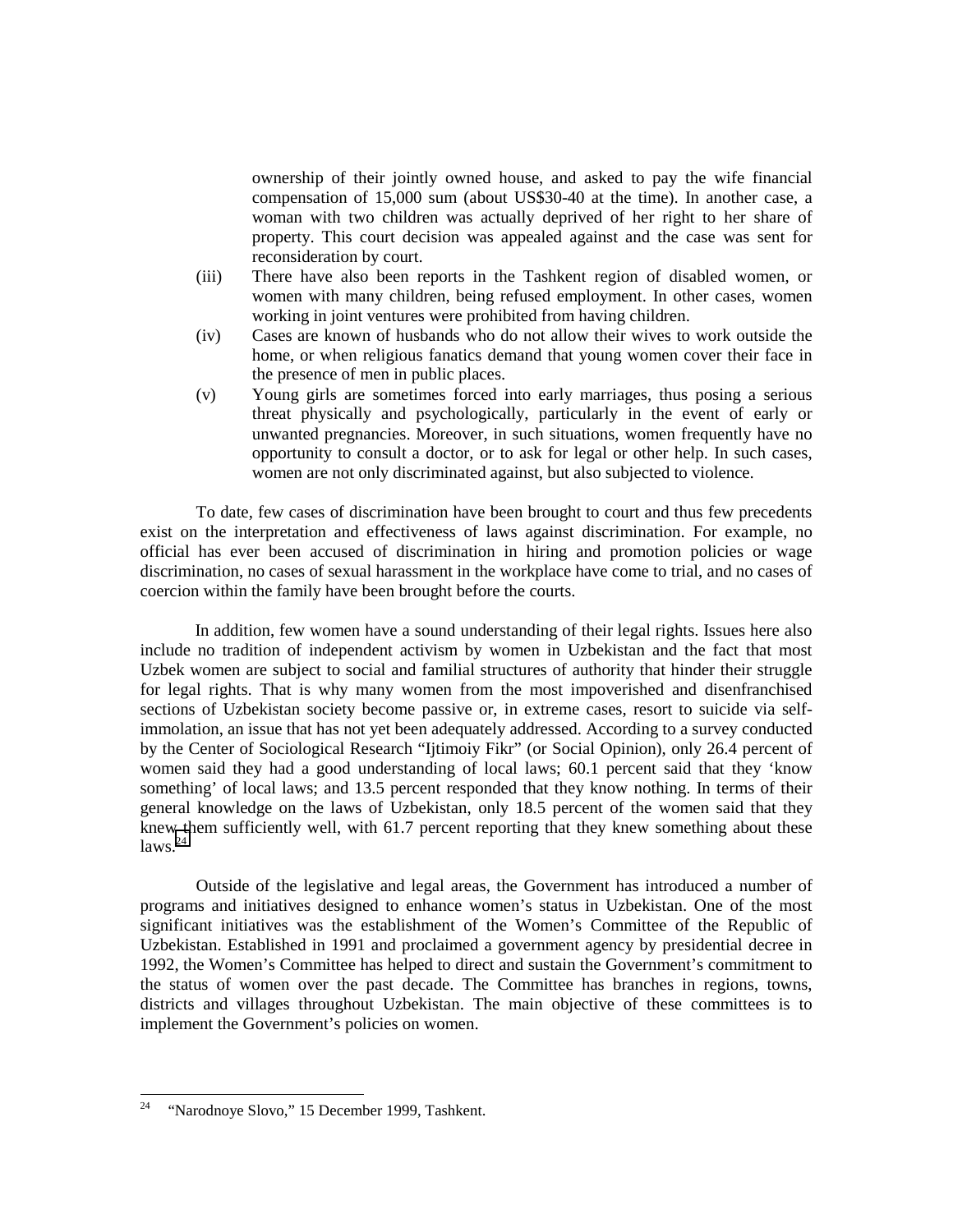This was followed by another important presidential decree in March 1995: Enhancing Women's Role in the State and Social Development of Uzbekistan. This decree set in place a formal political structure designed to encourage women's participation in public life. This political structure established the position of Deputy Prime Minister for Women's Affaris, responsible for monitoring and enhancing women's participation in society (currently held by Ms. Dilbar Gulyamova who is also Chairperson of the Women's Committee).<sup>25</sup> Similar positions at the deputy *hokim* (deputy governor or deputy mayor) level were concurrently established for women at three administrative levels of government, that is, at the provincial (*oblast*), regional (*rayon*) and city levels. It was hoped that not only would this enable better targeting of issues affecting women's status but that this might also offset the decline in the number of women at political decision-making levels.

In 1997, the Women's Committee developed and adopted the *National Action Plan for the Improvement of the Status of Women of Uzbekistan*. The twin objectives of the National Action Plan are to improve women's status in Uzbekistan and enhance their role in society. It is hoped that the objectives and targets of the National Action Plan are achieved by the year 2005. Of the 12 areas of concern detailed in the Beijing Action Platform (1995), the following nine key priority areas were selected as the focus of the Uzbekistan National Action Plan (see Appendix 1 for a more detailed summary):

- (i) Women's health, including reproductive health and promotion of family planning services;
- (ii) Education and professional and functional literacy of women;
- (iii) Women's economic status, particularly of those living in rural areas through the promotion of women's income-generating activities;
- (iv) Environmental degradation and its impact on women, and women's role in environmental management;
- (v) Equal participation in decision making at political, legislative and executive levels;
- (vi) Special programs to support girls;
- (vii) Representations of a new "Uzbek woman" in the mass media, popular culture and art to overcome existing stereotypes;
- (viii) Discrimination and violence against women;
- (ix) Women's NGOs; and
- (x) Realization of broad gender-related research.

An annual progress report summarizing the level of implementation of the National Action Plan is prepared in consideration of the reporting provisions of the Declaration and the Action Platform approved by the Fourth World Conference of Women (Beijing, September 1995).

<sup>25</sup> 25 The structure of the Women's Committee is closely tied to the Republic's formal political structure in that the Deputy Prime Minister on Women's Issues is also the Chairperson of the Women's Committee. The same arrangement applies at each administrative level, where for example deputy *hokims* on Women's Issues at the regional level also act as regional chairpersons of women's committees.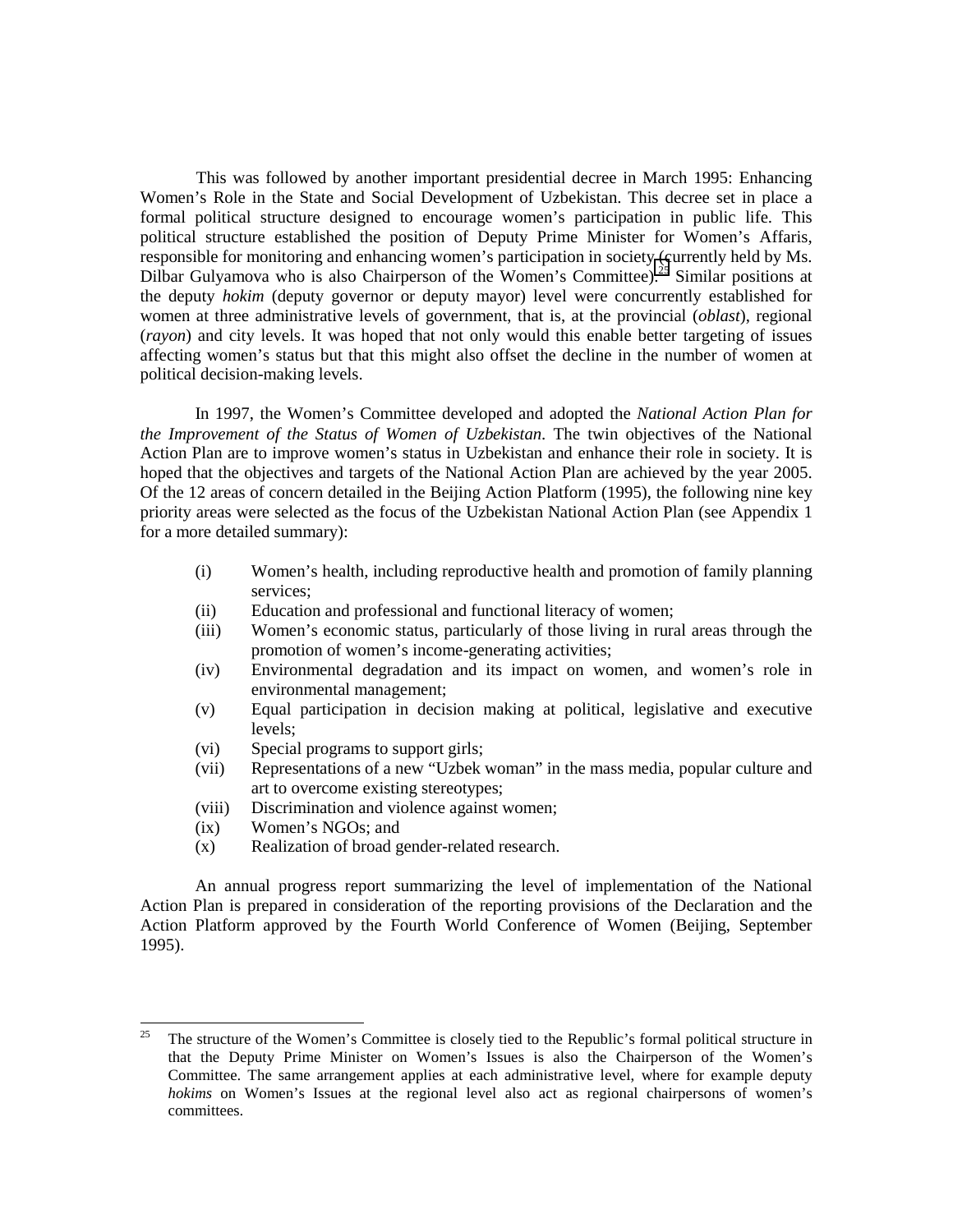The Women's Committee actively involves representatives of NGOs in its operations. Due to a productive relationship between the Women's Committee, NGOs and funding agencies, there have been a number of achievements in the area of monitoring legislation and statistical collection. For example, a Bureau of Gender and Development was established in 1996 within the Women's Committee with funding from the United Nations Development Programme (UNDP). One task undertaken by the Bureau was to assist the Department of Statistics in the collection, analysis and publication of gender disaggregated statistics.<sup>26</sup> As a direct consequence of this collaboration between government and funding organizations, Uzbekistan has began to develop the necessary expertise not only to monitor and comment on legislation from a gender perspective, but also to continue the task of mainstreaming the collection of gender disaggregated statistics.

Further collaboration between the Women's Committee, the Bureau of Gender and Development and numerous women's NGOs resulted in the joint publication *Report on the Status of Women in Uzbekistan* (1999). Funded by UNDP, this report contains the findings and views of independent writers, including representatives of women's organizations, media analysts and journalists, lawyers, and economists, and is indicative itself of the level of awareness of, and commitment to resolving, gender inequality in Uzbekistan. Such collaboration has only been possible because of the groundswell in women's NGOs in the past five years in Uzbekistan.

Another initiative that indicates a commitment to women's status in Uzbekistan was the presidential decree that made 1999 the "Year of Women." This move was designed to draw attention to gender-related issues that adversely affect women's ability to participate in society.

It is gratifying to see a number of recent government initiatives designed to combat the loss of women's political and social status. However, despite the high level recognition of the importance of women's issues that the previous initiatives denote, considerable problems remain at the implementation level. In particular, women's related policies and programs are not evenly implemented—or even well understood—at all levels of government. Furthermore, women's issues are still marginalized in government and in policy making. For these reasons, there is a genuine and pressing need to further build gender capacity at all levels of government (see Chapter 3).

#### **Women's Political Participation and NGOs**

The growth of women's NGOs is the one of the most positive achievements in terms of women's political participation in Uzbekistan. In 1991 there was only one women's NGO—the Business Women's Association. Currently, there are 40-50 women's NGOs in Uzbekistan (see Appendix 2 for more details). Women's participation in the formal political structure of Uzbekistan is less promising. Women's level of representation in government has fallen, despite the presidential decree that introduced the position of Deputy Prime Minister for Women's Affairs and associated deputy *hokims* (see Table 4).

<sup>26</sup> See footnote 20.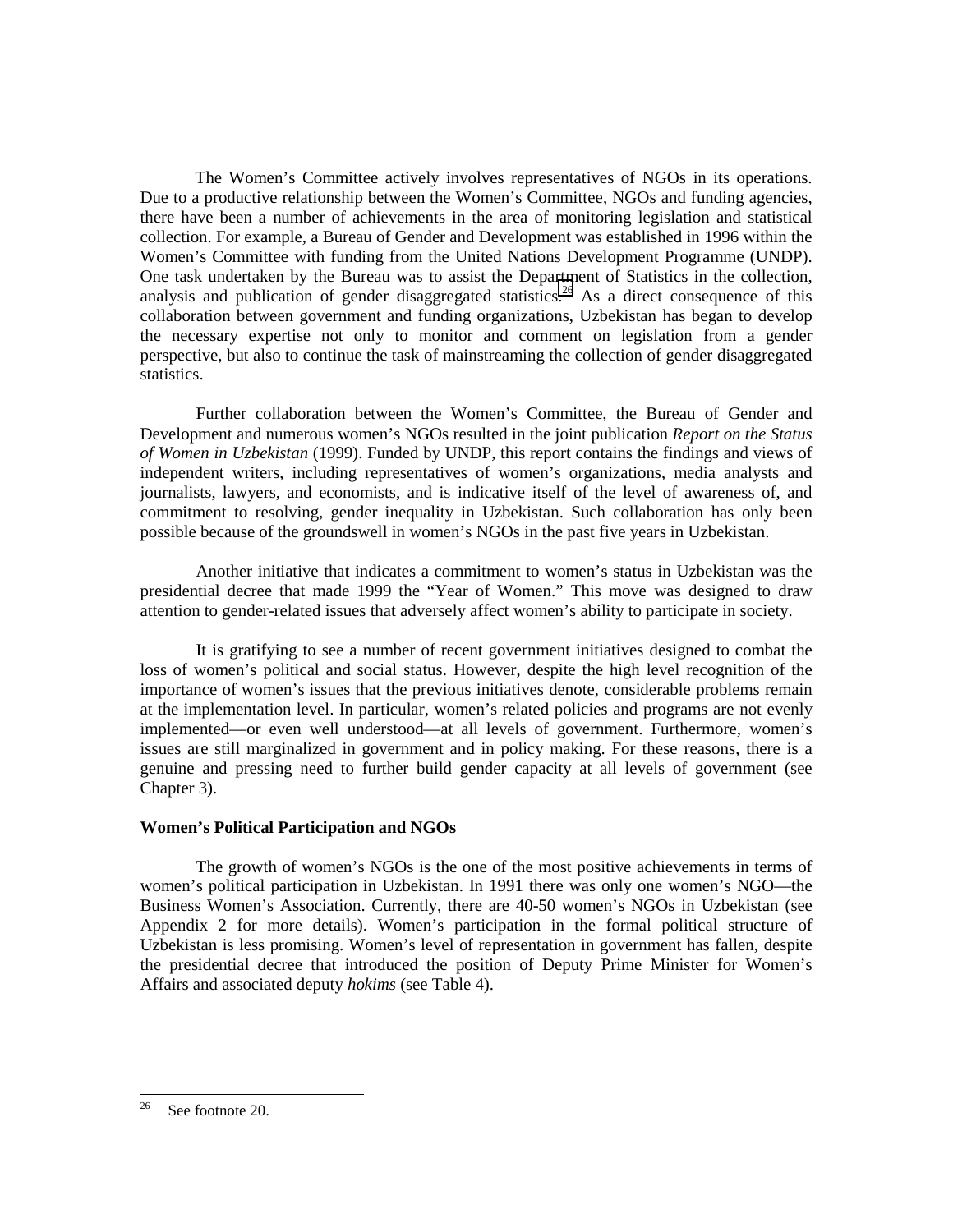|      | <b>Members of</b> | <b>Share of Women</b> |    |  |  |  |  |
|------|-------------------|-----------------------|----|--|--|--|--|
| Year | <b>Parliament</b> | No.                   |    |  |  |  |  |
| 1980 | 510               | 178                   | 35 |  |  |  |  |
| 1985 | 510               | 183                   | 36 |  |  |  |  |
| 1990 | 500               |                       |    |  |  |  |  |
| 1994 | 250               | 15                    |    |  |  |  |  |
|      | 250               | 1 Q                   |    |  |  |  |  |

**Table 4: Representation of Women in Parliament, 1980–1998**

In Uzbekistan, the head of state controls the central Government in Tashkent as well as local government through the appointment of governors (*hokims*). *Hokims* head local councils or "parliaments" and thus extend the president's power down to the local level. The head of state also controls the 250-member *Oliy Majlis* or Supreme Council and appoints the Supreme Court justices. The *Oliy Majlis* operates similarly to a Soviet-style "national parliament" where the members meet once every few months to debate laws prepared by the Government.

The abolition of a quota system for women in the 1980s produced a sharp decline in the number of women in Parliament and other decision-making positions. Women accounted for 35 percent of members in the Supreme Soviet of Uzbek SSR. By contrast they accounted for only 7 percent of parliamentarians in the Oliy Majlis in 2000 (that is, 17 out of 250 members). The same decline is observed at local government levels, where the proportion of women in the highest administrative and management positions such as deputy ministers and deputy directors of enterprises is  $17.5<sup>27</sup>$  This dramatic drop is said to be one reason for the establishment of the position of Deputy Prime Minister for Women's Affairs in 1995.<sup>28</sup> In response to this drop, the reintroduction of a parliamentary quota has been set as an objective of the National Action Plan (see Appendix 1).

On average, there are 1.4 women per party faction. This implies that parties and organizations that have taken part in elections do not place their trust in women as politicians or acknowledge an acute shortage of female leaders. Given a decline in the share of women among highly qualified professionals and the leading elite, women's chances of being elected to the Parliament are much less than that of men. This situation is somewhat mitigated by the fact that women currently hold the positions of Vice Spokesman, the head of a Parliamentary Committee, and of Ombudsman, the human rights and legal advocate. These are important positions because they are in contact with the executive branch of the Government and thus able to advise on women's needs.

<sup>27</sup>  $\frac{27}{28}$  See footnote 5.

See footnote 12.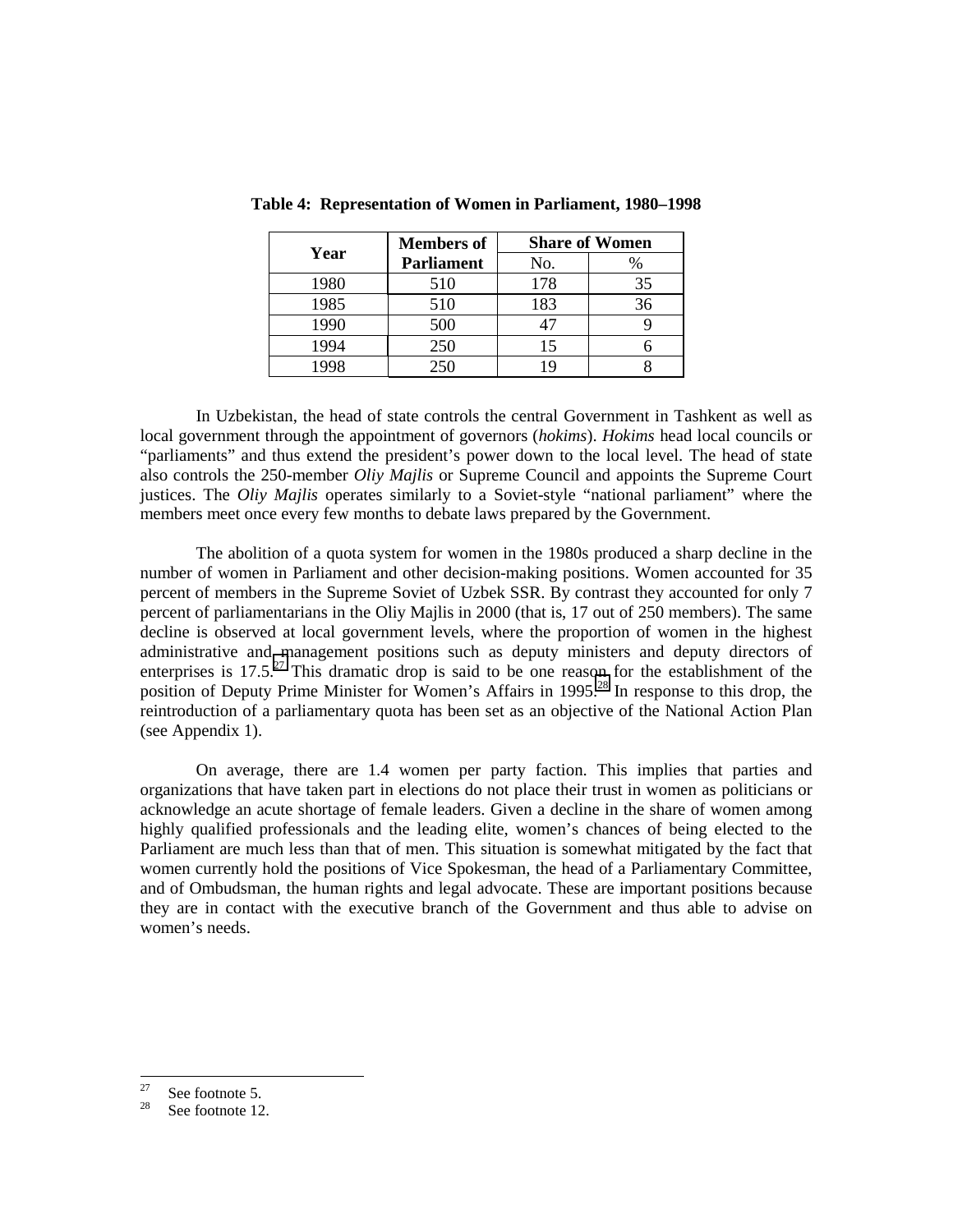**Table 5: Representation of Women among Provincial and Regional Authorities, 1998**

| <b>Type of Council</b>                  | <b>Total of Female</b><br><b>Members of</b> | <b>Number of MPs</b><br>in Each Council | <b>Female MPs</b><br><b>Per Council</b> |      |  |  |
|-----------------------------------------|---------------------------------------------|-----------------------------------------|-----------------------------------------|------|--|--|
|                                         | <b>Parliament</b>                           |                                         | Number                                  | $\%$ |  |  |
| Provincial Councils<br>(total 14)       | 61                                          | 60                                      | 4.3                                     | 7.2  |  |  |
| <b>Regional Councils</b><br>(total 163) | 465                                         | 30                                      | 2.9                                     | 9.7  |  |  |

From the data presented in Table 5, we can conclude that the proportion of female parliamentarians is around 7-10 percent. The share of women in executive bodies is similarly small, and swelled by what amounts to a quota system (that is, the appointment of a Deputy Prime Minister for Women's Affairs and related positions). Only three women work for the Government as Deputy Minister with no female Minister. Women also occupy the position of district *hokims* in four out of 163 districts. There are no women among the provincial *hokims*.

There is however a much higher representation of women in the national courts, where there is one female judge to every five. Yet, courts often deal with cases where female interests are paramount—for example, divorce and violence against women—so there is a need for greater gender equity here too. The problem partly lies in a lack of qualified women, which is likely to get worse as fewer women are given access to higher education (see Chapter 2). Even in "feminized" spheres such as health care, social welfare and education, men dominate in executive positions. This situation may be observed at both the central and provincial executive branches of government. According to the Fergana Province Department of the Ministry of Macroeconomics and Statistics, despite the prevalence of women working in the areas of health, education, agriculture, information technology, culture and art, administrative positions at the provincial level of those sectors are occupied almost exclusively by men.

However, women are politically active in other ways, particularly in the growing nongovernment sector. Here the growth of women's NGOs is very promising, given that many of these NGOs are committed to enhancing the political and legal status of women, and have extensive grassroots networks. Governmental concern over women's status during the transition period is the main factor accounting for this growth. Another has been the number of funding agencies and international NGOs looking to establish partnerships with local NGOs.

The primary foci of women's NGOs in Uzbekistan are improvement of women's status in the family and society; protection of women and of women's legal rights; and expanding women's access to new income and business opportunities. In most cases, these foci are pursued in an integrated manner, so that for example vocational training courses include training on legal literacy and discussions of barriers to women's participation in public life. The greatest strength of these NGOs is in fact the women and men who staff them. On a shoestring budget and often on a volunteer basis they conduct training workshops and seminars, staff crisis centers and telephone advice lines, and provide countless women with practical support on a wide range of issues.

Strong local women's NGOs in Uzbekistan go beyond issues of political participation. These organizations have important grassroots knowledge and networks. They are in the front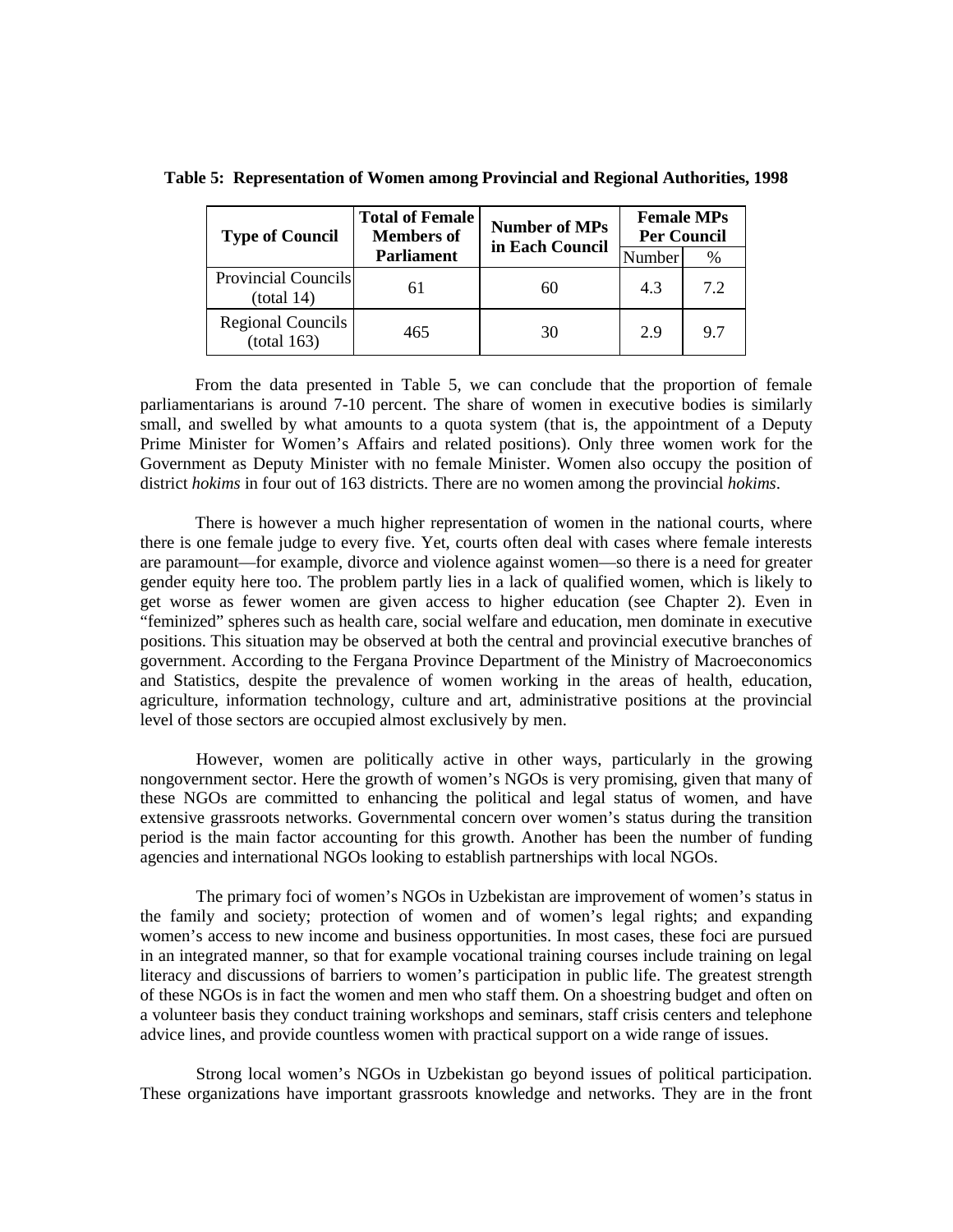line and can quickly discern the legislative, social and economic barriers to women's well-being. Given the high representation of urban professional and middle class women in NGOs, it would be an overstatement to characterize all NGOs as grassroots organizations. However, it would also be misleading to see NGOs as having only weakly developed links with their constituencies.<sup>29</sup> Women's NGOs in Uzbekistan tend to be responsive to the needs of women, and a good example here is the shift within some women's NGOs to provide greater training and support in the area of small business.<sup>30</sup> In addition, women's NGOs have the flexibility of small, independent organizations.

On the downside, there have been some concerns over the duplication of activities, lack of coordination and small-scale nature of the projects such NGOs undertake. Many NGOs are well aware of these problems and have taken measures to address them. One initiative here was the creation of the Union of Women's NGOs in Samarkand in 1999, which was established as an umbrella organization for women's NGOs in the region. Under this umbrella, several new women's NGOs have been created with the more experienced NGOs providing advice on how to attract financial support from international funding agencies and NGOs. NGOs within the Union also avail of the range of computing support that it provides. Many make regular use of the computer and Internet facilities that are found at the Union's headquarters inside the Alisher Navoi Library at the University of Samarkand.

There is also a general desire for better communication and coordination between government and nongovernment women's organizations. The Government must take some responsibility for this, however. A recent initiative to overcome some of these problems is the creation of an umbrella organization—called *Mekr*—to act as a forum for all government, nongovernment, professional and other organizations committed to improving the status of women in society. The Women's Committee is expected to play a major role in facilitating this network. Activists spoken to in late 2000 were hopeful that a stronger partnership between government and women's NGOs would lead to faster resolution of barriers faced by NGOs at the grassroots level. There were some reservations expressed that women's government organizations would come to regard women's NGOs as an arm of the Government. It was promising, however, to hear that most activists felt very positive about the *Mekr* initiative and openly welcomed government involvement.

While women's political participation and organizational capacity is strong in the area of NGOs, more attention needs to be given to increasing women's participation in formal political structures. Certainly the presidential decree introducing the position of Deputy Prime Minister for Women's Affairs and other related positions is important. However, the tendency to appoint women to positions related to women's affairs can also reinforce the marginalization of women and women's issues in politics. In particular, women need to be appointed to nonwomen-related Cabinet Ministries and elected as general members of Parliament. Further research is also needed to identify how gender stereotypes operate to discriminate against women in the selection of candidates prior to elections and in the appointment of nonwomen-oriented Cabinet Ministries. In particular, research is needed to assess the impact of more traditional gender ideologies that

<sup>29</sup> <sup>29</sup> See Ula Ikramova and Kathryn McConnell (1999) for an overview of women's NGOs in Central Asia.<br><sup>30</sup> For avenuals, the Sohn Crisis Center in Semarland plans to introduce a misrographic scheme with

<sup>30</sup> For example, the Sabr Crisis Center in Samarkand plans to introduce a microcredit scheme with funding from a Netherlands NGO to facilitate small business loans for women. Such loans are already available from existing microcredit projects in Nukus and Karshi.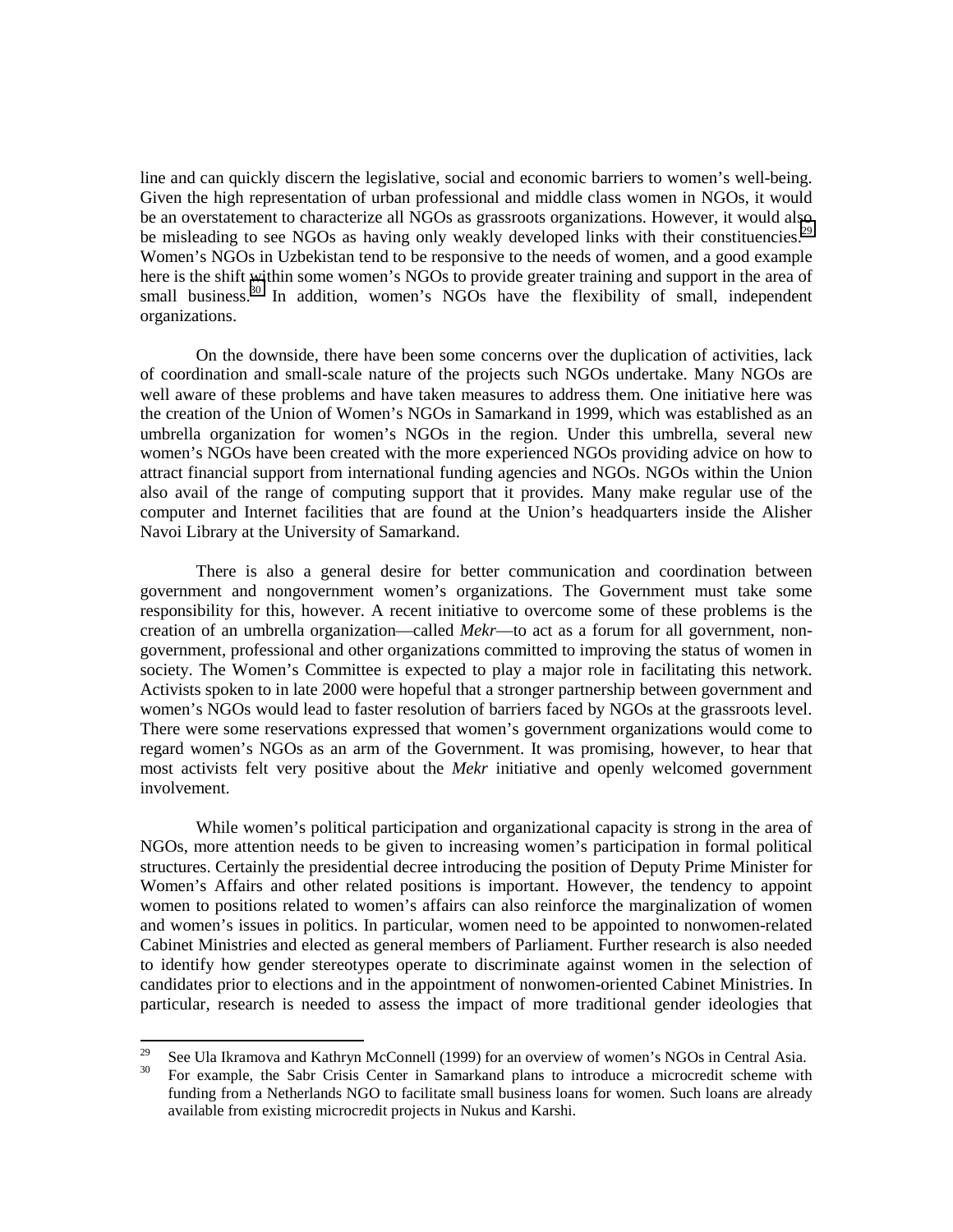prescribe a rather narrow role for women in terms of political activities. Here it would be useful to analyze the extent to which women's greater political participation is blocked by traditional values (that were not so much abolished as forced underground during the Soviet era) or more practical considerations (such as lack of money, lack of time, lack of childcare, etc.).

## **"Tradition," Islam and Gender**

There is growing interest in both Islam and Uzbek cultural traditions in Uzbekistan, although it is impossible to separate Islam and "tradition" in this context as any exploration of Uzbek history, language and culture will necessarily include aspects of Islam. Popular discussions of the role of Uzbek traditions and Islam in an independent Uzbekistan can be found in the media and often emanate from government sources. One of the most visible signs of this renewal is the increasing number of women and girls wearing *hijab* (that is, ankle-length dresses and closelyfitted white scarves that surround the face and drape over the shoulder). Although the Government is concerned that traditional and Islamic influences may negatively impact on economic development, the Government has deployed Uzbek cultural symbols to mark the transition from Soviet control to independent nationhood. An example here is the reintroduction of Uzbek as the language of government, and over time, of education. Furthermore, the Cyrillic script is to be gradually replaced as a matter of government policy.

Uzbekistan is not alone here. An interest in cultural heritage and ethnic identity appears to have popular support in all the newly independent Central Asian republics (CARs). For various reasons, a renewed cultural heritage and heightened ethnic consciousness has been a feature of post-Soviet states, whether we are discussing the Baltic states, the Caucasus or other CARs.<sup>31</sup>

There are of course many currents of Islam in Uzbekistan, including a number of diverse philosophical and ideological positions. These incorporate the influential Spiritual Board of the Muslims of Mavarannakhr (the former spiritual Islamic Board of Central Asia and Kazakhstan), the Sufi order, the Brotherhood Naqshbandiah, and the relative newcomer, the Islamic fundamentalist Vakhabits centered in the Fergana valley.<sup>32</sup> In regard to this report, it is important to consider the reappraisal of cultural traditions in terms of the possible impact on the status of women and gender relations more broadly.<sup>33</sup>

During the Soviet Union era, many earlier customs and religious observances were discouraged. Mosques were closed and religion brought tightly under the control of the State. Women were supported and encouraged to pursue public, political and professional lives. A number of initiatives were introduced such as a female quota in government and legislative reforms and labor regulations designed to ensure equal rights and employment for women. These led to the emergence of female intellectuals, professionals and state administrators and the

 $31$ 31 For a general discussion of this in relation to CARs and the Caucasus see *Central Asia and the Caucasus after the Soviet Union: Domestic and International Dynamics*, edited by Mohiaddin Mesbahi, University Press of Florida, 1994.<br>
<sup>32</sup> Ibid., in particular see Zahid I. Munavvarov, "Uzbekistan," pp. 139-147 "Islam and Spiritual Revival."

In the case of Uzbekistan, some caution needs to be observed when linking women's subordination to Islam because of a general tendency to view Central Asian womanhood as downtrodden and oppressed by an Islamic patriarchy. This was certainly the line taken by the Soviet Union to legitimize its occupation of Central Asia. See Gregory Massell's *The Surrogate Proletariat: Moslem Women and Revolutionary Strategies in Soviet Central Asia, 1919-1929* (Princeton University Press, 1974).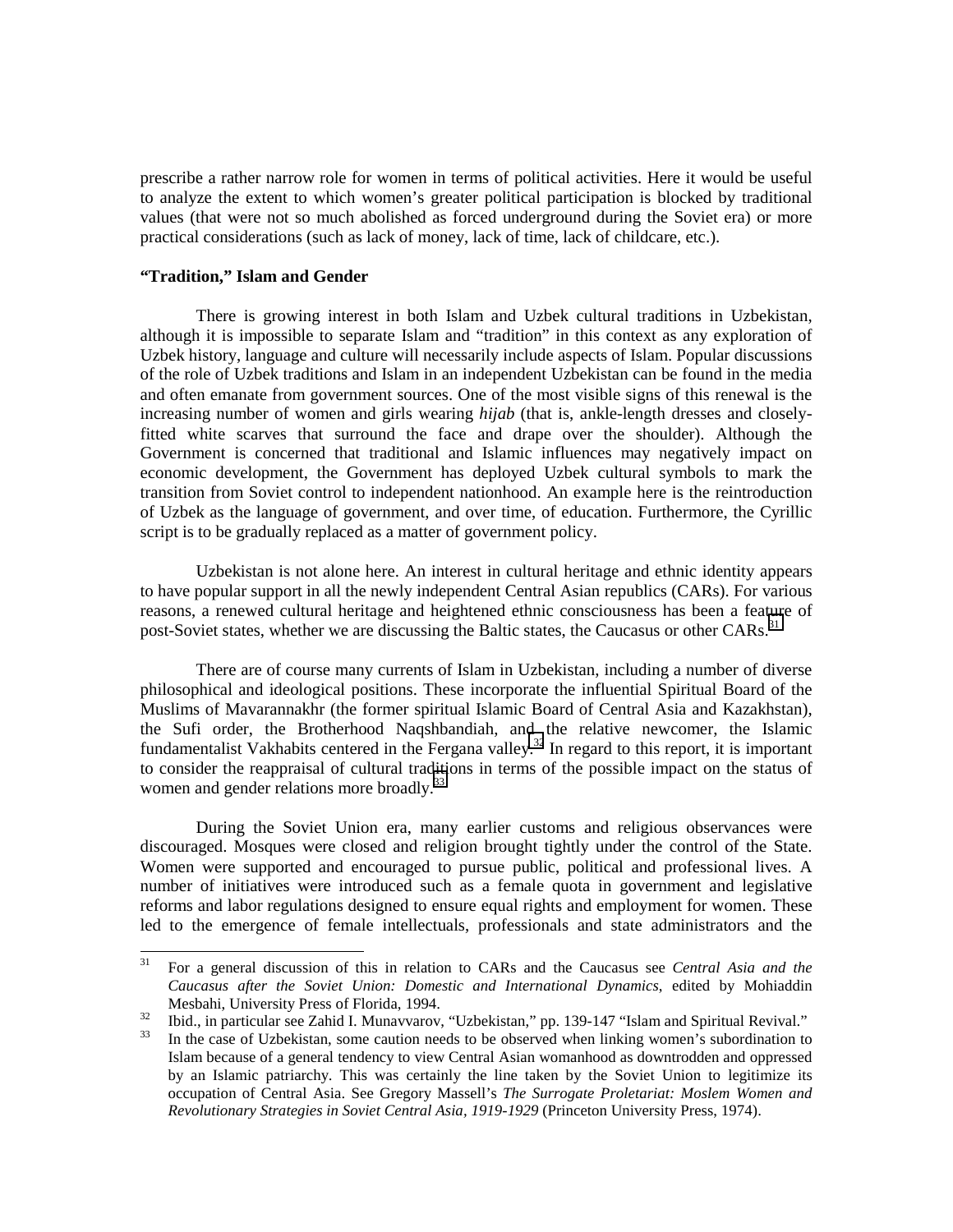achievement of a near 100 percent literacy rate for women and men. This was ideologically buttressed by a view of the equality between men and women aggressively propagated in the Soviet mass media.<sup>34</sup> While this remains central to the ideal male-female relationship in Uzbekistan, economic hardships and the renewed interest in tradition have "changed the contours of such equality."

Increasingly, the discussion of gender relations and the representation of masculinity and femininity reflect a preoccupation with understanding gender relations in terms of tradition rather than in terms of a Soviet-style concept of equality.35 There has also been greater public discussion of women's personal behavior and deportment as part of the discussion of an "Uzbek model" of modernization and economic development. At a conference in November 2000, the Deputy Prime Minister for Women's Affairs openly endorsed modesty of dress and behavior as aspects of true Uzbek womanhood. $36$ 

The most celebrated heroic Uzbeks of recent years are all men (such as the conqueror Timur and poet Navoiy). An idealized Uzbek femininity is most visible in the form of young women dressed in *atlas* silk costumes dancing at public events or as the demure, modest daughter and good, respectful wife in historical dramas shown on state television. An example here is the popular Uzbek-language talk show "Bride and Groom" aired on Uzbek TV Channel 1, where these forms of the stereotypical "oriental" woman prevail.<sup>37</sup> The Expert Social Research Center has noted the emergence of a group of intellectuals promoting the idea that women should reject the opportunity to participate in public life and seek to fulfill a subordinate position within the family and society more generally. A typical statement here was published in *Markazzi Asiya Madaniyati* (The Culture of Central Asia):

In correspondence with the physical composition and natural ambitions of a man who provides for the family, he is the family's spiritual leader, while a woman is the custodian of spiritual values which are subordinated to the man. This is where the essential difference between man and woman lies. It is for this reason that men dominate in the progress of their society, in its material production and its management. Women, due to their physical frailty and weakness, satisfy their needs with the help of men, they depend on and are subordinate to men. This is the essential foundation of the family. The Koran, the central text of Islam, states, "Men dominate over women"… The family will be stronger as long as it observes this order.<sup>38</sup>

While there are other articles in the media and television programs (typically in Russian) that feature Uzbek women who have successful careers and support the modernization of society

 $34$  $rac{34}{35}$  See footnote 12.

I am not suggesting that the Soviet Union did not have its own particular brand of gender ideology operating to discriminate against women. The state is always a highly gendered affair. The Soviet endorsement of large families (by providing benefits for large families) and ideological praise of women as mothers of the nation *and* workers promoted not only a heavy workload for women but also the association between women and social and biological reproduction. <sup>36</sup> This was not an endorsement of *hijab*, however, as the Government frowns on what it sees as the

influence of a radical Islam. See footnote 12.<br>
See footnote 12.<br> *Markazzi Asiya Madaniyati* (The Culture of

<sup>38</sup> *Markazzi Asiya Madaniyati* (The Culture of Central Asia), No. 1, 1998, cited in report under footnote 12.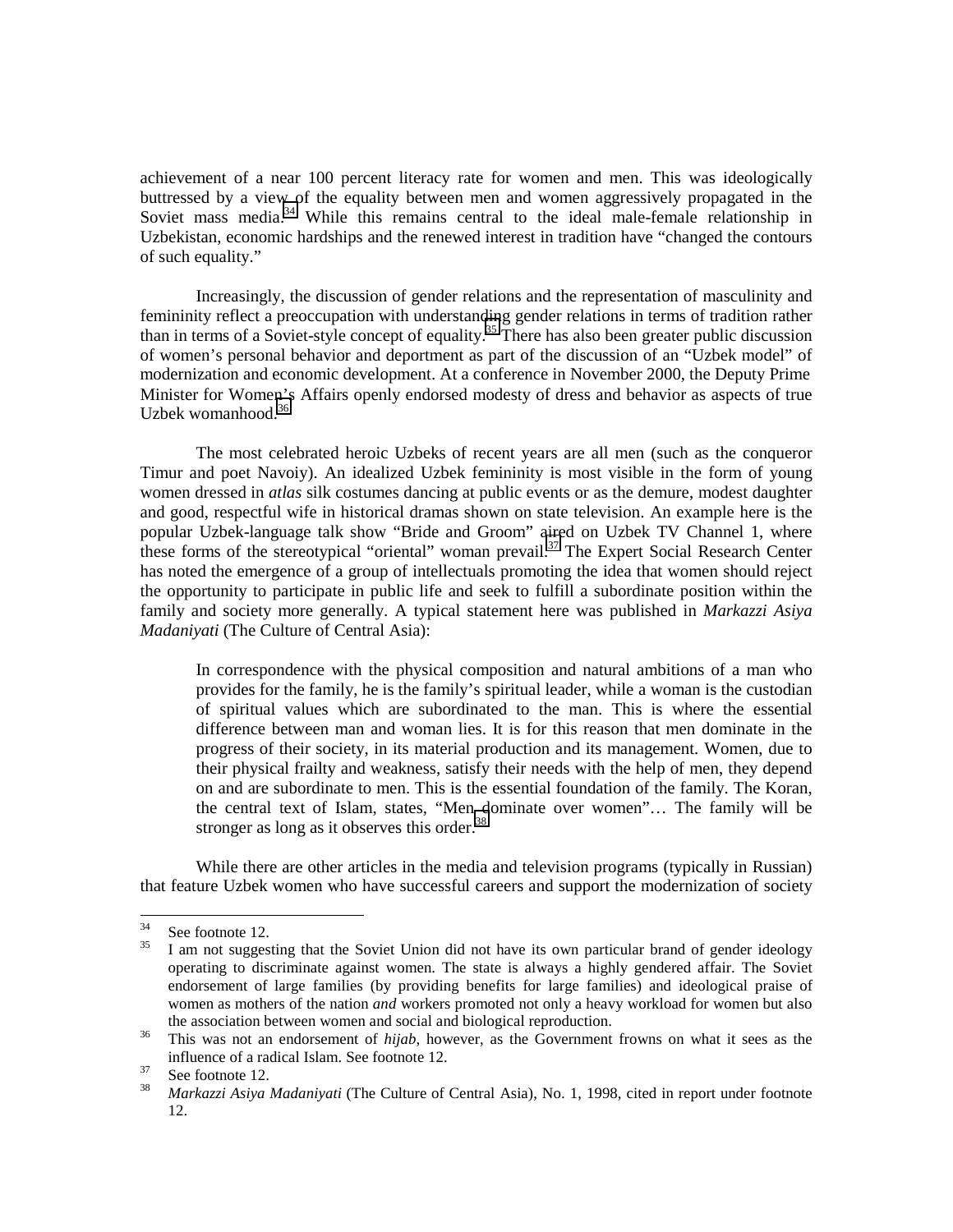along Western lines, the revival and reaffirmation of traditional Uzbek values has led to a greater emphasis on gender dichotomy in Uzbek popular culture. In particular, Uzbek women's role in the family has been increasingly emphasized in certain quarters over their public and professional roles. As women's organizations and sections within the Government realize, it is important that Islamic resurgence is not used to justify and reassert patriarchal gender structures. The Government has a crucial role in legislating and acting to protect women's equal access to and participation in educational and employment opportunities. Women's NGOs also play an important role by providing a forum for women to play more public roles and to participate at decision-making levels. More needs to be done here particularly in terms of supporting the leadership and legal literacy programs of independent NGOs.

It is also important to consider the interrelationship between material hardship and the appeals of ethnic nationalism and religion. While many women's NGOs report a link between poverty—or at least declining economic well-being—and religious or traditional attitudes, there is a lack of qualitative/ethnographic research to explain this nexus. For example, women's withdrawal from the workplace may have had as much to do with the closure of state subsidized nurseries as Islamic ideologies. Furthermore, the effects of transition are not the same everywhere and views on the domestic division of labor and women's mobility are sometimes re-evaluated when women become the main economic providers in the family. For example, following recent ethnic and nationalist tensions between Uzbekistan and the Kyrgyz Republic, Uzbek women from Andijan have become increasingly responsible for trading agricultural produce across the border in the regional market of Osh. Women have taken on this task as a way to circumvent the increased tension and bribe taking directed at Uzbek men at the border.<sup>39</sup>

Nevertheless, it is clear that women's participation in economic activities and continued involvement in higher and vocational education are important strategies in working against gender stereotypes that restrict women to the home. Such strategies are in addition economically important, given women's crucial economic contribution to their households during the current economic difficulties.

<sup>39</sup> See footnote 12.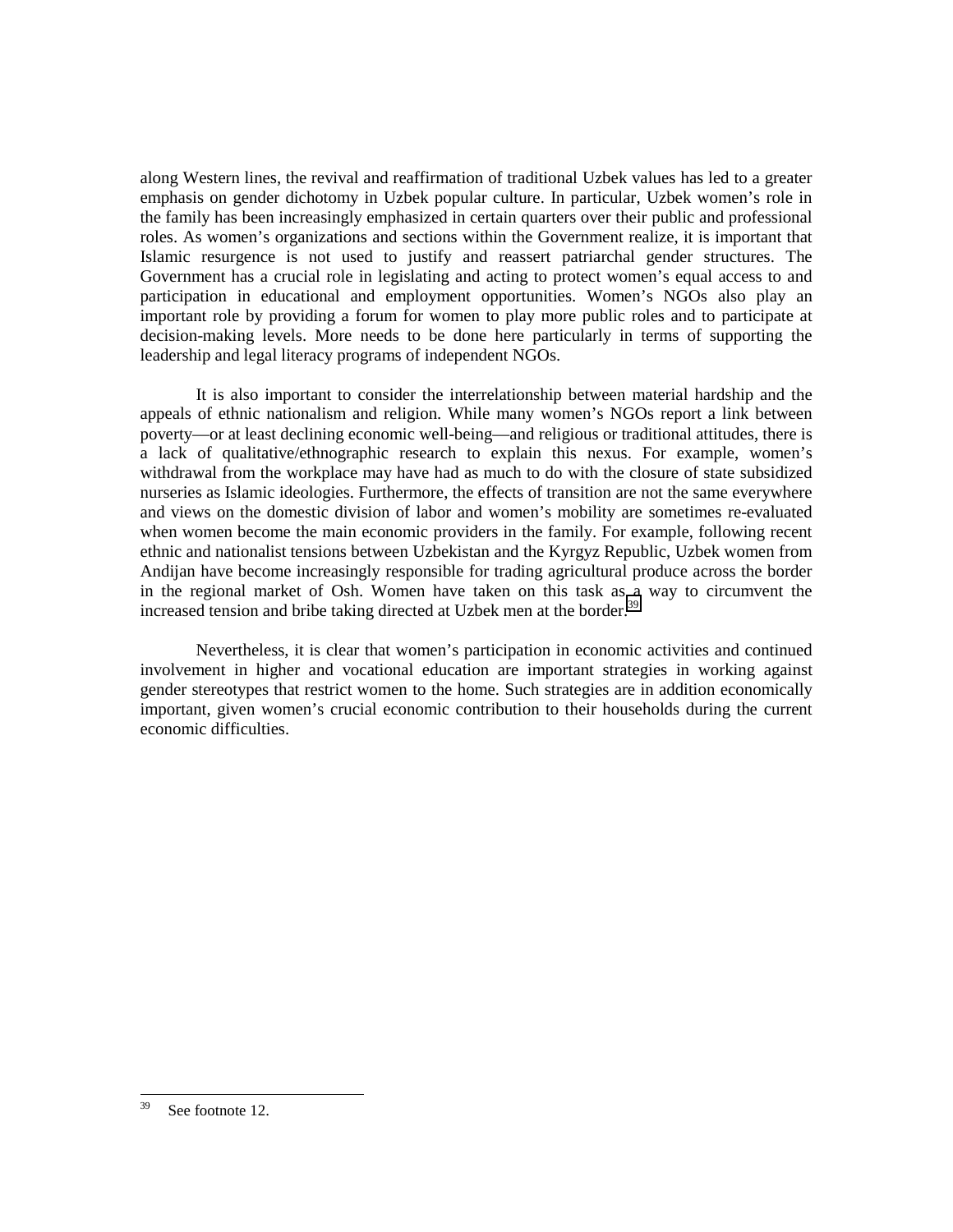# *Chapter 2* **Situational Analysis of Women in Uzbekistan**

#### **Demographic Trends**

Uzbekistan has a population of 24.7 million. Sixty-two percent of the population lives in rural areas and 38 percent in urban areas. Forty-eight percent of the population is of working age (16-65 years for men and 16-60 years for women). The new system of 12 years compulsory education to be introduced in stages will raise the official working age to 18 for men and women. Seventy-one percent of the population are Uzbek, 8 percent Russian, 5 percent Tajik, 4 percent Kazak, 2.5 percent Tartars and 8.5 percent other ethnic groups.

Uzbekistan is a young population, with 45 percent of the population under the age of 16 and only 7 percent of retirement age. Such a young population has implications for the health and employment status of women of childbearing age. The high number of children under 16 and the high rate of marriage mean that most women of childbearing age are involved to some degree in parenting. Furthermore, there are more women of fertile age now than in 1991, the number having increased by 13 percent between 1991 and 1998.

Women make up more than half of the population (50.2 percent in 1999) and 50.3 percent of the female population is of childbearing age (15 and 49). Nearly 66 percent of women over the age of 16 are married and only 10 percent of women over 50 have never been married.<sup>40</sup> The average age for women to marry is around 20, with 75 percent of women marrying between the ages of 20 and 24.<sup>41</sup> About 23-30 percent of babies are born to young women between the ages of 20 and  $24<sup>42</sup>$ 

Both the marriage and divorce rates have fallen since 1991. In 1991, there were around 13 marriages and 2 divorces per 1,000 persons. By 1998, there were around 7 marriages and 1 divorce per 1,000 persons.43 The fall in the marriage rate is most likely due to economic conditions and people deferring marriage due to the high economic costs involved. However, in some very needy families, the reverse is also true. Early marriage of daughters is a survival strategy meant to optimize both the family's and the daughter's well-being in an environment of limited educational and employment opportunities. In 1996, nearly 46 percent of young women below the age of 20 were married. (The comparative figure for young men was 8 percent.)<sup>44</sup> In 1998, 45 percent of marriages were of women between the ages of 20 and 24 years and 6 percent of marriages were of women aged 17 years or below.

 $40<sup>2</sup>$  $^{40}$  See footnote 21.

<sup>41</sup>"Women and Children," Ministry of Macroeconomics and Statistics, Republic of Uzbekistan (Tashkent, 1996), cited in report under footnote 6.<br>
See footnote 6.<br>
See footnote 21

 $\frac{43}{44}$  See footnote 21.

See p. 40 of footnote 6.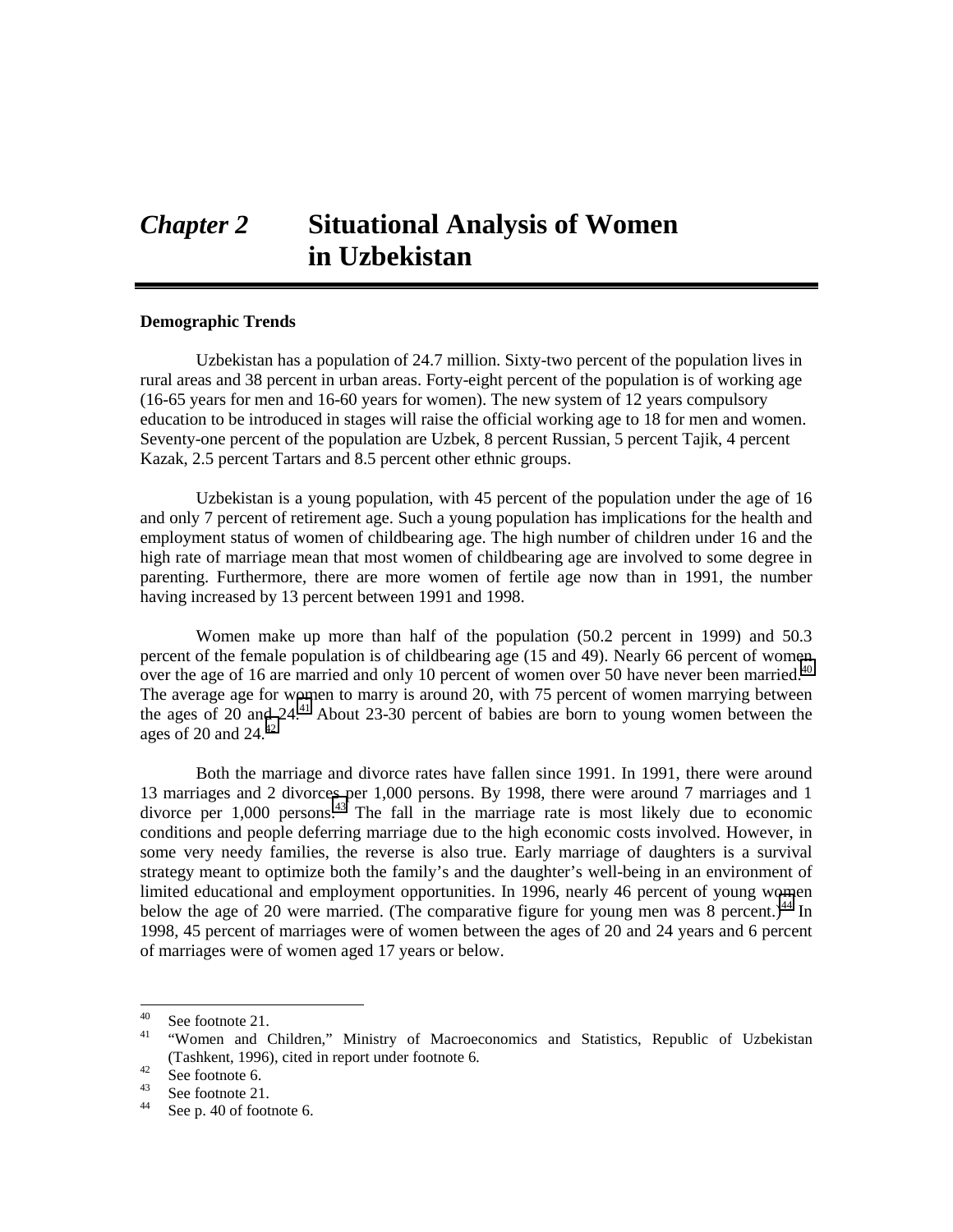Despite the fall in the divorce rate, there are some indications that the number of femaleheaded households may be increasing. This is related to increased out-migration of men looking for work. In addition, children born to officially unmarried women grew by 46 percent between 1994 and 1996. There is some speculation that this may reflect an increasing occurrence of polygamy.

In recent years the annual birth rate has slowed from 4.2 in 1991 to 2.8 in 1998. This trend is expected to continue, with World Bank projections of an annual birth rate of 1.3 percent by 2005.<sup>45</sup> Population growth is higher in rural areas than in urban areas (at 3.0 percent in rural areas and  $2.3$  in urban areas).<sup>46</sup> There are also ethnic differences. For example, in 1994 Russian women had on average two children. In part, this reflects the fact that more Russian women live in urban areas where the birth rate is lowest. It also suggests sociocultural factors such as preferred number of children and socioeconomic status. The size of families remains large, however, with 57 percent of all families having five or more children.<sup>47</sup> According to the Ministry of Macroeconomics and Statistics, the average family size in 1999 was 5.5 children (that is, 6.1 children in rural areas and 4.6 children in urban areas).

The Human Development Index fell slightly after independence but has since improved to a level higher than pre-independence level, standing at  $0.706$  in 1999.<sup>48</sup>

# **Social and Legal Context**

Women's participation in the economic and social life of society is directly shaped by the demands of family and community. While there are regional differences—particularly between rural and urban areas—as well as ethnic differences, there are some common characteristics shared by Uzbek and other Central Asian women.

In general, women are associated with the inner, family domain. Such attitudes have implications for young women's opportunities to pursue work and higher education, and also encourage the practice of early marriage for young women. Many Uzbek women believe that family concerns outweigh individual desires to pursue education or professional activity. One study conducted in Namangan and Tashkent provinces found that the majority of teenage girls believed they should put aside professional pursuits after marriage to concentrate on their roles of wife and mother.<sup>49</sup> Women's low economic and political status is directly related to their heavy domestic responsibilities. This is not helped by large family sizes and the fact that 57 percent of all families have five or more children. A desire to have large families and many sons is still prevalent particularly in rural areas. A survey carried out by the Women's Resource Centre in 1995 in Tashkent region found that 70 percent of women with four children still wish to have more, to have more sons. Women's workloads are also made more onerous by the lack or expensiveness of utilities, such as piped water and sewerage. Access to such services is generally lower in rural areas, but is by no means universal in even urban areas. For example, in 1998 only

 $45\,$  $^{45}$  See footnote 6.

 $^{46}$  See p. 38 of footnote 21.

 $^{47}$  See footnote 6.

<sup>&</sup>lt;sup>48</sup> The Human Development Index was 0.679 in 1995, 0.682 in 1996, 0.692 in 1997 and 0.697 in 1998.

<sup>49</sup> Monica Krenghel, Sodeistvie Planirovaniyu Semiy (Assistance to Family Planning), Project GTZ, Tashkent, 1997, cited in Expert Social Research Center, *Uzbekistan Gender Study in Transition* (October 1998, p. 13).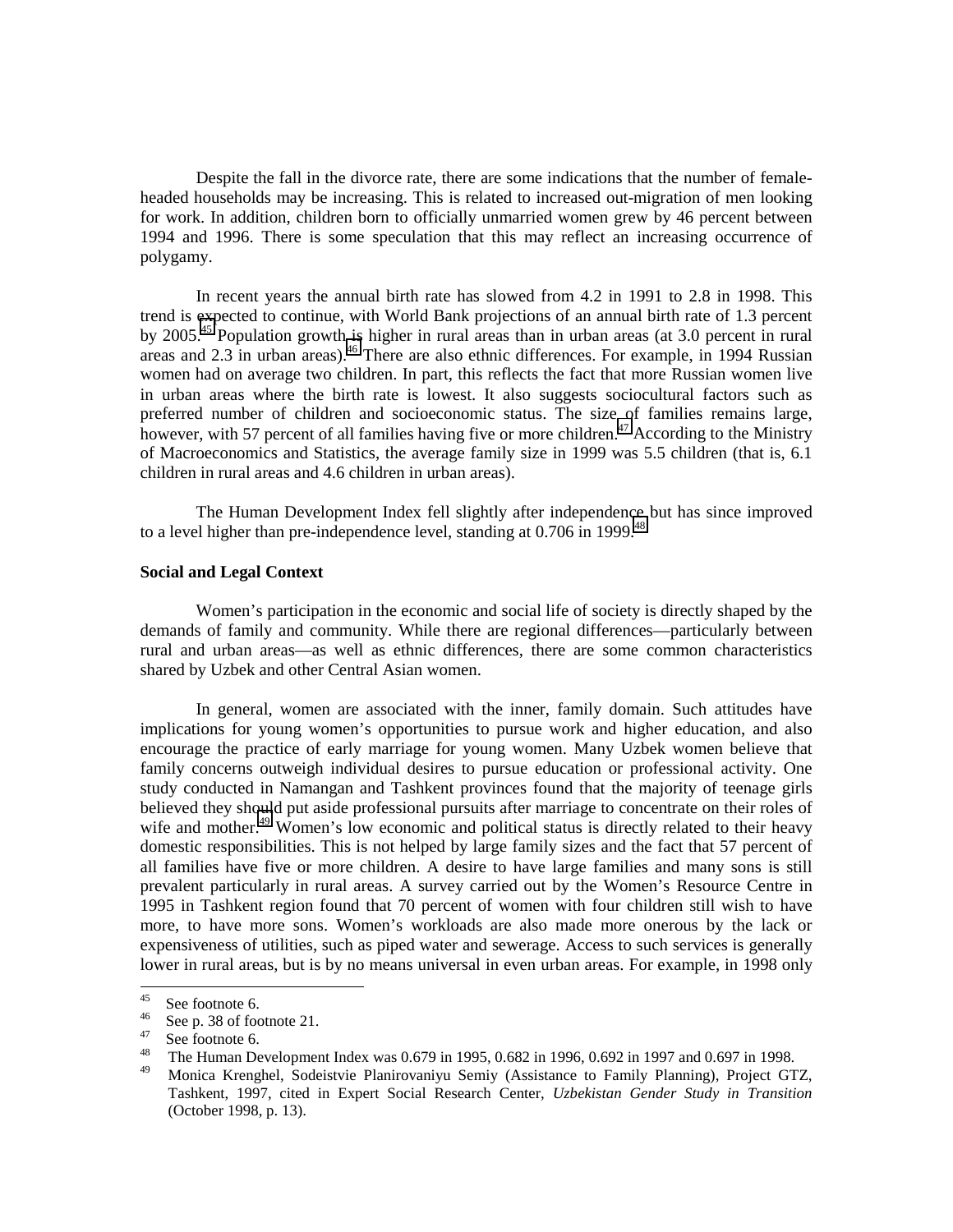76 percent and 53 percent of urban households had access to piped water and sewerage, respectively. Only 40 percent and 49 percent of urban houses had a hot water system and bathing facilities, respectively.<sup>50</sup>

In general, the difficult economic situation and the resurgence of Uzbek nationalism following independence have tended to promote what may be called "traditional" gender relations within Uzbek families. The traditional Uzbek family is characterized by complex families (of more than one generation), patrilocal residence and patriarchal authority structures on the basis of seniority and gender. In such families, the father is the head of the family, followed by his wife, and then by their sons in order of seniority, and finally by the son's wives in order of seniority. The bride of the youngest son in such a family has the lowest status. Patriarchy is maintained not only by men in these families but also by women and in particular by the hierarchical relationship between mother-in-law and daughter-in-law. For this reason many Uzbek women especially in urban areas seek to live separately from their husband's extended family. Such possibilities however are severely curtailed by the current economic difficulties.

In this context, women's low status in rural society is rooted in stereotypical attitudes about women's inferiority and the need to control women. Girls are socialized to obey elders and males, and to submit to the authority of older family members. Women's chastity is also highly valued, and wedding sheets are commonly checked as evidence of a woman's virginity at marriage. For this reason, women's freedom of movement can be heavily restricted particularly in rural areas. In strongly conservative families, young women are expected to live within the confines of the household or *ichkari* when not at school or in some activity that legitimately takes them outside the household.

Another party that constantly monitors women's behavior, particularly in rural or older neighborhoods, is the *mahalla* or neighborhood community. While the *mahalla* has been more recently institutionalized as a local government administrative unit—the *mahalla* committee (*mahalla komiteti*)—the institution of *mahalla* has existed for centuries.51 *Mahalla* residents, particularly the elders, monitor the behavior of younger people. The *mahalla* elders play a lead role in formulating public opinion on the honor of families in the more traditional and rural *mahalla*. Families try to influence this by making donations to the *mahalla's* activities as well as by controlling the behavior of their members, particularly the young women in the family, to garner more honor for the family. Issues of honor are paramount in more traditional *mahalla* when arranging marriages for children.<sup>52</sup>

These processes may also be linked to Islamic revivalism in Uzbekistan. Reports from women's NGOs working in the Fergana valley attest to the growing influence of Islam in setting limits and norms with respect to "acceptable" female behavior.<sup>53</sup> As expressed at a one-day gender meeting at ADB's Resident Mission in Tashkent, a significant number of leaders of women's NGOs are concerned about the influence of a conservative Islam. Concern was

<sup>50</sup>  $^{50}$  See footnote 6.<br> $^{51}$  The makella co

<sup>51</sup> The *mahalla* committee is the basic organ of local self-governance in Uzbekistan. The local *hokimiyat* provides for two staff positions for the *mahalla* committee: an elected chairman and a secretary. Expert Social Research Center, Consultations with the Poor (May 1999, p. 7).<br>
See p. 74 of footnote 13.<br>
See p. 74 of footnote 13.<br>
Personal report from Ms. Dilders Tediibacus, Business Women's Association

<sup>53</sup> Personal report from Ms. Dildora Tadjibaeva, Business Women's Association Republican Office. See, also, footnote 11.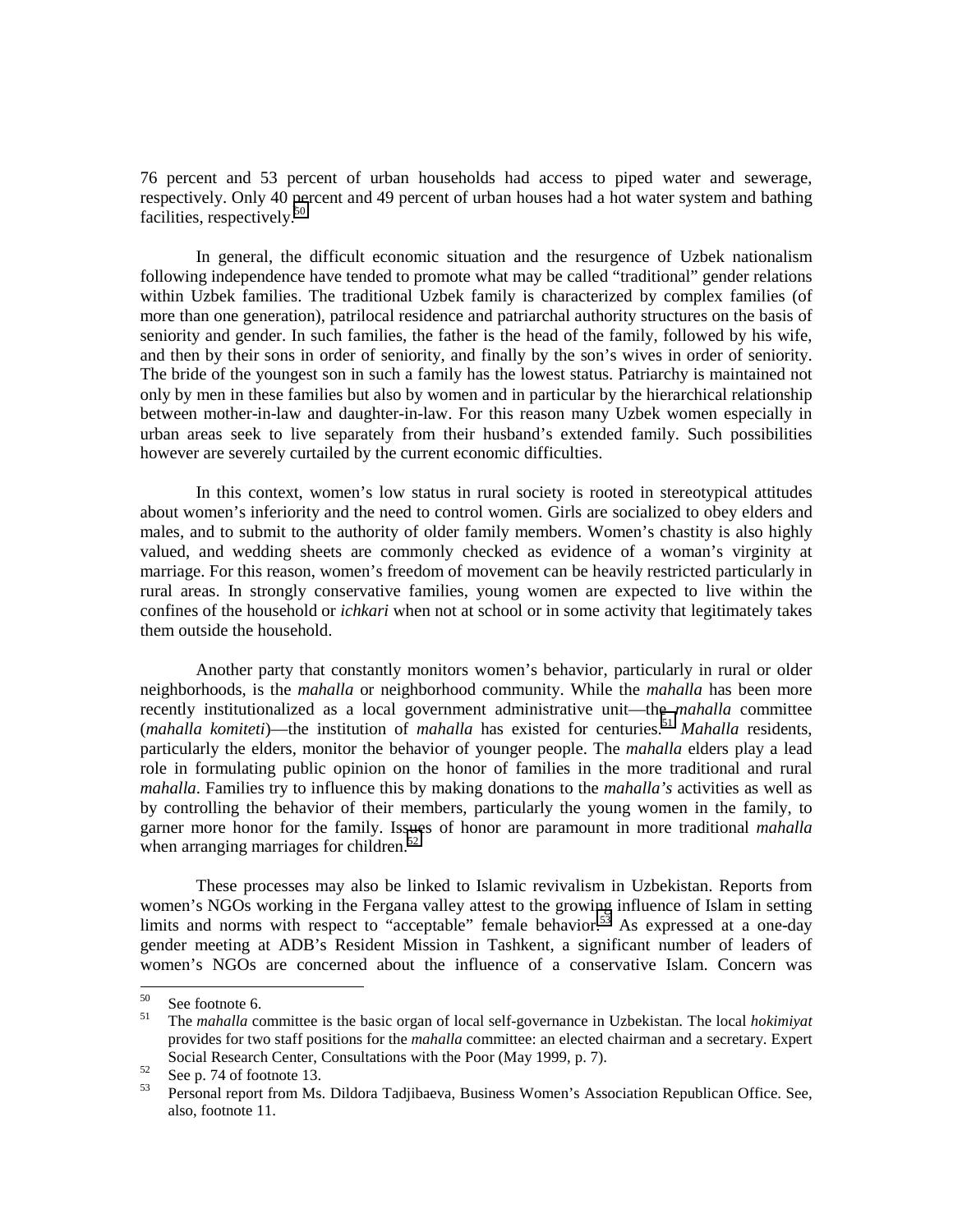expressed for the future of the women's movement in Uzbekistan if young women's access to education and career opportunities were curtailed by a growing traditionalism.

In additional to the resurgence of early marriages for young women, there is anecdotal evidence of the emergence of other marriage traditions as a result of economic difficulties. Poor families with many children are particularly likely to look for ways of offsetting the costs of many children. Reports of polygamy—while strictly prohibited by the Family Code of Uzbekistan—seem to reflect both increasing poverty and economic polarization, as well as some restoration of Islamic norms that has accompanied a more assertive Uzbek nationalism. The emergence of a new class of rich men (known colloquially as the "new Uzbek") has increased the number of "second families" sanctioned by an Islamic ceremony (*nikokh*). There have been reports of publications endorsing polygamy as a form of social protection of women in times of difficult economic circumstances.<sup>54</sup> Unfortunately, women contracted to polygamous marriages or married by means of religious ceremonies (*nikokh*) and their children have no legal grounds to alimony or a share of property. According to reports, the expense of weddings, and in particular, the recently inflated bride price (*qalym*) has also led to a revival of abducting brides in Karakalpakstan. While this is sometimes orchestrated with the consent of the young women, at times it occurs against their will. Under such circumstances the young women involved are forced out of shame to marry their abductor.<sup>55</sup>

On a more positive note, a shift in the importance of women's economic activities, such as an increased reliance on the sale of produce grown on the family's private plot, can lead to changes in intra-family relations. When a woman has control over a certain type of incomecreating activity within the sphere of home and plot production, her economic independence grows. This happens, for instance, when she is involved in the production and sale of garments, or in "shuttle" shopping. The situation is different if the woman is only involved in one stage of a specific aspect of home or private plot production. If she, for instance, tends the cattle, but her husband is in charge of selling it, then her separation from the trade and financial aspect gives greater authority to her husband who handled the sale. This latter version of woman's participation in home and plot production is more widespread than the former, and this is why overall women's situation has worsened with regard to economic rights and interests.

From the point of view of the family, the current economic situation places enormous strains on family relations. One consequence of this stress is an increase in domestic violence. It is however very difficult to measure this increase. Trying to gauge to what extent physical and psychological abuse of women is increasing or just becoming more spoken about is in this case difficult. However, some women's NGOs have reported a link between economic hardship and increasing violence.

According to the records of one crisis center in Samarkand, the greatest number of calls by women to the center's telephone advice service deal with family conflict. Issues of husbands working long hours and conflicts over financial issues are among the more common calls. In addition, increasing family conflict was seen to result from the number of women assuming the nontraditional role of main or even sole provider of the family. The work of anthropologist Kristina Vestbo suggests that when men are no longer able to provide sufficiently for their

<sup>54</sup> 

 $55$  See p. 24 of footnote 6.<br>See p. 9 of footnote 11.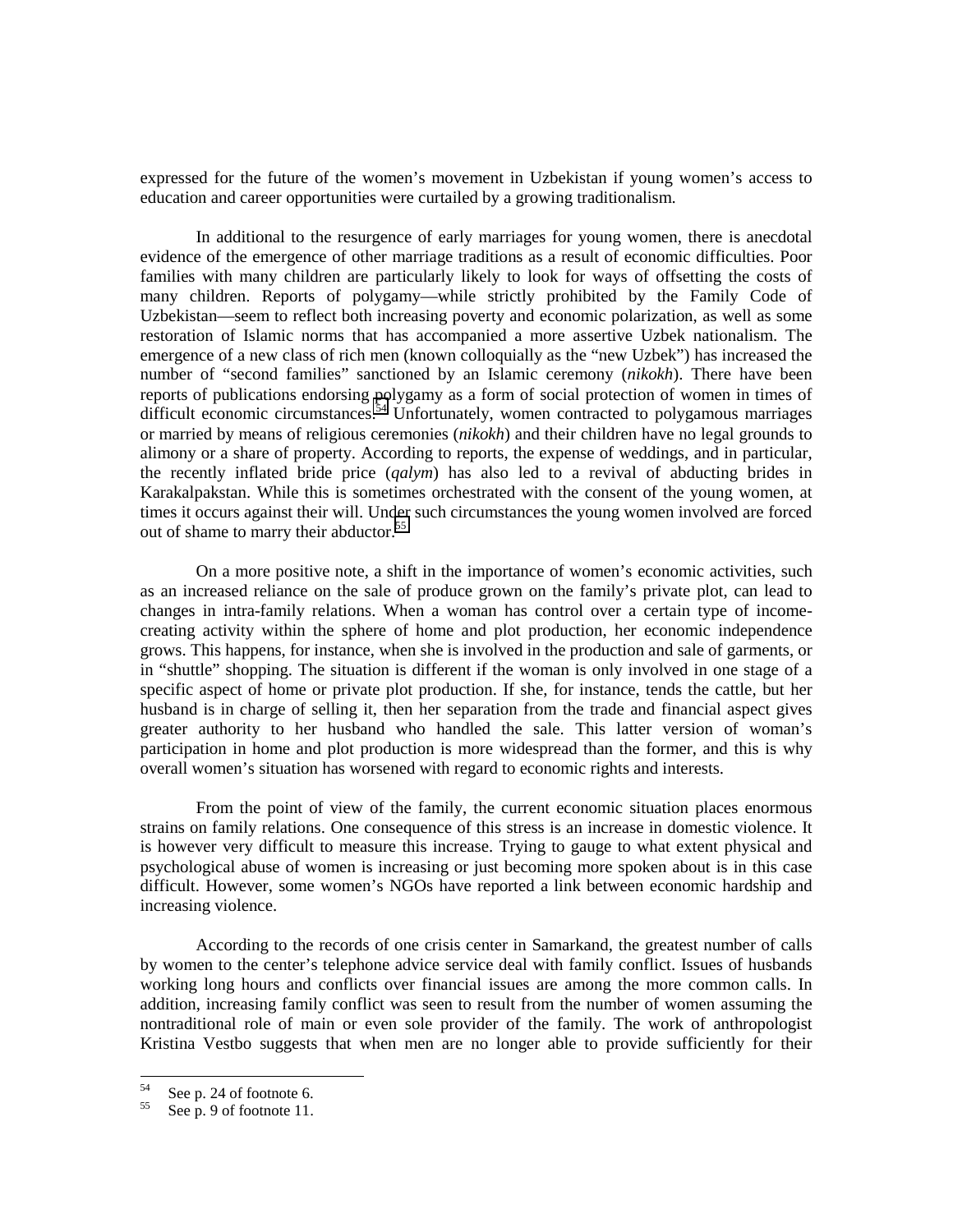families due to a sudden and significant decrease in salary or to unemployment, this may lead to male drinking, domestic violence and conflicts over household finances.<sup>56</sup> In the past few years, shelters for women and children who are victims of family violence have been established. Furthermore, the number of women suffering burns and death through burns has also increased.<sup>57</sup> For this reason, many women's NGOs include training on women's legal literacy as part of their educational programs. The hope here is that women who know their rights will be less tolerant of such abuse, and perhaps even break the family silence that usually surrounds this topic and report such cases to the local authorities.

Of course, the success of such reasoning depends on the willingness of state authorities to act in support of women's health and safety. While physical violence against women is a criminal offense as in many other countries, in Uzbekistan violence against women in the home is often sanctioned by society and families or at least seen as a private matter.<sup>58</sup> To this extent, state patriarchy and not merely patriarchy in the family needs to be addressed through training programs directed at civil servants as well as general public awareness and educational campaigns.

# **Economic Status of Female Labor**

Women's economic status has been affected by the shrinking economy and financial squeeze faced by state and nonstate enterprises experienced during the post-Soviet period. Enterprises are no longer subsidized or integrated within the all-Soviet economy. The cut in state subsidies has placed great difficulty on enterprises in terms of maintaining output and covering production costs. In response, enterprises have either closed or carry a large number of "hidden unemployed" (i.e., employed workers on unpaid leave). Another common tactic has been the withholding of wages, sometimes for up to a year. Wage arrears encourage women to go on unpaid leave, rather than work for nothing. Where possible, working women look for other types of employment. However, here women find themselves up against employers' preference particularly in the private sector—for male workers who are more mobile and can dispose of their time more freely than women. The current labor legislation grants working women a number of benefits that make employers reluctant to employ them except for certain "female" type jobs. It is not surprising then that although women comprise 42 percent of the labor force, they account for 63 percent of the registered unemployed.<sup>59</sup>

As a result of the above changes, there are two worrisome trends regarding women's economic and employment status in Uzbekistan. Firstly, the transition to a market economy has rendered women less competitive in the employment market, particularly in the private sector. Secondly, there is mounting concern that poverty is undergoing a process of feminization.

There has been little change in the number and percentage of men and women who are considered part of the economically active population in recent years. However, the labor force

<sup>56</sup> 56 Kristina Vestbo, "At Home We Are Uzbek," Master's Thesis, University of Oslo, 1998, cited by Expert Social Research Center, *Consultations with the Poor* (1999, p. 21).<br>
See pp. 26-28 of footnote 13.

<sup>58 &</sup>quot;A widespread practice among Uzbeks, wherein parents advise their sons before their impending wedding that in order to 'keep the peace' in the household, they should beat their newly-wed wives when they get out of hand, suggests that domestic violence is not only tolerated within Uzbek society, but is also sanctioned." (p. 28 of footnote 13)

 $59$  See p. 51 of footnote 13.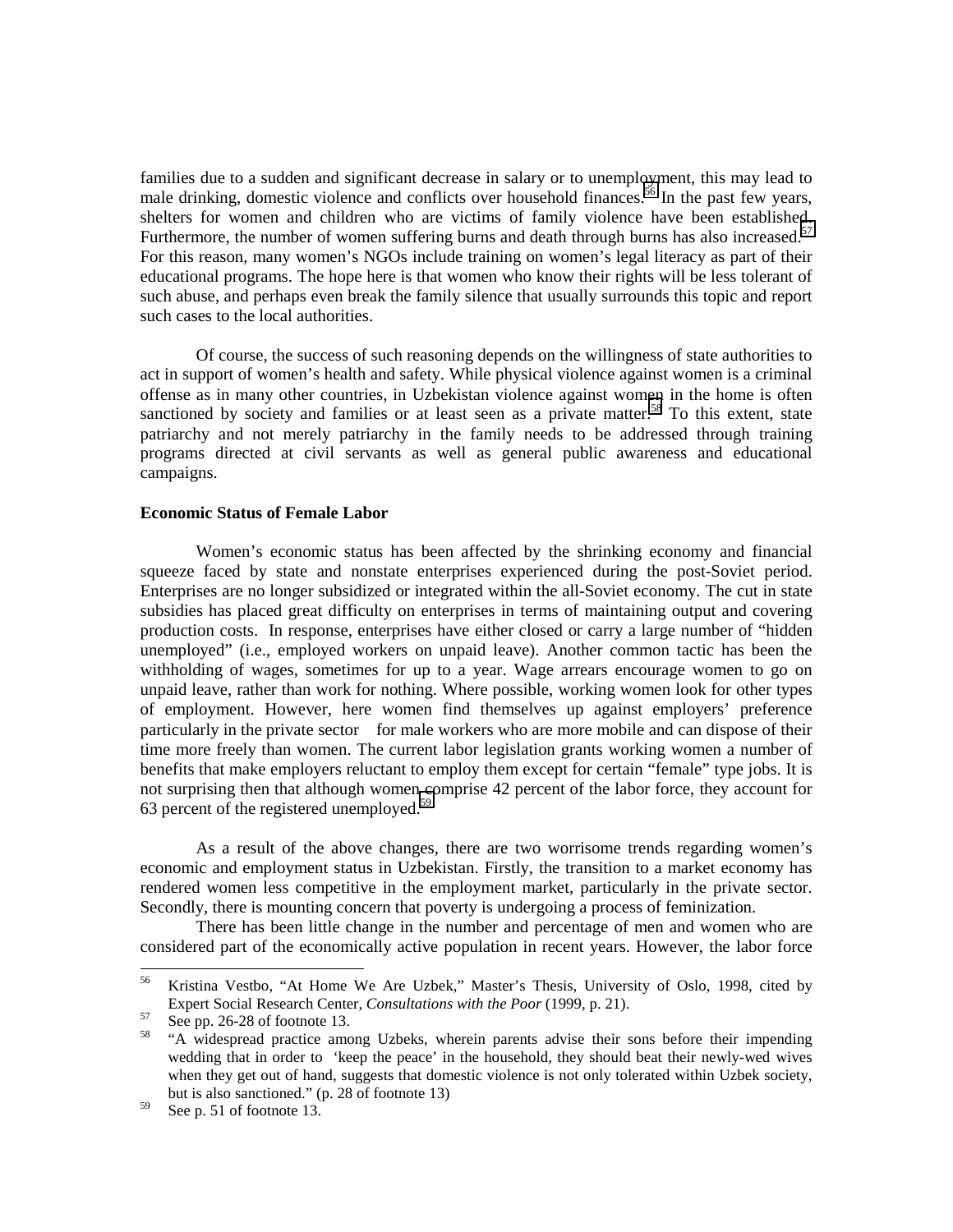participation rate has dropped since independence from 80 percent in 1993 to 73 percent in 1997. In addition, the share of women in the labor force declined during the mid-1990s but has improved slightly since then (see Table 6). Labor force participation is lowest in rural and other disadvantaged areas, indicating a direct link between low economic growth and rising unemployment.<sup>60</sup> Overall, the number of employed persons—men and women—testifies to the high level of economic activity of the population. In 1998, 73.5 percent of the working age population were engaged in economic activity. 72 percent of working-age women and 75.1 percent of working-age men. The majority of employment is still found in the rural areas with 39 percent of employment in agriculture in 1998 (with men accounting for 60.3 percent and women for 39.7 of the total agriculture and forestry workforce).<sup>61</sup>

**Table 6: Share of Women in Labor Force**  $(0/2)$ 

|                                                                        |  | 70.                                                   |  |  |
|------------------------------------------------------------------------|--|-------------------------------------------------------|--|--|
|                                                                        |  | 1989   1992   1993   1994   1995   1996   1997   1998 |  |  |
| Share of women   46.5   46.5   43.3   43.4   42.7   43.7   44.0   44.1 |  |                                                       |  |  |

Source: UNDP*, Human Development Report* (Uzbekistan 1999); Narodnoye Khozaystvo SSSR (National Economy of the USSR), Moscow 1989.

More than half of female workers are concentrated in the "feminized," so-called nonproductive sectors of education, health care, insurance and culture. Women account for 75 percent of workers in health care, 44 percent in insurance, 61.5 percent in education and 53 percent in culture and the arts.<sup>62</sup> Men on the other hand are concentrated in "construction" (90 percent), "transport and communications" (84 percent) and "authorities" (76 percent). These are also industries most at risk from unhealthy and unsafe work environments.<sup>63</sup> Table 7 provides a breakdown of the distribution of the female labor force by sectors of the economy.

There are also a few trends in the sectoral distribution of women that need to be investigated to ensure that women are not being relegated to less competitive sectors. For example, whereas the share of women involved in construction and transport has remained stable between 1993 and 1998, women's share in "industry," "communications," "trade and catering, material and technical supply and sales, procurements" has declined. In addition, economic growth areas are in the services sector and informal sector. Informal sector enterprises have less protection and assistance than the formal sector, and their workers are similarly unprotected and insecure.

The concentration of women in education and public health has implications for women's level of salary and future employment prospects. On the whole, such jobs are found in the public sector, which has been most vulnerable to erosion of real wages (see Table 7).

<sup>60</sup>  $^{60}$  See p. 5 of footnote 11.

 $\frac{61}{62}$  See p. 74 of footnote 21.

 $rac{62}{63}$  See footnote 18.

See p. 75 of footnote 21.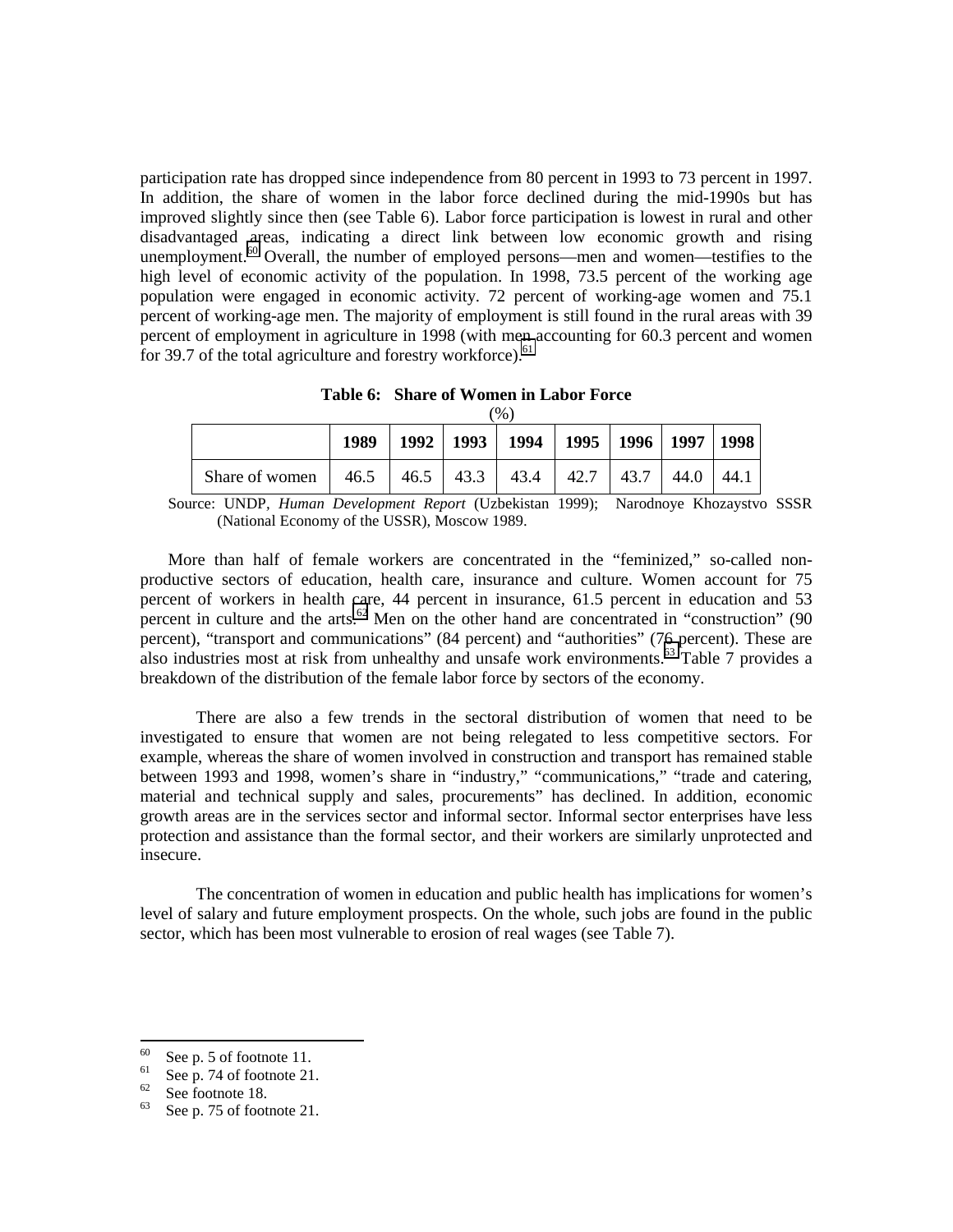| <b>Sector</b>                                   | $\frac{6}{9}$ |
|-------------------------------------------------|---------------|
| Education                                       | 34            |
| <b>Public Health</b>                            | 19            |
| Industry                                        | 14            |
| Agriculture                                     | 11            |
| Trade, catering, supply, sales,<br>procurements | 6             |
| Transport and communication                     | 3             |
| Construction                                    | 3             |
| Culture and arts                                | 2             |
| Others                                          | 8             |
| Total                                           |               |

 **Table 7: Distribution of Female Labor Force by Sector, 1998**

Source: Women of Uzbekistan 1999: Statistical Collection (1999, p. 80).

During the Soviet period, wages in the education and health sectors were maintained close to the national average wage. After the collapse of the Soviet Union the relative level of wages in these sectors began to fall. In 1997 the average national monthly wage was 3,681 sum. However, in the sectors with considerable female employment the average monthly wage was lower than the average national level (see Table 8). For example, in the health care and social security branch, the average monthly wage was 61 percent of the national average (in some cases even 58.4 percent). In education the average wage was 67 percent of the national average and 43.1 percent in preschool educational facilities. Monthly average wages in agriculture, where female employment is also high, was 52 percent of the national average and 41 percent for those involved in crop growing. Overall, at the present, women are paid on average 30 percent less than men. 64

To an extent this wage differential is a consequence of skill differentiation within sectors. For example, in mechanical engineering, metal-working and instrument-making industries, men are mainly engaged in the more highly-skilled labor related to the operation of machines and mechanisms (machine operators, adjusters, repairmen, etc.). Women employed in these industries are mainly qualified operators on assembly lines or nonqualified staff involved in cleaning, labeling, packaging, etc. The same situation applies in agriculture where men are employed as highly qualified machine operators, while women remain unqualified, seasonal laborers. However, this is not the full story. In particular, many highly skilled and professional women have to struggle on below average wages because they work in the public sector (see the discussion below on the "new poor").

<sup>64</sup> See footnote 18.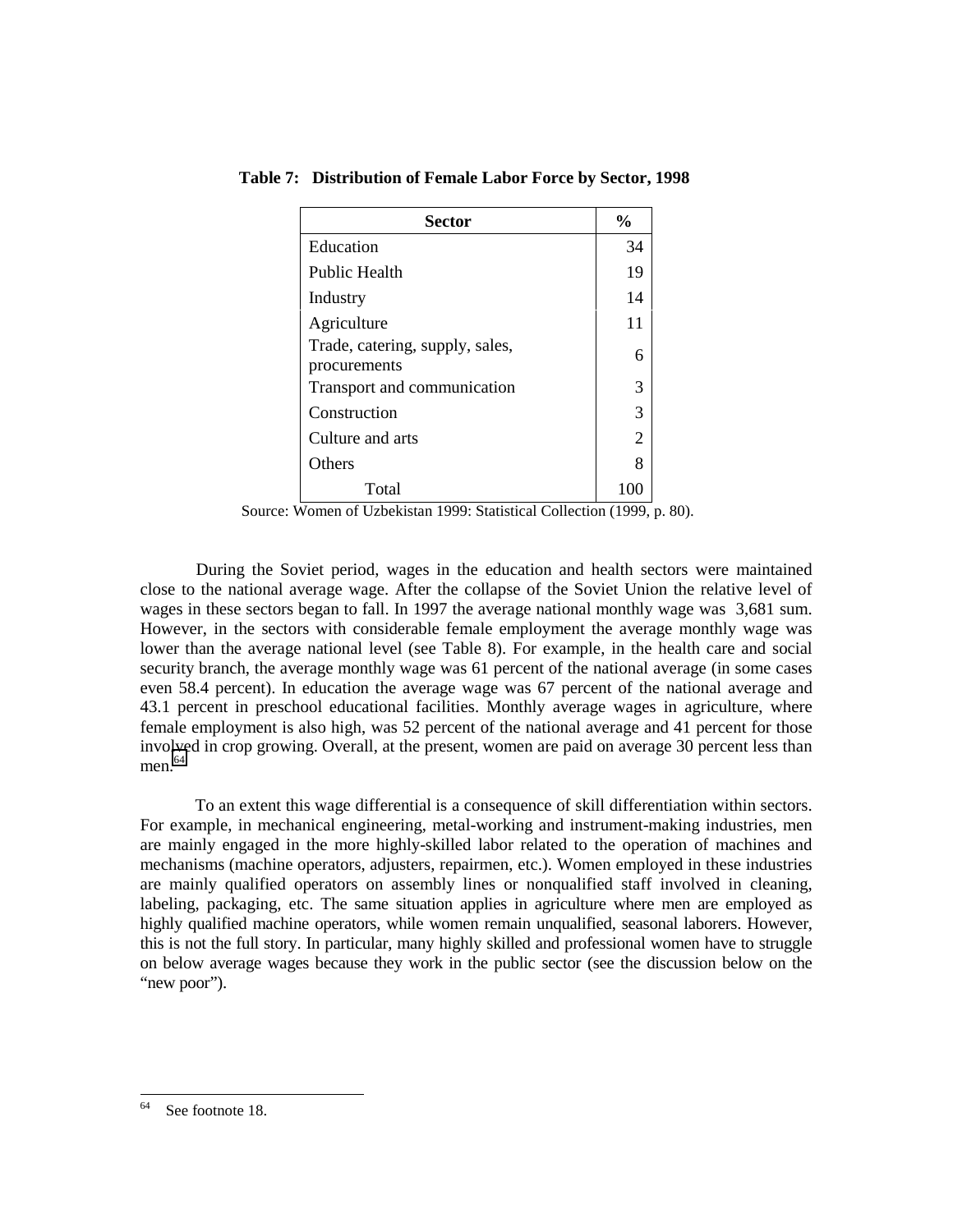|                 | 1991        | 1992          | 1993            |      |            | 1994 |             | 1995 | 1996 |      | 1997        |     | 1998                                                                    |
|-----------------|-------------|---------------|-----------------|------|------------|------|-------------|------|------|------|-------------|-----|-------------------------------------------------------------------------|
|                 | Ruble Ruble |               | Sum-<br>coupon  | US\$ | $Sum$ US\$ |      | $Sum$ $USS$ |      | Sum  | US\$ | $Sum$ $USS$ | Sum | <b>LUSS</b>                                                             |
| Average<br>wage |             | $346$   2.541 | $30,220$   27.5 |      |            |      |             |      |      |      |             |     | 280   16.8   1,059   38.7   2,137   51.6   3,697   55.7   5,432   57.34 |

**Table 8. Wages within Various Branches of the Economy** \*

**Wages in the branches of employment with a predominance of women**

| Public health        |       |             |              |                |     |  |  |  |                                                          |
|----------------------|-------|-------------|--------------|----------------|-----|--|--|--|----------------------------------------------------------|
| & social<br>security | 305 I |             | 1.827 10.578 | 9.6 147        | 8.8 |  |  |  | 684   25.0   1,430   34.5   2,244   33.8   3,283   34.66 |
| Education            |       | 321   2.146 | 7.278        | 6.6 $172$ 10.3 |     |  |  |  | 683 24.9 1,593 38.5 2,458 37.0 3,711 39.17               |

Sources: (1) Annual reports, Ministry of Macroeconomics and Statistics.

Table 2C, "Statistics and wage budgets for blue and white collar workers."

(2) Expert Social Research Center, weekly monitoring of currency rates.

(3) Calculations for 1997-1998 were based on Wages and Foreign Exchange Market, *Country Economic Review* No. 4, August 1999.

- Data concerning wages is not calculated by gender. All calculations are performed in US dollars according to the official average annual rate of the sum with regard to the US dollar. Data concerning hard currency rates are absent before 1993. Recalculation of wages at black market exchange rates will decrease in 1.5-1.8 ones.
- \*\* Data before 1992 is calculated in USSR rubles, for 1993 in sum-coupons, and from 1994 onwards in sum.

A number of factors need to be considered in relation to women's economic status in Uzbekistan, including access to employment, nondiscriminatory labor practices and the availability of child-care facilities. In general, there has been a weakening of the measures established during the Soviet era designed to provide women with greater access to these factors. Although poverty was high for many rural workers in the Soviet era, there were a number of features such as heavily subsidized child-care centers, and health and education services, which kept the cost of living low. This situation has changed over the past decade, with a decline in the level of government subsidized services (due to subsidies from the state budget and richer trade unions).

The well-developed system of preschool establishments during the Soviet era represented a considerable support to women who wanted to work or study. Inexpensive and accessible kindergartens and nurseries were a decisive factor enabling women to find time for work and study. In the transition period, subsidies from the state budget for preschool institutions have been cut back, resulting in a decline in this sector. In addition, few private sector businesses subsidized child-care and other services extended to workers in state-owned enterprises during the Soviet era. Consequently, the number of children attending nurseries dropped from 1,166,300 in 1993 to 758,100 in 1996 (or roughly by a quarter in three years). Over the same period the number of nurseries fell from  $9,273$  to  $8,139$ .<sup>65</sup>

<sup>65</sup> <sup>65</sup>"Women and Children," Ministry of Macroeconomics and Statistics, 1996, cited in footnote 6.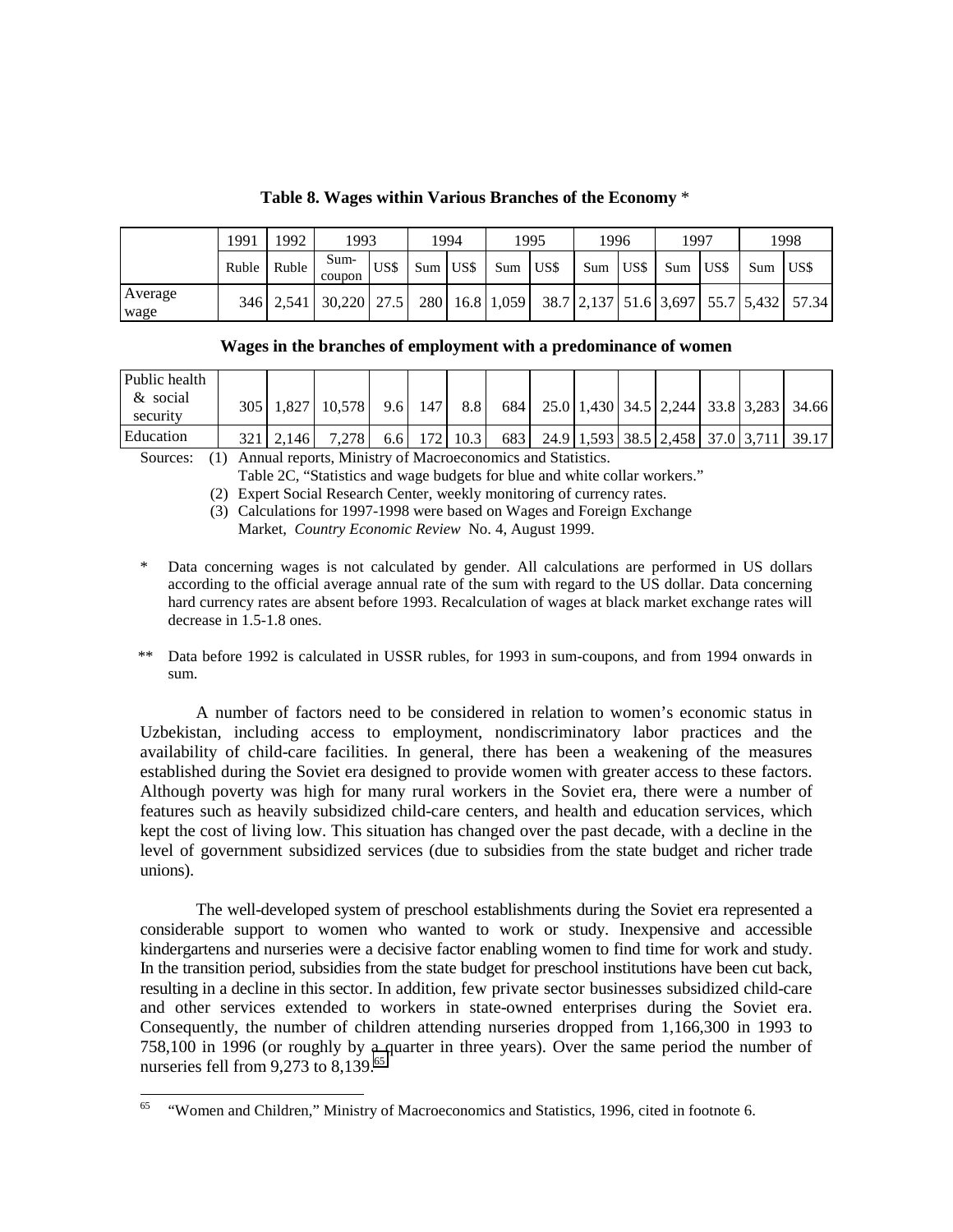#### **Women as less competitive**

Soviet style "protective" policies toward women—including generous maternity leave, subsidized nurseries and other provisions directed at female employees—allowed more women to work within the context of a Soviet-style command economy. However, such policies, still actively pursued by today's trade unions in Uzbekistan, tend to have the opposite effect in a market economy as they increase the cost of female labor. While maternity leave in principle protects women, in practice it discourages the hiring of women because many of the costs have to be carried by the employer.

There are several justifications given to explain this stance. Firstly, employers give the "objective" reason that women are more expensive to the employer given the range of "privileges" such as maternity leave, shortened office day, paid vacation to attend to sick children, etc., guaranteed under the Labor Code. This calculation appears especially strong in the private sector. Public sector trade unions are on the whole still committed to a Soviet-style "protection" of female workers' labor rights and "privileges." Regardless of employers' preferences, female workers will themselves withdraw from work if they cannot find adequate child care arrangements. Secondly, according to current legislation and prohibitions in the Labor Code, women are excluded from 460 categories of work on the basis of health and safety.

In addition, in the context of a tight job market and fierce competition for jobs, there has been a re-emergence of ideologies that defend men's right to work over women's right, on the basis of gender ideologies that see men as the main provider in the family. This situation is made worse by demographic trends and the excess of labor supply brought on by the young population structure. The working age rural population alone grows by an estimated 200,000 people each year.<sup>66</sup> Given the growing competition in the labor markets, women—particularly those pregnant or with small children—are the most vulnerable section of the working population.

Job redundancies also appear more likely in the future. One of the foreseeable consequences of further transition to a market economy will be the downsizing of enterprises across Uzbekistan. As the current trends suggest, women will be hardest hit by these redundancies. The Government has been slow in carrying out such reforms because of a concern over job loss. However, the consequence of this decision has been a decline in labor productivity and a fall in the living standards of the population. 67

## **Feminization of poverty**

Employment is a critical factor in women's economic status. Important measures here are women's greater share of the total number of registered unemployed persons and women's higher share of voluntary unemployed persons. In 1999, women accounted for a higher proportion of officially unemployed persons, that is, 63 percent. Seventy percent of unemployed women are unskilled and have restricted mobility because of children. This is also reflected in the age of the

<sup>66</sup>  $^{66}$  See p. 50 of footnote 13.

See p. 51 of footnote 13.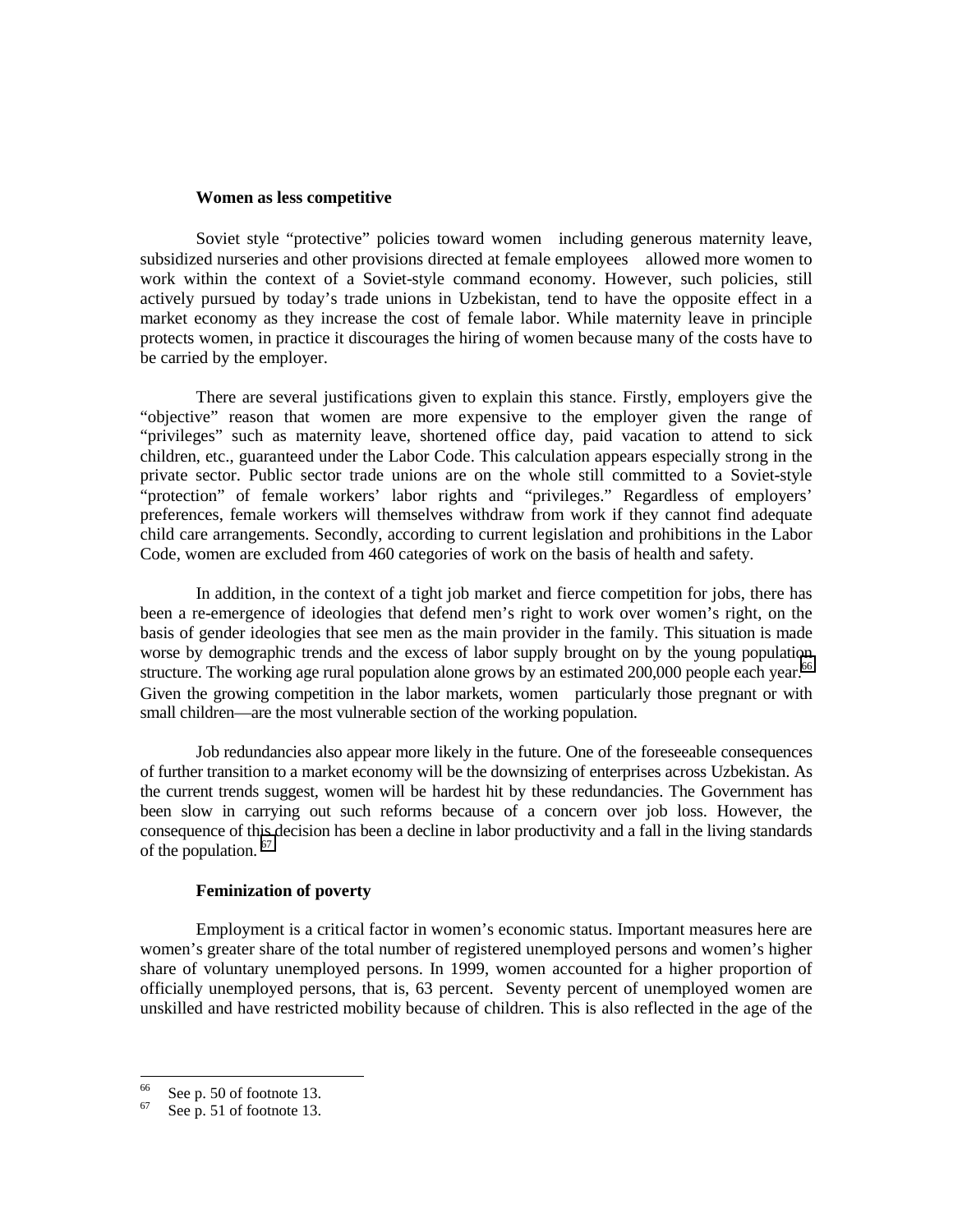majority of unemployed women, that is, between the ages of 20 and 30, when most women have a young family.68

Official unemployment rates do not bear much relation to actual unemployment and underemployment. While the official rate unemployment for 1999 was 0.5 percent, estimates put the real level of unemployment at  $5-15$  percent and underemployment at  $10-25$  percent.<sup>69</sup> Women also make up the majority of hidden unemployment. Estimates of hidden unemployment or underemployment in agriculture are as high as 33 percent of all workers. As a rule, women on maternity leave account for the largest proportion of hidden unemployed. The Government is not unaware of the problem, however. The reluctance to downsize or rationalize employment levels at government enterprises can be seen as motivated by a sense of social protection and recognition of the problems of unemployment. Furthermore, to relieve pressure from the labor market the Government has extended maternity leave from two to three years and is introducing 12 years compulsory education. While the problem of unemployment needs to be tackled, extending maternity leave may further discourage the hiring of women and disadvantage women as a share of total unemployed vis-à-vis men.

Furthermore, in Uzbekistan, employment brings other benefits such as a social insurance scheme only available to employed people. This scheme covers eventualities such as sickness, old age, disability and loss of provider. Currently, there already exists a disparity in the average pension given to men and women because women in general have shorter working lives due to time taken off for childbirth and earlier retirement ages. This is compounded by the fact that women on average earn only 80 percent of the average male wage.<sup>70</sup> These factors are reflected in an average lower base pension for women (calculated as 55 percent of the average monthly wage in relation to length of working life). Women's falling labor force participation will have consequences down the track on the amount of benefits paid to women.<sup>71</sup>

The fact that housewives are not entitled to a decent pension also has a negative impact on women's position. Women who have never been officially employed at any enterprise or organization (or have only a very short work record) are entitled to only a very small old age pension when they reach retirement age. In this respect, many rural and urban women who have not been employed outside the home are in a similar position. Although pension levels for those who have been employed in the official economy are not high, they still represent one of the main reasons for people to seek employment: pensions are still popularly perceived as a source of stable income, however minimum, in old age.

An excess of labor is particularly pronounced in rural areas where the labor market is characterized by seasonal unemployment and underemployment. Seasonal unemployment was

<sup>68</sup>  $^{68}$  See p. 13 of footnote 21.

 $^{69}$  See. p. 2 of footnote 4.

<sup>&</sup>lt;sup>70</sup> Human Development Report (1999), cited in p. 5 of footnote 4.<br><sup>71</sup> Another issue that needs to be considered in the context of structural adjustment and market-economy reforms is the disadvantage for female workers if some protective measures for women included in this scheme were removed. Currently, there are limited measures in place to take into account women's withdrawal from the labor market for family reasons. For example, increments are added to women's basic pension on the basis of time spent caring for children under 3 years of age or to cover time out of the workforce due to husband's posting. A move towards an accumulative pension fund that removed such conditions would only sharpen existing disparities.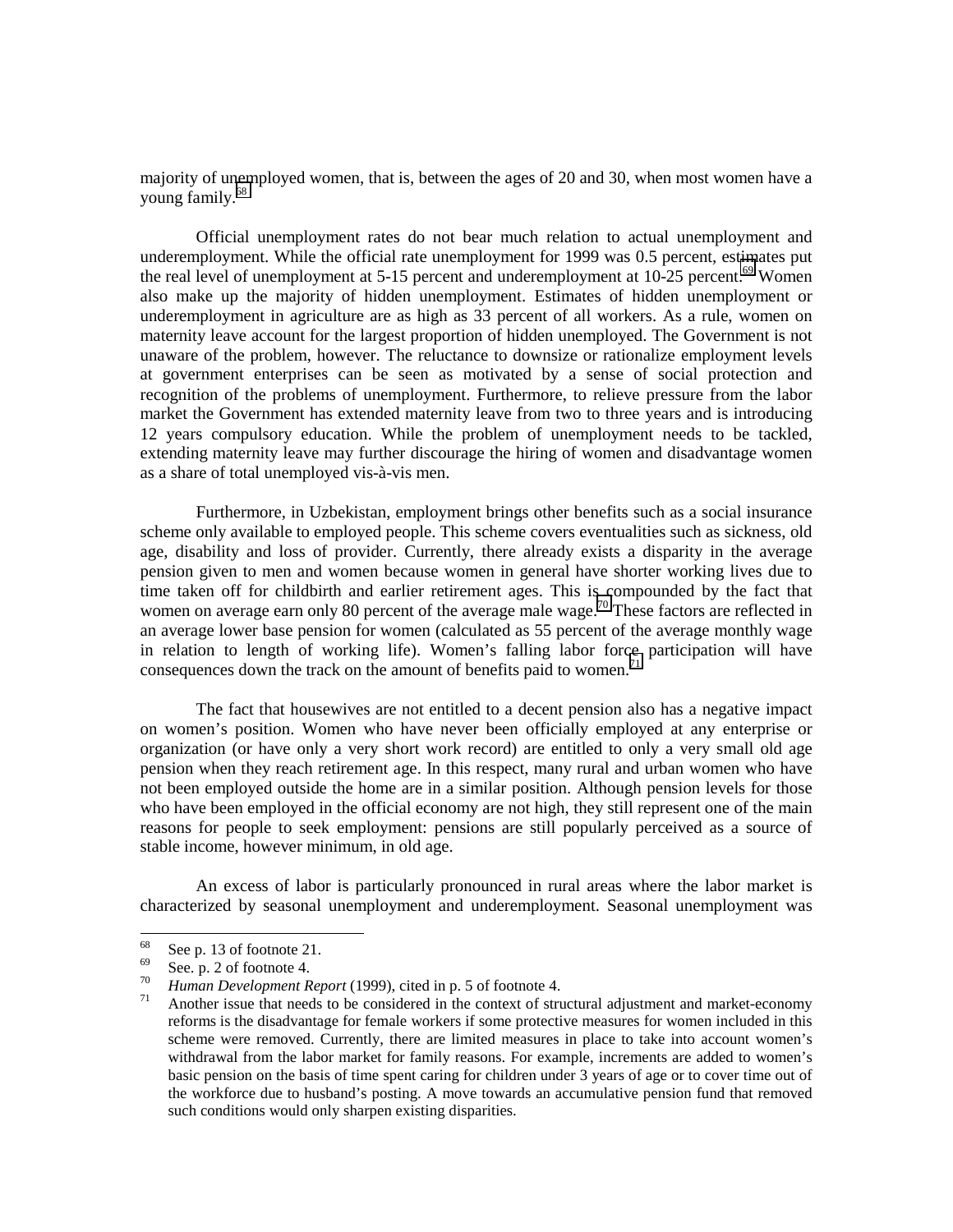estimated at around 30 percent in 1995.<sup>72</sup> An additional problem relates to the wage arrears for agricultural workers on cooperative farms (*shirkats*).73 Participants in one study said that in the Soviet era the middle class encompassed the majority of the population, and covered the intelligentsia, *kolkhoz* or collective farmers and industrial workers. Nowadays, participants argued that while members of the intelligentsia remain middle class, collective farmers find themselves in the category of the poor. For this reason, the term *kolkhoz* worker has come to signify the poorest category of the population.<sup>74</sup> In this study, public servants and pensioners in rural areas who receive regular salaries are considered lucky by their rural neighbors. A great deal of focus and high hopes have been pinned on the creation of private farms (*dehqan*), family plots and other private income-generating activities in rural areas. Private farms have not provided the rural income and employment opportunities initially thought due to unresolved issues relating to privatization and land distribution.

Women, however, have been quick to take advantage of other opportunities such as food processing and sale of agricultural products from their family plots. Seasonal agricultural work is then combined with other economic activities such as dairy food production, sale of vegetables and fruit, breeding and sale of poultry, and handicraft production. Private plots in rural areas are for this reason increasingly important both as a source of income and to meet family consumption needs, and have become a major occupation for women. In 1998, sales of farm products accounted for 27.2 percent of aggregate family income in rural areas and private land plots provided 19.3 percent of family food consumption.<sup>75</sup> This is an increase on the 1990 estimate that the share of family income derived from such activities represented up to 21 percent of total household income.

This increase is due to three factors. Firstly, the amount of land officially available for use as private plots has more than doubled since 1990. Secondly, the liberalization of the regulations regarding small-scale trade means that agricultural workers are free to sell their products. Thirdly, the systematic failure of both government and collective rural enterprises to pay wages on a regular basis together with the lack of employment opportunities in the formal sector have made private plots not only a source of income for the family, but also a mechanism for absorbing surplus female labor.

While women's activities are crucial here they—like housekeeping tasks—are unremunerated and unrecognized as work. This can affect the intra-family distribution of money and resources, and increases the risk of economic inequality between men and women. Women moreover often carry out a whole series of tasks at home, such as making clothes, baking bread,

 $72$ 

<sup>72</sup>See p. 19 of footnote 6. 73 During the Soviet era, the dominant form of agricultural management were *kolkhozes* (collective farms) and *sovkhozes* (state-owned farms). Since that time, a number of *kolkhozes* and *sovkhozes* have been transformed into *shirkats* (cooperative farms). In addition, a number of other forms of farm management have emerged including independent peasant or *dekhqan* farms. Despite the growing diversity of agricultural producers, *kolkhozes* are still the dominant forms, accounting for 55 percent of all irrigated land in 1998. See Alisher Ilkhamov (1998) for a discussion of farm restructuring in

Uzbekistan.<br>
See p. 13 of footnote 11.<br>  $\frac{75}{75}$ .

<sup>75</sup>See. p. 19 of footnote 6. 76 Deniz Candiyoti. "Women and Social Policy" in *Social Policy and Economic Transformation in Uzbekistan*. Edited by Keith Griffin. Tashkent, UNDP (1990, p. 133); cited in footnote 13.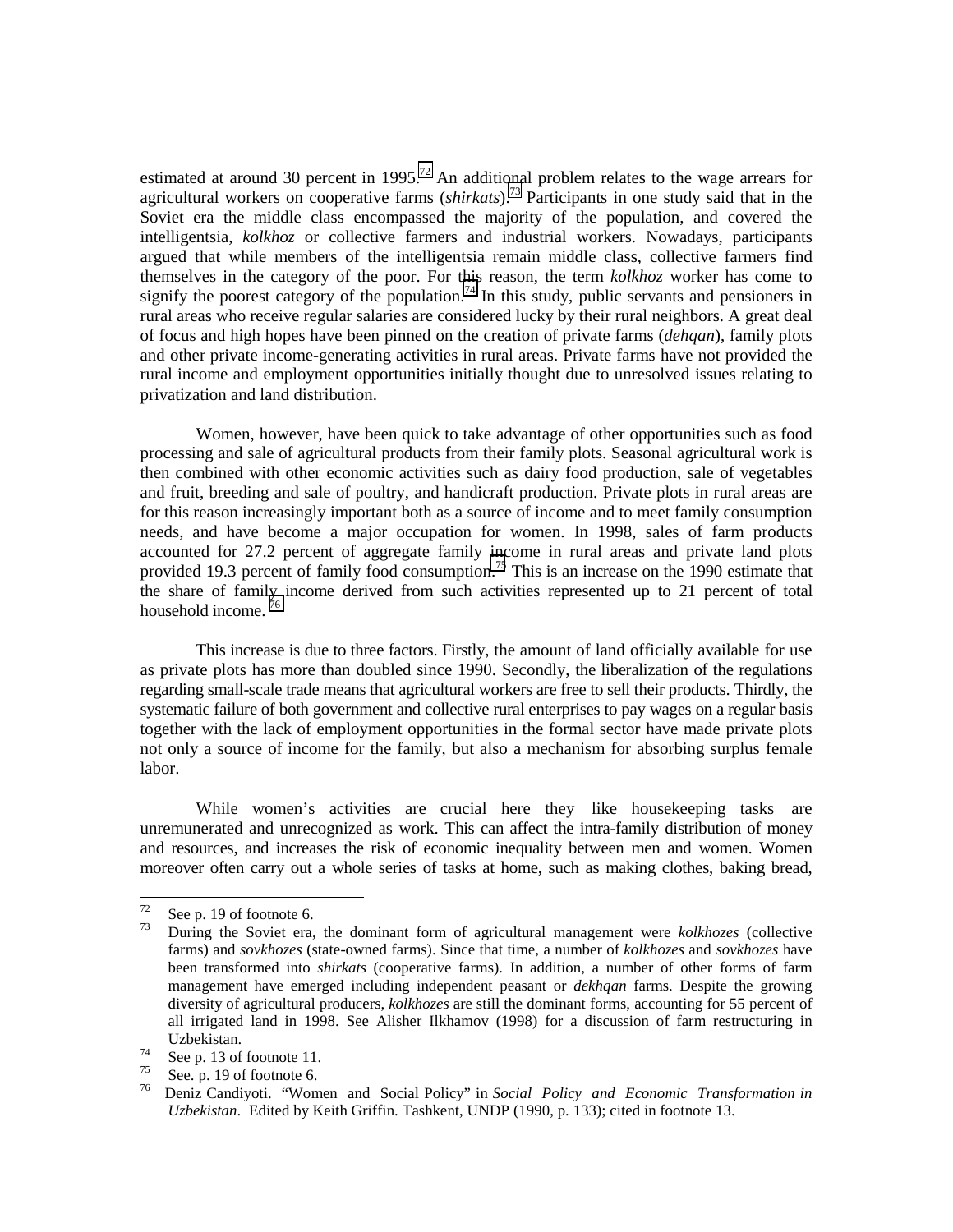herding cattle, etc., i.e., tasks that have a commodity or value equivalent, and represent concrete money savings on the purchase of clothes, bread and other food products. This also has implications for women's long-term security and access to social insurance available to employed persons only. The other concern of note is the expanding scope of unremunerated work performed by women and children.

The search for work or better-paid work by men is also leading to more female-headed households. Related to this, more men are migrating from rural to urban areas in search of work. Such migration is often illegal in that these men are not registered to live in the urban areas and there are reports of considerable harassment by police. Women also look for work in urban areas; however, these women tend to be drawn from surrounding areas, enabling them to commute on a day-to-day basis. Uzbekistan has recently signed a labor agreement with the Republic of Korea and other countries. Already Uzbekistan men, predominantly from rural areas, are working in the Republic of Korea, thus signaling Uzbekistan's increasing participation in international labor flows. Currently, men make up the majority of migrant workers. This leaves increasing numbers of women forced to cope as heads of households.

Any discussion of the feminization of poverty in Uzbekistan must take into account the fact that in Uzbekistan's increasingly stratified society new categories of poor (and rich) are emerging. One of the newer categories of poor covers professionals and members of the intelligentsia, who were formerly middle class by virtue of education and professional work history. The real decline in the value of wages paid to professional and skilled women, particularly in the public sector where women are over-represented, has lead to the growth of what could be termed the "new poor". There are numerous stories of highly trained professionals seeking badly paid and nonprestigious work to improve their families' material well-being. Stories of professional women seeking employment as domestic workers are common. Similar stories are told of professional men, who now seek work as drivers or day laborers for the same reason. For women, however, such work often carries additional personal safety risks and is not accompanied by any reduction in their duties at home.

Some of these women have retrained to improve their level of income, often becoming very entrepreneurial and successful. Nevertheless retraining is not always the best solution. In particular, there are implications not only on gender relations but also on the skills base of Uzbekistan's labor force if the skills of professional women are inefficiently used either by women withdrawing from the workforce or seeking unskilled but better paid work.

#### **Health and Nutrition**

Transition to a market economy and the economic hardships suffered in Uzbekistan over the last 10 years have had a number of negative consequences on women's health and well-being. This is despite the fact that there are some positive developments in this area. For example, the crude death level continues to fall and life expectancy is fairly stable at around 68 years for men and 73 years for women (although higher in urban areas than in rural areas). Infant and maternal mortality and morbidity rates have also fallen. Between 1993 and 1998, the infant mortality rate fell from 70.8 to 43.4 per thousand, with boys accounting for a higher proportion of deaths. There has also been a decrease in the uneven distribution of infant mortality rates. For example, in 1993, the infant mortality rate in Karakalpakstan was 44.8 per thousand compared with the Republic of Uzbekistan average of 32 per thousand. By 1998 the respective figures were 24.9 and 21.9.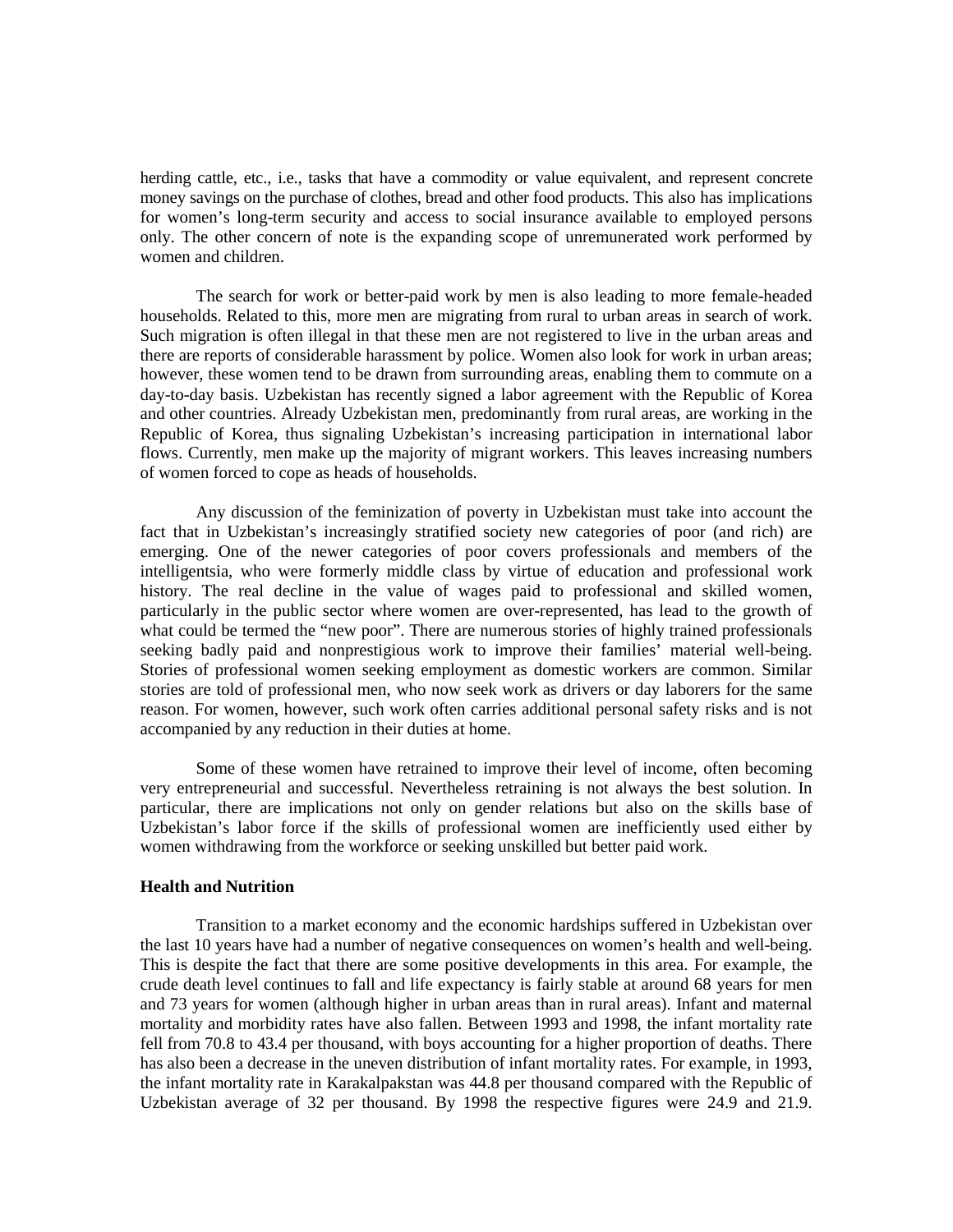Indicators of maternal mortality also decreased over the same period with the mortality rate falling from 24.1 per thousand in 1993 to 9.6 in 1998.<sup>77</sup>

Despite these positive developments, there remain serious health problems related to women's poor nutrition, unhealthy environment and frequent births. Poverty and the decline in health services accompanying the transition to a market economy exacerbate all of these problems. The health system in Uzbekistan is currently under heavy financial strain. While the Government has tried to retain the share of government expenditure on health since independence, health's share of government expenditure has declined. Health spending as a share of national income fell by about one fifth between 1992 and 1996, that is, from 4.6 percent of GDP to 3.7 percent. The effect of this decrease together with inflation means that the level of per capita real health expenditure has fallen to 55 percent of the 1990 level. Increasingly, people have to pay for health services with mothers often in a position of having to choose whether to prioritize their own health or other needs when making decisions about family expenditure. For example, payment is now required for dentistry, dental prosthetics, and preventive medicine; and clinic treatments and diagnostics have become fully or partially use pay. Furthermore, the real cost of health care has risen due to the increase in informal fees charged by medical practitioners, nurses and for medication, all of which are ostensibly free. According to one study in Ak-Altyn region, each household that sought medical assistance in 1997 spent  $12,000$  sum—or one fifth of their annual income on health costs.<sup>78</sup>

For these reasons, there has been an increase in what could be called diseases of the poor. For example, in some disease categories affecting women, there has been little difference over the period 1995-1998. The 1998 figures for the diagnosis of breast, uterine and ovarian cancer have changed little from those of 1995. However, this is not the case with social diseases such as active tuberculosis and syphilis.79 Infectious disease is the primary cause of infant mortality, with 80 percent of infants dying from acute respiratory infections.<sup>80</sup> Infectious morbidity remains one of the major epidemiological concerns of Uzbekistan. Infectious diseases accounted for 4.7 percent of the death rate in 1995, with viral hepatitis affecting 8-12 percent of the population. Recently, there has been a growth in such diseases as hepatitis and diphtheria.

In addition, one of the major health problems facing women in Uzbekistan is anemia, which nearly 60 percent of women suffer to some extent.<sup>81</sup> In some areas, such as Karakalpakstan, 98 percent of women suffered from anemia in 1998.<sup>82</sup> Anemia is a condition closely linked to frequent births, inadequate nutrition and poor water quality. Although anemia was present during the Soviet era, the incidence of anemia has become worse. Poverty is of course a factor here, particularly in rural areas where ironically there are greater problems of poor diet and restricted caloric intake. For example, consumption of meat is 2.5 times higher in

 $77\,$ 

<sup>&</sup>lt;sup>77</sup> See pp. 34-35 of footnote 21.<br><sup>78</sup> An ADB project, cited in footnote 13.

 $^{79}$  See p. 46 of footnote 21.

<sup>80</sup> Tharald Hetland and Jane Haycock, "Investment for Health," in *The Social Policy and Economic Transformation in Uzbekistan*, edited by Keith Griffin, Tashkent, UNDP, 1995; cited in p. 3 of footnote 13.<br><sup>81</sup> See footnote 13.

<sup>82</sup> Materials from an international seminar on "Understanding Socio-Cultural Factors Affecting Demographic Behaviour and Implications for Formulation and Execution of Population Policies and Programs," Tashkent, October 1999.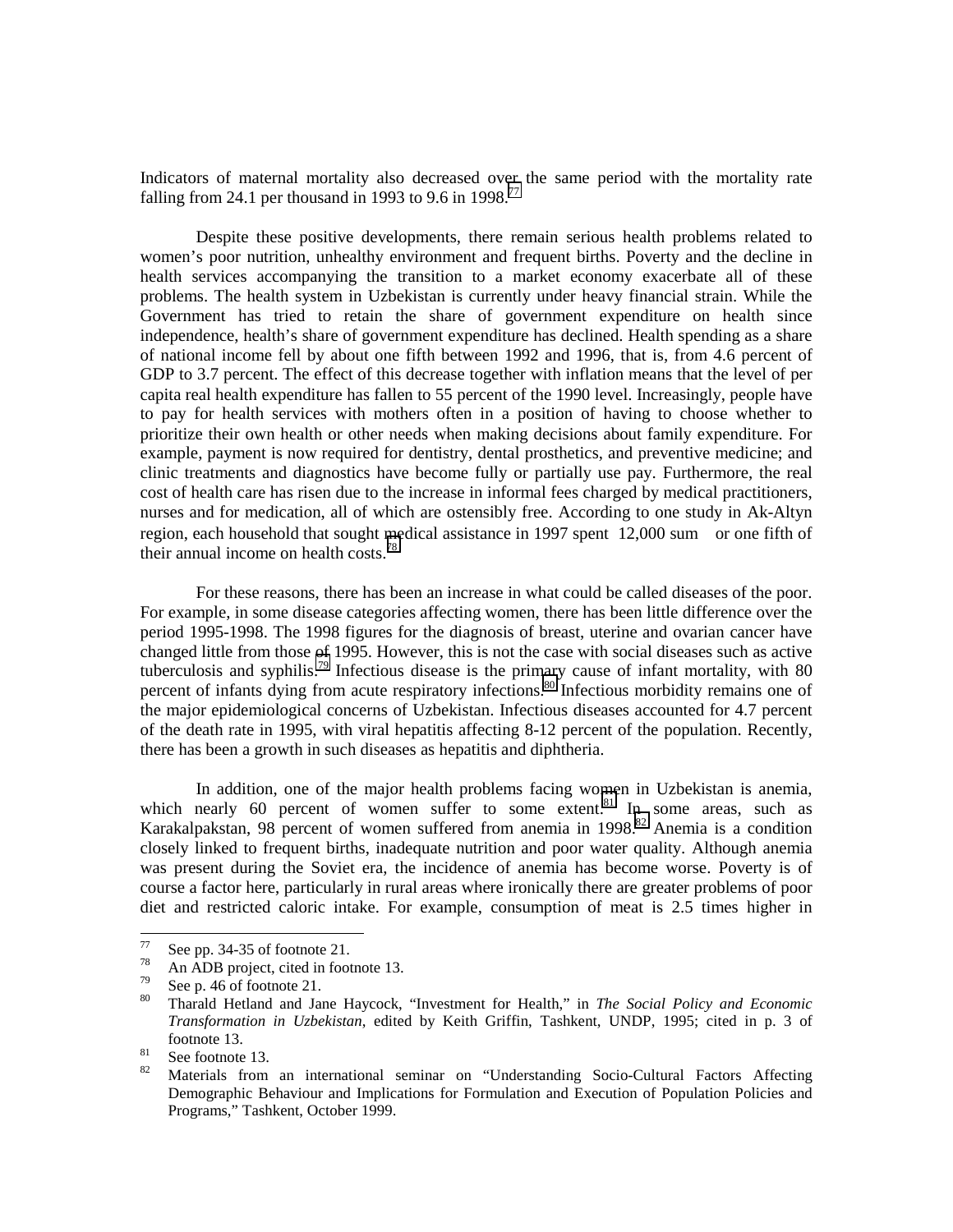Tashkent city than in rural Surkhandarya. The consumption of dairy products is similarly higher in urban areas, and in this case 1.6 times higher in Tashkent city than in Surkhandarya.<sup>83</sup> In addition, the avoidance of costly medical services has led to greater neglect of illness by women, particularly in the poorer classes.<sup>84</sup>

Frequency of childbirth is another factor in the incidence of anemia. On average, women in Uzbekistan have their first child at 21 years of age and continue to have a child-on average—every 2.5 years. Despite some reduction in family size, the average family size was 5.5 children in 1999 (that is, 6.1 children in rural areas and 4.6 children in urban areas). Women also prefer to breast feed, with the average length of breastfeeding at 17 months. Such factors alone would not necessarily negatively effect women's health. However, in a situation of poverty, inadequate health resources, poor nutrition and water quality, even a low birth rate will have implications on women's health.

In this context, women's sexual and reproductive health is also at risk. Of concern here is the use of abortion as a form of contraception. While women's use of contraception has increased, there is much room to expand this use. Use of contraception per 100 women of fertile age was 38.2 in 1995 and 59.5 in 1998, with IUDs being the most widely used form of contraception. Unfortunately, too, there is little use of condoms. Women associate these with adultery and hence are vulnerable to the transmission of STDs and HIV/AIDS. The area of sexual and reproductive health is also shrouded in ignorance and shame. Most adults think that sex education should be conducted in the home, but then feel acute embarrassment discussing such issues with their children. This, and the lack of formal sex education at school or public health clinics, lead to a lack of knowledge of such issues.

Unhealthy environments and unsafe water supplies have also contributed to women's poor health (particularly anemia), reproductive complications, and infant and child mortality. Infectious diseases cause major epidemics in Uzbekistan with the most common—intestinal diseases and viral hepatitis—caused by the poor condition of water supply, lack of hot water and sewerage facilities. About 40 percent of the rural population is equipped with centralized water supply amenities, and only 2 percent have access to centralized sewerage facilities. Thus over half of the population draw water from open and unsanitary water reservoirs, which can be affected by chemical pollutants and cholera agents.

Furthermore, parts of Uzbekistan face serious environmental pollution, which most often affect women and children first. Such pollution poses special risks for pregnant women. For example, areas such as the Aral Sea region, Fergana valley, Bukhara province and Tashkent province's industrial zone have unsafe levels of air and water pollution. Drinking water and food contain unsafe levels of chemicals such as fertilizers, pesticides and herbicides.<sup>85</sup> The Nukusbased NGO, Perzant (meaning "infant" in Karakalpak) reports that the mortality rate of women and children in the Karakalpakstan region is one of the highest in the CARs.<sup>86</sup> A 1995 analysis of drinking water in Karakalpakstan found high salinity and chemical levels (the residues of mineral fertilizers, pesticides, phenols and oil products). Furthermore, toxic elements were found in

<sup>83</sup> 

<sup>&</sup>lt;sup>83</sup> See footnote 16.<br><sup>84</sup> See p. 31 of footnote 13. The following paragraphs draw heavily from pp. 29-42 of footnote 13.<br><sup>85</sup> See Chapter 3 of footnote 13.

<sup>&</sup>lt;sup>85</sup> See Chapter 3 of footnote 13.<br><sup>86</sup> See P<sub>0</sub> 108 of footnote 22.

See p. 198 of footnote 32.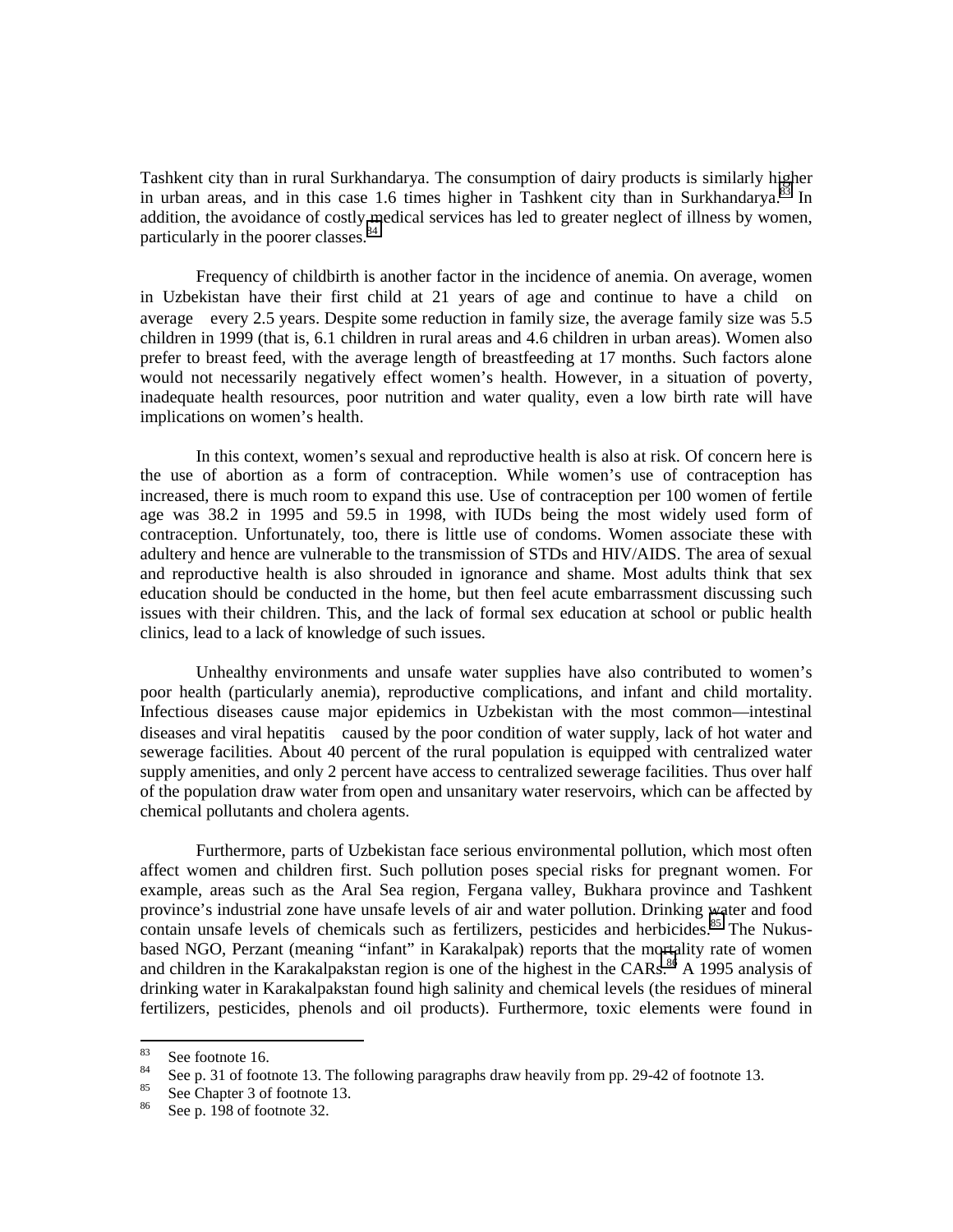potable water throughout Karakalpakstan and in 64 percent of food samples taken from the region. This helps to explain the increased cancer rates in the region (which increased from 163 to 183 cases per thousand between 1985 and 1992).<sup>87</sup>

There is another issue that needs to be considered here, and that is the amount of time women can spend in leisure and free time. Estimates of the time spent on work in the home by men and women from a survey of households in the Ak-Altyn region of Syrdarya conducted in Spring 1998 are given in Table  $9^{88}$  It is worth pointing out that the total time expenditure indicated may be much less in reality, as some of the tasks are carried out simultaneously (such as child care and cooking). Yet the data indicate that the total time spent by women on work at home exceeds any time spent in productive activities (estimated at eight hours), and hardly gives them time for rest and personal hygiene.

| <b>Type of Activity</b>                                 | <b>Hours per Day</b> |       |
|---------------------------------------------------------|----------------------|-------|
|                                                         | Men                  | Women |
| Repair and making of household equipment                | 1.0                  |       |
| Care of livestock                                       | 3.5                  |       |
| Storage of fodder for livestock                         | 1.0                  |       |
| Storage of fuel                                         | 1.0                  |       |
| Maintenance and repair of house and additional premises | 2.0                  |       |
| Purchase of food and goods                              | 1.5                  |       |
| Care of children                                        |                      | 6.0   |
| Storage of domestic stock                               |                      | 3.0   |
| Potable water delivery                                  |                      | 1.0   |
| Cooking and washing up                                  |                      | 3.0   |
| Cleaning in the house and yard                          |                      | 2.0   |
| Washing and ironing clothes                             |                      | 1.5   |
| Sewing and repair of clothes                            |                      | 1.0   |
|                                                         |                      |       |
| Total                                                   | 10.0                 | 17.5  |

# **Table 9: Breakdown of Average Time Costs on Housekeeping by Women and Men in Ak-Altyn Region of Syrdarya Oblast**

\* Seasonal arrangement.

\*\* Water is taken from the outside water pump, for which people usually queue.

Unfortunately there is a lack of data in this area, particularly in relation to the health, psychological and physical affects of women's increased workloads. It would also be useful to see how increased workloads reduce women's potential to pursue education. This may in fact be a significant issue for daughters if they are being asked to assume more responsibility for housework. While we have some statistics on how women spend their free time when they have it, we need more time research into how women spend their time and how much of this (if any) is spent on free time. <sup>89</sup>

<sup>87</sup> 87 Oral Ataniyazova, "Economic Factors and Reproductive Function in the Extreme Situation of Southern Aral," *Compendium of Research Program Reports of the International Maternity and Childhood*

*Health Care Foundation*, Moscow, 1995, pp. 225-231. Cited in p. 41 of footnote 13.<br><sup>88</sup> A 1998 ADB project that surveyed 600 households using random sampling methods.<br><sup>89</sup> See pp. 82 and 84 of footnote 21

See pp. 82 and 84 of footnote 21.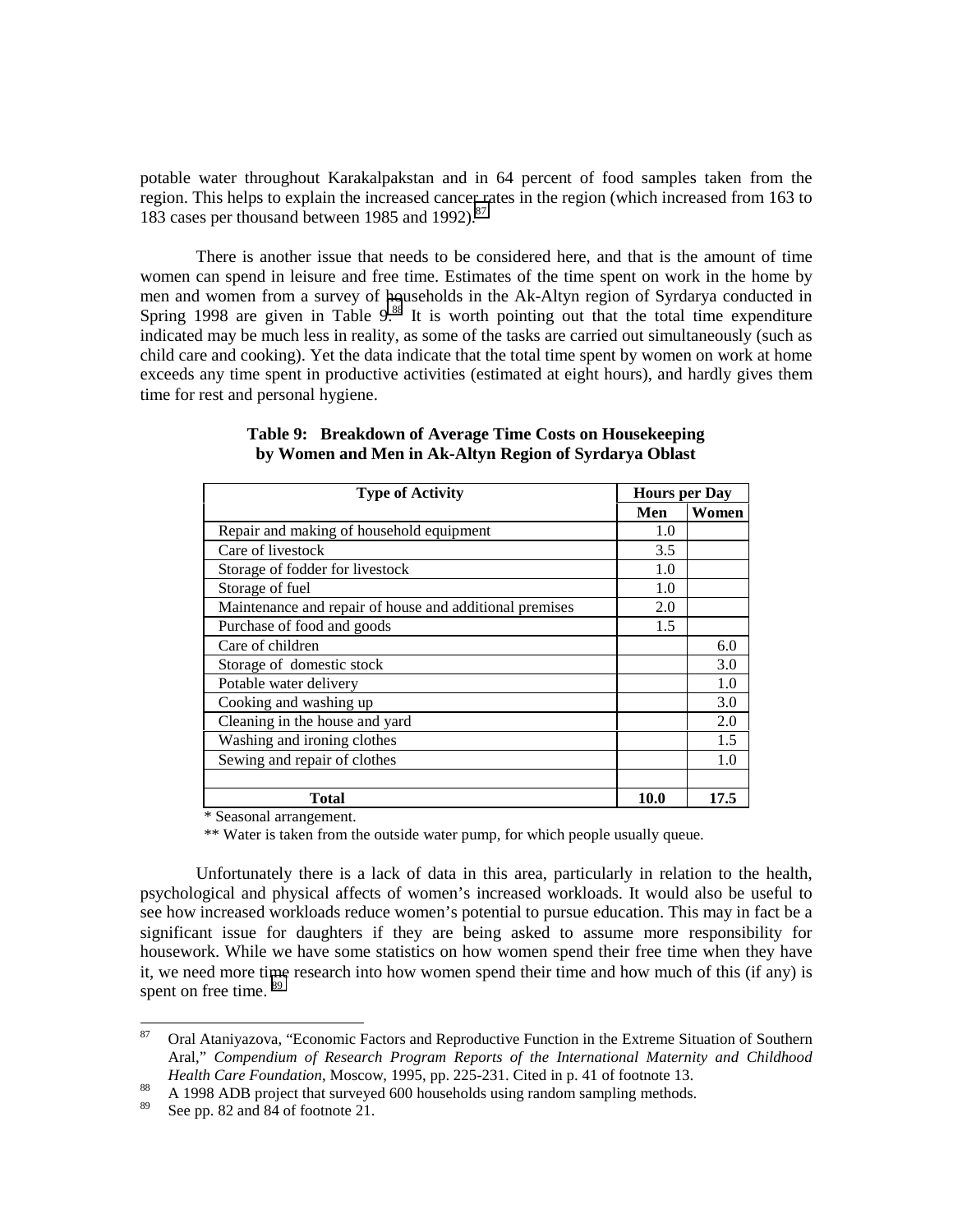### **Education and Training**

Due to a system of compulsory education, there is no significant difference between girls and boy's educational attendance and attainment at primary and secondary education levels. Furthermore, the incidence of poverty does not appear to affect attendance at these levels either. There is near universal literacy in Uzbekistan and no major differences between the sexes. Where poverty and gender do result in unequal opportunity for men and women is in higher education. Women's participation rate is falling here, particularly at the more prestigious institutions. For example, women's enrollment at the Tashkent Institute of Finance declined from 65 percent in 1991 to 25 percent in 1997. In 1993, 18 percent fewer girls graduated from vocational schools than did boys, and 22 percent fewer from undergraduate and graduate programs in institutes of higher learning.<sup>90</sup>

Such a decline is directly related to the costs of economic transition. As with health, the transition to a market economy has been accompanied by cuts to education. While there have been some positive educational reforms during this period such as the universal 12-year education system, the general decrease in government funding and the gradual increase in the number of students who must pay private fees for education have made higher education unaffordable to many. This has resulted in an overall decline in the number of students enrolled in institutes of higher learning: in 1991, there were 337,400 registered students, but by 1998, there were only 158,206. In a context where education is increasingly expensive (including usually some sort of bribe to even secure a placement at university), and where the association between education and employment is weakening (due to the poor salaries and conditions offered in many professions), there seems to be a shift away from investing in young women's higher education.

Apart from the increasing educational costs, other factors restricting young women's access to higher education include the resurgence of traditional attitudes about women and a lower age limit for marriage within the Family Code (where there is potential conflict between 12-year compulsory education and a lowered age of marriage at 17, and in some cases, 16).

Another concern in the area of education is the high degree of specialization of female students in higher education and specialized state education. Women continue to account for 90 percent of students in public health despite the deteriorating employment and salary conditions. Furthermore, the unavailability of institutes of higher learning in rural areas has implications for young women. For example, the only institution of higher learning in Kokand is the Pedagogical Institute. This means that if young women are to continue their education closer to home, they can only study to become teachers. This is of even greater concern given the rather bleak employment situation of teachers currently in Uzbekistan.

There is also evidence that women's enrollment in some subjects that are better matched with existing employment demand is declining as increasing numbers of men pursue these subjects. One report suggests that women's enrollment in economics, management and planning was down to 35 percent in 1999, although these subjects were considered women's subjects at the beginning of this decade. Despite the fact that accounting and economics were earlier considered

<sup>90</sup> See p. 62 of footnote 13.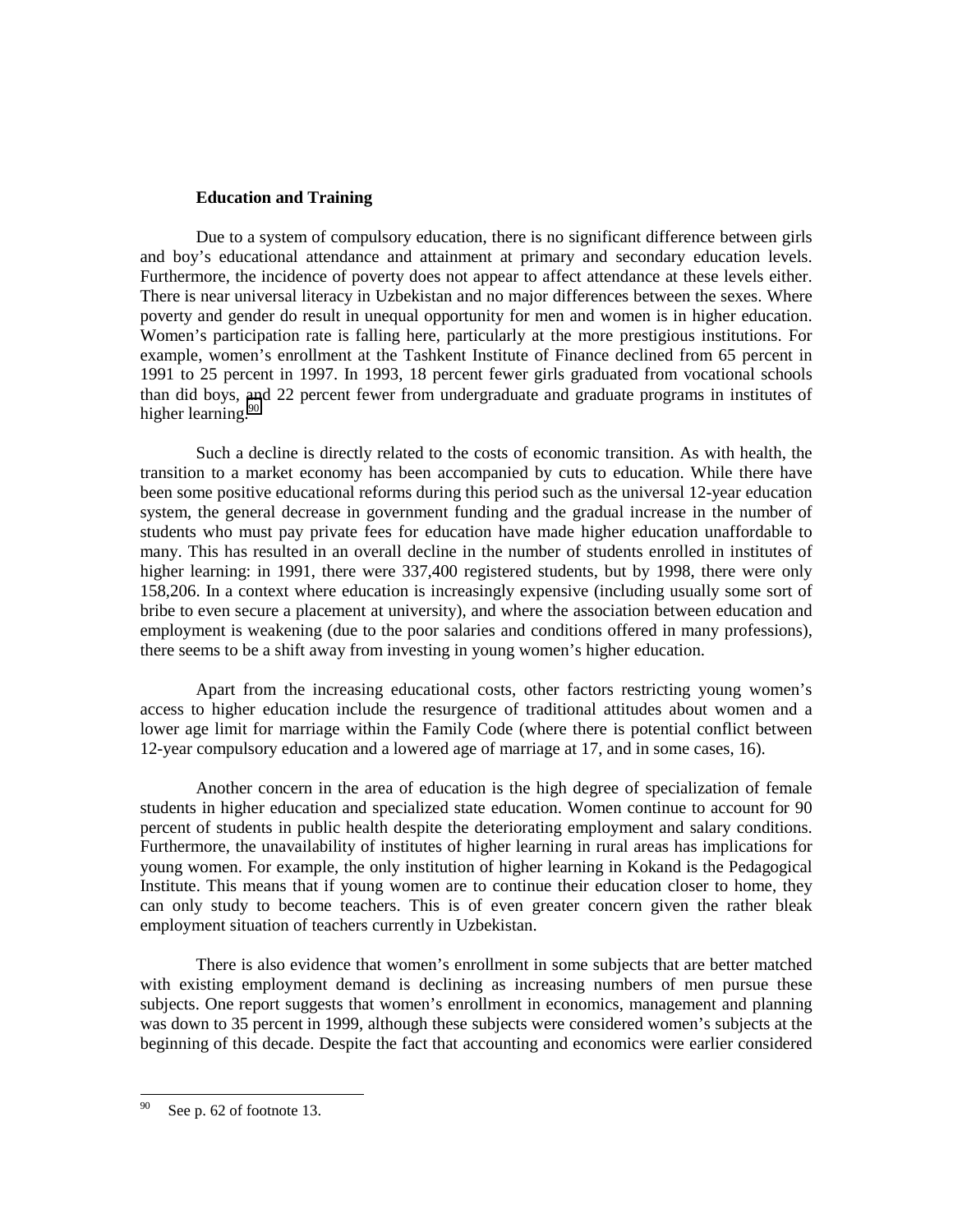female subjects, in 1997 only 40 percent of the economics students at Tashkent University were women. $91$ 

Training and education are critical if women are to maintain and regain lost employment status. However, women need to be encouraged out of their "traditional" subject areas in order to remain competitive in the workforce. Furthermore, greater emphasis should be placed on women's continuing education. As a first step, further research is required in the following areas to determine what are the critical factors behind the decision to support/prevent daughters from higher education. In addition, as part of the current implementation of a new national education program, efforts must be directed at

- (i) Combating stereotyped ways of thinking about women's and men's education, professions and specialization;
- (ii) Developing education programs that are strongly linked with existing demand of the labor market, and then encouraging women into these new professional areas; and
- (iii) Developing a system of flexible, affordable vocational education programs for rural and poor women incorporating business, technical, and other functional training.

<sup>91</sup> See p. 62 of footnote 13.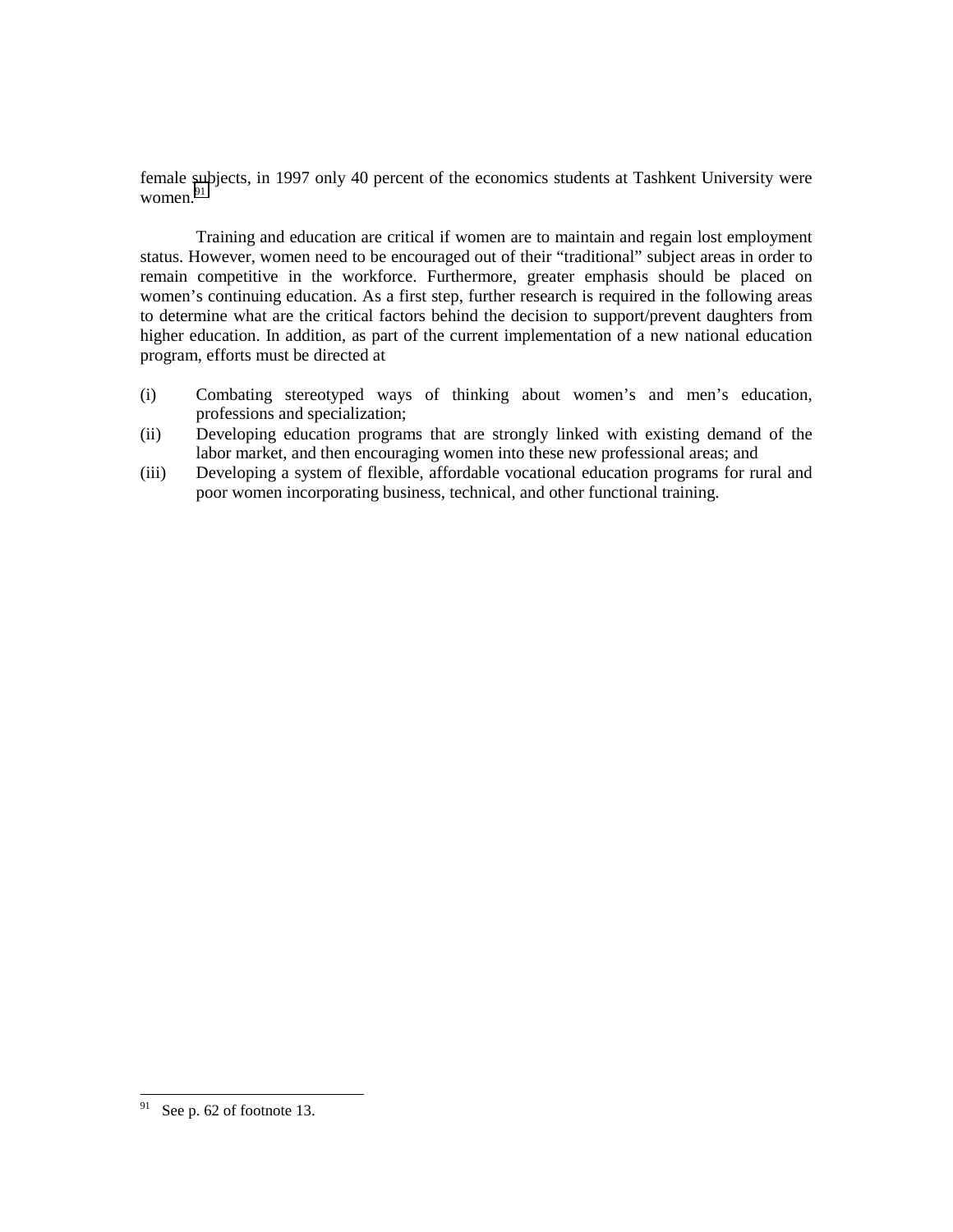Three critical issues need to be considered for their impact on women's status and ability to fully participate in Uzbekistan society:

- (i) Economic cost of transition,
- (ii) Human cost of development, and
- (iii) Gender and development capacity building.

# **Economic Costs of Transition**

Women suffer both economic and social deprivation as a result of unemployment and insufficient income-generating opportunities. Furthermore, there is little sign that this trend is declining as poverty, economic polarization and the share of the population considered poor and destitute increase. Critical factors here include unemployment, wage arrears, inflation and high costs of living.

### **Employment and unemployment in SMEs**

SMEs are important for job creation and employment for people with the right skills. Furthermore, there is evidence that women's participation in small trade and business particularly through their involvement in "shuttle" trade, cultivation of private plots and other economic activities—can improve the economic and physical welfare of their families.

There are however risks and barriers to participating in small business activities. The major barriers for women in particular are women's lack of knowledge about market activities and their lack of capital. The reluctance of banks in Uzbekistan to finance very small loans—the type that women predominately need for such activities as marketing home produce and handicrafts—increases the difficulties facing women in accessing credit.

Four areas need to be developed and expanded in relation to women's participation in SMEs and income-generating activities in Uzbekistan:

- (i) Training on vocational skills,
- (ii) Training on business and entrepreneurial skills,
- (iii) Microcredit programs, and
- (iv) Financial sector reform and SME reform.

# **Vocational skills training**

There are two important issues related to vocational skills training. Firstly, there is an urgent need for labor market studies that can identify vocational training skills required to meet the demands of the market. Women's NGOs in particular would benefit from access to this research. It would help them target their small business activities and vocational training for women in areas suffering skills shortages. Secondly, there is a need to ensure that such training opportunities are spread across Uzbekistan. Given the cost involved and reluctance of some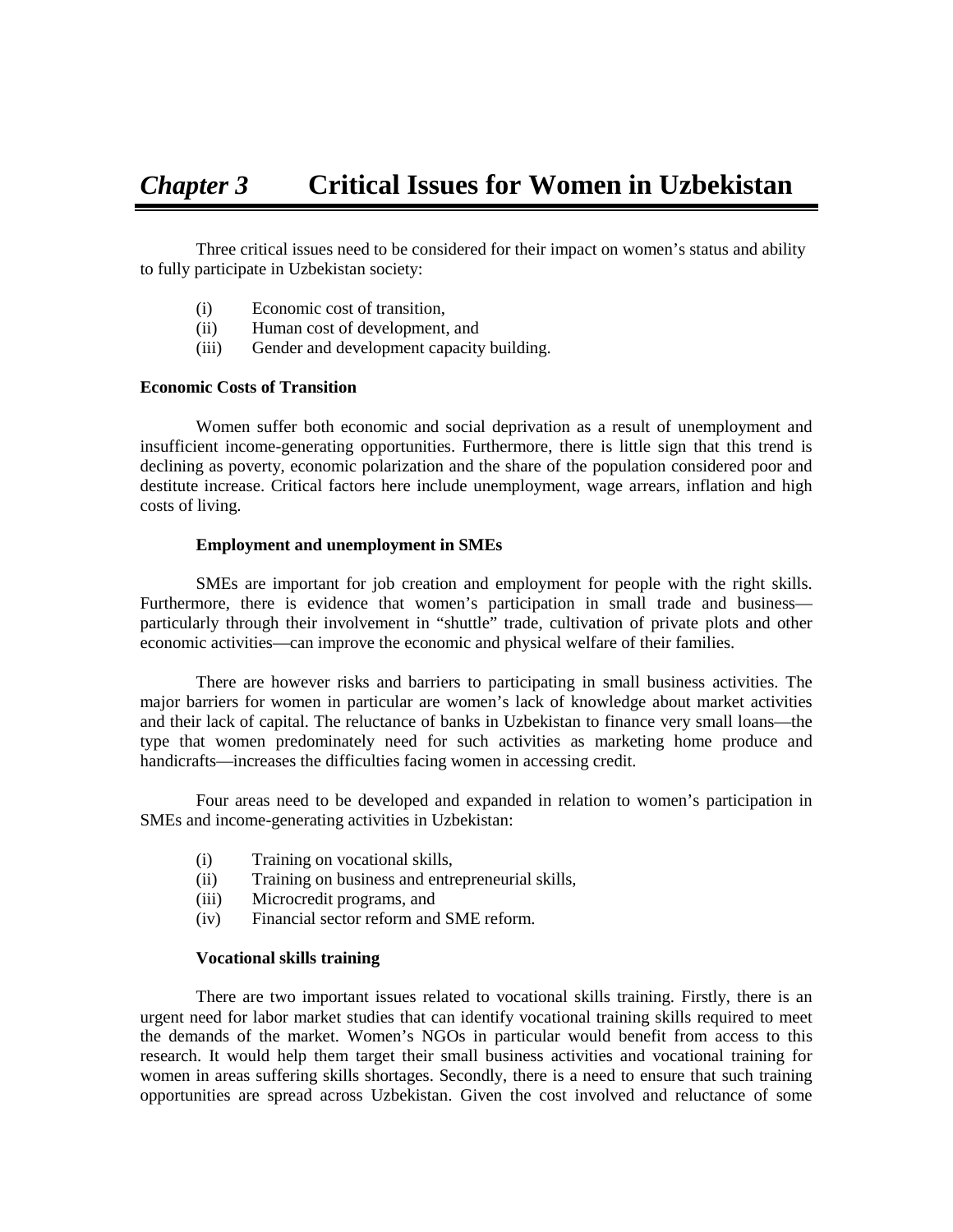parents to allow daughters to go to urban areas to study, it is important that skills training can be delivered locally in rural areas.

For this reason, the vocational courses that NGOs such as the Business Women's Association (BWA) provide fill a genuine need. Here courses ranging from accounting and computer literacy, to the more practical courses such as sewing, food processing and hairdressing, provide women with either few nonmarketable skills or new options in the employment market. Furthermore, given the geographical spread of the BWA, this NGO has the potential to deliver training to a great number of women in all regions of Uzbekistan. $92$ 

Another important area to be developed is the processing and sale of agricultural products. This processing could take place in small to medium factories, which could then offer women employment, or else be undertaken on an individual level. Either way the development of such industries would help to absorb surplus female labor in rural areas as well as provide rural women with income-generating activities.

#### **Business and entrepreneur skills**

One of the primary risks associated with the transition to a small business in a market economy is the lack of knowledge of markets and small business management. One example here is a report of a woman in Almalyk who bought onions and carrots in one village to sell in the next. Her lack of understanding of market prices and the concept of demand meant that she suffered losses right from the start. $^{93}$ 

To an extent, women's NGOs have recognized this problem and offer training courses in a range of areas such as legal literacy, taxation and business registration, accountancy and business plan development. There is however a huge unmet demand that requires further investment by government and funding organizations, and greater coordination across NGO activities to ensure

- (i) a standard of instruction that is of high quality,
- (ii) minimal duplication,
- (iii) geographical spread and equality of opportunity, and
- (iv) a process of certification that would enable women to proceed to higher levels of relevant training.

#### **Microcredit programs**

Starting capital and lack of credit are barriers to women's as well as men's participation in small business. Banks in Uzbekistan are currently not providing credit services to small enterprises in general. Even where people have been fortunate to secure a bank loan the interest

<sup>92</sup> Formed in 1991 as the first NGO in Uzbekistan, the BWA unites more than 3,000 womenentrepreneurs. It has regional and district branches all over the republic.

 $93$  See p. 16 of footnote 11.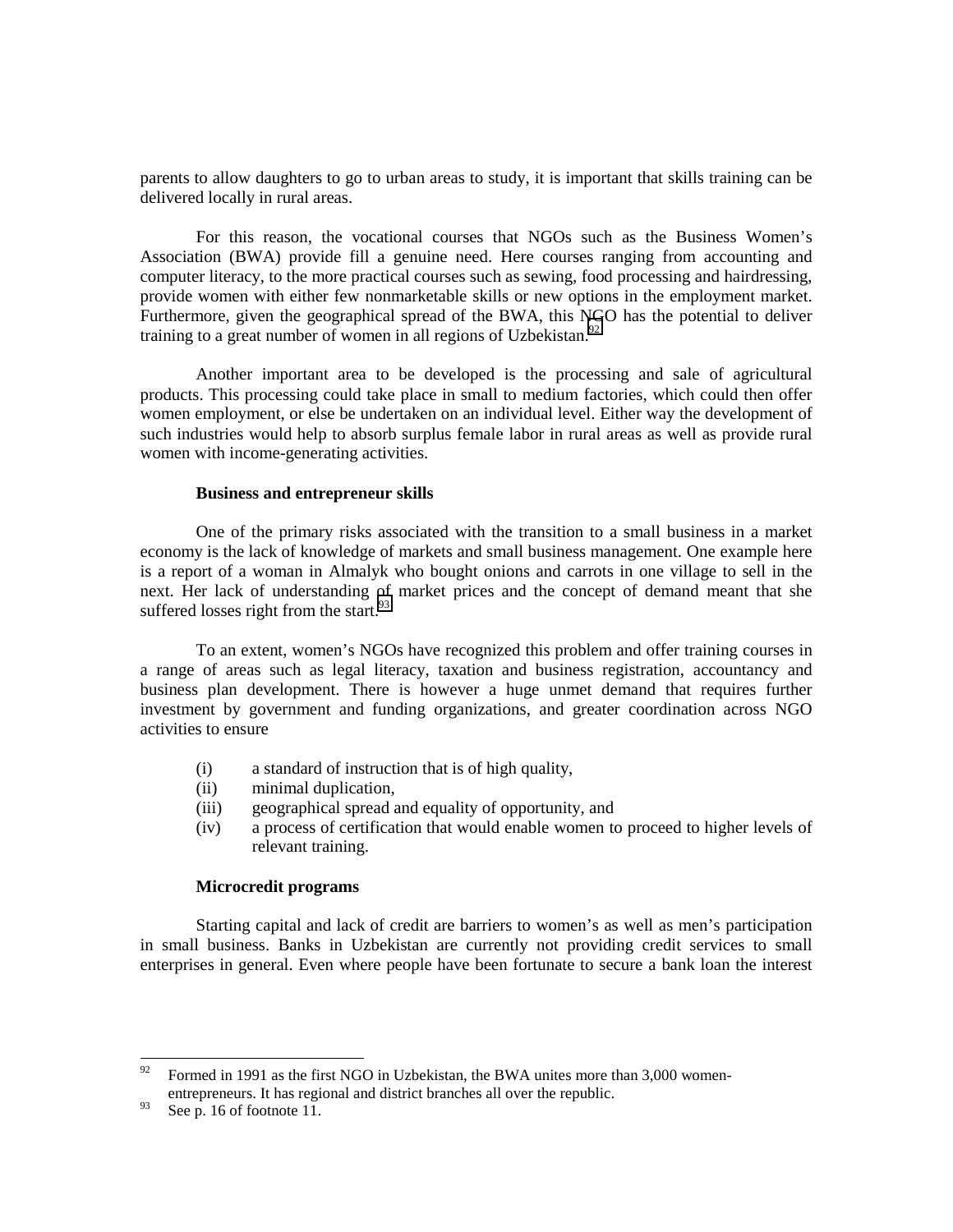rate is often a further encumbrance to economic growth,  $94$  and it is difficult for women in particular to secure a bank loan because they often lack the collateral required to secure a loan.<sup>95</sup> The BWA has played an important role here by facilitating women's access to bank loans. This function is an extension of the BWA's small business consultative services, and is particularly important for poor women who lack collateral.

For lesser amounts, microfinance schemes are an important mechanism for enabling poor women to access capital necessary for small business activities. Leaders from women's NGOs are particularly keen to see further expansion of microfinance projects in Uzbekistan. The widespread dissemination of such programs remains constrained by the lack of appropriate enabling legislation. Nevertheless, there have been a few microfinance programs implemented on a trial basis at regional levels with the cooperation of the BWA.<sup>96</sup> In part the success of such schemes comes from the integration of business education and entrepreneurial skills development, with credit lines. Furthermore, new "trials" are proceeding with support from regional governments (for example, the microfinance program to be initiated by the Samarkand NGO, *Sabr* Crisis Center).

Because of these trials, there exist a number of facilitators and trainers with experience in and enthusiasm for microfinance schemes in Uzbekistan. However, the capacity of women's NGOs who wish to work in the field of microfinance remains limited. Further investment is required in the areas of women's leadership programs, business development and financial management. In conclusion, several factors are important for the implementation of microfinance schemes:

- (i) Willingness of funding organizations to invest in this field;
- (ii) Favorable government legislative environment; and
- (iii) Capacity building within NGOs working in the microfinance field, particularly in the areas of business development and financial management.

<sup>94</sup> 94 One farmer in Karakalpakstan quoted in one report said that he was teaching his children how to work as a farmer. He said that trade was too risky for those without connections, particularly given interest rates of 20-30 percent. See p. 24 of footnote 11.

<sup>&</sup>lt;sup>95</sup> See p. 14 of footnote 6.<br><sup>96</sup> One successful example here is the UNDP-funded "Microcredit Program in Karakalpakstan" established in January 1998. The project is also supported financially by the Government of Karakalpakstan (a semi-autonomous region within Uzbekistan). The national counterpart of the project is the Karakalpakstan Branch of the BWA, "Tadbirkor Ael". As of November 2000, the project had 820 clients engaged in four economic sectors—trade, small production, animal husbandry and services. It has been implemented in three rural areas of Karakalpakstan and has achieved almost all of its objectives. This microcredit program in Karakapalkstan could be used as a model for the implementation of such projects in other parts of Uzbekistan. To assist with this, the project team is developing a manual on implementing microcredit programs in Karakalpakstan that will include information on project implementation, methodology, forms and formats, database program reports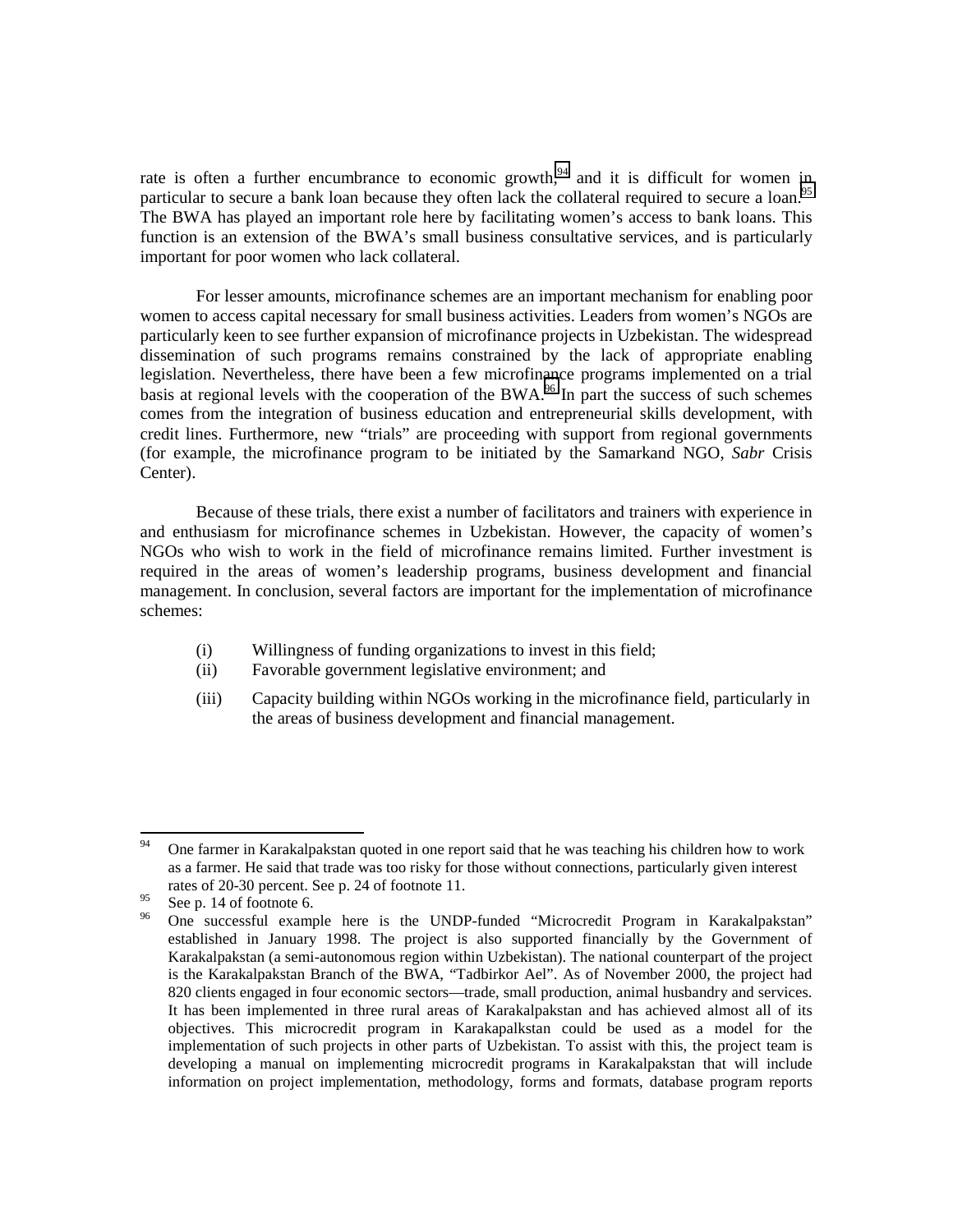# **Financial sector reform and SME reform**

Although a number of reforms to the financial sector are on the table, full implementation is necessary to develop confidence in the stability of the legislative environment and to provide the mechanisms necessary for women's participation in small business and microfinance schemes. The following factors are lacking to various degrees in Uzbekistan—combined they hold back SME growth and prevent the legal introduction of microfinance schemes:

- (i) Supportive legal framework for microfinance schemes;
- (ii) Transparent decision making within agencies responsible for the registration and licensing of small enterprises;
- (iii) Simplified taxation and registration and SME-friendly taxation and legislation;
- (iv) Banks operating as banks, i.e., giving loans to prospective borrowers; and
- (v) Action against corruption and extortion.

None of these barriers can be removed without the cooperation of the Government and its agencies. The influence of international funding organizations is crucial here in two ways:

- (i) To provide technical assistance necessary to the reform process; and
- (ii) To provide advice and appropriate encouragement.

## **Human Costs of Development**

It is important to consider other issues around the experience of poverty and disadvantage, particularly those relating to the human and social costs of transition. Key issues here are:

- (i) Women's and girls' health and nutritional status, including the provision of adequate and affordable health services and the range of relevant information programs;
- (ii) Availability of affordable child-care centers;
- (iii) Women's and girls' access to affordable education, particularly at the higher education levels; and
- (iv) Women's leadership and political participation.

Addressing these issues is crucial to counteract a growing gender, class and geographic division. A major concern with all these issues is the real and potential uneven distribution of access in rural areas as distinct from urban centers. This has implications not only for women's health but also for the extent of equality of opportunity for all women to achieve social and economic mobility.

With the possible exception of women's access to higher education, most of these areas of concern are best conducted as a cooperative venture between the Government, women's NGOs, local women's organizations and *mahallas*. Government agencies are central in the provision of health and education services; furthermore, the Government and government

and other information. The project staff has also developed programs for training the national counterpart staff and clients.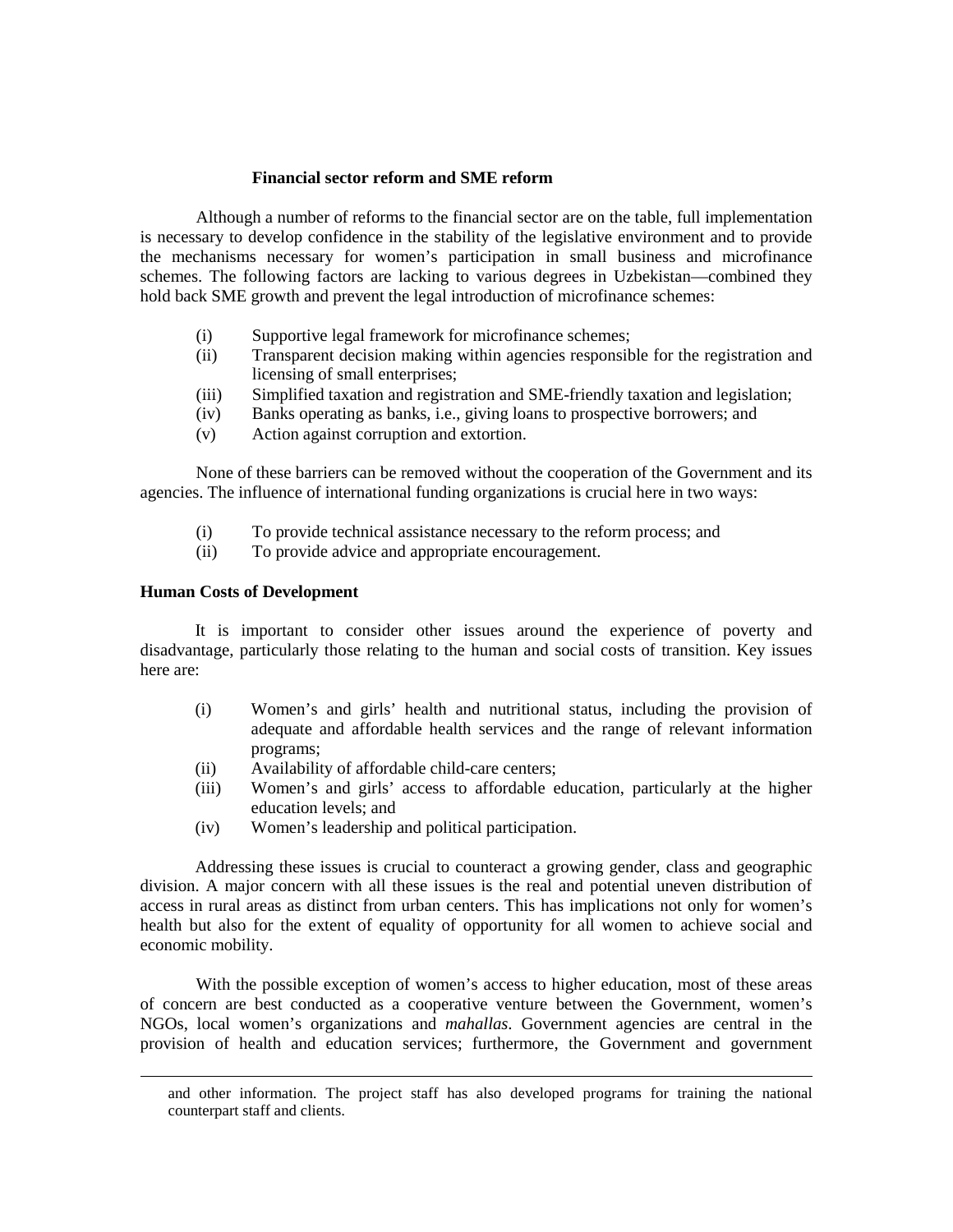women's organizations can ensure that programs developed have a breadth and depth across Uzbekistan. One isolated program on legal literacy will achieve little. With cooperation between government and nongovernment agencies, programs addressing nutrition and anemia are likely to have greater success.

# **Health and hygiene**

The *National Action Plan for Improving the Status of Women in Uzbekistan* provides a good discussion of the areas of most concern here. There are already a number of established government and nongovernment organizations working in this area. Those wanting to participate in this area should seek partnership with these organizations, including the Ministries of Health and Education and the following organizations: Umid, Kamalot, Ecosan Aral Sea and "Soglom avlod uchun." Steps outlined by the National Action Plan here include: $97$ 

- (i) Implementation of the National Program "For a Healthy Generation;"
- (ii) Reproductive health, including the prevention of unwanted pregnancy, longer breaks between births, and prevention of pregnancy in younger and older age groups;
- (iii) Detection and prevention of babies born with deficiencies and disability, including genetic illnesses and identification of specific environmental risk factors;
- (iv) Sexual health and education, including the development and implementation of social programs for HIV/AIDS, extra-genital and infectious diseases;
- (v) Development and implementation of projects for training people in first aid skills;
- (vi) Implementation of state-guaranteed free medical service program for pregnant and breast-feeding women to improve reproductive health and counteract the incidence of anemia;
- (vii) Development and implementation of international projects aimed at improving health and nutrition of women and children, including providing advice on how to grow varied and nutritional food for children, and monitoring the quality of imported and domestic food, medicines and household chemicals;
- (viii) Awareness-raising campaigns related to sanitation and hygiene, a healthy lifestyle and its values, reasonable family planning (work with men and teenagers), and on "The Role of the Family in Independent Uzbekistan;" and
- (ix) Development and implementation of informative and educational programs designed for women and girls about the harmful effects of alcohol, drugs and tobacco.

# **Child-care centers**

This is one of the most pressing issues facing many women. Women with children face obstacles to participating in the workforce, in education and training, and in community programs. Data from a sample survey of households in three areas—Tashkent city, Fergana oblast

<sup>97</sup> <sup>97</sup> *The National Platform for Action on the Improvement of Women's Status in Uzbekistan and on Advancement of Women in the Society*, a joint publication of the Women's Committee of Uzbekistan, Gender and Development Bureau and UNDP (September 1999).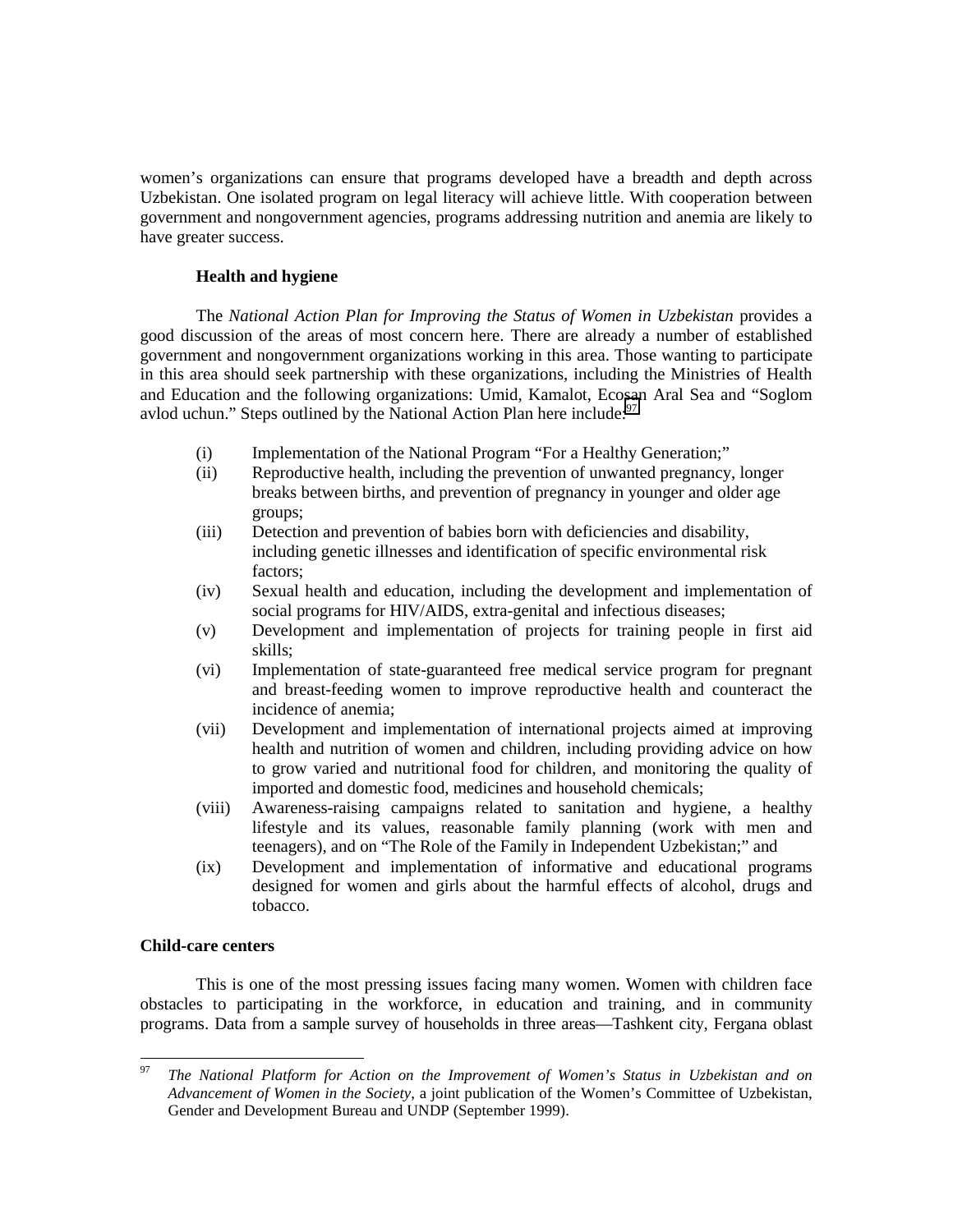and Karakalpakstan—revealed that 72.9 percent of children under 7 did not attend nurseries or kindergartens, and only 24 percent did so regularly. The largest rate of nonattendance was found in Karakalpakstan, where 81.7 percent of children under 7 did not attend. In rural areas, 83.5 percent of children did not attend kindergarten, and only 14.7 percent did so regularly. In those kindergartens that have remained open, the quality of care has worsened for the usual reasons—inadequate funding, and the low salaries paid to teachers and service staff.<sup>98</sup>

Unfortunately, there are limited funds available to revive and develop preschool facilities. One suggestion is to use local funds, mainly through community initiatives and by mobilizing efforts at the local authority and *mahalla* levels.

# **Education**

Education of girls increasingly has a geographical and class component. Many families cannot afford higher education for their daughters. For rural families, the expense of board and lodging is added to the cost of tuition and books. It is too early to say with any certainty the influence of traditional and Islamic factors here, but a number of women's NGOs have raised concern over what they see as a link between traditional and/or Islamic attitudes and young women's declining participation in higher education. Research is needed to discover the range of factors that may be operating here including economic difficulties, the rising costs of education, the failure of education to guarantee secure employment, and cultural stereotypes—particularly strong in rural areas—that women's responsibilities after marriage are primarily located in the domestic sphere.

There is also a need to reorient girls away from the range of subjects traditionally favored by girls. Girls need to be encouraged to maintain their strength in economics and management, as well as to look to new areas such as information technology. Furthermore, education at the *mahalla* level is required to undermine cultural practices that work against girls attaining higher education (such as early marriage).

The National Action Plan recognizes the importance of education for girls, and endorses the following steps designed to raise the educational and professional skills base of women:

- (i) Encourage the active participation of women in the national program of educational reform;
- (ii) Organize regional training centers for retraining and reorienting women to the new economic conditions;
- (iii) Formulate legislative reforms to promote a system of private school education;
- (iv) Introduce sex education for boys and girls in school and higher education; and
- (v) Overcome the traditional division of male and female professions.

Retraining is also an issue, particularly for skilled and professional women who find that their current skills base do not provide secure or well-paid employment. There are worrying stories of female doctors retraining as hairdressers and other professional women looking for work as cleaners. While such women are to be commended for their initiative, the wasting of

<sup>98</sup> This survey was carried out by the Expert Social Research Center as part of a 1995 Project. See p. 57 of footnote 13.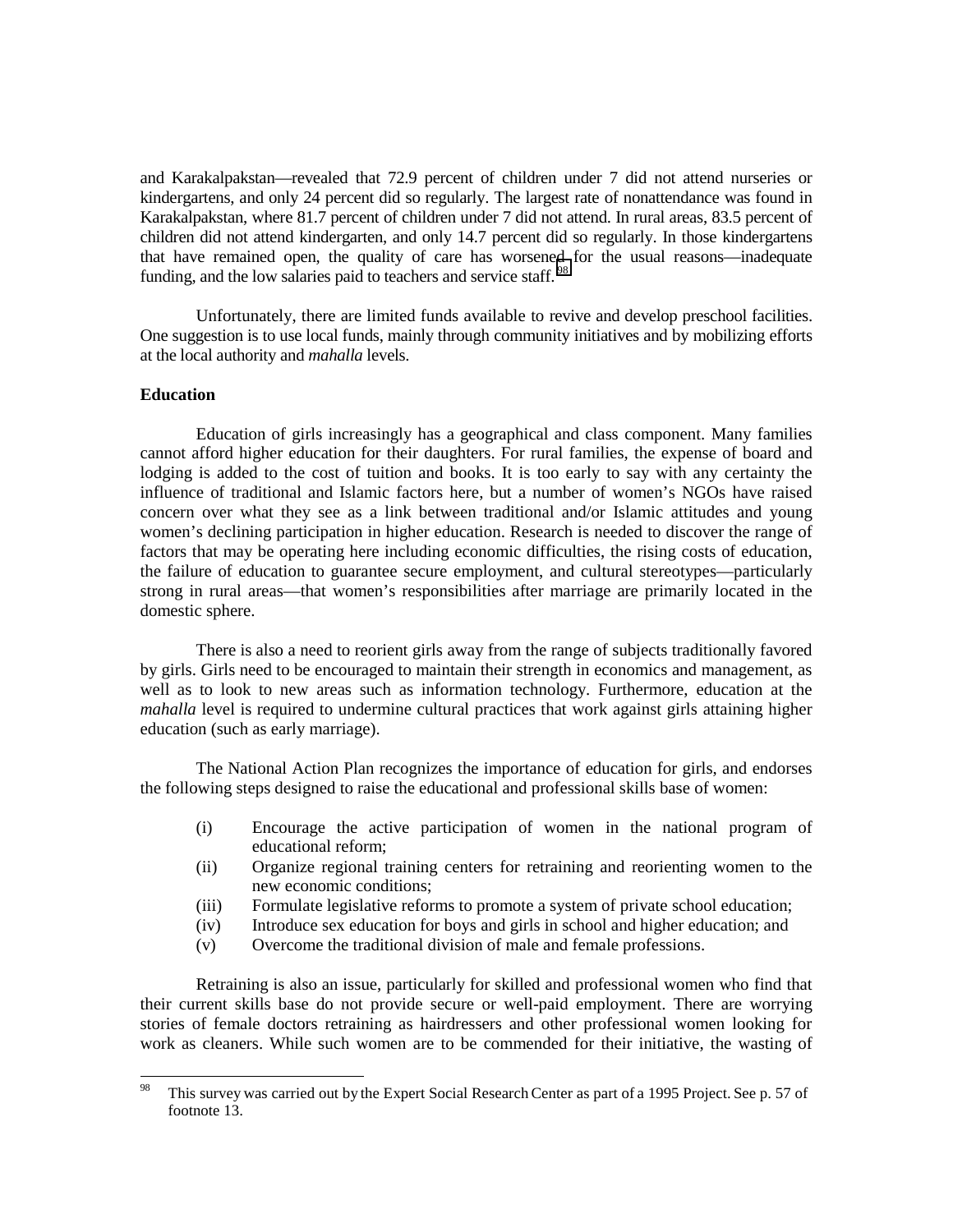highly trained women is of grave concern. There are implications here not only for gender relations but also for the skills base of Uzbekistan's labor force if the skills of professional women are inefficiently used either by women withdrawing from the workforce or seeking unskilled but better paid work. Currently, there is only a limited range of affordable retraining schemes available, and most of these are provided by women's NGOs. What is needed—and to date, lacking—are retraining programs targeted at professional and highly skilled women to enable them to find employment that better utilizes their existing skills.

### **Women's leadership and political participation**

Leadership programs and legal literacy programs are important in terms of women's political participation and legal status.

Women's falling participation in formal political structures is of particular concern. If, however, highly skilled and experienced women are prepared to act as role models for younger women, this may help to offset the lack of highly visible women in formal politics. There is also a need to give such women a higher profile to counteract conservative trends in society promoting patriarchal gender structures that define women primarily as wife and mother. In particular, women—particularly those in positions of influence—need to be made more aware of how they can encourage younger women to seek recognition and position in public, political and economic spheres.

In terms of increasing women's political participation, the National Action Plan sets an agenda that seeks to ensure equal access to government positions at all levels in accordance with international standards. The National Action Plan proposes the following steps:

- (i) Make relevant amendments in the Law on State Service and internal regulations of ministries stipulating procedures for the promotion of women in accordance with the criteria set by international standards;
- (ii) Design a state program to support and create opportunities for women in positions of higher decision-making levels;
- (iii) Cooperate with political parties to promote the preselection of female candidates and other issues relating to the appointment of women; and
- (iv) Organize seminars, training, conferences, round tables, etc. to discuss the relevant issues.

Another aspect of women's leadership and political participation is the development of women's NGOs. The National Action Plan recognizes their importance, and supports the following steps:

- (i) Provide support to women leaders in initiating new women's NGOs; and
- (ii) Design and arrange training seminars for women leaders.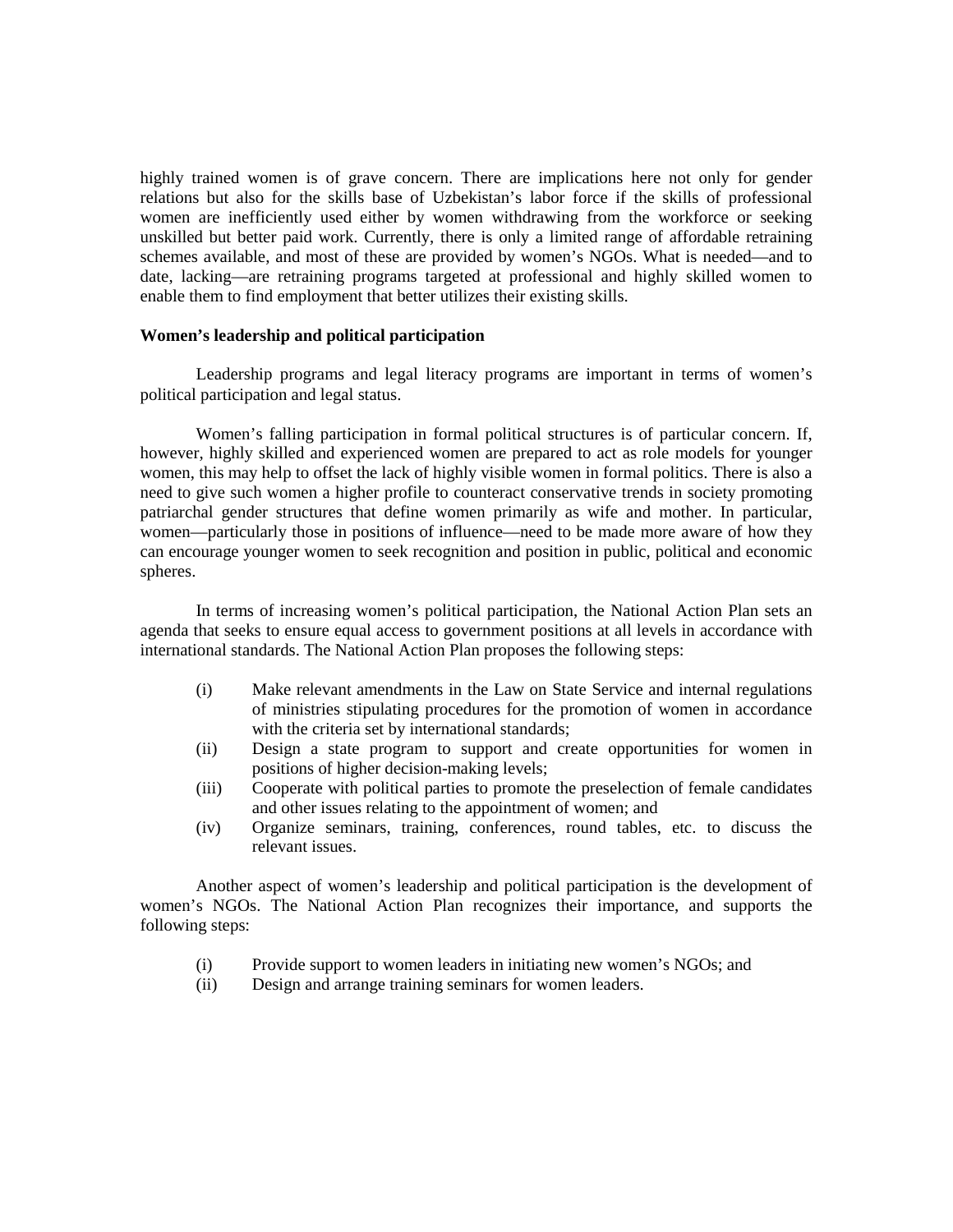# **Gender and Development Capacity Building**

Finally, it is important to combat prevailing gender stereotypes and ideologies that subordinate women in Uzbekistan. Gender stereotypes and gender relations determine a range of nonformal barriers in women's lives in Uzbekistan. They also block women's full enjoyment of their legislative rights, particularly in the workplace.

Gender awareness may be growing; however, the active implementation of gender policies and programs is still limited by ignorance and hostility both within government and in society more broadly. Despite a number of positive initiatives by the Government, much work needs to be done to prevent these positive moves from becoming merely token gestures. This issue is particularly pressing given the resurgence in traditional cultural values and Islamic beliefs that have accompanied the rise in Uzbek nationalism. While the Government does not endorse such views, government policy is sometimes changed on the way down by people who subscribe to a more conservative set of gender ideologies. The mass media is not very helpful here at times, with the majority of journalists lacking gender sensitivity and awareness.

Fortunately, the National Action Plan supports a number of measures in the area of media, equal rights and opportunities, and research. There is further scope, however, for funding agencies and other interested parties to provide technical assistance and funding in these areas. The range of critical topics to be covered include

- (i) Awareness of gender as a social relation and the prevalence of gender stereotypes in society;
- (ii) Definition of the concept gender and other related terminology; and
- (iii) Discussion of gender in relation to civics and legal literacy.

## **Building gender capacity in government**

The transitional environment provides a new impetus for building the gender capacity in government. There is an urgent need to forge a new relationship between state and market and gender. Earlier protective policies emerging from Soviet-style trade unions and government apparatus are either no longer viable or else no longer affordable. However, in a liberal market economy neither the state nor the market guarantees women's equal participation in society. Therefore, mainstreaming gender within the state—that is, strengthening the institutional capacity of the Government to initiate and implement projects that further gender equality—is a critical component in guaranteeing equality of opportunity for women in Uzbekistan.

The National Action Plan sets an agenda that seeks to ensure equal access to government positions at all levels in accordance with international standards. To achieve this objective, the Government requires technical assistance to educate policymakers and government officers on ways to integrate and mainstream gender in government agencies. Such assistance would also identify the most appropriate government levels to target.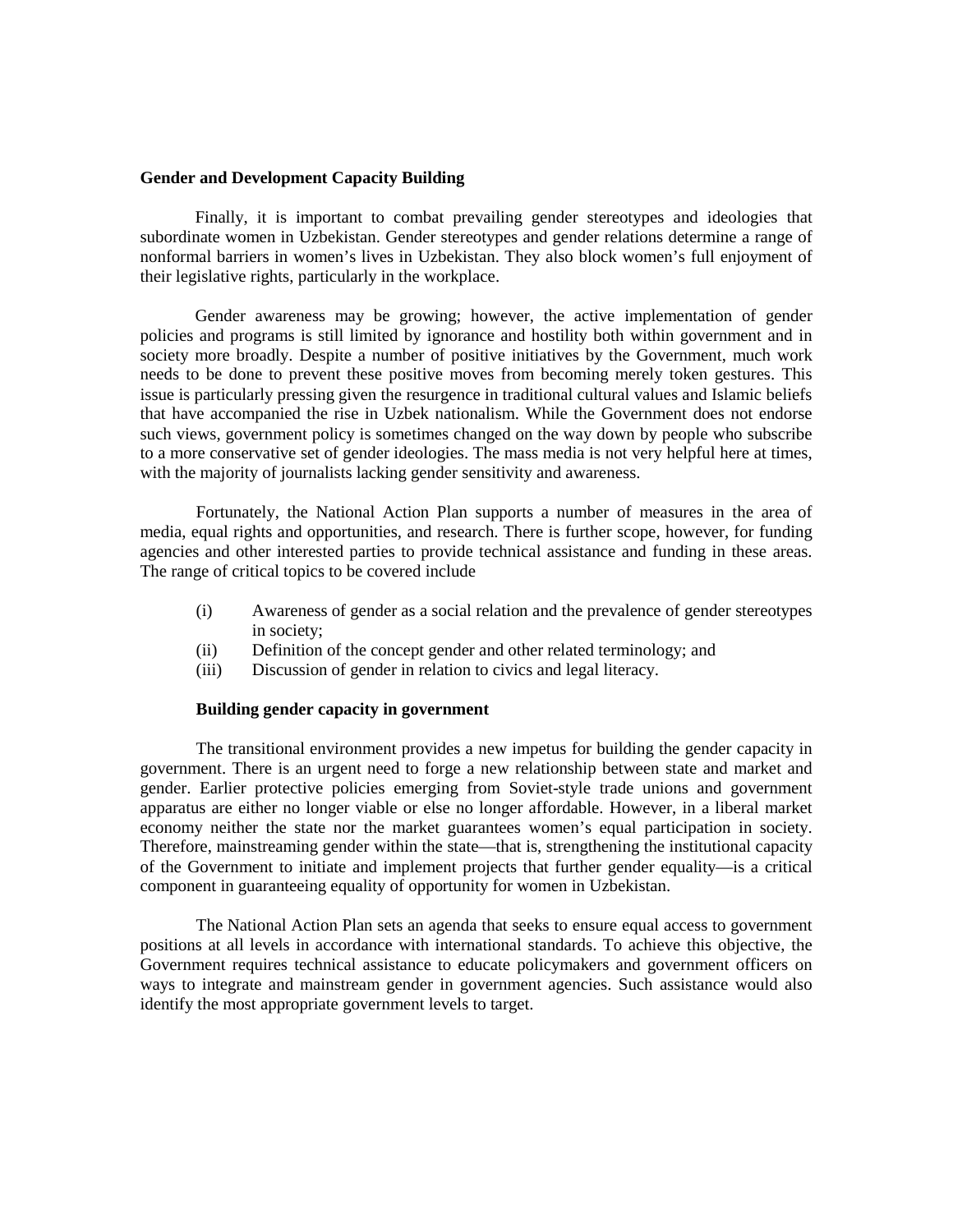# **Supporting public education programs on gender and gender stereotypes**

However, for efforts to mainstream gender in the Government to be successful there is a need to educate a broader audience on the importance of gender equality. After all, members of state and government agencies are firstly members of society and therefore reflect the values and gender ideologies of society in general.

In particular there is a need to reach a broader audience to counteract institutional barriers in the family and the workplace to enable women's full participation in all aspects of society. Public educational programs directed at schools and distributed via the mass media will ideally reinforce legislative changes and gender mainstreaming programs occurring in government and elsewhere.

Schools and the mass media are particularly important as they directly engage boys and men in issues affecting women and family welfare. Critical issues to be targeted in such campaigns include:

- (i) Physical and psychological domestic violence, including child abuse;
- (ii) Women's "double burden" and gender relations that subordinate them in the family;
- (iii) Discrimination against women in the workplace; and
- (iv) Negative stereotypes that reinforce women's inferiority in society.

The National Action Plan sees the need for a more favorable depiction of women and their status in society. Two of the goals of the National Action Plan are to protect the dignity and worth of women as represented in the media, and be involved in the creation of a more contemporary representation of the Uzbek woman. The National Action Plan sees the mass media as an important site for explaining women's equal rights and opportunities, together with other pressing gender issues. It also provides a public forum for debating gender issues. However, it implicitly recognized the inadequacy of the content of mainstream programs and written media. For this reason, it recommended an increase in the number of specialized women's newspaper and magazines, and TV and radio programs.<sup>99</sup>

Another area that requires further investment is curriculum development. Given that Uzbekistan is currently implementing a national educational reform program, it would make sense to take this opportunity to appoint a gender specialist to oversee curriculum development. For this reason, the Ministry of Education would also be an appropriate site to introduce an *internal* program of gender capacity building as well. International funding organizations could work productively with ministry officials to provide the technical assistance for both these aspects.

<sup>99</sup> See footnote 119.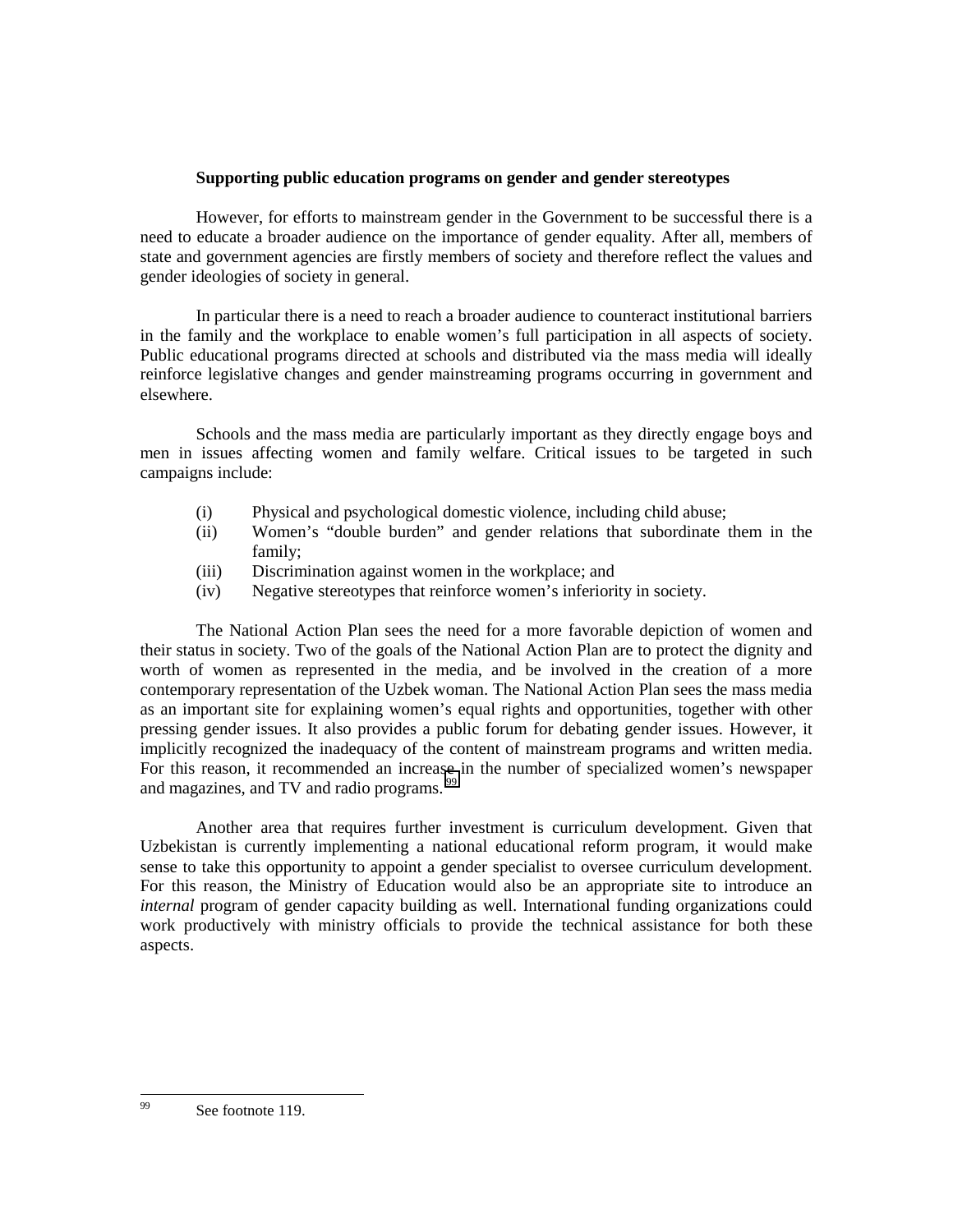# **Building a database on the economic and social conditions of women and households**

Mainstreaming gender presupposes an existing knowledge base on the status and position of women in society. Such a knowledge base is incomplete in Uzbekistan at the moment. There have been contributions to the quantitative and qualitative analysis of women and gender in the past few years but further investment in research is required. Without such research it is difficult to describe the current baseline in relation to women's status and thus measure gains or losses. In general terms, the National Action Plan supports such initiatives calling for

- (i) In-depth research in the area of gender; and
- (ii) An annual publication reporting on the status of women in Uzbekistan, as well as the preparation of leaflets on gender analyses in Uzbek.<sup>100</sup>

There is a need for more grounded quantitative and qualitative research into the economic and social conditions of women and households. Household budget studies, women's time allocation surveys and qualitative studies into the changing nature of gender relations in the family are badly needed.

 $100\,$ See footnote 119.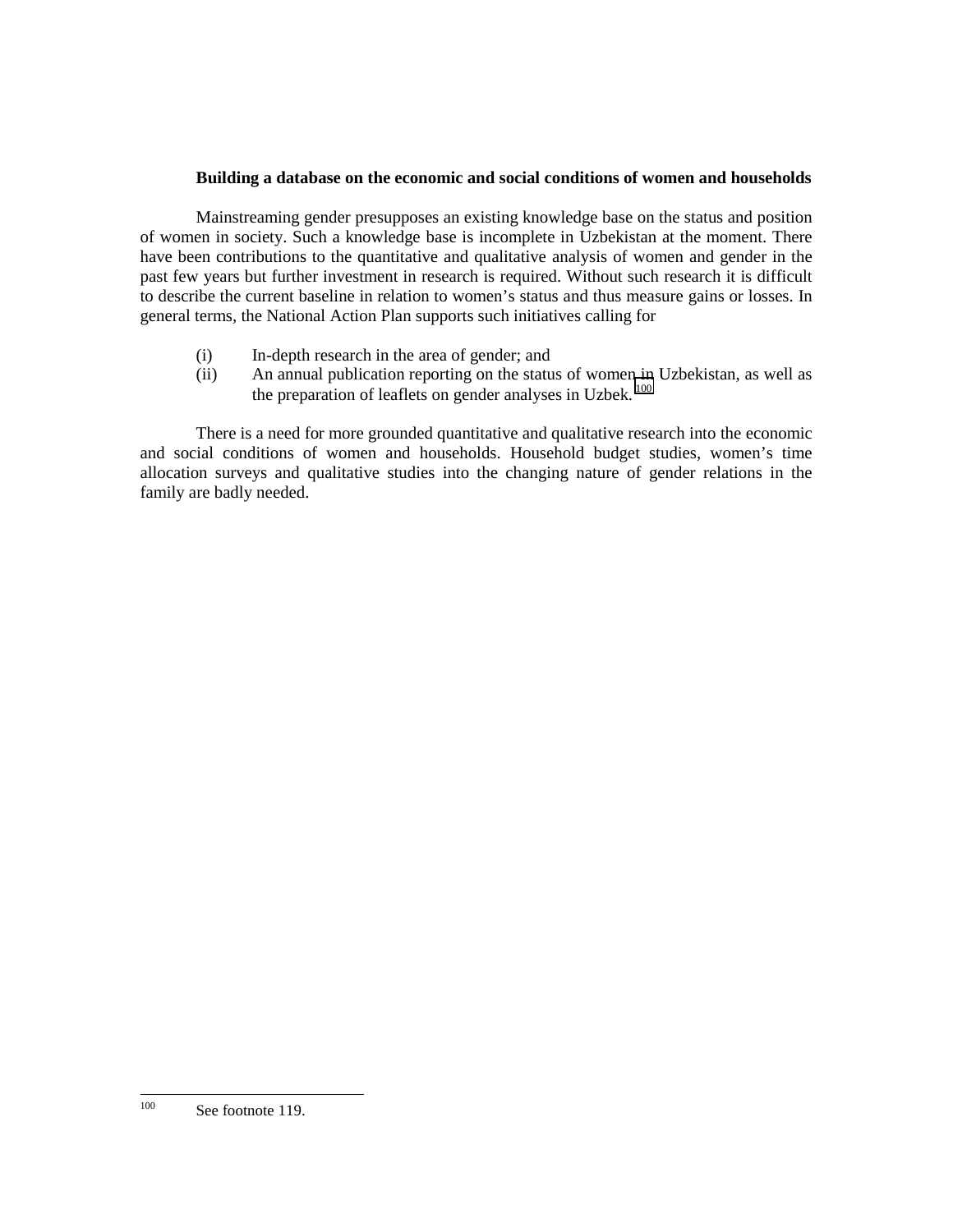# *Chapter 4* **Programming Opportunities Relevant to ADB**

## **ADB's Operational Strategy for Uzbekistan**

The central goal of ADB's assistance program in Uzbekistan is the management of the transition to an economy that relies upon market-based institutions providing for a sustainable reduction in poverty and increases in the standard of living. This strategy recognizes the Government's program of reform as the essential element to the longer-term ability to address the problems of poverty reduction and development.

ADB's Country Operational Strategy (COS) for Uzbekistan (February 2000) proposes that its assistance should focus on the following:

- (i) **Basic reforms.** This involves strengthening of the institutional capacity for governance through a program of structural reforms and institutional capacity building. Within this program, a comprehensive, phased program of reform is important in the financial sector. The functioning of this sector is of particular importance for other sectors, including agriculture, and in removing the barriers to the development of the private sector.
- (ii) **Minimizing social costs of transition and increasing human development.** This includes increasing the efficiency of resource utilization in the social sectors and in social protection and developing market-sensitive institutions and policies. Two focus areas include education and related sectors such as early childhood development, and urban development and infrastructure.
- (iii) **Regional cooperation.** ADB will encourage regional cooperation, particularly in transport and energy. Projects and programs to encourage improved regional transport systems and energy markets—both infrastructure and with respect to the policy environment—can strongly assist Uzbekistan's ability to grow.
- (iv) **Support for the rural sector.** ADB will provide assistance to the rural sector, especially the rural poor, through (a) the development of pilot projects in agriculture to demonstrate the utility of specific reforms and investments, (b) support for rural finance institutions, and (c) direct support to agriculture-related private sector activities.
- (v) **Support for the private sector.** Special consideration will be given to equity investments in projects that have relevance to ADB's public sector programs, especially in agriculture, education and finance.

#### **General Recommendations**

Mainstreaming gender issues into policies and development programs should be the key planning strategy in ADB's efforts to promote gender equity in Uzbekistan. This will not only improve women's status but will also contribute to the national, social, and economic development of the country. ADB can make mainstreaming of gender issues operational at two levels (i) by ensuring that gender considerations are fully taken into account in each of its own loans; and (ii) by supporting and strengthening the institutional capacity of the Government for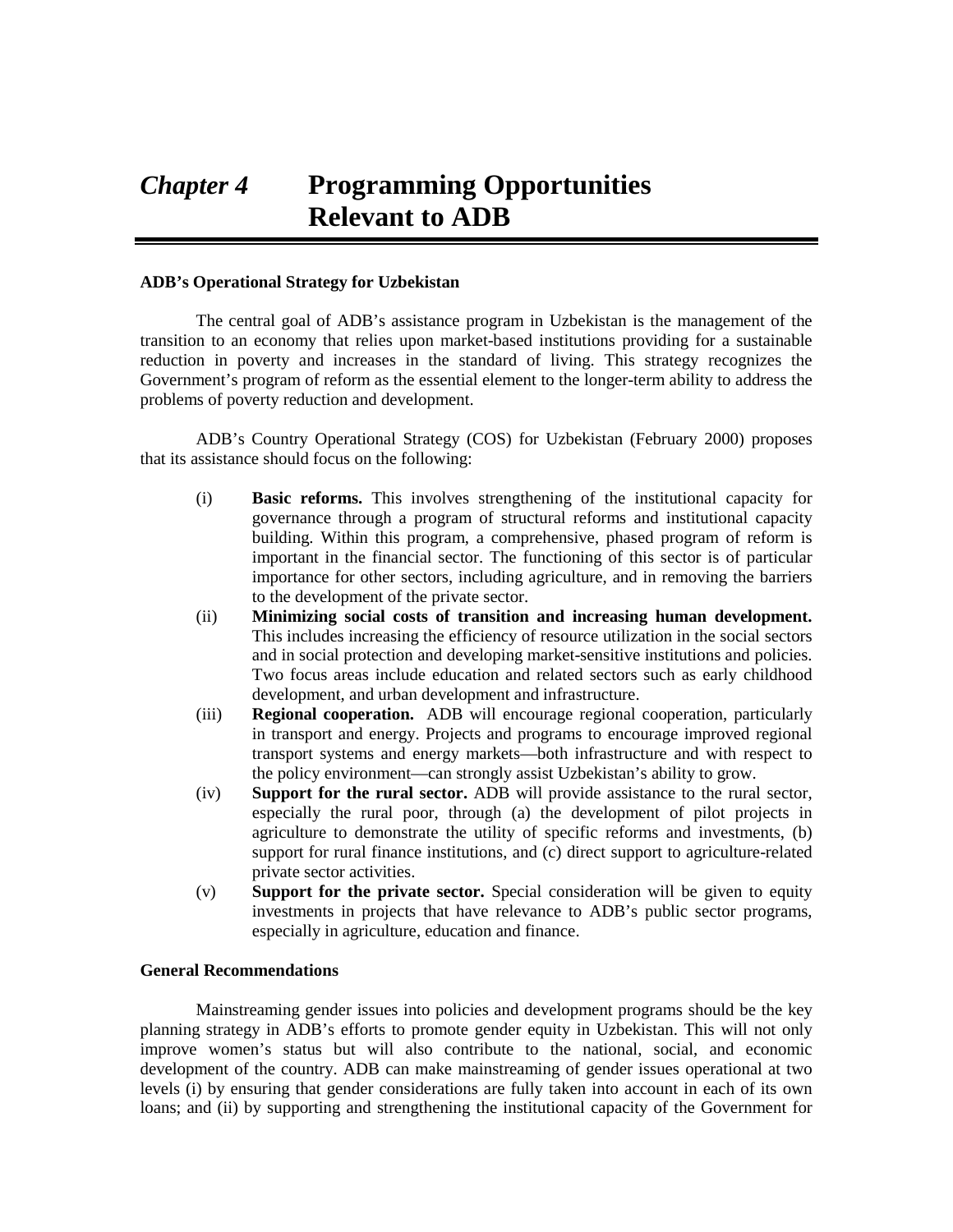mainstreaming gender concerns. To further promote gender equity, continued investment in the following areas are recommended:

#### **Building the gender capacity of the GID Unit**

The GID Unit was formed as part of the Women's Committee of Uzbekistan, which is responsible for strengthening gender capacity in government. The GID Unit functions as a coordination and information unit of gender activities in Uzbekistan. There is a critical need to develop the capacity of the GID Unit to facilitate its central role in coordinating gender activities in the country, including the promotion of integrating gender concerns in sectoral programs. At the organizational level, there is an urgent need for the GID Unit to define its mandate, roles and functions to improve the coordination of gender activities in Uzbekistan.

Supporting capacity building of the GID Unit will not only enhance the capacity of the Unit to undertake its immediate tasks, but it will also improve the capacity of the Women's Committee to oversee and strengthen gender capacity building in government. This is in accordance with ADB's COS for Uzbekistan, which has identified basic reforms as one of the priority areas of assistance. Basic reforms include strengthening the institutional capacity for governance through a program of structural reforms and institutional capacity building.

It is recommended that ADB provide technical assistance to the GID Unit in the following key areas:

- (i) Institutional strengthening of the GID Unit;
- (ii) Coordination of the Government's initiatives on gender and development;
- (iii) Gender capacity building in the Government and government agencies;
- (iv) Research and publication in the area of gender; and
- (v) Advocacy.

#### **Retraining highly skilled women in business and management**

Reports of professional women looking for unskilled work are of grave concern. There are implications here not only for gender relations but also in terms of loss of qualified women, and wastage of valuable human resources. There is a huge need to develop retraining programs targeted at professional and highly skilled women as a method of their adaptation to the labor market. A higher functional level of women's education implies a higher level of their economic and legal knowledge and an ability to use new information technology.

The COS for Uzbekistan recognizes the well-developed human skills base in the country as a major asset for its future development. To maintain the human skills base, it is recommended that retraining programs be designed and implemented to ensure that valuable human resources will not be lost. Within this framework it is recommended to first, conduct labor market studies to identify specific training necessary to meet market demands, and second, provide retraining programs for women to redirect their skills base in accordance with labor market needs.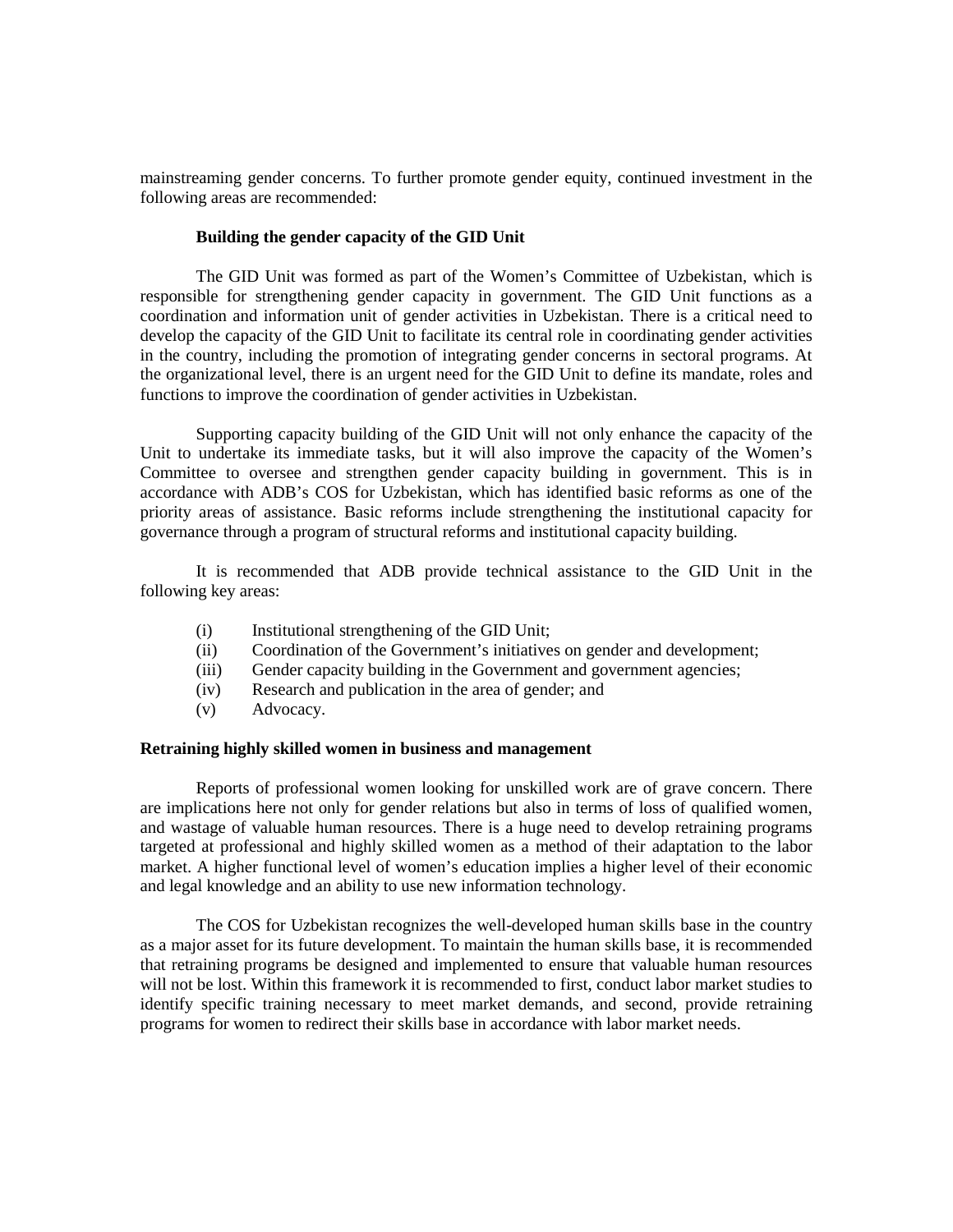# **Supporting small business development for promoting women's microenterprises**

SMEs are important sites of employment creation and income generation for women. Women's participation in small trade and business not only improves their own welfare but also the welfare of their family. There are women with considerable skills in handicrafts, ceramics and food preparation, who could operate successful small businesses with appropriate training, a good business plan and access to credit.

Investing in women's microenterprises in Uzbekistan will generate employment opportunities for women; however, it will be necessary at the same time to provide enhanced business development and financial management skills focused on the needs of women. Additionally, support to establishment of small businesses will assist the emerging private sector, a priority area in ADB's COS for Uzbekistan.

It is recommended that ADB's support to the emerging private sector include training in (i) business and financial management skills for women and men, and development of educational materials designed for women's needs and experiences; and (ii) women's leadership skills and vocational skills development. Finally, it is recommended that support to microenterprises and SMEs be developed in tandem with credit programs and microfinance projects.

#### **Designing microfinance programs for poor women**

Women's lack of capital is one of the greatest barriers they face in establishing small and microenterprises. It is therefore recommended that private sector support to Uzbekistan, which is identified by ADB as one of the priority areas in the COS, encourage the Government to provide an appropriately supportive environment for microfinance programs, particularly in the areas of legislation and taxation.

To ensure that women will participate and benefit from microfinance programs, these programs must be seen as part of a broader program that includes training in business and financial management skills, women's leadership skills, and vocational skills development. In addition, microfinance programs should be designed with the specific needs of poor women in mind, including vocational training that best suits the resources of poor women, educational material tailored to the needs and experiences of poor women, and women-only microfinance schemes.

#### **Promoting tertiary and vocational education for women**

There is a growing trend particularly in rural areas of young women not pursuing tertiary and vocational education. Factors here include financial difficulties, the increasing cost of education, geographical disparities that limit the choice of tertiary and vocational institutions available in rural areas, and traditional and/or Islamic attitudes about the appropriateness of further education for young women.

There is also a need to reorient girls away from the range of traditionally favored subjects. Girls need to be encouraged to maintain their strength in economics and management, as well as to look to new areas such as information technology. The current educational programs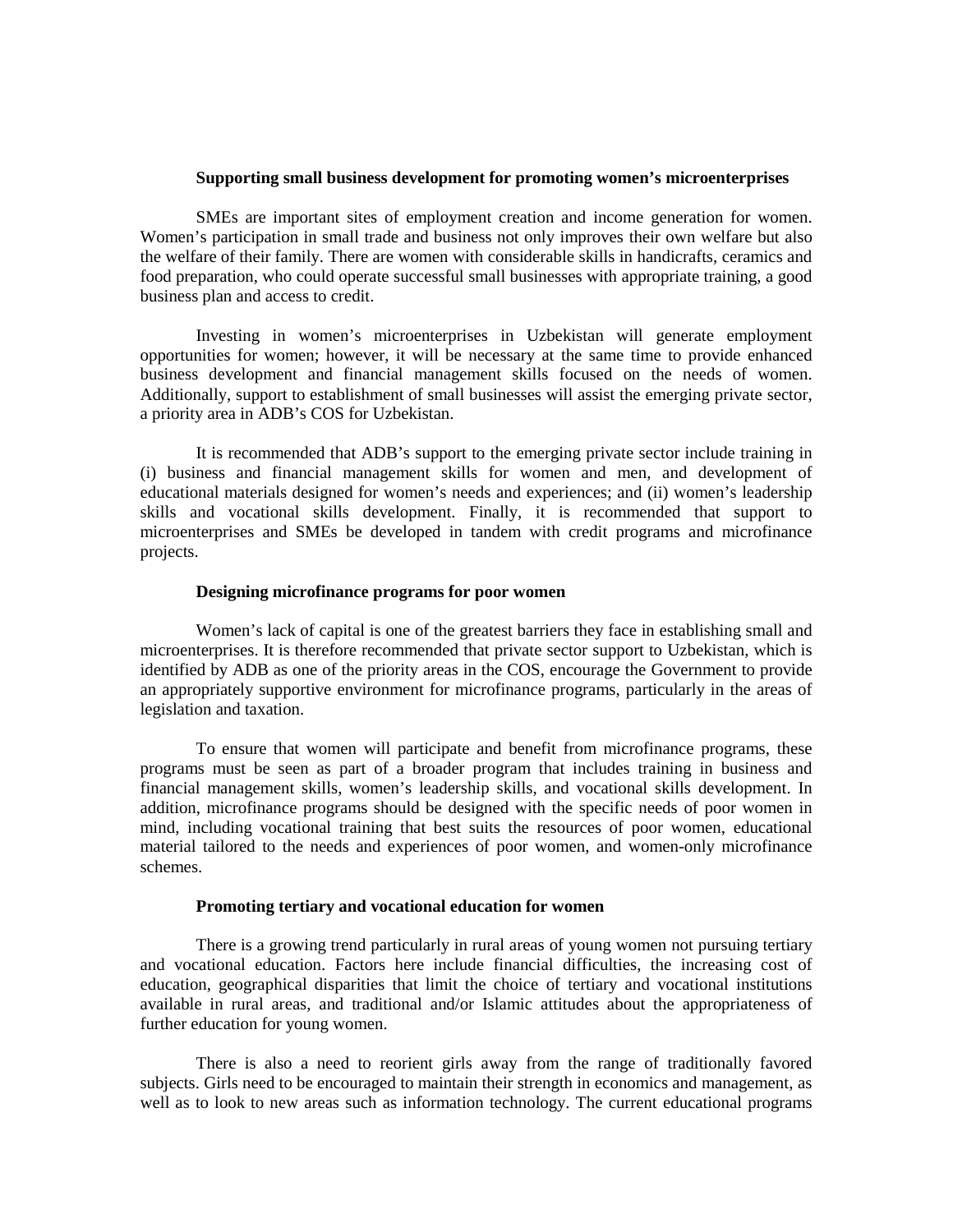preferred by women—such as health, medicine and education—are not well linked to the existing demand of the labor market, and thus disadvantage female professionals.

To maintain a well-developed human skills base that is a major asset for the future development of the country, a link between women's higher education preferences and labor market demands needs to be established. To support this the following interventions are recommended: (i) conduct research focusing on the critical factors behind the decision to support/prevent daughters from higher education; (ii) educational materials should eliminate stereotyped ways of thinking about women's and men's education, professions and specialization; (iii) educational programs that are strongly linked with existing demand of the labor market should be developed and then women should be encouraged to go into these new professional areas; and finally, (iv) a system of flexible, affordable vocational education programs (including business, technical and other functional training) should be developed for rural and poor women.

#### **Strengthening the capacity of NGOs working on gender**

As discussed in Chapter 1 the number of NGOs has been growing significantly. The growth of women's NGOs is promising, and many of these NGOs are committed to enhancing the political and legal status of women, and have extensive grassroots networks. There have been concerns, however, over the lack of coordination and small-scale nature of projects undertaken by NGOs. There is also a general need for better communication and coordination between government and nongovernment women's organizations.

Strengthening the capacity of NGOs is crucial as a weak civil society and poor governance reinforce each other. In addition, development of women's NGOs is important in terms of enhancing women's leadership and political participation. Support to women's NGOs is also in line with the National Action Plan, which includes support to women leaders in initiating new women's NGOs.

#### **Supporting agriculture-related projects**

The privatization process in the agriculture sector has not provided rural income and employment opportunities due to unresolved issues relating to privatization and land distribution. Women, however, have taken advantage of other opportunities such as food processing and sale of agriculture products from their home gardening. Private plots in rural areas are for this reason becoming increasingly important both as a source of income as well as in meeting family consumption needs.

ADB's COS for Uzbekistan includes support for the rural sector. To increase women's income opportunities in rural areas and improve the nutrition of rural households, it is recommended that ADB prepare pilot projects related to the agriculture sector, focusing on support to the development of home gardening.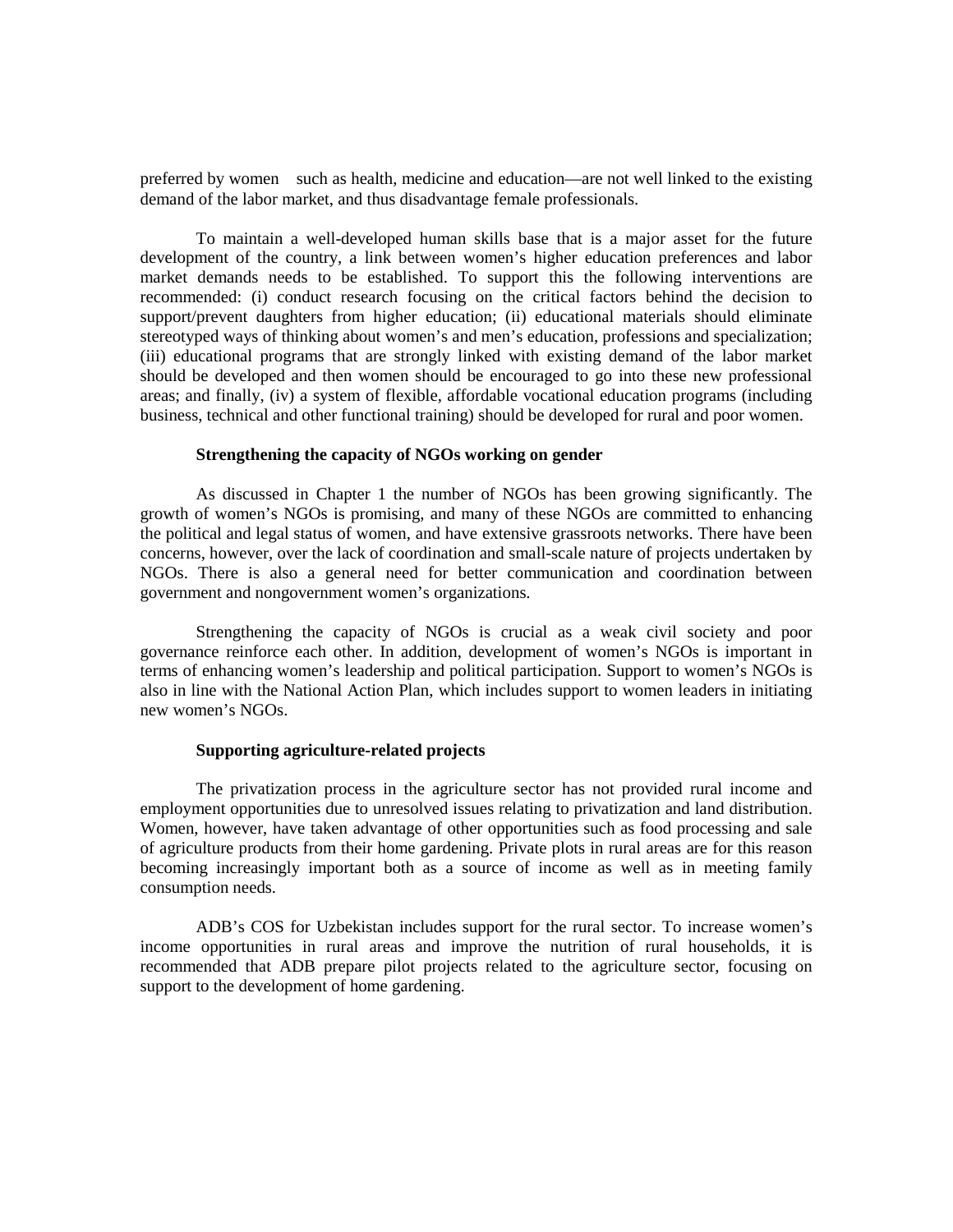#### **Institutionalizing gender-disaggregated data**

One area where there have been important developments is in the collection and analysis of gender-disaggregated statistics. The Department of Statistics within the Ministry of Macroeconomics and Statistics has made considerable headway in institutionalizing the collection of disaggregated statistics. With funding from UNDP, this department co-authored a report on gender statistics with the GID Unit of the Women's Committee. However, with the funding period over, many of these gains have been stalled.

Technical assistance to further institutionalize the collection and collation of genderdisaggregated statistics across all areas of government statistics could fill information gaps in planning and developing programs that address critical areas of need.

# **Strengthening and building the institutional capacity of government GAD focal points and women's NGOs**

As indicated above mainstreaming gender issues into policies and development programs should be the key planning strategy in ADB's efforts to promote gender equity in Uzbekistan. CARs share commonalities in terms of economic, political and social transformation into market economies. Earlier protective policies are either no longer viable or affordable. And in a liberal market economy neither the state nor the market guarantees women's equal participation in society. Therefore, strengthening the institutional capacity of government as well as of NGOs to implement projects that contribute to gender equality is a critical component in guaranteeing equality of opportunity for women in the CARs.

Regional technical assistance (RETA) will support the individual countries in capacity building within the area of gender and development (GAD), and at the same time strengthen regional cooperation. Implementation of the RETA, as described above, will strengthen regional cooperation, which is one of the operational objectives of the COS for Uzbekistan.

# **Gender Concerns in ADB's Project Pipeline for Uzbekistan, 2000-2001**

This section undertakes an indicative gender analysis of selected projects for 2000-2001. ADB's program evolves on a yearly basis to best address the needs of the Government. The list of gender issues and proposed interventions for integration of gender concerns is by no means exhaustive. It is indicative and emphasizes that there is always scope for gender integration in all projects, even in those that appear to be gender "neutral". The analysis below indicates gender issues that need to be taken into account.

#### **Approved Projects 2000**

For the approved projects (2000), the identified gender issues may be addressed during the annual review of the projects.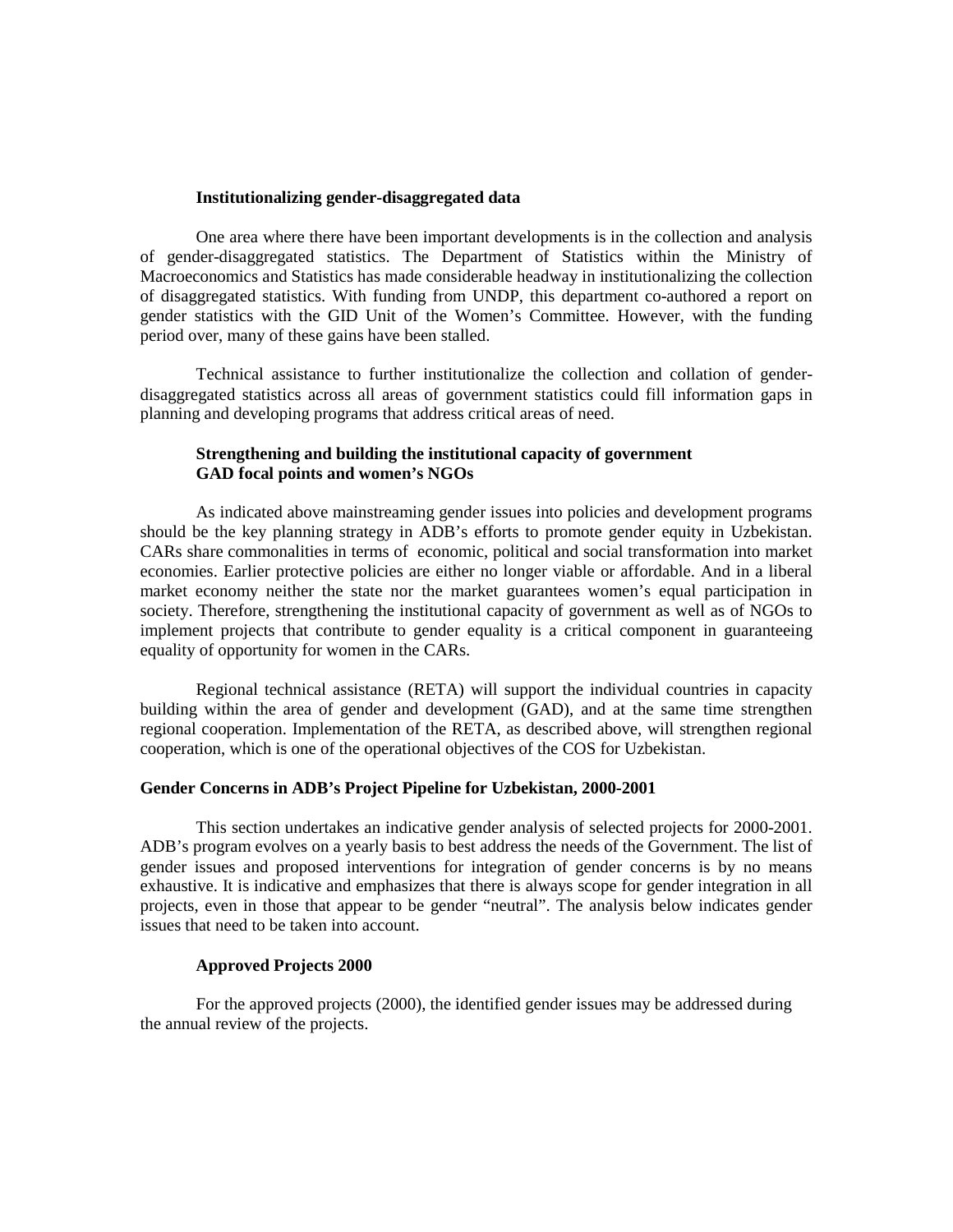# **1. Senior Secondary Education (Loan 1737)**

The main goal of this Project is to support the aims of the National Program for Personnel Training, that is, the establishment of an Uzbek education system capable of imparting skills and knowledge required in a market-oriented economy.

# *Gender issues*

This Project is of direct relevance to gender. Benefit monitoring and evaluation (BME) should include enrollment, retention, and the general GAD concerns already discussed above. Through the action research at the project schools, enrollment, retention, graduation and employment/further education patterns of boys and girls should be monitored and analyzed. In addition other issues with gender implications to be monitored include

- (i) Institutionalization of stereotypical ways of thinking about women's and men's education, professions and specialization;
- (ii) Relationship of current educational programs to labor market demands, and the participation of women in new professional areas; and
- (iii) Development of a range of nonformal vocational, technical, business and further educational facilities to support training needs of women.

# **2. Ak-Altin Agriculture Development (Project 30458-01)**

This Project aims to promote agricultural development on a sustainable basis. The Project will (i) support market transition by implementing policy reforms in the State procurement system of cotton and wheat, and reduce State intervention in farm operations; (ii) rehabilitate rural infrastructure to unlock the potential for an increase in crop productivity; and (iii) strengthen rural institutions to support private farming, improve water management, and sustain operations and management of the irrigation and drainage system after the rehabilitation.

## *Gender issues*

Strengthening rural institutions like rural business advisory center and water users associations (WUAs) will support private farming and proper water management on a long-term basis. Women-farmers should be fully involved in training and WUA membership. It is proposed that women account for 50 percent of project beneficiaries.

# **3. Second Small and Medium Enterprise Development (Loan 1799)**

The objectives of this Project are to (i) foster balanced economic growth with poverty reduction through revitalization and diversification of Uzbekistan's private sector SMEs; (ii) improve legal, regulatory, and policy framework for SMEs; (iii) create increased value-adding through backward and forward linkages with Uzbekistan's primary and tertiary sectors, respectively; (iv) generate and sustain additional employment opportunities; (v) increase foreign exchange earnings through export promotion and savings through import substitution; and (vi) improve the financial intermediation of the Uzbekistan banking system.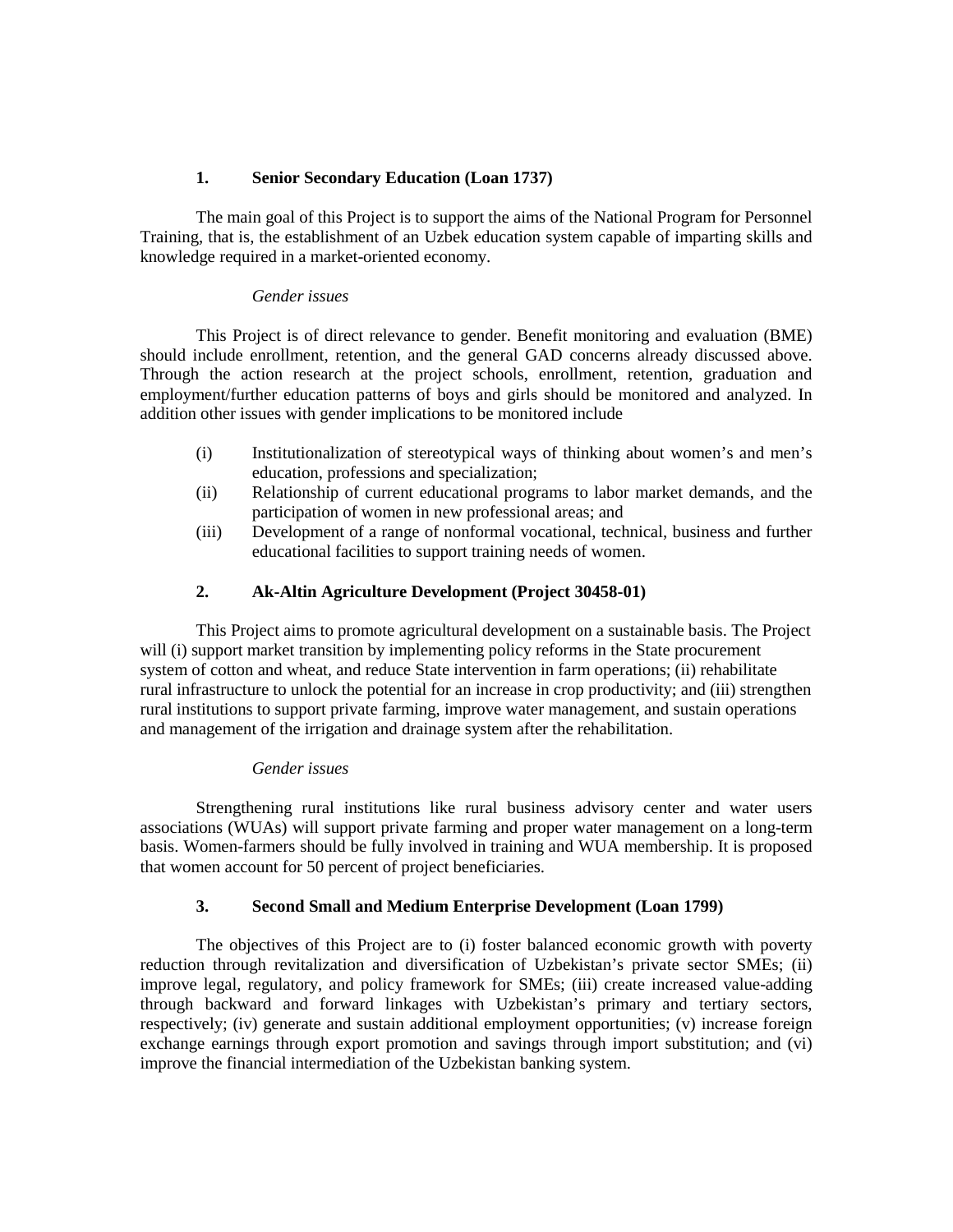The Project provides credit lines to three participating banks. Priority will be given to export-oriented subprojects. The Project will support the opening of new SMEs and the modernization and rehabilitation of existing ones. This will facilitate demand for agriculture and mineral inputs, absorb surplus labor, and improve efficiency and product quality by introducing new technologies and management to SMEs.

## *Gender issues*

Uzbek women in general have weak access to credit, because of lack information on credit facilities, lack of collateral, and unfamiliarity with bank regulations. These internal and external constraints make women uncomfortable with banks and in particular in applying for credit. In such a situation it is necessary to make banking more gender-inclusive. The following suggestions apply:

- (i) Orient executing agencies on creating gender equality in their support of SMEs;
- (ii) Provide support, guidance and advisory services specifically designed for female clients;
- (iii) Consider establishing separate credit lines or funds for women to simplify banking procedures and make them more supportive of female entrepreneurs;
- (iv) Support the creation of gender-sensitive business education and investment training facilities (such as training manuals, personnel training, and equipment); and
- (v) Given women's participation and interest in small-scale production, processing and sale of agricultural products and handicrafts, ADB may consider including as part of this project an exhibition of small technical equipment appropriate for microenterprises, for example, for home food production (for processing agriculture products) and home goods production (for processing raw materials, such as silk, wool, vegetable dyes).

# **4. Railway Modernization (Loan 1773)**

The goal of this Project is to support pro-poor economic growth by rehabilitating a key railway track section and improving operational efficiency of the railway system. The Project will (i) increase railway transport capacity and provide more efficient movement of freight and passengers; (ii) facilitate international trade through improved access to bordering countries and seaports; (iii) reduce transport costs; and (iv) enhance institutional capacity through implementation of effective financial accounting systems.

## *Gender issues*

Current transportation systems prioritize the car. However, low-income families are less likely to have a car and in rural areas a functioning railway system is critical to women's livelihood as sellers of agricultural and craft goods. Frequently women cover secondary market networks between villages and in more remote areas. Women, as the primary rural-urban petty traders, will benefit from this key infrastructure improvement. When road rehabilitation is coupled with other socioeconomic improvements, women in poverty areas may begin to diversify their cash income production.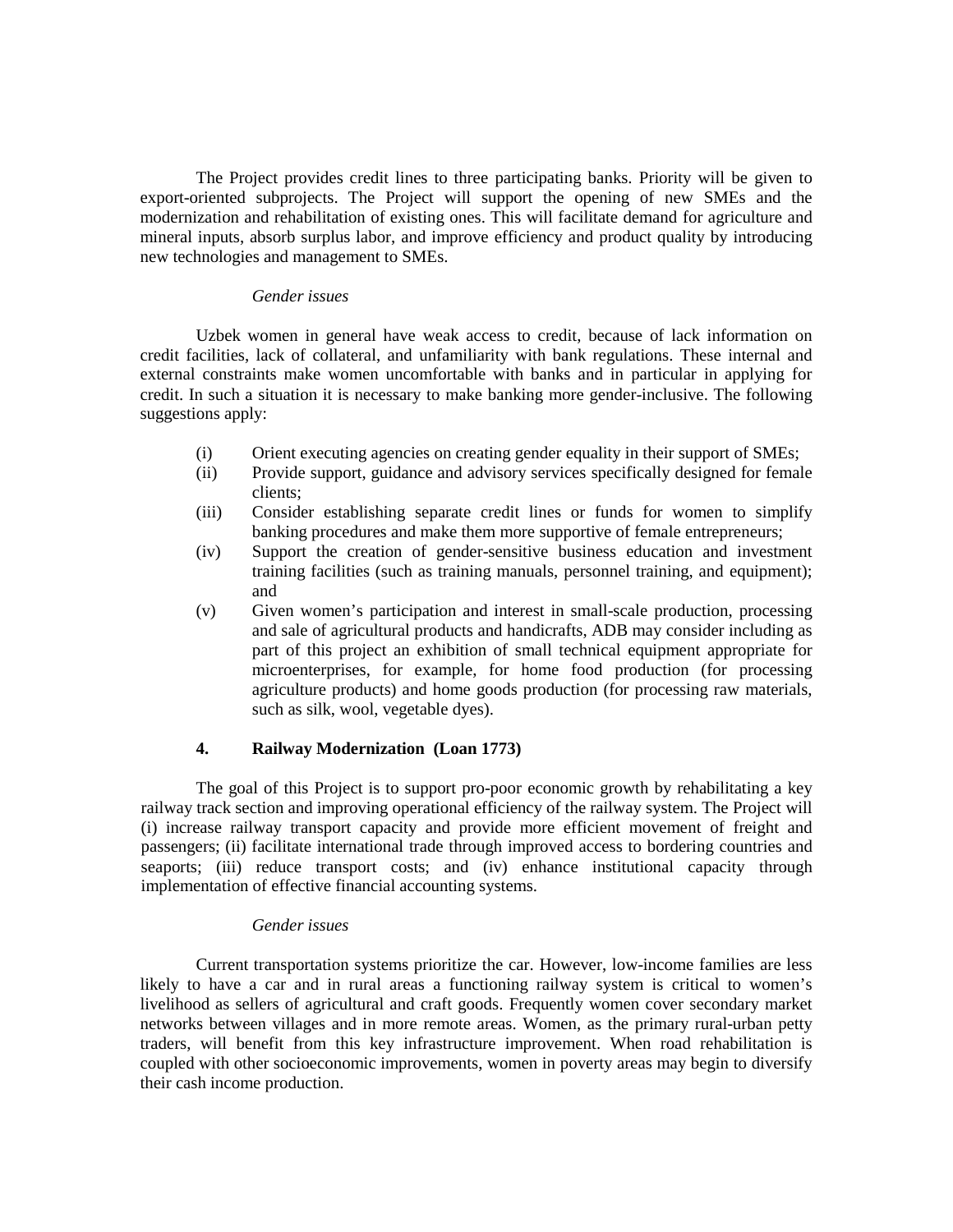For this reason, ADB may want to take into special consideration women's potential as traders and provide them privileged access to the small business fund that will be established under this Project. In addition, ADB may wish to recommend that this Project work in cooperation with the Second SME Development Project to design some joint programs.

However, the implementation of two of the goals of the Project, the computerization of the financial accounting system and the implementation of a program of staff reduction, will result in the retrenchment of a number of women currently employed by Uzbekistan Temir Yullary (Uzbekistan Railway System ). Presently, most of the accountants are women. It is therefore urgent that ADB take some preventive steps to directly address the employment situation of the women in this sector, including retraining and provision of employment elsewhere. A first priority here is to conduct a study on the impact of this modernization project on female employees.

## **Proposed 2001 Loans**

#### **1. Basic Education Staff Development**

The main objective of the Project is to support key issues in the following areas: (i) education staff deployment and utilization, (ii) teacher education, (iii) employment and service conditions, and (iv) education staff management. The envisaged Project will support the Government's effort to improve the relevance, quality, and cost-effectiveness of basic education through enhanced performance of teaching and nonteaching staff.

Project components include following: (i) improving efficiency in the use of human resources; (ii) expanding access to in-service training through distance education; (iii) disseminating new teaching methods; (iv) strengthening community involvement with schools; and (v) improving service conditions.

#### *Gender issues*

This Project aims to make basic education responsive to the needs of a modern marketoriented economy and democratic society. Although education is closely tied to achievement of national economic development goals, prioritization of education for females and gender equality in this area has only recently began to be recognized as critical.

To increase such understanding it was proposed to create the Republican Board for Education Staff Development to involve key stakeholders in thinking about how gender could be integrated in the achievement of human development goals. In addition to the Ministry of Public Education, some of the major stakeholders at the macro and intermediate levels include the Women's Committee, Ministry of Health, Ministry of Justice, Ministry of Agriculture and Water Resources, and the Ministry of Labor. Local NGOs, especially national women's organizations, should also be included in the process of examining the linkages between their sectors and education and in mainstreaming gender. Key gender issues to be addressed are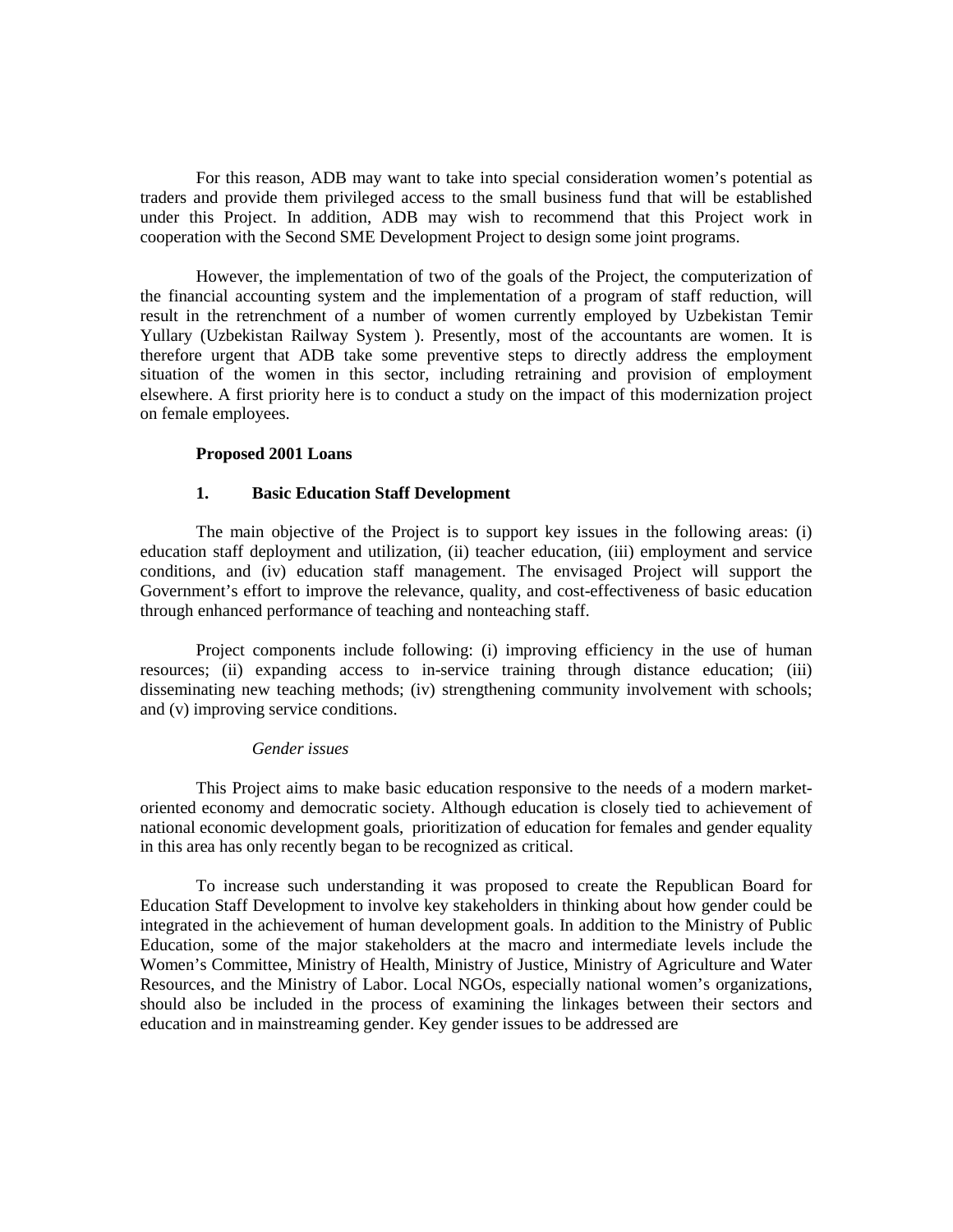- (i) Gender balance in basic education staff;
- (ii) Gender balance in administrative and managerial jobs;
- (iii) Analysis of educational materials for gender biases and stereotypes that socialize against a prioritization of education for girls; and
- (iv) Establishment of programs to prevent sexual harassment in the educational system and include teaching programs on sex education.

# **2. Rural Savings and Credit Union Development**

The objectives of the Project are to (i) support the development of appropriate legal and regulatory framework for the establishment of savings and credit unions (SCUs); (ii) review and assess the specific requirements of the rural population vis-a-vis the provision of nonbank financial services; and (iii) subsequently to help the Government prepare a project to be financed with ADB support.

The Project is expected to establish sustainable nonbank financial institutions. This will be accomplished by (i) establishing a system of SCUs that practice strict financial discipline to ensure the safety and soundness of members' savings; (ii) developing SCU management and staff capacity; (iii) expanding outreach of the formal financial sector by supplying remunerative financial products and services that meet the demand from the community and microentrepreneurs; and (iv) providing technical assistance training to support the development of an SCU supervision unit within the Central Bank of Uzbekistan.

#### *Gender issues*

This Project has a direct impact on women's economic activities. Women's involvement in business and the creation of favorable conditions for family business should be a priority direction when considering ways to improve women's role in society. The main objectives of these priority directions include creating opportunities for women to gain broader access to finance. To date, the introduction of microcredit and microfinance has faced a number of legal, legislative and taxation constraints. The absence of clear regulations regarding conditions of interest rates, privileged lending, third party guarantees and property mortgage, high rates of insurance, and unpredictability of the economic situation are the main barriers to development of female business.

Priority should be given to the design and development of legislation and regulations that provide women with legal access to microcredits/microloans, especially in rural areas. The ADB's Rural Savings and Credit Union Development Project should harness women's NGOs already involved in creating credit units and credit communities. These NGOs should be treated as key stakeholders in project design activities. They will provide a strong link between grassroots and intermediate and macro levels.

The design of the Project may include observation of gender balance while giving credits in banks as well as in the privatization process to prevent discrimination of women in giving credits and in privatization; asking tax authorities to consider tax privileges for enterprises that open job places for young girls as well as for training centers dealing with education, especially in rural areas; and involving local self-administrative bodies (*mahallas*) and representatives of grassroots level women's committees in implementing these recommendations.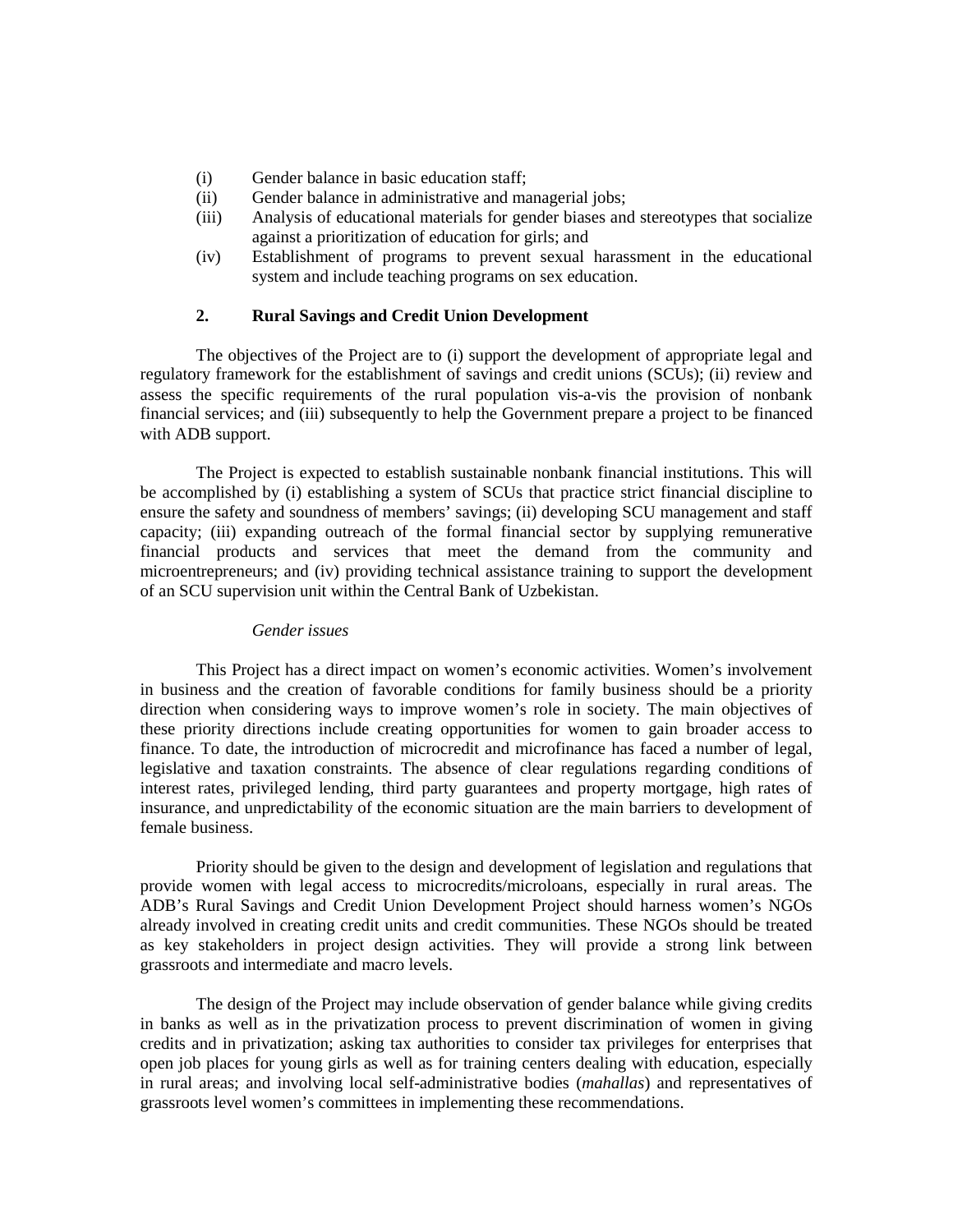ADB should take into consideration that the amount of microcredits/microloans requested by women entrepreneurs is in the range of US\$500 to US\$1,500, which is ideal under the existing economic conditions of Uzbekistan.<sup>101</sup>

 $101\,$ Recommendations of the International Conference "Women's Issues, Family and Health Care— 2000." 29 March–1 April 2000, Bukhara City, Uzbekistan.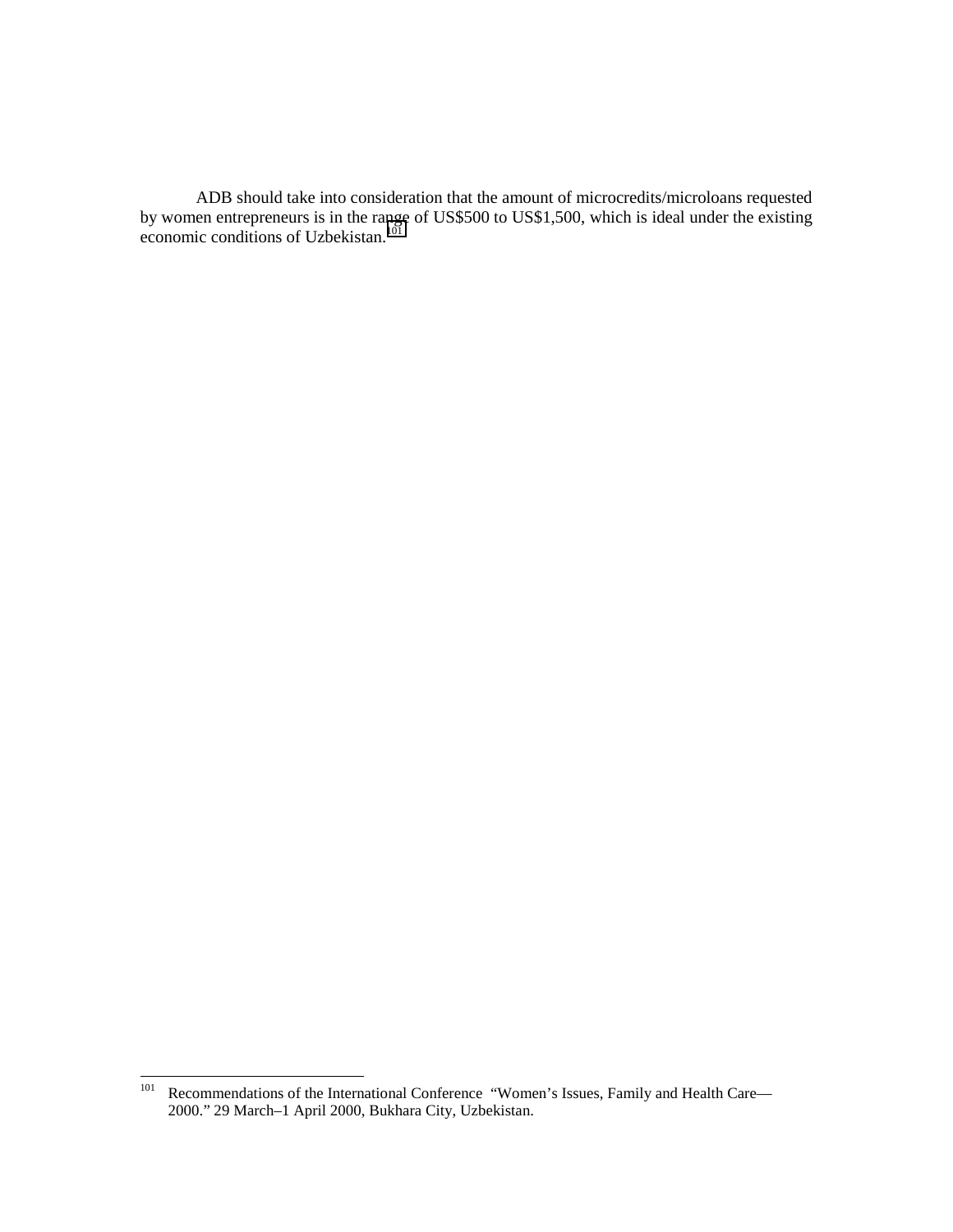## **Reports**

Asian Development Bank. 1999. Country Economic Review, August 1999. Manila: ADB.

———. 2000. Poverty Impact Assessment, Supplementary Appendix, *Report and Recommendation of the President on Second Small and Medium Enterprise Development.* December 2000. Manila: ADB.

Bureau of Gender and Development and the State Department of Statistics. 1999. Women of Uzbekistan: Statistical Collection. Tashkent.

Expert Social Research Center. 1999. Consultations with the Poor. Participatory Poverty Assessment in Uzbekistan for the *World Development Report 2000/1.*

. 1998. Uzbekistan Gender Study in Transition. Unpublished report. Tashkent, October 1998.

United Nations Development Programme (UNDP). 1998. *Human Development Report 1998.* Tashkent: UNDP.

*———. 1999.* Human Development Report 1999*. Tashkent: UNDP*

Understanding Socio-Cultural Factors Affecting Demographic Behaviour and Implications for Formulation and Execution of Population Policies and Programs, International Seminar, Tashkent, October 1999.

Women's Committee of Uzbekistan, Gender and Development Bureau and UNDP. 1999. National Platform for Action on the Improvement of Women's Status in Uzbekistan and on Advancement of Women in the Society. Tashkent, September 1999.

Women's Committee of Uzbekistan, Gender and Development Bureau, Center for Economic Research and UNDP. 1999. Report on the Status of Women in Uzbekistan. Tashkent.

The World Bank. 1997. Private Sector Survey.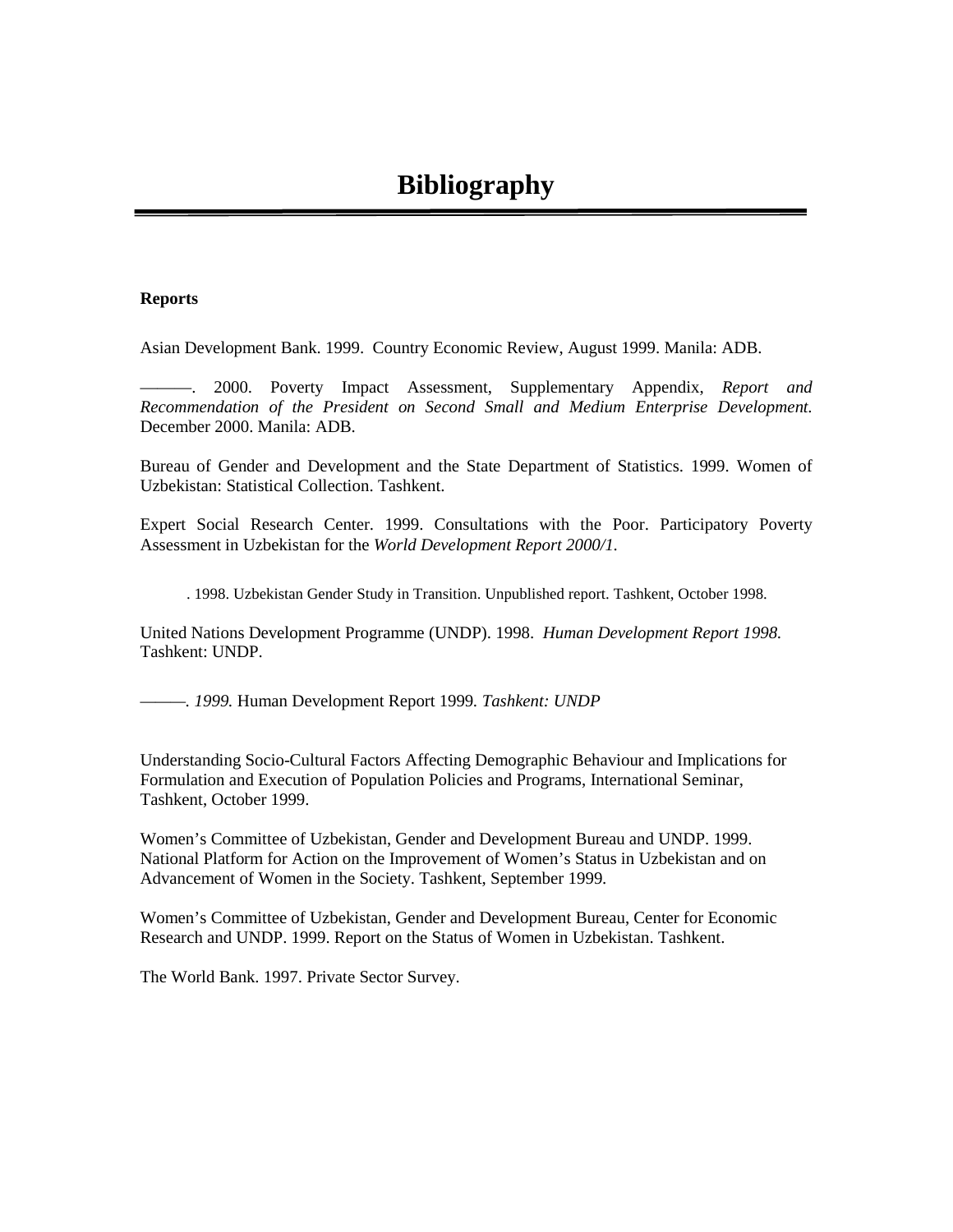# **Other References**

- Abazov, Rafis. 1997. Formation of the non-state sector and privatization in Kazakhstan and Uzbekistan, in *Communist Economies and Economic Transformation,* 9(4): 431-448.
- . 1999. Policy of economic transition in Kyrgyzstan, in *Central Asian Survey*. Oxford: Oxford, 18 (2): 197-223.
- Ilkhamov, Alisher. 1998. Shirkats, Dekhqon farmers and others: Farm restructuring in Uzbekistan, in *Central Asian Survey,* Microform Publications 17 (4): 539-560.
- Ikramova, Ula and Kathryn McConnell. 1999. Women's NGOs in Central Asia's Evolving Societies, in M. Holt Ruffin and Daniel C. Waugh (eds), *Civil Society in Central Asia*, Washington D.C.: University of Washington Press.
- Khalmurzaev, Nurollo. 2000. Small and Medium-Sized Enterprises in the Transition Economy of Uzbekistan, in *Central Asian Survey.* Oxford: Oxford Microform Publication 19 (2): 281- 296.
- Massell, Gregory. 1974. *The Surrogate Proletariat: Moslem Women and Revolutionary Strategies in Soviet Central Asia, 1919-1929*, New Jersey: Princeton University Press.
- Mesbahi, Mohiaddin (ed). 1994. *Central Asia and the Caucasus after the Soviet Union: Domestic and International Dynamics*. Gainesville: University Press of Florida.
- Munavvarov, Zahid I. 1994, Uzbekistan. *Central Asia and the Caucasus after the Soviet Union: Domestic and International Dynamics*, edited by Mohiaddin Mesbahi. Gainesville: University Press of Florida.
- Pomfret, Richard. 1995. *The Economies of Central Asia.* New Jersey: Princeton University Press.
- Pomfret, Richard and Kathryn Anderson. 2000. Economic Development Strategies in Central Asia Since 1991, prepared for *Asian Studies Review, Special Issue on Central and West Asia*, Guest Editor Shahram Akbarzadeh.
- Rashid, Ahmed. 1994. *The Resurgence of Central Asia: Islam or Nationalism?*, London and New Jersey: Oxford University Press/U.S.: Zed Books.
- Reuel, Hanks. 1999. Civil society and identity in Uzbekistan: The emergent role of Islam, in M. Holt Ruffin and Daniel C. Waugh (eds), *Civil Society in Central Asia*. Washington, D.C.: University of Washington Press.

Tadjibaeva, Dildora. Personal Report. Tashkent.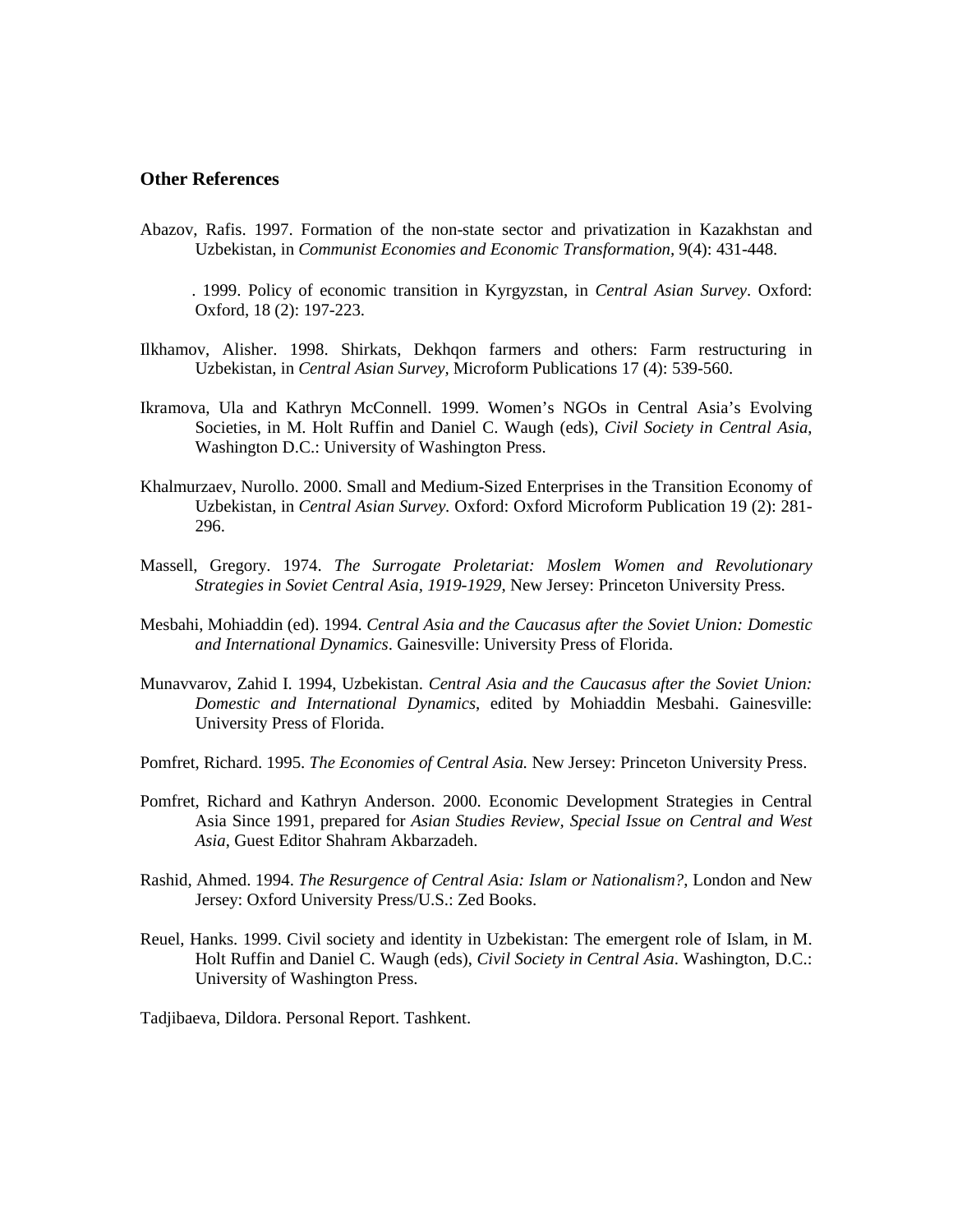# **Appendix 1 Key Aspects of the National Action Plan for the Improvement of Women's Status in Uzbekistan**<sup>∗</sup>

The implementation of the *National Action Platform for the Improvement of Women's Status in Uzbekistan* is designed to provide the support needed by women in Uzbekistan to ensure their advancement. The nine key priority areas targeted by the National Action Plan were briefly outlined in Chapter 1. The following explanations provide more detail on these priority areas.

# *Women's Health*

- (i) Give particular consideration to the health of women of all age groups;
- (ii) Design special programs to fight widely spread diseases, such as breast cancer, HIV/AIDS, heart disease and infectious diseases (including hepatitis);
- (iii) Raise the quality of basic medical knowledge among the population and students at institutions of higher learning with the cooperation of the Government, Ministry of Health and Ministry of Higher and Specialized Education;
- (iv) Continue the implementation of measures aimed at reducing maternity and infant mortality undertaken by the Ministry of Health jointly with other agencies concerned;
- (v) Provide pregnant women and nursing mothers with free medical services guaranteed by the State;
- (vi) Organize the production of various foodstuffs for children by relevant ministries and agencies with the purpose of improving the health and nutrition of women and children; and
- (vii) Design awareness-raising programs to educate women and girls on the negative consequences of alcohol, drug and tobacco addiction.

# *Women's Education*

- (i) The Ministries of Education and of Higher and Specialized Education will collect data on women and girls' educational level in cities and rural areas; and
- (ii) Relevant government agencies and NGOs will monitor gender equity in access to education; for example, survey the number of overseas training provided to highly qualified women professionals, assess women's access to information technologies, etc.

# *Women and Ecology*

The Government should pursue a preventive approach to ecological disaster. Steps also need to be taken to ease related social tensions. It will be necessary to

<sup>∗</sup> This list was prepared with the assistance of Ms. Mehkri Khudayberdiyeva, Gender Specialist, ADB Uzbekistan Resident Mission.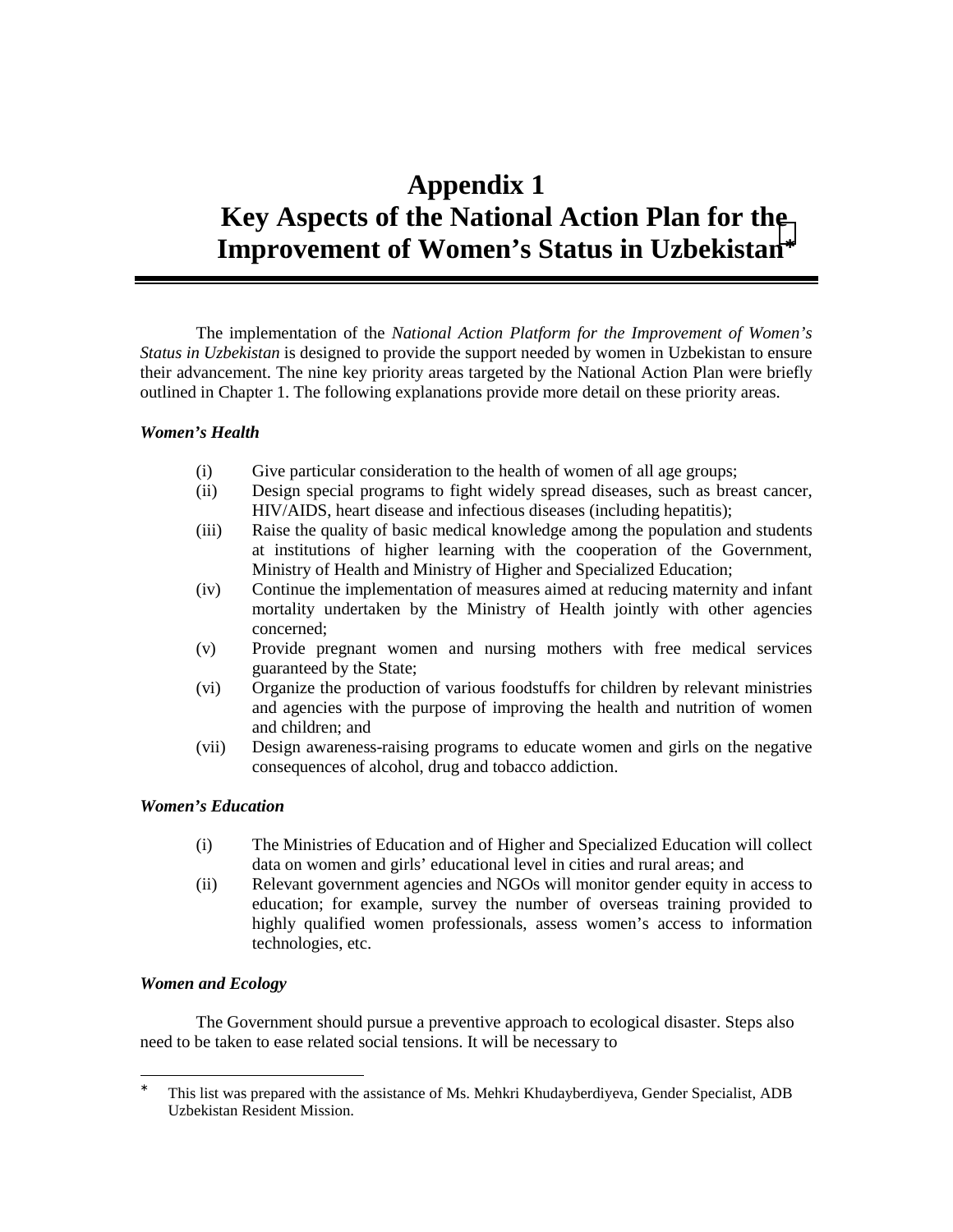- (i) Elaborate and implement a series of measures aimed at further upgrading government guarantees and indemnity of the Aral Sea residents. A special program designed for women from the Aral Sea is also required;
- (ii) Set up specialized environmental focal points in affected zones and coordinate their performance;
- (iii) Formulate basic regulations to achieve reasonable nutrition for specific professional and age categories of the population, in particular for women. Such measures need to take into account adverse environmental impacts that cause poor nutrition and growing disease rates; and
- (iv) Continue organizing ecological conferences, meetings and training programs dedicated to women and environmental issues.

### *Women's Economic Status and Employment*

The Government must continue its commitment to improving women's working conditions, job creation opportunities, and strict observance of Labor Code provisions. With a view to expanding women's employment, it is necessary to

- (i) Upgrade mechanisms for continued professional advancement of women to support their competitiveness in the labor market; and
- (ii) Improve social and legal basis for the promotion of gender awareness initiatives and approaches directed at women.

In addition, the Government has to stipulate the following measures:

- (i) Expand support to the needy groups of population;
- (ii) Set up retraining centers for women; and
- (iii) Create more workplaces for women in state-run enterprises.

# *Women's Rights and Opportunity to Participate in Decision Making*

The international gender standard is that women should comprise not less than 30 percent of the staff in any entity. For this reason, surveys are required to measure and monitor women's level of participation in elected bodies, political parties, the Parliament, the Cabinet of Ministers, ministries and agencies, law enforcement bodies, local authorities, diplomatic institutions and international organizations. In order to create conditions for promoting women to leadership positions and preparing women to perform as government officials it is necessary to

- (i) Amend the Government Service Act and regulations within ministries and agencies so that they encourage greater gender equity;
- (ii) Amend legislative acts to protect women's rights and interests in line with international conventions and agreements;
- (iii) Compile and implement a program on women's preparation for assuming responsibilities within government management structures and ensure equal access to decision-making positions at all levels of administration;
- (iv) With the help of government institutions, NGOs and the mass media, enhance legal awareness among women; and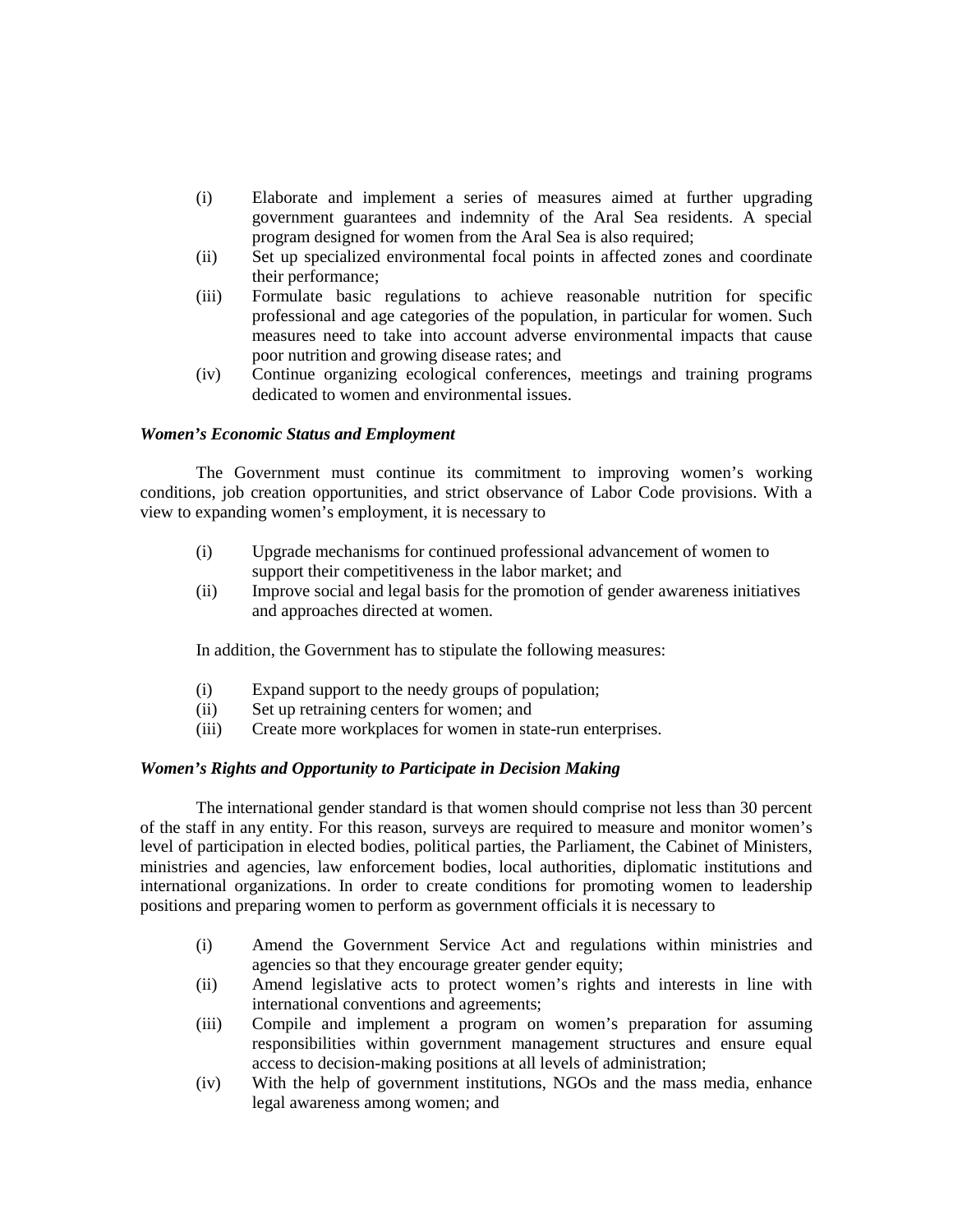(v) Legislate equal opportunities and introduce a quota system to enable women to be elected to the Parliament of Uzbekistan and other government bodies.

# *Girls' Rights*

The Government should implement a state program aimed at supporting the education and upbringing of girls to imbue them with national and cultural values.

## *Discrimination and Violence Against Women*

In order to prevent violence against women, which is regarded as a flagrant violation of the provisions of the Declaration on Human Rights, the UN Convention on the Elimination of all Forms of Discrimination Against Women, etc., steps should be taken to

- (i) Upgrade administrative and criminal codes with the aim of strengthening punishment for violence against women, whether in the home or workplace, including prostitution and compelling women through drug addiction; and
- (ii) Strengthen women's rights in marriage and divorce, including the division of property, and moral and material indemnity in case of divorce on the husband's initiative, in the Marriage and Family Code to raise women's status within the family and in decisions regarding the education of children.

## *Women in the Mass Media*

The creation of a new "Uzbek woman" in the mass media, culture and arts should overcome existing stereotypes. For this purpose it will be necessary to

- (i) Increase the number of specialized newspapers for women as well as TV and radio programs dedicated to women's issues;
- (ii) Design a comprehensive program aimed at expanding social debate on gender issues in all forms of media;
- (iii) Explain through mass media women's rights and obligations to disseminate legal knowledge in the area of equal rights and opportunities and other issues of gender concern in the society;
- (iv) Raise awareness in society and create conditions for widespread discussions on the role of women in society, including the historical development of roles assigned to men and women, as well as acute social problems arising from gender inequality; and
- (v) Publish scientific and other types of publications that contribute to the creation of a new image of Uzbek womanhood.

# *Women's NGOs*

To promote and strengthen the role of women's NGOs it will be necessary to

(i) Collect data and distribute information on women's status in Uzbekistan;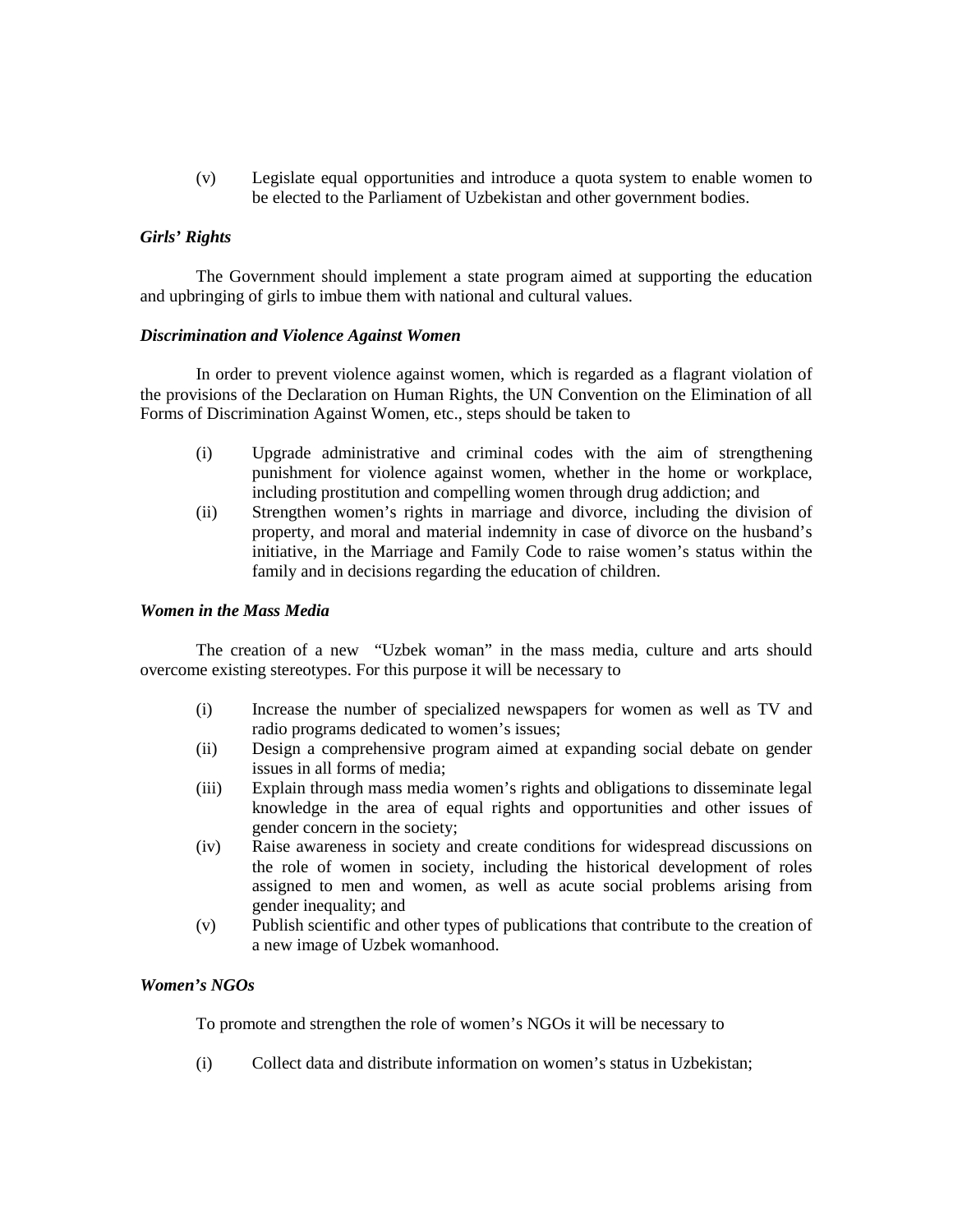- (ii) In cooperation with the Ministry of Macroeconomics and Statistics, undertake gender statistical surveys and disaggregated analyses based upon new methodological approaches;
- (iii) Promote the activities of the NGO "Women and Society" Institute to ascertain women's status in the economic, political, cultural, social, educational and scientific spheres of the country, to give practical recommendations and design mechanisms to enhance the role of women in the ongoing democratic transformation of Uzbekistan;
- (iv) Publish an annual report highlighting women's status in Uzbekistan, as well as brochures and leaflets on gender analysis; and
- (v) Encourage the establishment of NGOs and their integration into the international women's movement.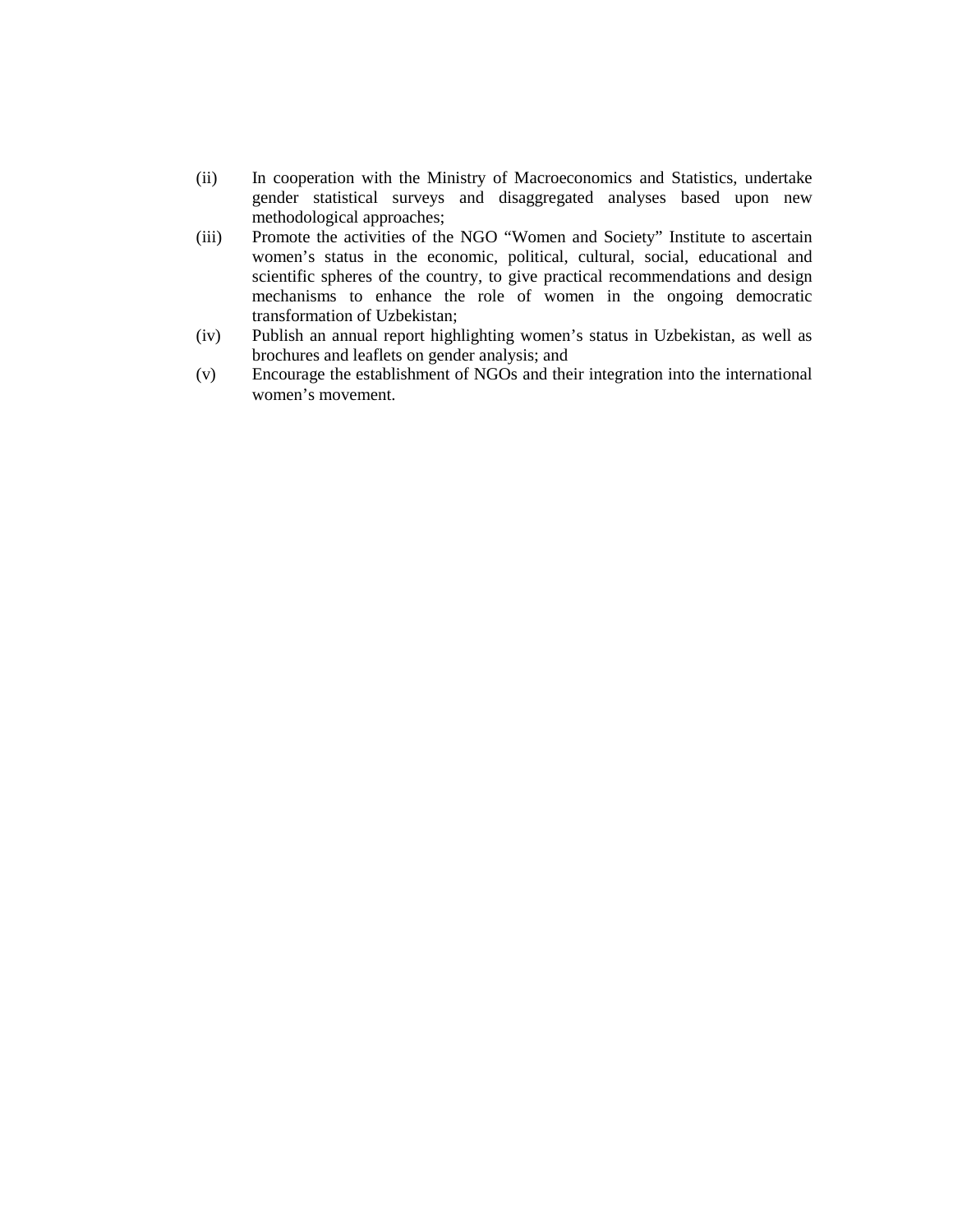# **Appendix 2 Women's Organizations in Uzbekistan**<sup>∗</sup>

# **Crisis-Adaptive Centre "Isenim"**

St.Karakalpakstan-4, Nukus Director: Djigaul Hikmatova Office: 2222813 Home: 2179400 *Psychological and medical aid to women*

## **Girl's Studio**

Istiklol St., Bldg. 69a, Kokand Director: Khabiba Abdukhakimova Office: (37355) 3-30-13 *Assistance to women and girls in preserving and mastering ancient traditions and crafts*

## **Women Scientists of Karakalpakstan, Republican Association**

Gorkogo St., Bldg. 179a, Nukus, 742000 President: Sarygul Bakhadyrova Office: (361) 217-82-51 Fax: 7-72-29 *To unite all women-scientists in developing the socioeconomic conditions of the Karakalpakstan Republic*

# **Business Women's Association, Andijan**

Navoi Av., Bldg. 122, Andijan Chairman: Saidakhon Mukhitdinova Office: (37422) 5-29-08 *Attainment of businesswoman status; provision of business information and training to women*

## **Business Women's Association, Besharyk**

Sobir Rakhimov St., Besharyk Chairwoman: Ozoda Kattakhodjaeva Office: (37361) 2-22-00 Home: 2-25-26 *Protection of women's rights; development of women entrepreneurship*

# **Business Women's Association, Bukhara**

I. Muminov St., Bldg. 2, Bukhara, 705018 Chairman: Dilbar Akhmedova Office: (365) 223-60-21 *Unification of business women; provision of business information and training to women*

## **Business Women's Association, Fergana**

Navoy St., Bldg. 26, Fergana Executive Director: Dilbar Saidibragimova Fax: 24-56-47 Chairwoman: Manzura Salmanova Office: (3732) 24-56-47 Home: 24-53-11 *Informational, consultative and juridical help to develop women entrepreneurs and youth during the transition period; training on business secrets, exchange of experience, establishment of business relations abroad*

<sup>∗</sup> This list was prepared with the assistance of Ms. Mekhri Khudayberdiyeva, Gender Specialist, ADB Uzbekistan Resident Mission.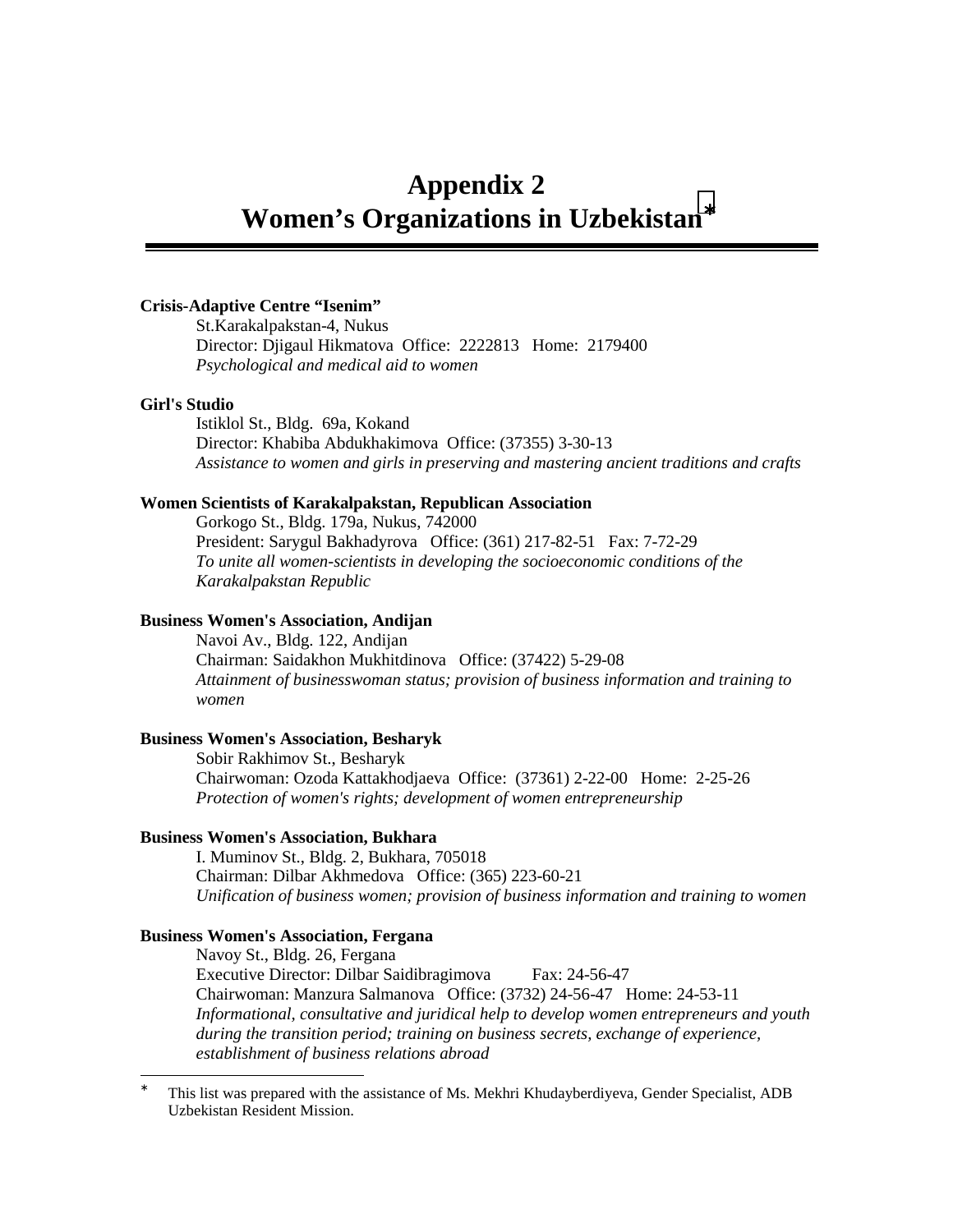#### **Business Women's Association, Karakalpakstan**

A. Shamuratova Str., 86, Cabinet 30, 31., Nukus, 742000 E-mail: nazira@kkael.silk.org. Fax: 222 94 55 *Support to business women; comprehensive assistance in business development*

## **Business Women's Association, Karshi**

### Karshy

Director: Santalat Niyazmetova Office: (37522) 4-44-67 Home: 3-95-39 *Informational, consultative and juridical help to develop women entrepreneurs and the youth during the transition period; ensure protection of Association members' rights*

#### **Business Women's Association, Khorezm**

#### Khorezm

Chairwoman: Klara Djumamuratova Office: (362) 226-44-43 Home: 226-59-12 *Consultative and juridical help to develop women entrepreneurs and the youth during the transition period; ensure protection of Association members' rights*

## **Business Women's Association, Kokand**

Bldg.73, Khodjaeva Str., Kokand, 713000 E-mail: root@bwa.kokand.silk.org Chairwoman: Sakhibakhon Irgasheva Office: (37355) 3-25-82 Home: 3-25-82 Fax: 3-25-82 *Consolidation of women and youth efforts during transition to market economy; rendering assistance to women and to the youth during their formative years*

#### **Business Women's Association, Namangan**

Hurriyat St., Bldg. 5, Namangan Deputy Director: Khurriyatbony Juraeva Office: 4-17-33; 6-40-94 Director: Mavlyuda Abdukhalimova Office: (36922) 4-16-42 Home: 4-16-47 *Training of women entrepreneurs and improvement of women's lives*

## **Business Women's Association, Navoi**

Khalklar Dustligi St. ("Yoshlik" Hotel), Bldg. 134, 1st floor, Apt. 105, Navoi Chairman: Larisa Yurikova Office: (43622) 4-41-76 Home: 4-92-95 Fax: (3712) 56-81-58 *Attainment of Businesswoman status, provision of business information and training to women of Navoi region*

## **Business Women's Association, Nukus**

A.Shamuratova St., Bldg. 86, Nukus E-mail: kkael@nukus.silk.org Chairwoman: Ariukhan Saekeeva Office: (361) 222-94-54 Fax: 222-94-55 *Assistance to women-entrepreneurs in organization of business, drawing up of documentation, training on basics of successful business*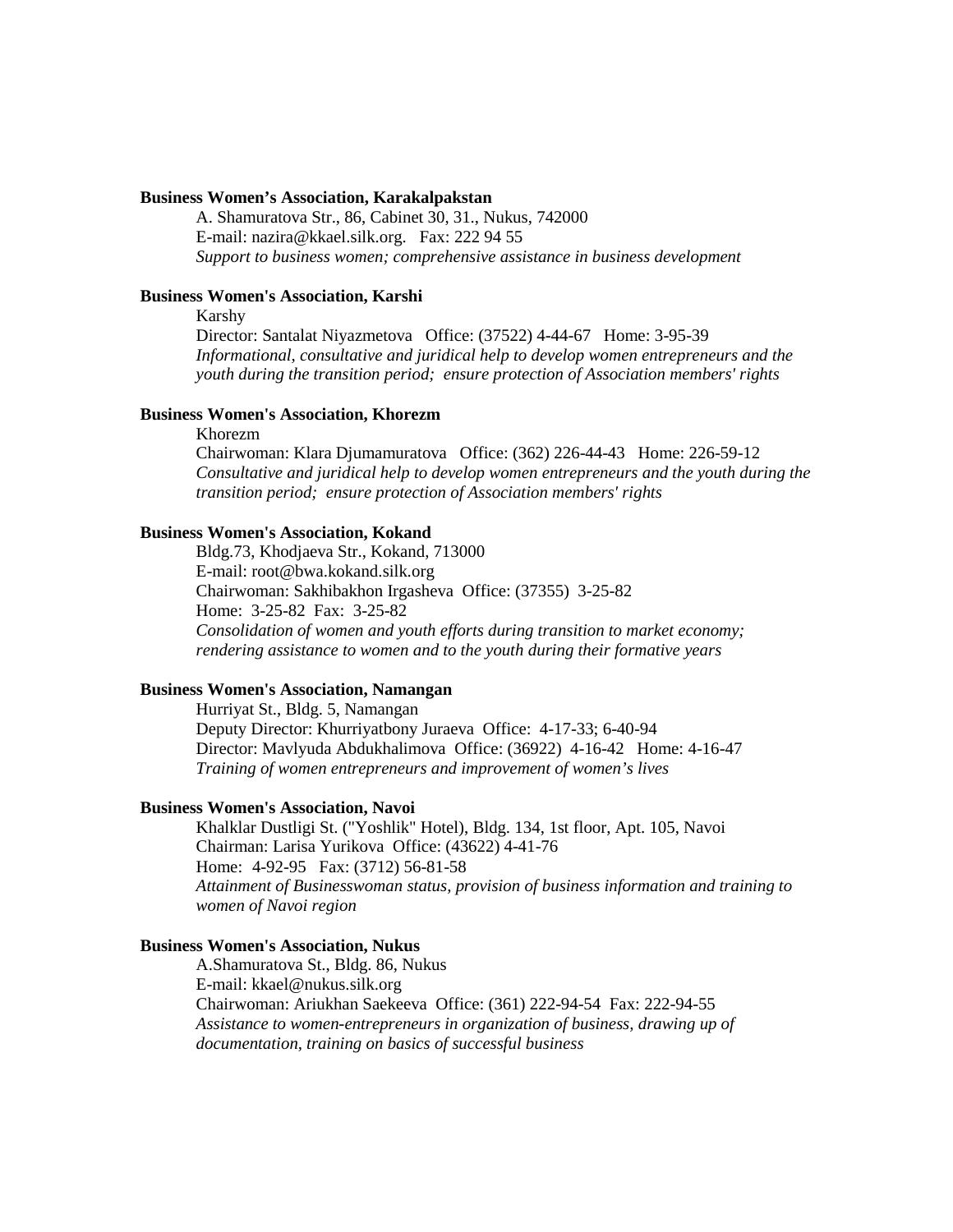# **Business Women's Association, Samarkand**

Kuk Saray St., Bldg. 2, Samarkand Director: Khadicha Japkharova Office: (3662) 37-06-19 Home: 38-49-44 Fax: (3662) 33-58-51 *Informational, consultative and juridical help to develop women entrepreneurs and youth during the transition period; ensure protection of Association members' rights*

### **Business Women's Association, Tashkent**

Afrosiab St., Bldg. 41, Tashkent, 700015 Chairman: Dildora Alimbekova Office: 56-65-78 Home: 56-24-51 *Informational, consultative and juridical help to develop women entrepreneurs and youth during the transition period; ensure protection of Association members' rights*

## **Business Women's Association, Tashkent Region**

Zangiatinsky District, A. Timur St., Bldg. 14, Tashkent, 700069 E-mail: bwa\_obl@bcc.com.uz Chairman: Gulnara Mahmudova Office: 144-33-41 Home: 58-68-90 Fax: 144-33-41 *Informational, consultative and juridical help to develop women entrepreneurs and youth during the transition period; ensure protection of Association members' rights*

## **East and a Woman, Association**

I. Muminova St., Bldg. 9, Tashkent Director: Manzurat Kholmatova Office: 62-38-87 Home: 66-48-64 Fax: 66-48-64 Deputy Director: Shakhlo Makhmudova *Improvement and development of socioeconomic and cultural status of women in Uzbekistan*

## **Fergana Regional Social Center of Law Support of Women and Teenagers "Isonch"**

St., M. Kasimova, Fergana Office: (8-373-2) 247656 Home: 249044 Fax: (8-373-2) 247656 *Assistance in social, legal, economic and psychological support to women and teenagers*

## **Mother and Child Centre**

Besharik Region, Besharyk Director: Rano Abdurakhmanova Office: 2-20-03 *Health improvement, family planning and sexual education among youth*

#### **Oilam (My Family) Club**

Universitetskiy Boulevard 15, Samarkand State University Information Advising Center, Samarkand, 703004 E-mail: sabirov@ksi.ikc.uz Director: Tamila M.Utarova Office: (3662) 351498, 356780 *Comprehensive assistance to families*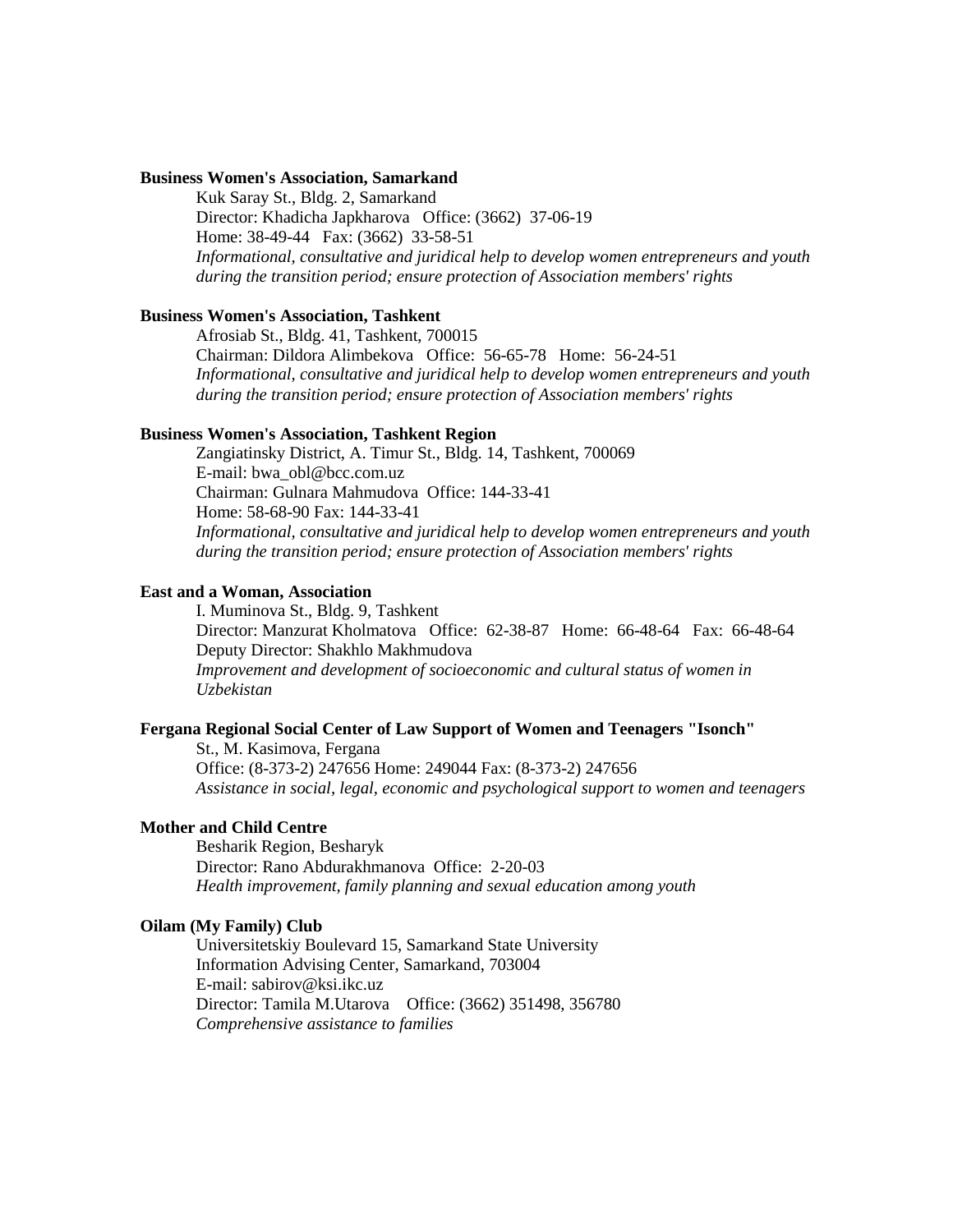## **SABR Crisis Center**

Akhunbabayev St., Bldg. 68, Samarkand, 703005 Director: Mavluda R. Shirinova Office: (3662) 33-66-66; 33-76-90 Fax: 33-76-90 *Emotional and psychological support of women and teenagers in Samarkand region*

#### **Soglom Avlod Uchun, Chilanzar District of Tashkent**

Chilanzar District, Almazar Str., h 9 f 12, Tashkent, 7000003 Director: Mashkura Zahidova Office: (3712) 45-56-31 *Treatment of women and children; helping poor families and the disabled*

#### **Charitable Centre "Mehr-Sahovat"**

St. A.T. Hukakdiy, House 7, Apt 28, Kokand, 713007 Chairman: Venera Eredzhenova Office: 35745 Home: 35745 Fax: 26924 *Legal, material and psychological support of needy pensioners*

#### **Aral Kislari Magazine**

Shamuratov St., Bldg. 86, Nukus Chief Editor: Gulaisha Esemuratova Office: (36122) 30-991 Accountant: Sanemgul Mamberiyarova Protection of the rights of Karakalpakstan women; prevention of ecological disaster; provision of psychological advice

## **Nargiz, women's organization**

Microdistrict 1, Bldg. 12a, Apt.33, Seidi Chairwoman: Gulbanu Charneva Office: 2-12-12 Home: 2-12-32 Co-chairwoman: Valentina Marochkina *Assistance to lonely and aged people, support of needy families*

### **Information Center of Association of Business-Women of Fergana Region**

Novoi St., Bldg. 26, Fergana, Deputy Director: Dilorom Kholmatova Fax: 24-56-47 Director: Rano Akramova Office: (3732) 24-56-47 *Consolidation of women-entrepreneurs by creating information database and providing information intercommunication between regional structures of the Association of Business-Women; working with mass media, training*

## **Nozigim, women's club in Makhalla**

1, Uzumzor Str., Kokand Director: Makhbuba Yuldasheva Office: (37355) 3-49-43 *Infrastructure creation of makhalla committees*

### **Women's Club in Makhallya "Nozligim"**

Khodjaev Str., 84 "a", Kokand *Comprehensive assistance to the women of Makhallya*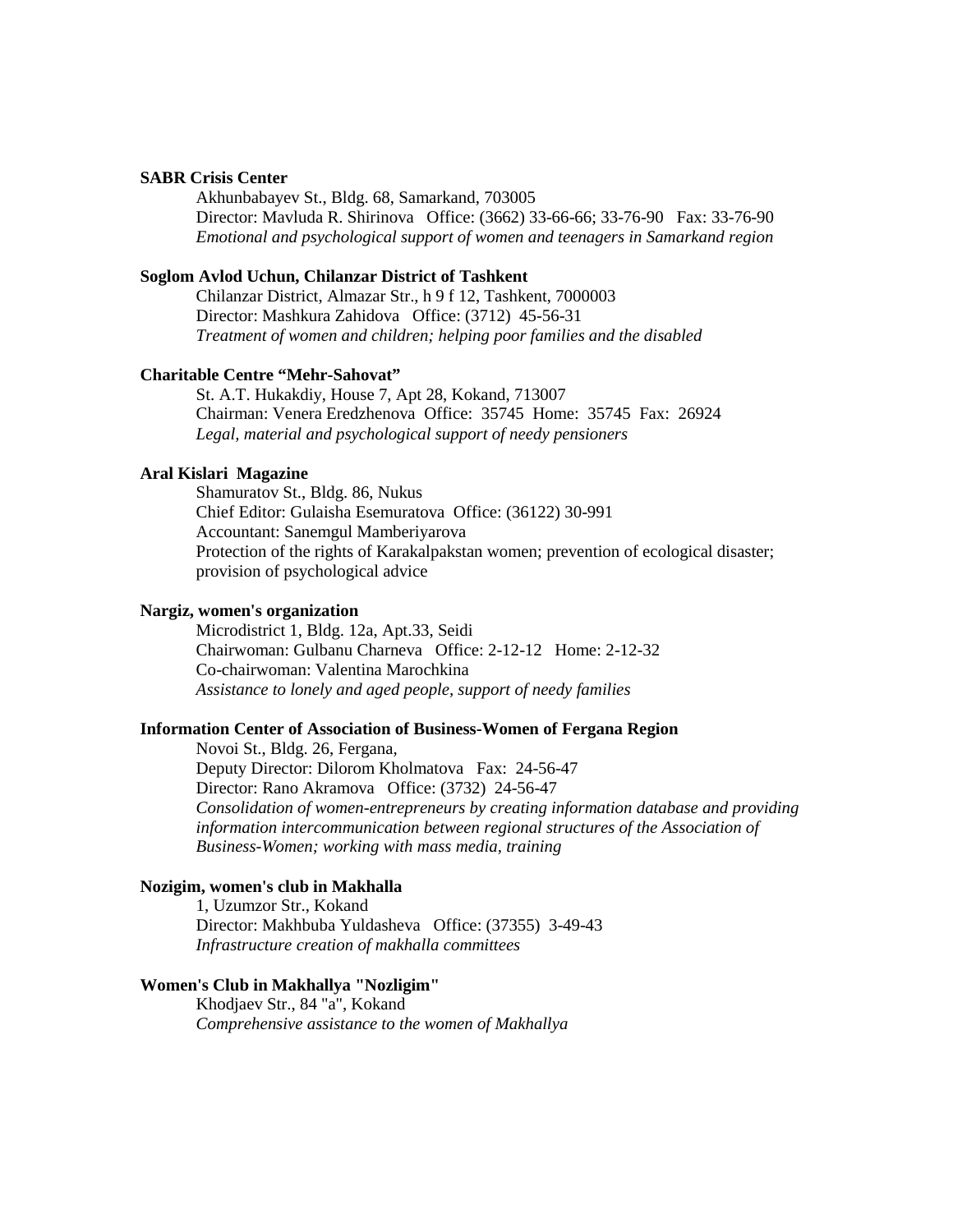### **Women's Committee, Fergana Region**

Navoi St., Bldg.15, Fergana Chairwoman: Gulnora Marupova Office: (3732) 24-82-90 Deputy Chairwoman: Shakakhon Mirzababaeva Office: (3732) 24-34-40 *Protection of women's rights; consolidation of family; protection of pregnant women and children; assistance to businesswomen.*

#### **Social Organization of Creative Women, "Golden Inheritance of Aral"**

St.A.Samuratovoi 86, Nukus, 742000 E-mail: gulnara@miyras.nukus.silk.org Chairmen: Gulnara Embergenova Office: (361) 2174566 Home: (361) 2290638 Fax: (361) 2229515 *Improvement of women and children's condition in Aral area; provision of economical and cultural support*

### **Women-Scientists**

*St., Amir Timur 179 a, Nukus, 742000* Office: 2178251 Home: 2234277 *Assistance to women-scientists of Republic Karakalpakstan*

### **Association of Scientific Women, Namangan**

Main Post Office Box, "post restante," Namangan Director: Karimakhon Inamova Office: (36922) 26-488

### **Union of Women-Entrepreneurs**

Ibrat St., Bldg. 5, Namangan Director: Dilbar Zokhidova Office: (36922) 70-498

## **Bibikhonim, Women's Society**

Kuksaray St., Bldg. 1, Samarkand, 703000 Chairman: Barno Samieva Office: (3662) 35-21-02, 31-12-62 *Financial help to unemployed women in crisis*

### **"Ayol" (Woman's) Center**

66, Akhunbabaeva Str., Samarkand, 703000 E-mail: rcentre@sammuni.silk.org Director: Victoria Ashirova Office: (3662) 33 43 33, 33 09 89 *To bring about social innovation; to carry out informational, enlightening and educational activities for women and the youth to form their self-awareness and encourage their active participation in the democratic transformation of society*

#### **Iktisodchi Ayol, Association in Samarkand**

A. Timur Str., Bldg. 1, Samarkand, 703047 E-mail: qqanieva@.samuni.silk.org Chairman: Gulsara Ganieva Office: (3662) 37-49-32 Fax: 31-11-49 *Propaganda, explanation and consultation on economic know-how to women in business*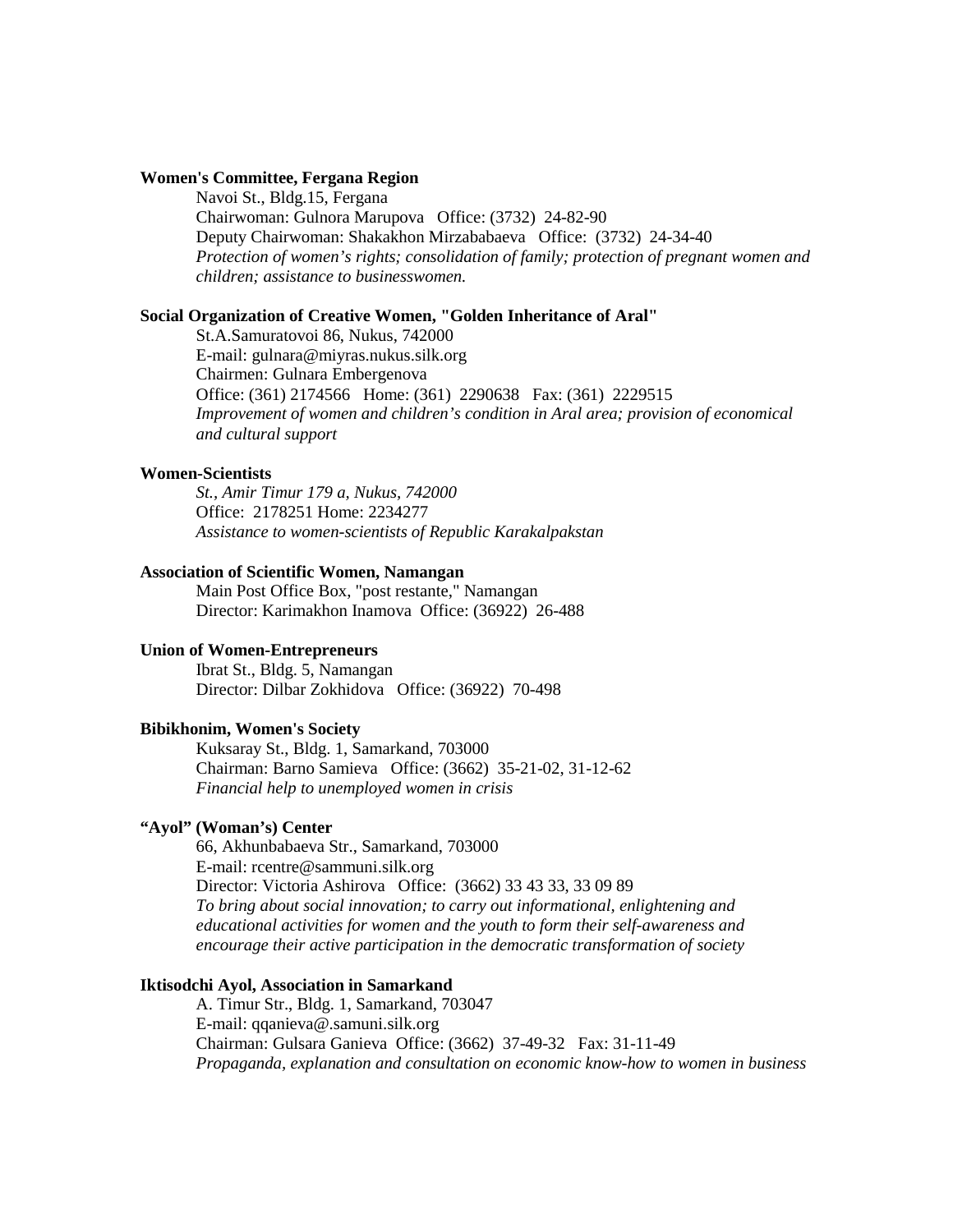### **Women's Information Center**

Kuk Saray Square, Bldg. 1, Samarkand Director: Victoria Alekseyevskaya Office: (3662) 35-97-40 Home: 21-51-56 *Providing information to women*

## **Women and Health**

74-31, A.Temur Str., Tashkent E-mail: alex@kalegyn.freenet.uz *To increase knowledge in the field of human rights, health, etc.*

#### **Anonymous psycho-social counselling of victims (women and children) of sexual violence**

Block Ts-2, Bldg. 8, Apt. 41, Tashkent, 700000 Director: Oybek K. Nadjimov Office: 55-63-84 Home: 136-38-92

# **"Sulh" Association of Afghani Women**

Unusabat Area , Block-14 H. 35 Apt. 91, Tashkent, 700006 E-mail: mehri@silk.org Assistance to women-refugees during unstable period of the economy of Uzbekistan

# **"Our Home" Center**

Tashkent Director: Natalia S. Sevumyan Home: 162-15-66 *Assistance in strengthening economic and social security of mothers and children*

# **Center of Women-Leaders**

Yusupov Str., Bldg. 1, Room 222, Tashkent, 700118 E-mail: mahbuba@freenet.uz President: Makhbuba Ergasheva Office: 41-55-07 Home: 186-17-98 Executive Director: Rakhima Nazarova Office: 33-68-74 *To improve the legal status and well-being of women of Uzbekistan*

### **Ecofemini, Organization of Young Women**

Shark Str., Bldg. 55a, School-17, Chirchik Chairman: Zarifa Tacculova Office: (271) 3-15-48 Home: 3-31-38 *Education of senior school girls in human rights and ecology*

#### **Kamila, Consulting and Researching Center**

Babura Str., H. 21, Apt. 30, Tashkent E-mail: ferusa@uwed.freenet.us Director: Ferusa Abdullaeva Office: (3712) 45-05-50, 67-06-17 Home: 53-39-00 Galina Paramonova

# **Mekhri, Women's Society**

Tc-14, Bldg. 19, Apt. 25, Tashkent, 700000 E-mail: mehri@saturn.silk.org flora@saturn.silk.org Chairwoman: Nailya Kholmukhamedova Office: 34-05-53, 34-44-36 Fax: 34-44-36 Executive Director: Flora Pirnazarova Office: 137-65-84 Inspire women to join public movement efforts; assistance in the steady development and perfection of spiritual values